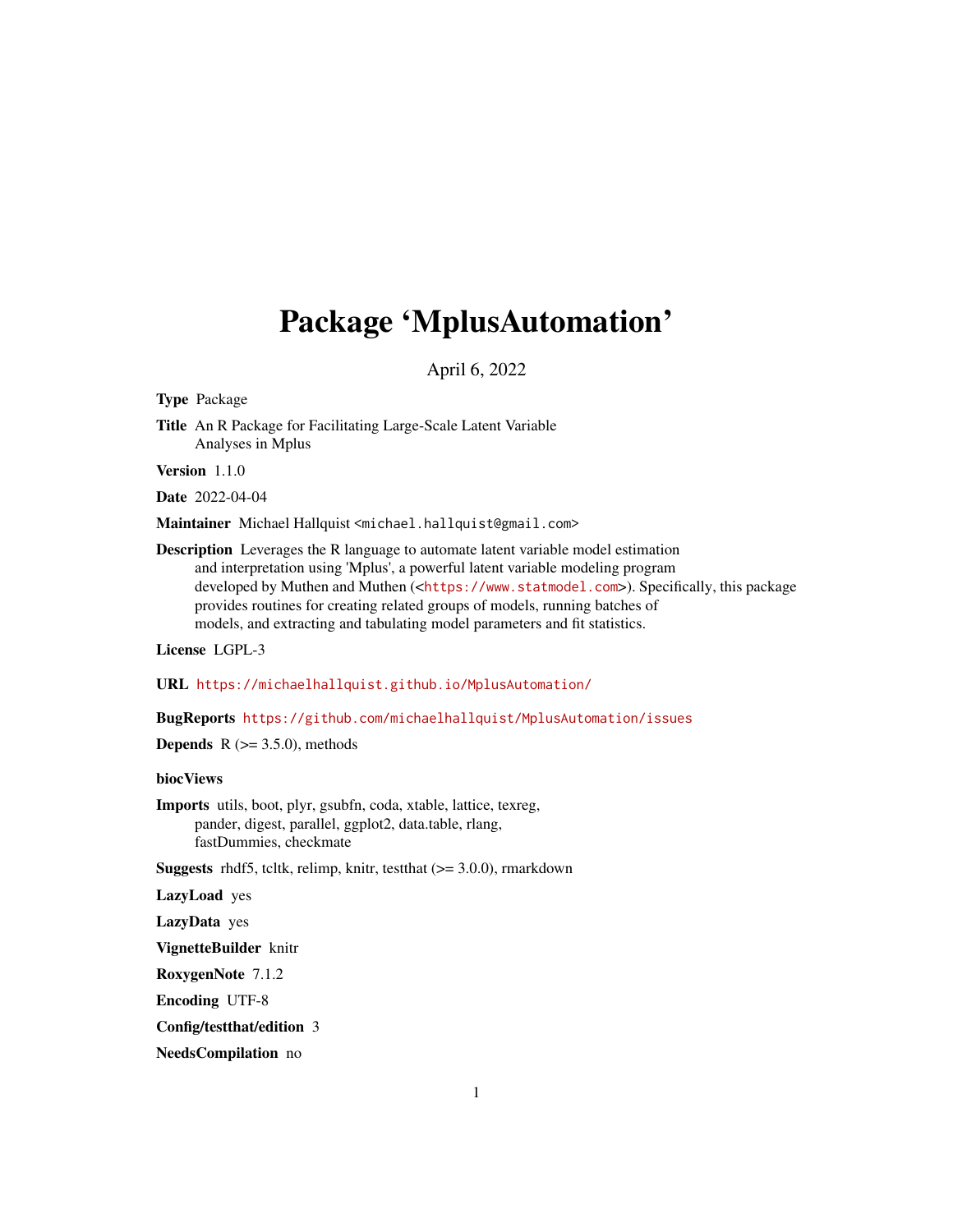Author Michael Hallquist [aut, cre], Joshua Wiley [aut], Caspar van Lissa [ctb], Daniel Morillo [ctb]

Repository CRAN

Date/Publication 2022-04-06 20:52:29 UTC

# R topics documented:

|      | 3              |
|------|----------------|
| cd   | 5              |
|      | 6              |
|      | $\overline{7}$ |
|      | 9              |
| 11   |                |
| 13   |                |
| 14   |                |
| 15   |                |
| 16   |                |
| 17   |                |
| 18   |                |
| - 19 |                |
| 22   |                |
| 25   |                |
| 26   |                |
| 27   |                |
| 28   |                |
| 29   |                |
|      |                |
|      |                |
|      |                |
|      |                |
|      |                |
| 39   |                |
|      |                |
|      |                |
|      |                |
|      |                |
|      |                |
| 51   |                |
| 55   |                |
| .58  |                |
| 59   |                |
| 60   |                |
| 62   |                |
| 63   |                |
|      |                |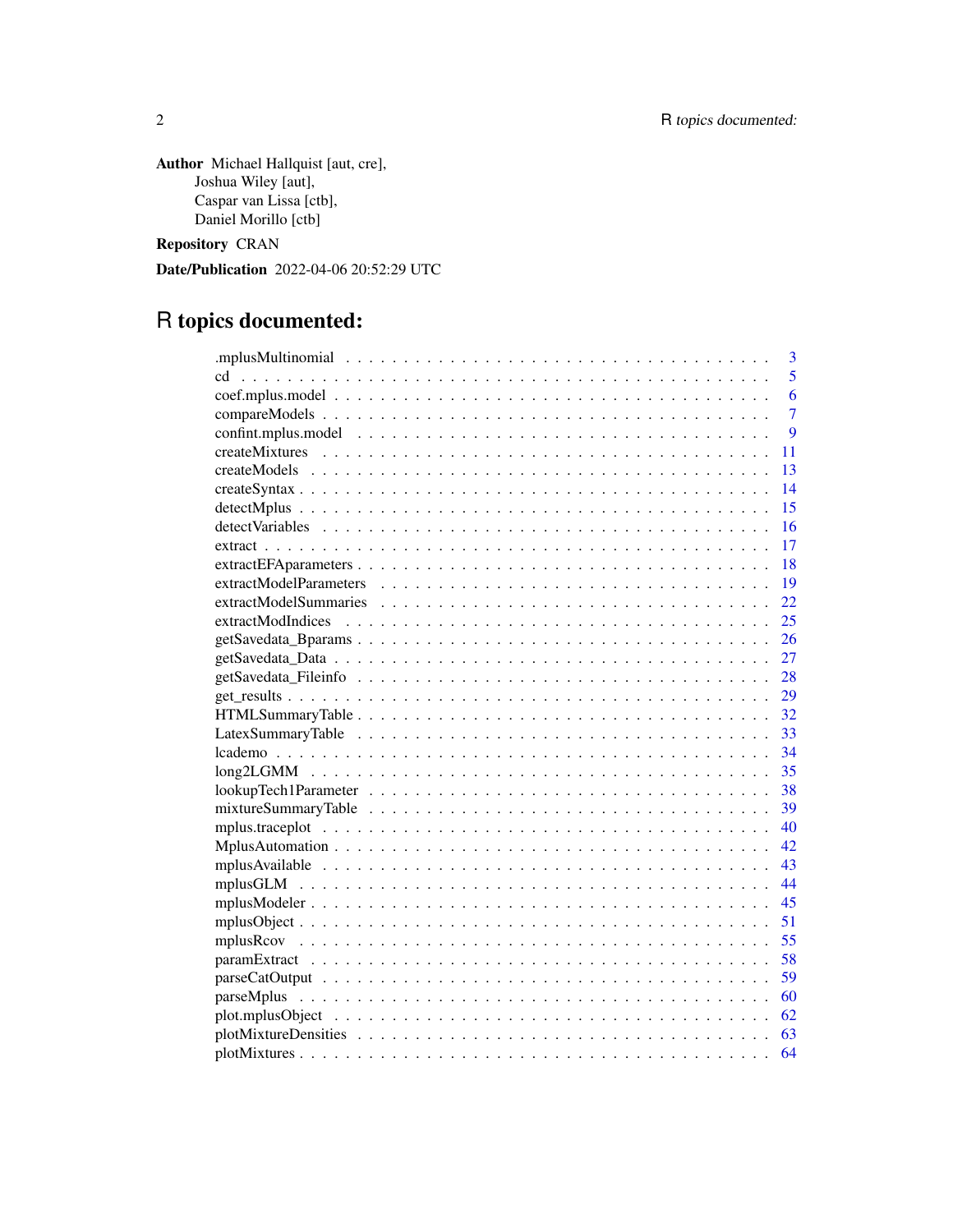<span id="page-2-0"></span>

| Index | 90 |
|-------|----|

.mplusMultinomial *Internal Function for Multinomial Regression in Mplus*

# Description

Internal Function for Multinomial Regression in Mplus

# Usage

```
.mplusMultinomial(
 dv,
  iv,
 data,
  idvar = ",
  integration = 1000,
 processors = 2,
 OR = TRUE,pairwise = TRUE,
  ...
\mathcal{L}
```
# Arguments

| dv          | A character string with the variable name for the dependent (outcome) variable.                                         |
|-------------|-------------------------------------------------------------------------------------------------------------------------|
| iv          | A character vector with the variable name(s) for the independent (predictor/explanatory)<br>variable $(s)$ .            |
| data        | A dataset.                                                                                                              |
| idvar       | Optional. A character string indicating the name of the ID variable. Not cur-<br>rently used but may be used in future. |
| integration | An integer indicating the number of Monte Carlo integration points to use. De-<br>faults to 1000.                       |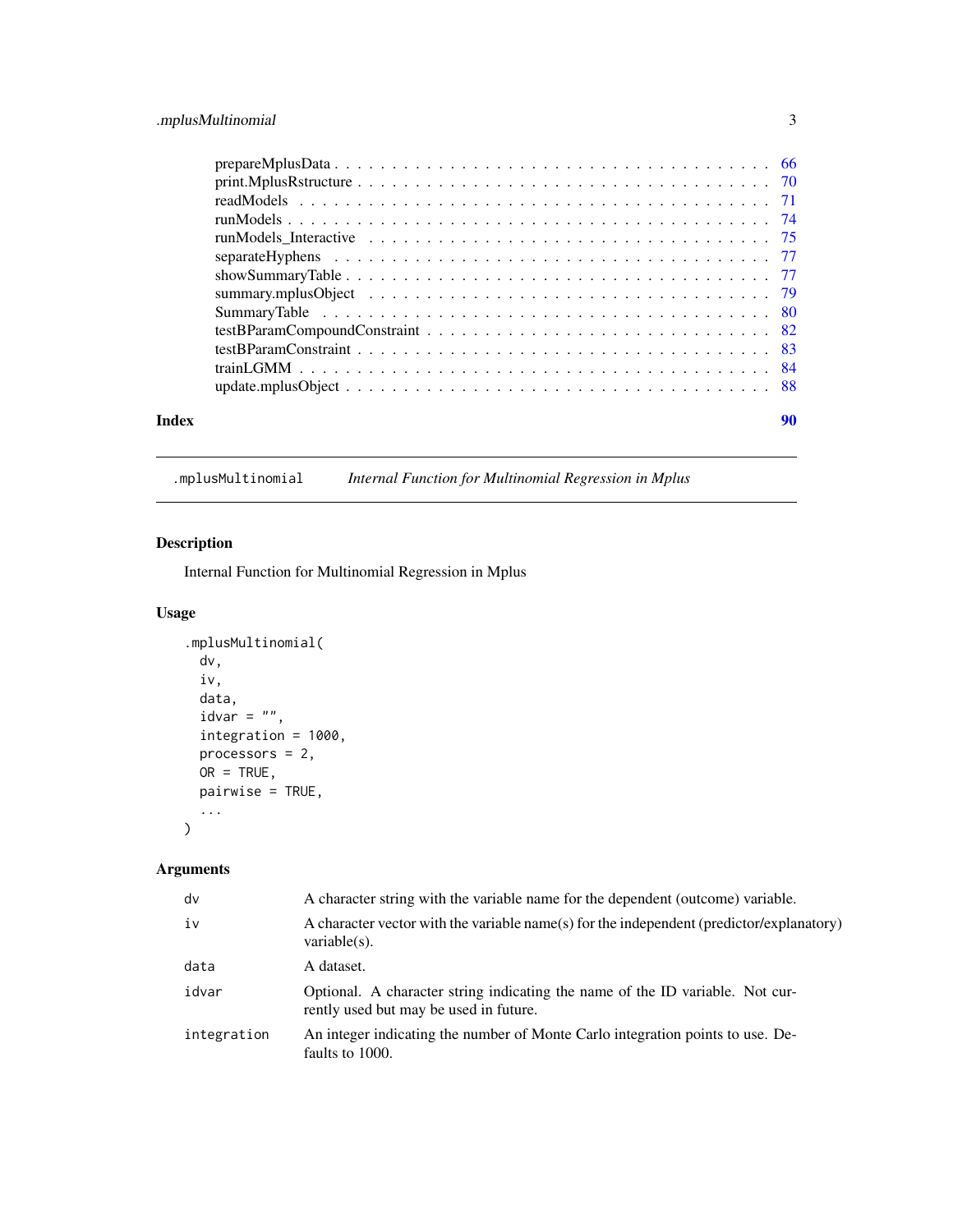| processors | An integer indicating the number of processors to use. Passed to Mplus. De-<br>faults to 2.      |
|------------|--------------------------------------------------------------------------------------------------|
| 0R         | A logical value whether odds ratios should be returned. Defaults to TRUE.                        |
| pairwise   | A logical value indicating whether all pairwise tests should be computed. De-<br>faults to TRUE. |
| $\cdots$   | Additional arguments passed to mplus Modeler().                                                  |

# Value

A list of results and Mplus model object.

#### Author(s)

Joshua F. Wiley <jwiley.psych@gmail.com>

# Examples

```
## Not run:
set.seed(1234)
tmpd <- data.frame(
 x1 = rnorm(200),
 x2 = rnorm(200),
 x3 = cut(rnorm(200),breaks = c(-Inf, -.7, .7, Inf),
          labels = c("a", "b", "c"))tmpd$y < -cut(rnorm(200, sd = 2) + tmpd$x1 + tmpd$x2 + I(tmpd$x3 == "b"),breaks = c(-Inf, -.5, 1, Inf),
             labels = c("L", "M", "H")tmpres <- MplusAutomation:::.mplusMultinomial(
  dv = "y",iv = c("x1", "x2"),data = tmpd,pairwise = TRUE)
tmpres2 <- MplusAutomation:::.mplusMultinomial(
  dv = "y",iv = c("x1", "x2"),
 data = tmpd,pairwise = FALSE)
tmpres3 <- MplusAutomation:::.mplusMultinomial(
 dv = "y",iv = c("x1@0", "x2@0"),data = tmpd,
  pairwise = FALSE)
```
## End(Not run)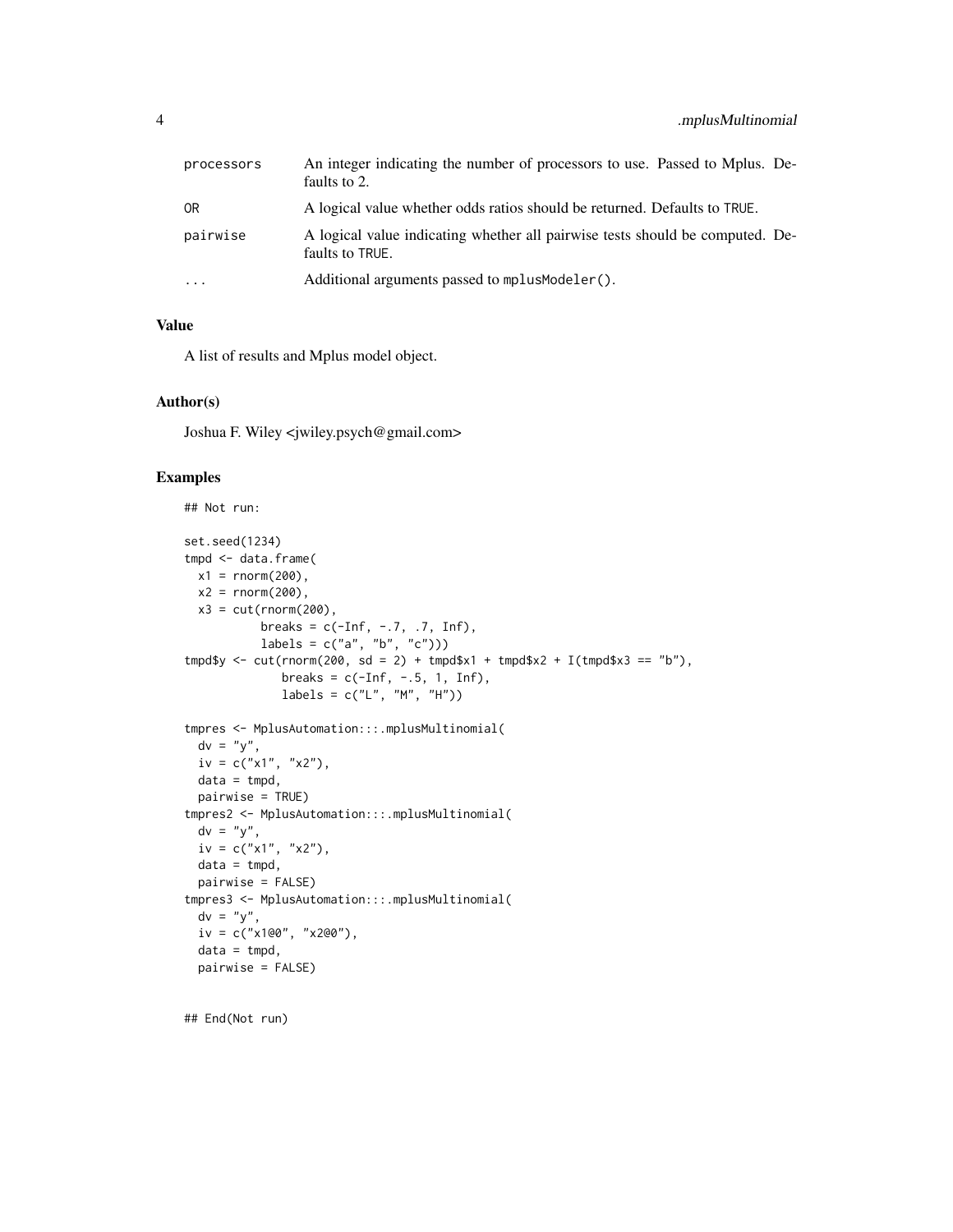#### Description

The function takes a path and changes the current working directory to the path. If the directory specified in the path does not currently exist, it will be created.

# Usage

cd(base, pre, num)

#### Arguments

| base | a character string with the base path to the directory. This is required.                                                          |
|------|------------------------------------------------------------------------------------------------------------------------------------|
| pre  | an optional character string with the prefix to add to the base path. Non character<br>strings will be coerced to character class. |
| num  | an optional character string, prefixed by pre. Non character strings will be co-<br>erced to character class.                      |

# Details

The function has been designed to be platform independent, although it has had limited testing. Path creation is done using file.path, the existence of the directory is checked using file.exists and the directory created with dir.create. Only the first argument, is required. The other optional arguments are handy when one wants to create many similar directories with a common base.

# Value

NULL, changes the current working directory

# Author(s)

Joshua F. Wiley <jwiley.psych@gmail.com>

# Examples

```
## Not run:
# an example just using the base
cd("~/testdir")
# an example using the optional arguments
base <- "~/testdir"
pre <- "test_"
cd(base, pre, 1)
cd(base, pre, 2)
## End(Not run)
```
#### <span id="page-4-0"></span>cd 5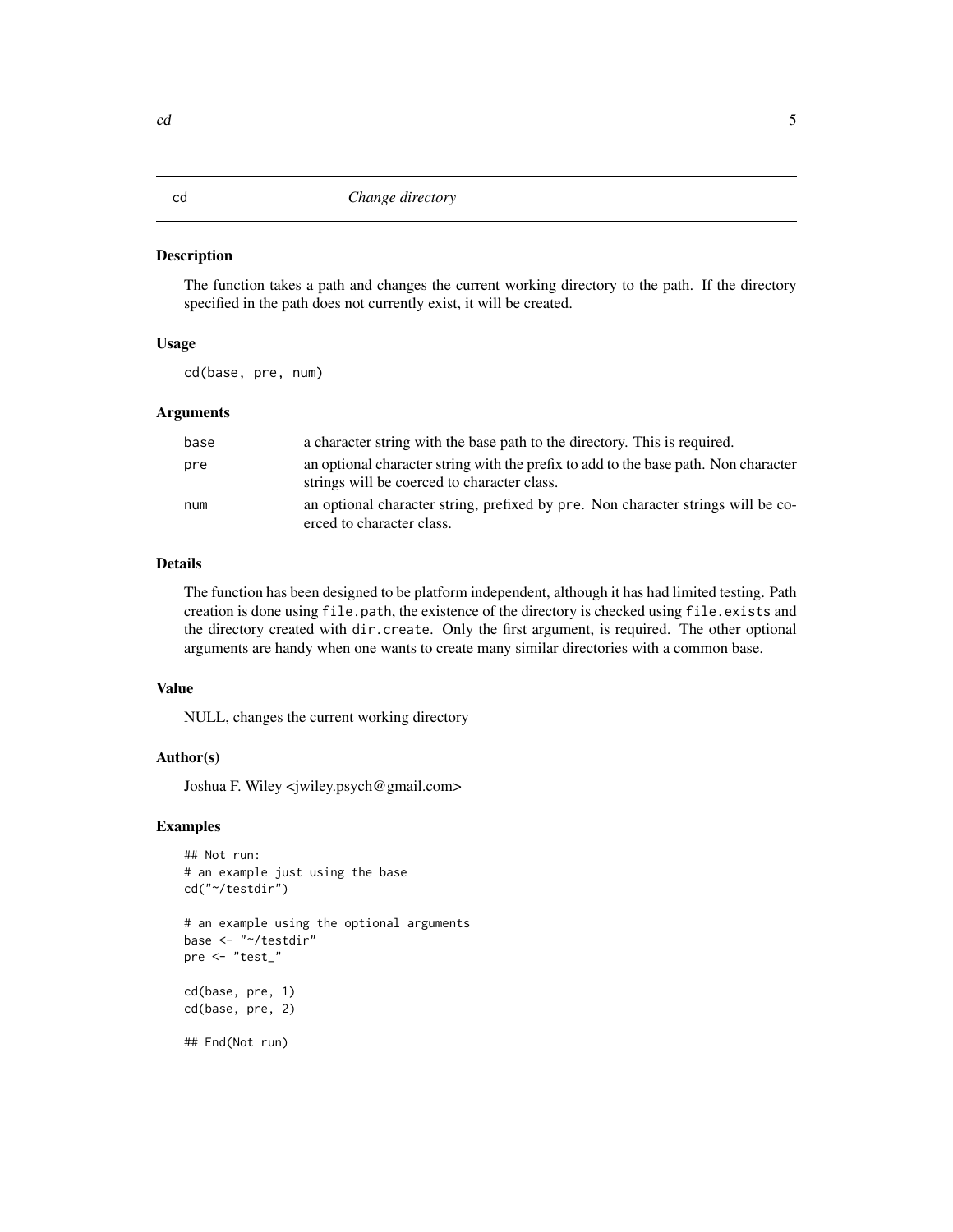<span id="page-5-1"></span><span id="page-5-0"></span>

#### Description

This is a method for returning the coefficients of an mplus.model object. It works directly on an object stored from readModels such as: object <-readModels("/path/to/model/model.out"). Method that calls coef.mplus.model. See further documentation there.

#### Usage

```
## S3 method for class 'mplus.model'
coef(
 object,
  type = c("un", "std", "stdy", "stdyx"),
 params = c("regression", "loading", "undirected", "expectation", "variability",
    "new"),
  ...,
 raw = FALSE
)
## S3 method for class 'mplusObject'
```
coef(object, ...)

#### Arguments

| object     | An object of class mplus Object                                                                                                                                                                                                                                                   |
|------------|-----------------------------------------------------------------------------------------------------------------------------------------------------------------------------------------------------------------------------------------------------------------------------------|
| type       | A character vector indicating the type of coefficients to return. One of "un",<br>"std", "stdy", or "stdyx".                                                                                                                                                                      |
| params     | A character vector indicating what type of parameters to extract. Any combina-<br>tion of "regression", "loading", "undirected", "expectation", "variability", and<br>"new". A single one can be passed or multiple. By default, all are used and all<br>parameters are returned. |
| $\ddots$ . | Additional arguments to pass on (not currently used)                                                                                                                                                                                                                              |
| raw        | A logical defaulting to FALSE indicating whether to parse and return coefficients<br>based on the type (regression, etc.) and relabel using an arrow notation, or to<br>return the raw coefficients in a named vector.                                                            |

#### Value

Either a data frame of class 'mplus.model.coefs', or in the case of multiple group models, a list of class 'mplus.model.coefs', where each element of the list is a data frame of class 'mplus.model.coefs', or a named vector of coefficients, if raw=TRUE.

#### Author(s)

Joshua F. Wiley <jwiley.psych@gmail.com>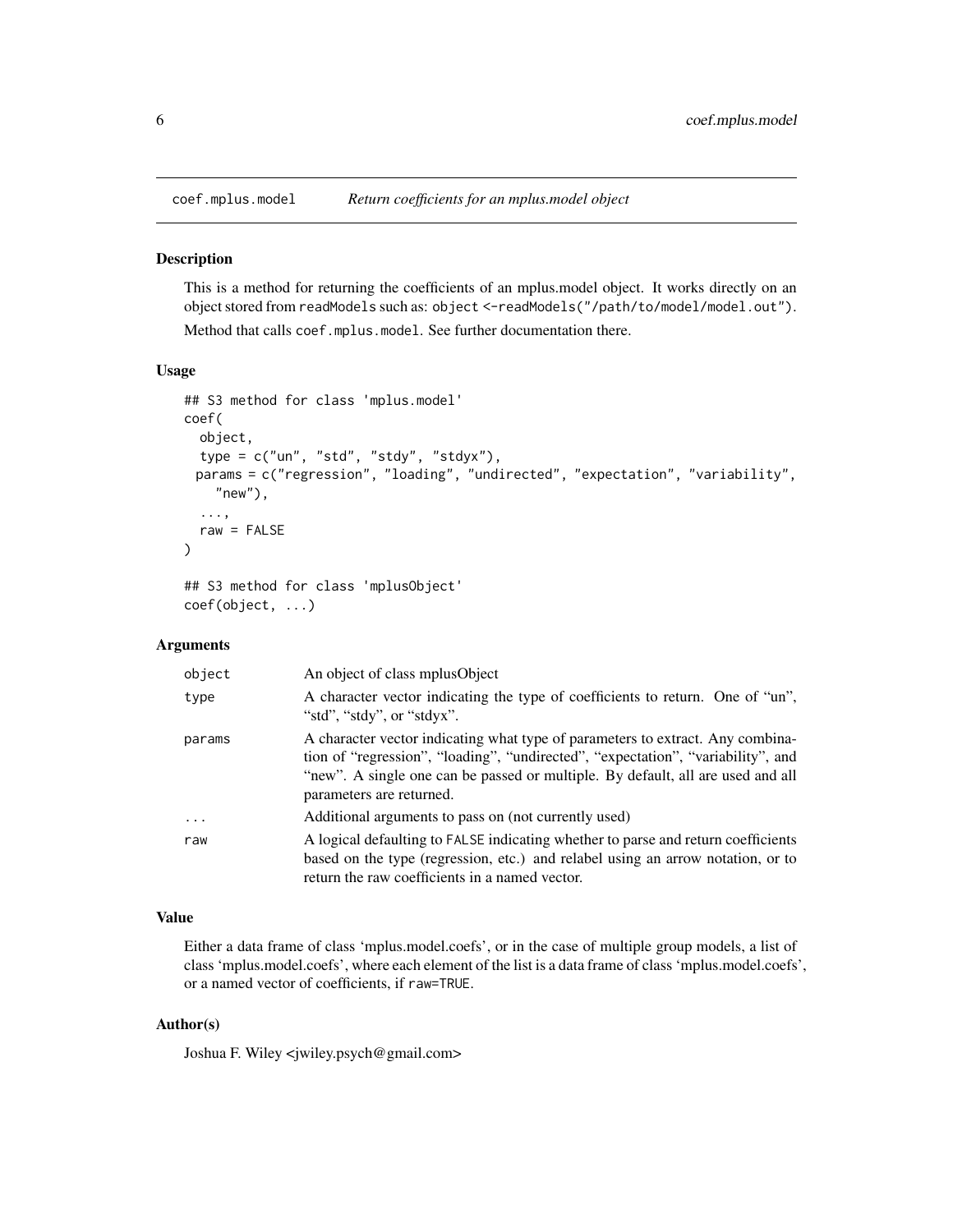# <span id="page-6-0"></span>compareModels 7

#### See Also

[readModels](#page-70-1)

Other Mplus-Formatting: [confint.mplus.model\(](#page-8-1)), [extract\(](#page-16-1)), [print.MplusRstructure\(](#page-69-1)), [summary.mplusObject\(](#page-78-1))

#### Examples

```
## Not run:
# simple example of a model using builtin data
# demonstrates use
test <- mplusObject(
 TITLE = "test the MplusAutomation Package;",
 MODEL = "mpg ON wt hp;
   wt WITH hp;",
 OUTPUT = "STANDARDIZED;",
 usevariables = c("mpg", "wt", "hp"),rdata = mtcars)
res <- mplusModeler(test, "mtcars.dat", modelout = "model1.inp", run = 1L)
# example of the coef method on an mplud.model object
# note that res$results holds the results of readModels()
coef(res$results)
coef(res$results, type = "std")
coef(res$results, type = "stdy")
coef(res$results, type = "stdyx")
# there is also a method for mplusObject class
coef(res)
# remove files
unlink("mtcars.dat")
unlink("model1.inp")
unlink("model1.out")
unlink("Mplus Run Models.log")
## End(Not run)
```

```
compareModels Compare the output of two Mplus models
```
#### Description

The compareModels function compares the output of two Mplus files and prints similarities and differences in the model summary statistics and parameter estimates. Options are provided for filtering out fixed parameters and nonsignificant parameters. When requested, compareModels will compute the chi-square difference test for nested models (does not apply to MLMV, WLSM, and WLSMV estimators, where DIFFTEST in Mplus is needed). Model outputs to be compared can be full summaries and parameters (generated by readModels), summary statistics only (extractModelSummaries), or parameters only (extractModelParameters).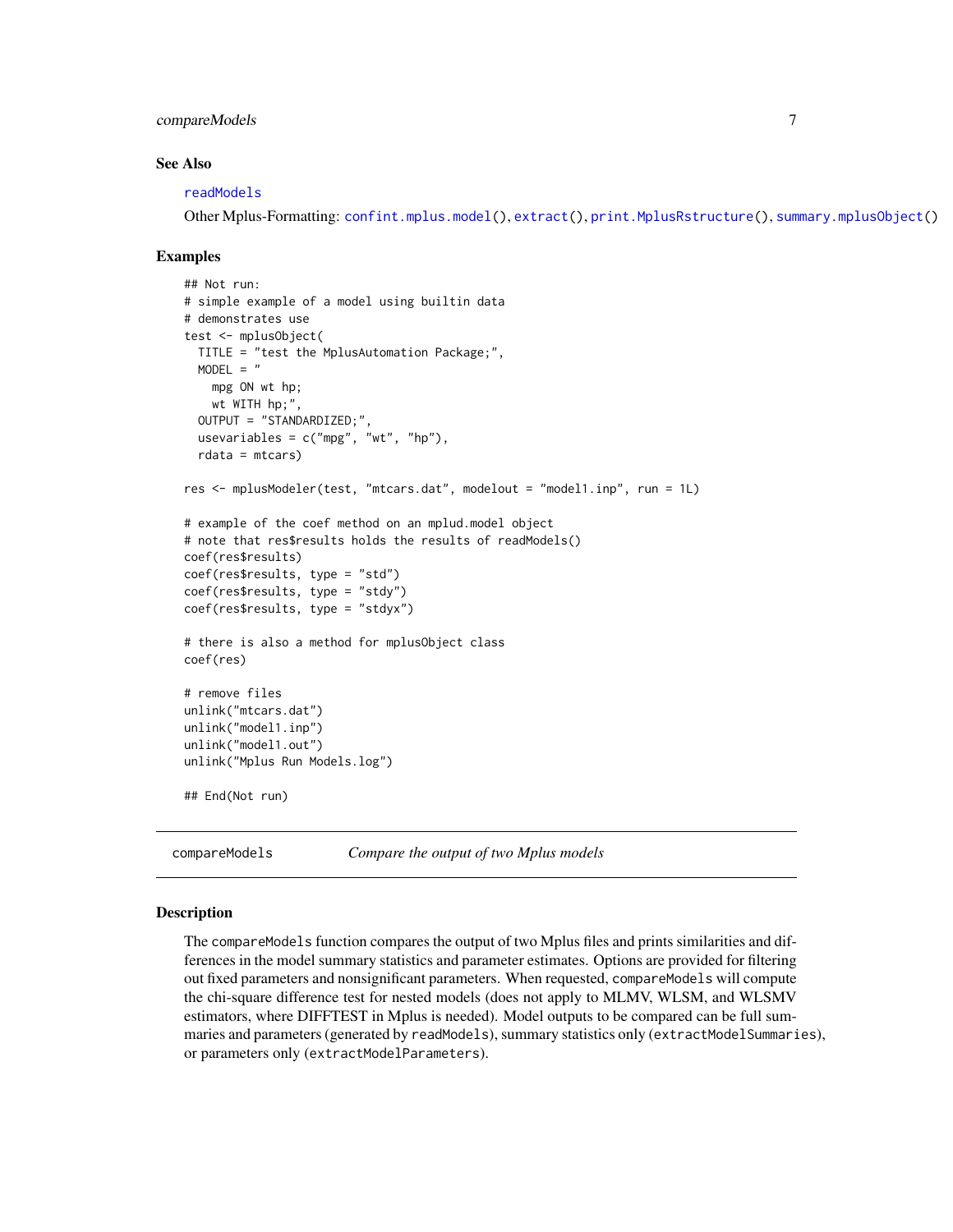# Usage

```
compareModels(
 m1,
  m2,
  show = "all",equalityMargin = c(param = 1e-04, pvalue = 1e-04),
  compare = "unstandardized",
  sort = "none",showFixed = FALSE,
  showNS = TRUE,
  diffTest = FALSE
\lambda
```
# Arguments

| The first Mplus model to be compared. Generated by readModels, extractModelSummaries,<br>or extractModelParameters.                                                                                      |
|----------------------------------------------------------------------------------------------------------------------------------------------------------------------------------------------------------|
| The second Mplus model to be compared.                                                                                                                                                                   |
| What aspects of the models should be compared. Options are "all", "sum-<br>maries", "equal", "diff", "pdiff", and "unique". See below for details.                                                       |
| equalityMargin Defines the discrepancy between models that is considered equal. Different mar-<br>gins can be specified for p-value equality versus parameter equality. Defaults to<br>$.0001$ for both. |
| Which parameter estimates should be compared. Options are "unstandardized",<br>"stdyx.standardized" "stdy.standardized", and "std.standardized".                                                         |
| How to sort the output of parameter comparisons. Options are "none", "type",<br>"alphabetical", and "maxDiff". See below for details.                                                                    |
| Whether to display fixed parameters in the output (identified where the est/se $=$<br>999.000, per Mplus convention). Default to FALSE.                                                                  |
| Whether to display non-significant parameter estimates. Can be TRUE or FALSE,<br>or a numeric value (e.g., .10) that defines what p-value is filtered as non-significant.                                |
| Whether to compute a chi-square difference test between the models. Assumes<br>that the models are nested. Not available for MLMV, WLSMV, and ULSMV<br>estimators. Use DIFFTEST in Mplus instead.        |
|                                                                                                                                                                                                          |

# Details

The show parameter can be one or more of the following, which can be passed as a vector, such as c("equal", "pdiff").

- show "all" Display all available model comparison. Equivalent to c("summaries", "equal", "diff", "pdiff", "unique").
	- "summaries" Print a comparison of model summary statistics. Compares the following summary statistics (where available): c("Title", "Observations", "Estimator", "Parameters", "LL", "AIC", "BIC", "ChiSqM\_Value", "ChiSqM\_DF", "CFI", "TLI", "RMSEA", "SRMR", "WRMR")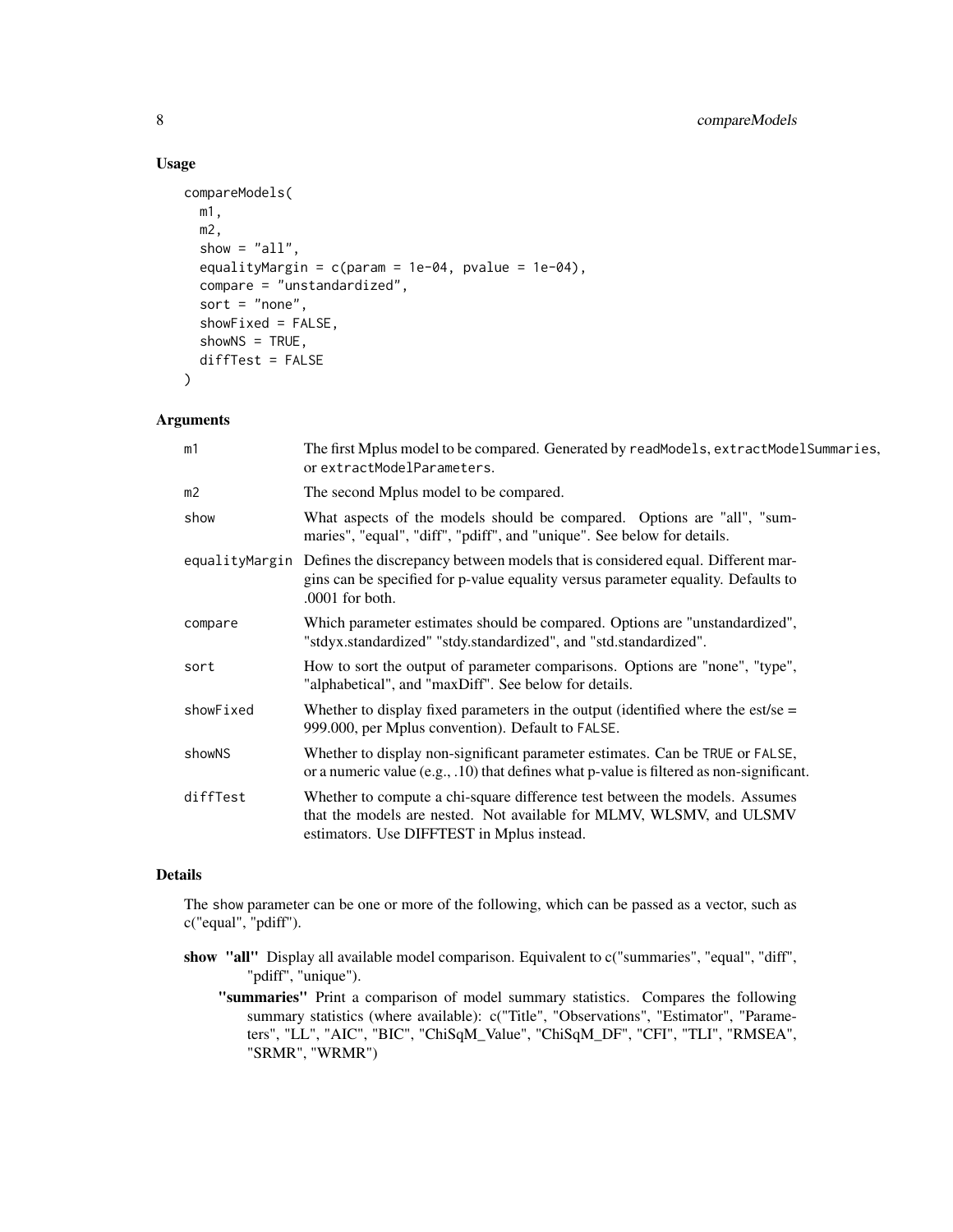- <span id="page-8-0"></span>"allsummaries" Prints a comparison of all summary statistics available in each model. May generate a lot of output.
- "equal" Print parameter estimates that are equal between models (i.e., <= equalityMargin["param"]).
- "diff" Print parameter estimates that are different between models (i.e., > equalityMargin["param"]).
- "pdiff" Print parameter estimates where the p-values differ between models (i.e., > equalityMargin["pvalue"]).

"unique" Print parameter estimates that are unique to each model.

The sort parameter determines the order in which parameter estimates are displayed. The following options are available:

- sort "none" No sorting is performed, so parameters are output in the order presented in Mplus. (Default)
	- "type" Sort parameters by their role in the model. This groups output by regression coefficient (ON), factor loadings (BY), covariances (WITH), and so on. Within each type, output is alphabetical.

"alphabetical" Sort parameters in alphabetical order.

"maxDiff" Sort parameter output by the largest differences between models (high to low).

#### Value

No value is returned by this function. It is used to print model differences to the R console.

# Author(s)

Michael Hallquist

#### Examples

# make me!!!

<span id="page-8-1"></span>confint.mplus.model *Return confidence intervals for an mplus.model object*

#### **Description**

This is a method for returning the confidence of an mplus.model object. It works directly on an object stored from readModels such as: object <-readModels("/path/to/model/model.out").

Method that calls confint.mplus.model. See further documentation there.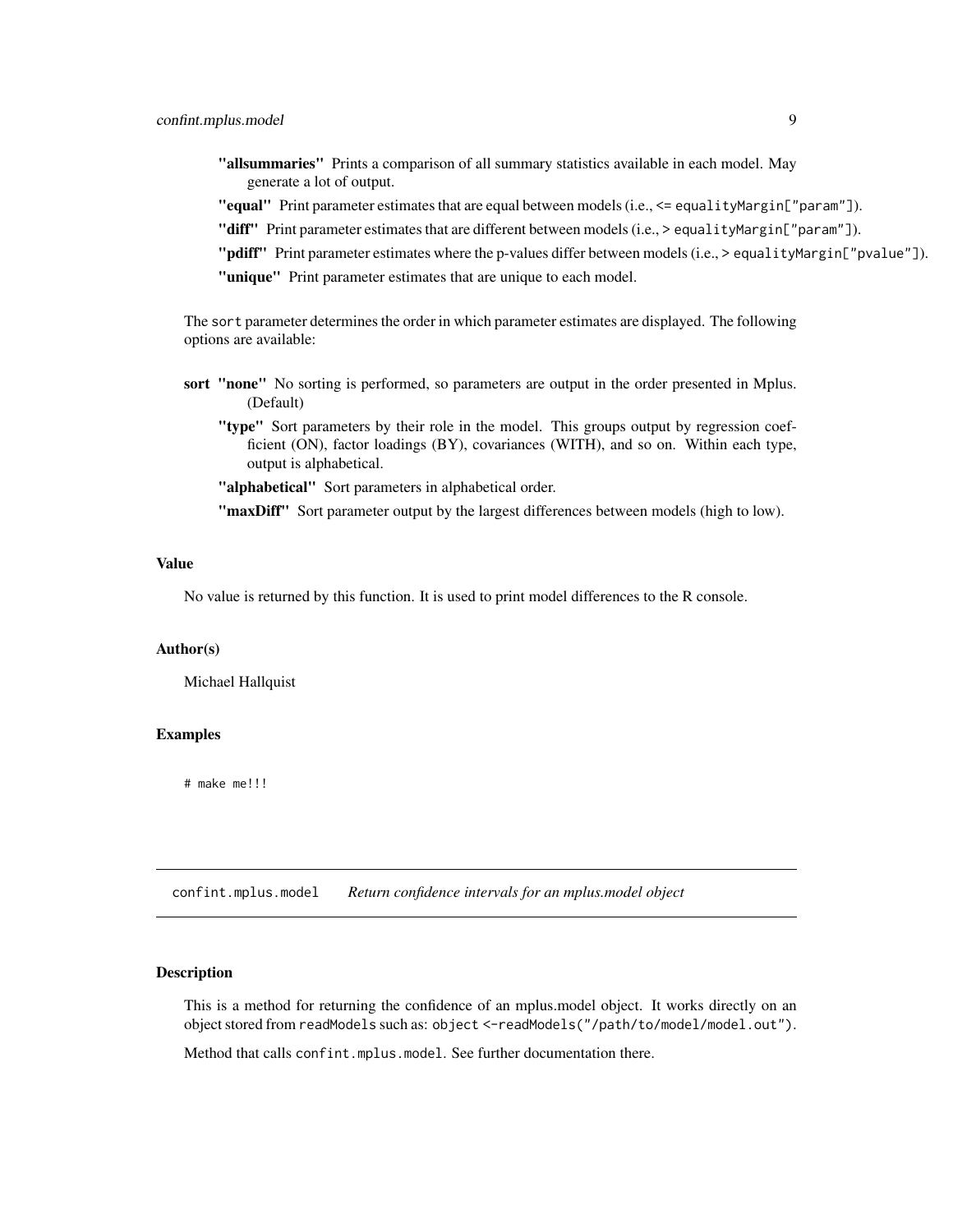# Usage

```
## S3 method for class 'mplus.model'
confint(
 object,
 parm,
 level = 0.95,
  type = c("un", "std", "stdy", "stdyx"),
 params = c("regression", "loading", "undirected", "expectation", "variability",
    "new"),
  ...
)
## S3 method for class 'mplusObject'
```

```
confint(object, ...)
```
# Arguments

| object    | An object of class mplus Object                                                                                                                                                                                                                                                   |
|-----------|-----------------------------------------------------------------------------------------------------------------------------------------------------------------------------------------------------------------------------------------------------------------------------------|
| parm      | Included as all confint() methods must include it. Not used currently for<br>Mplus.                                                                                                                                                                                               |
| level     | A numeric vector indicating the level of confidence interval to extract. Options<br>are .95, .90, or .99 as those are all Mplus provides.                                                                                                                                         |
| type      | A character vector indicating the type of confidence intervals to return. One of<br>"un", "std", "stdy", or "stdyx".                                                                                                                                                              |
| params    | A character vector indicating what type of parameters to extract. Any combina-<br>tion of "regression", "loading", "undirected", "expectation", "variability", and<br>"new". A single one can be passed or multiple. By default, all are used and all<br>parameters are returned. |
| $\ddotsc$ | Additional arguments to pass on (not currently used)                                                                                                                                                                                                                              |

#### Value

A data frame of class 'mplus.model.cis', or in the case of multiple group models, a list of class 'mplus.model.cis', where each element of the list is a data frame of class 'mplus.model.cis'.

# Author(s)

Joshua F. Wiley <jwiley.psych@gmail.com>

# See Also

# [readModels](#page-70-1)

Other Mplus-Formatting: [coef.mplus.model\(](#page-5-1)), [extract\(](#page-16-1)), [print.MplusRstructure\(](#page-69-1)), [summary.mplusObject\(](#page-78-1))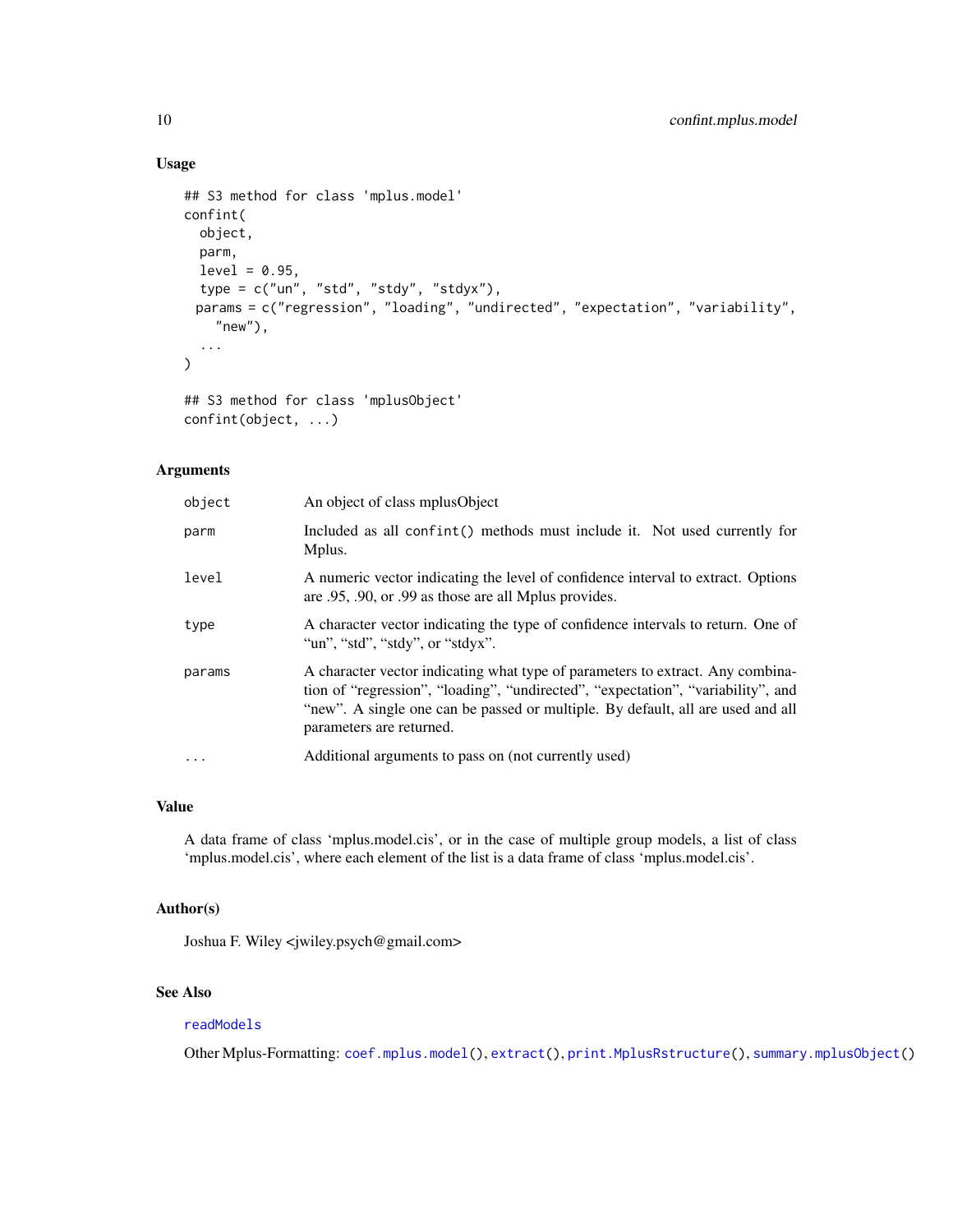# <span id="page-10-0"></span>createMixtures 11

#### Examples

```
## Not run:
# simple example of a model using builtin data
# demonstrates use
test <- mplusObject(
 TITLE = "test the MplusAutomation Package;",
 MODEL = "mpg ON wt hp;
   wt WITH hp;",
 OUTPUT = "STANDARDIZED; CINTERVAL;",
 usevariables = c("mpg", "wt", "hp"),rdata = mtcars)
res <- mplusModeler(test, "mtcars.dat", modelout = "model1.inp", run = 1L)
# example of the confint method on an mplus.model object
# note that res$results holds the results of readModels()
confint(res$results)
confint(res$results, type = "std")
confint(res$results, type = "stdy")
confint(res$results, type = "stdyx", level = .99)
# there is also a method for mplusObject class
confint(res)
screenreg(res, cis = TRUE, single.row = TRUE)
# remove files
unlink("mtcars.dat")
unlink("model1.inp")
unlink("model1.out")
unlink("Mplus Run Models.log")
## End(Not run)
```
createMixtures *Create syntax for a batch of mixture models*

#### Description

Dynamically creates syntax for a batch of mixture models, with intelligent defaults. This function is a wrapper around mplusObject and mplusModeler, and the respective arguments of those functions can be passed on using  $\ldots$  For instance, passing the argument run = 1L means that the models will be evaluated and returned.

#### Usage

```
createMixtures(
  classes = 1L,
  filename_stem = NULL,
```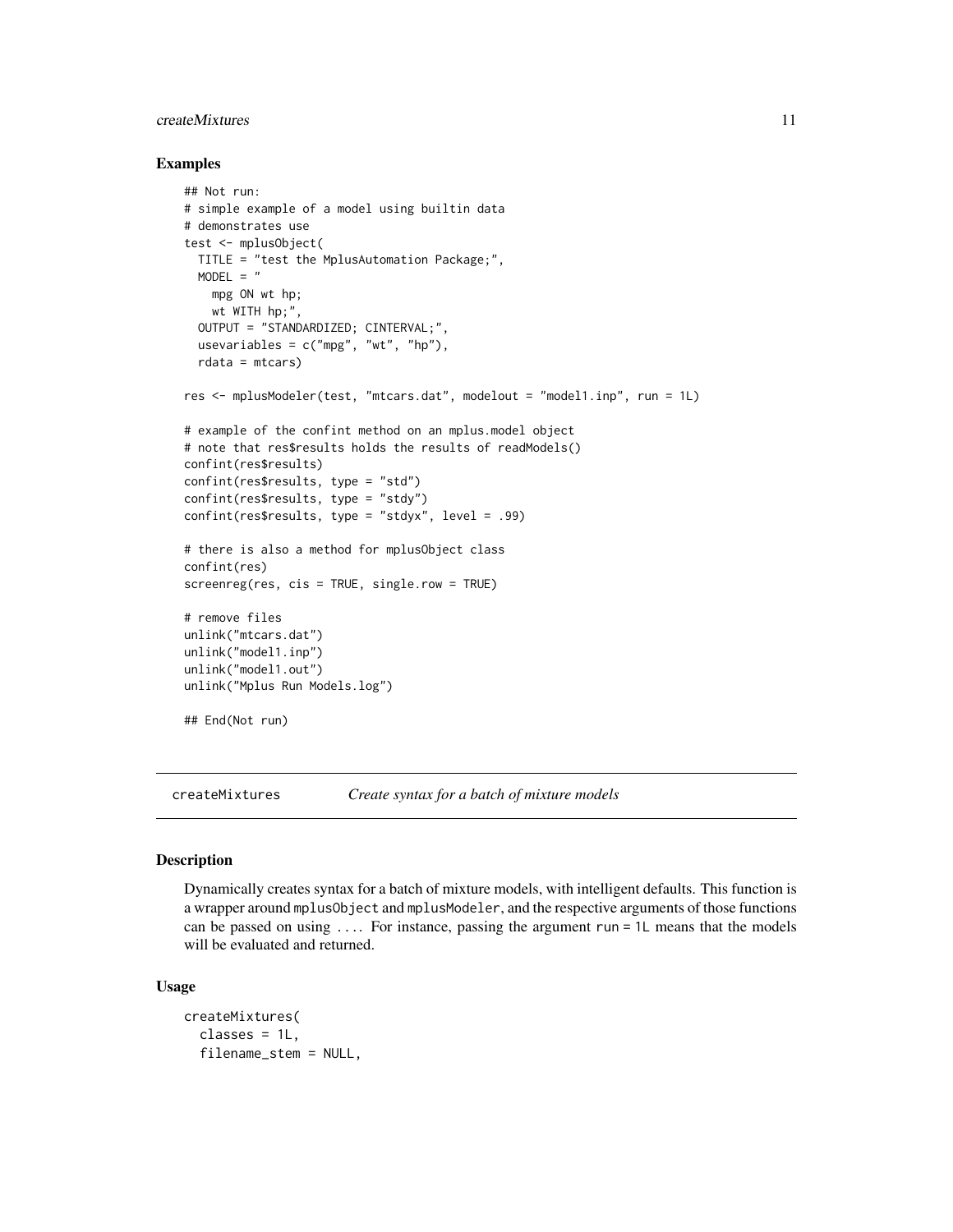```
model_overall = NULL,
model_class_specific = NULL,
rdata = NULL,
usevariables = NULL,
OUTPUT = "TECH11 TECH14;",
SAVEDATA = "FILE IS {filename_stem}_{C}.dat; SAVE = cprobabilities;",
quiet = TRUE,
...
```
# Arguments

)

| classes                               | A vector of integers, indicating which class solutions to generate. Defaults to<br>1L. E.g., classes = $1:6$ , classes = $c(1:4, 6:8)$ .                                                                                                                                                                                                                                                                                                                                                                            |
|---------------------------------------|---------------------------------------------------------------------------------------------------------------------------------------------------------------------------------------------------------------------------------------------------------------------------------------------------------------------------------------------------------------------------------------------------------------------------------------------------------------------------------------------------------------------|
| filename_stem                         | Character. A stem for the automatically generated filenames of the syntax and<br>data files.                                                                                                                                                                                                                                                                                                                                                                                                                        |
| model_overall<br>model_class_specific | Character. Mplus syntax for the overall model (across classes).                                                                                                                                                                                                                                                                                                                                                                                                                                                     |
|                                       | Character vector. Mplus syntax for the class-specific model(s) of one or more<br>categorical latent variables. Each element of model_class_specific is used<br>as the class-specific syntax of a different categorical latent variable. This allows<br>one to easily specify latent transition analyses (see second example). The char-<br>acter string " $\{C\}$ " is substituted with the correct class number, for example to<br>set unique parameter labels for each class, or to specify equality constraints. |
| rdata                                 | Data.frame. An R dataset to be used for the model.                                                                                                                                                                                                                                                                                                                                                                                                                                                                  |
| usevariables                          | Character vector, specifying the names of variables in the rdata object which<br>should be included in the Mplus data file and model.                                                                                                                                                                                                                                                                                                                                                                               |
| <b>OUTPUT</b>                         | Character. Syntax for Mplus' OUTPUT option. Highly recommended when<br>determining the appropriate number of latent classes. TECH11 is required to<br>obtain the VLMR-test; TECH14 is required for the BLR-test.                                                                                                                                                                                                                                                                                                    |
| <b>SAVEDATA</b>                       | Character. Syntax for Mplus' savedata option. Highly recommended when con-<br>ducting mixture models. The default option will often be adequate.                                                                                                                                                                                                                                                                                                                                                                    |
| quiet                                 | optional. If TRUE, show status messages in the console.                                                                                                                                                                                                                                                                                                                                                                                                                                                             |
| $\ddots$                              | Additional arguments, passed to mplusObject, such as syntax for other Mplus<br>options.                                                                                                                                                                                                                                                                                                                                                                                                                             |

# Details

In the arguments model\_class\_specific and SAVEDATA, the character string " ${C}$ " is substituted with the correct class number. The character string "{filename\_stem}" is substituted with the filename stem, for example, to name savedata in line with the input files.

In all arguments to mplusObject, a double space ("") is replaced with a newline character. This can be used to obtain nicely formatted Mplus syntax.

#### Value

None, unless the argument run = 1L is specified. In that case, a list with elements of class mplusObject is returned. Otherwise, this function is used for its side effects (generating syntax).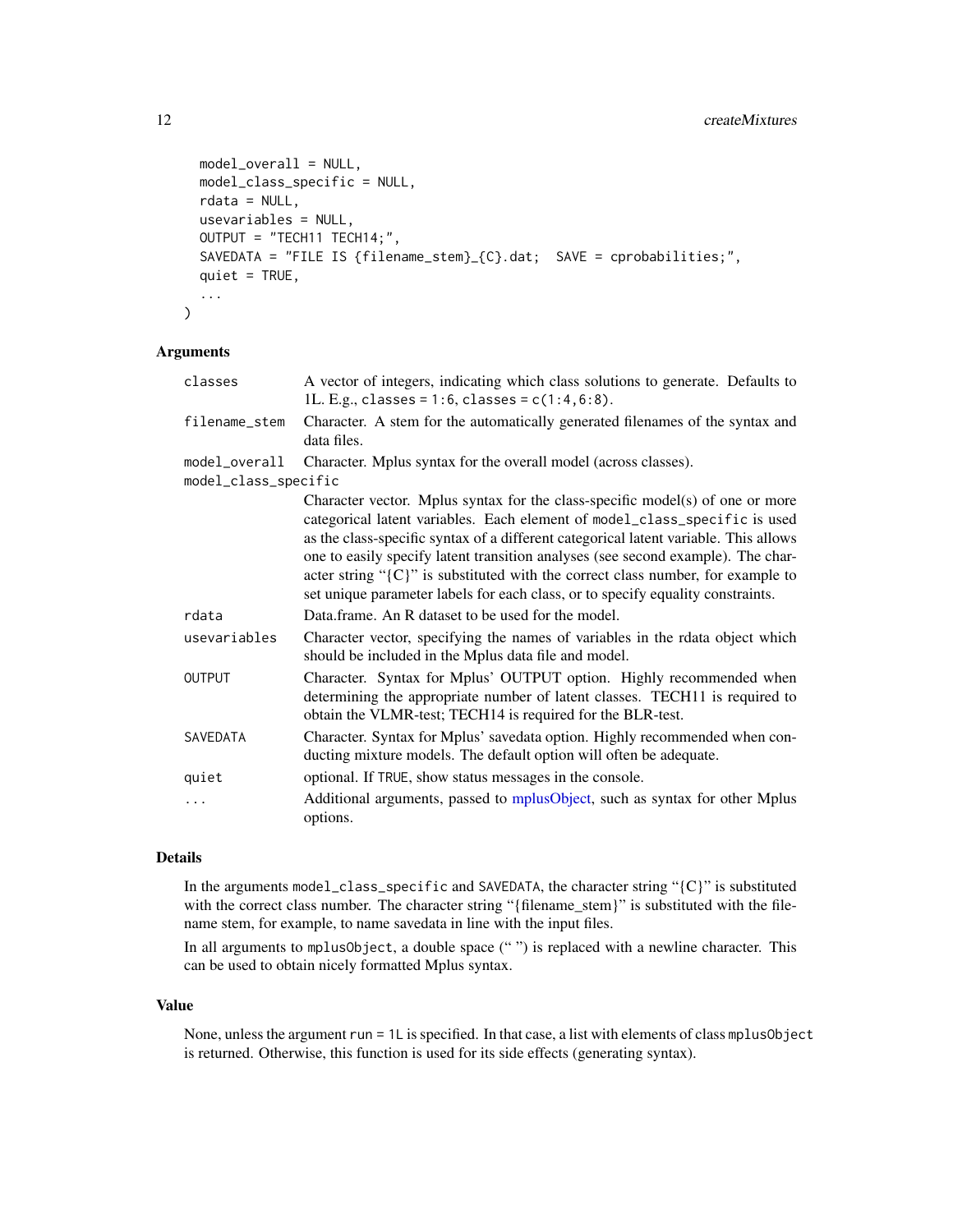#### <span id="page-12-0"></span>createModels 13

#### Author(s)

Caspar J. van Lissa

#### See Also

[mplusObject](#page-50-1), [mplusModeler](#page-44-1)

#### Examples

```
## Not run:
createMixtures(classes = 1:3, filename_stem = "iris", rdata = iris)
## End(Not run)
## Not run:
mydat <- read.csv(
system.file("extdata", "ex8.13.csv", package = "MplusAutomation"))
createMixtures(
classes = 2,
filename_stem = "dating",
model_overall = "c2 ON c1;",
model_class_specific = c(
"[u11$1] (a{C}); [u12$1] (b{C}); [u13$1] (c{C}); [u14$1] (d{C}); [u15$1] (e{C});",
"[u21$1] (a{C}); [u22$1] (b{C}); [u23$1] (c{C}); [u24$1] (d{C}); [u25$1] (e{C});"
),
rdata = mydat,
ANALYSIS = "PROCESSORS IS 2; LRTSTARTS (0 0 40 20); PARAMETERIZATION = PROBABILITY;",
VARIABLE = "CATEGORICAL = u11-u15 u21-u25;"
\lambda## End(Not run)
```
createModels *Create Mplus Input Files from Template*

#### Description

The createModels function processes a single Mplus template file and creates a group of related model input files. Definitions and examples for the template language are provided in the MplusAutomation vignette and are not duplicated here at the moment. See this documentation: vignette("Vignette",package="MplusAutomation")

#### Usage

```
createModels(templatefile)
```
#### Arguments

templatefile The filename (absolute or relative path) of an Mplus template file to be processed. Example "C:/MplusTemplate.txt"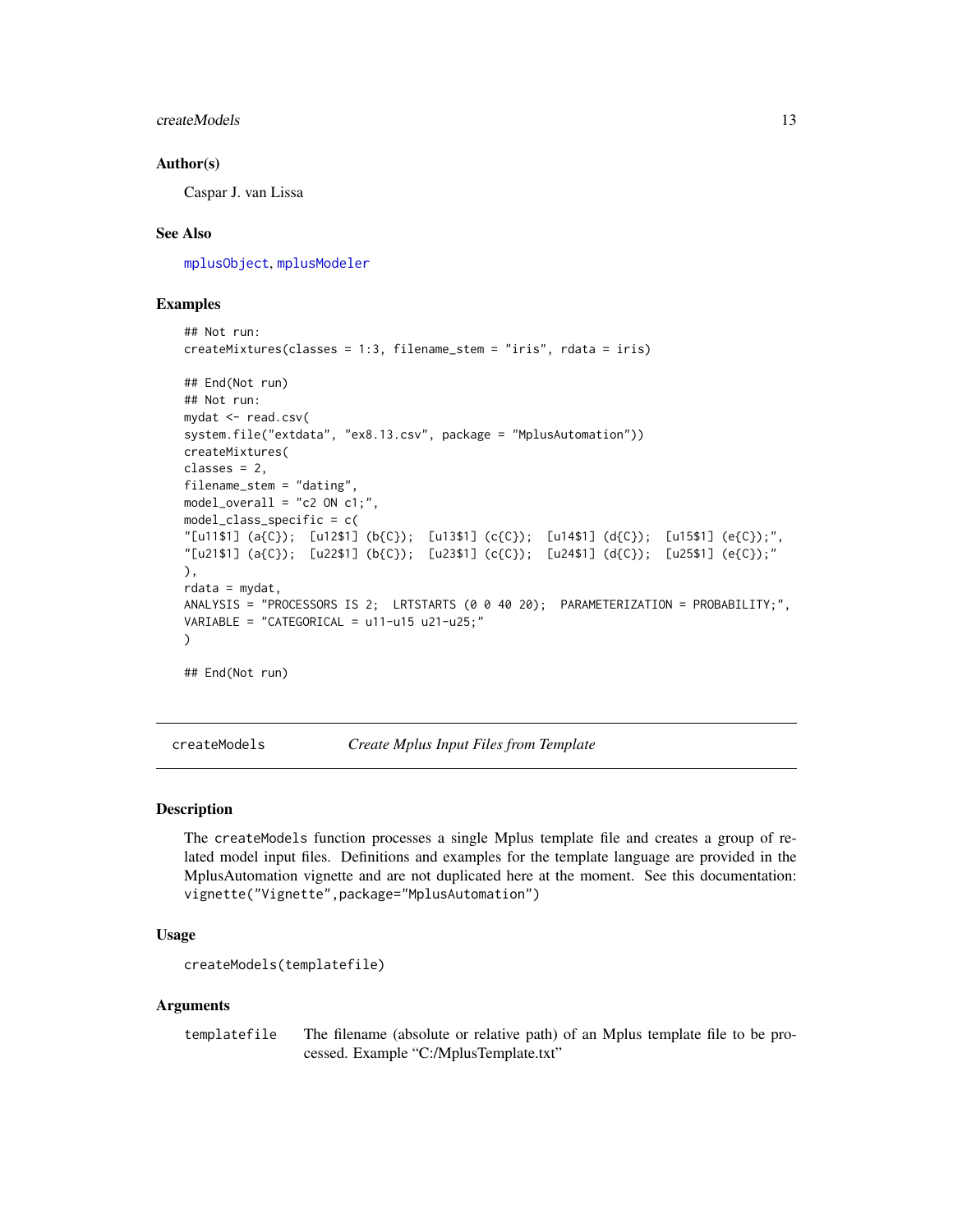# <span id="page-13-0"></span>Value

No value is returned by this function. It is solely used to process an Mplus template file.

#### Author(s)

Michael Hallquist

# Examples

```
## Not run:
 createModels("L2 Multimodel Template No iter.txt")
```
## End(Not run)

createSyntax *Create the Mplus input text for an mplusObject*

# Description

This function takes an object of class mplusObject and creates the Mplus input text corresponding to it, including data link and variable names.

# Usage

```
createSyntax(object, filename, check = TRUE, add = FALSE, imputed = FALSE)
```
#### Arguments

| object   | An object of class mplus Object                                                                                                                                                    |
|----------|------------------------------------------------------------------------------------------------------------------------------------------------------------------------------------|
| filename | The name of the data file as a character vector                                                                                                                                    |
| check    | A logical indicating whether or not to run parsemplus on the created input file.<br>Checks for errors like lines that are too long, or for missing semi-colons and<br>gives notes. |
| add      | A logical passed on to parsemplus whether to add semi colons to line ends.<br>Defaults to FALSE.                                                                                   |
| imputed  | A logical whether the data are multiply imputed. Defaults to FALSE.                                                                                                                |
|          |                                                                                                                                                                                    |

# Value

A character string containing all the text for the Mplus input file.

#### Author(s)

Joshua F. Wiley <jwiley.psych@gmail.com>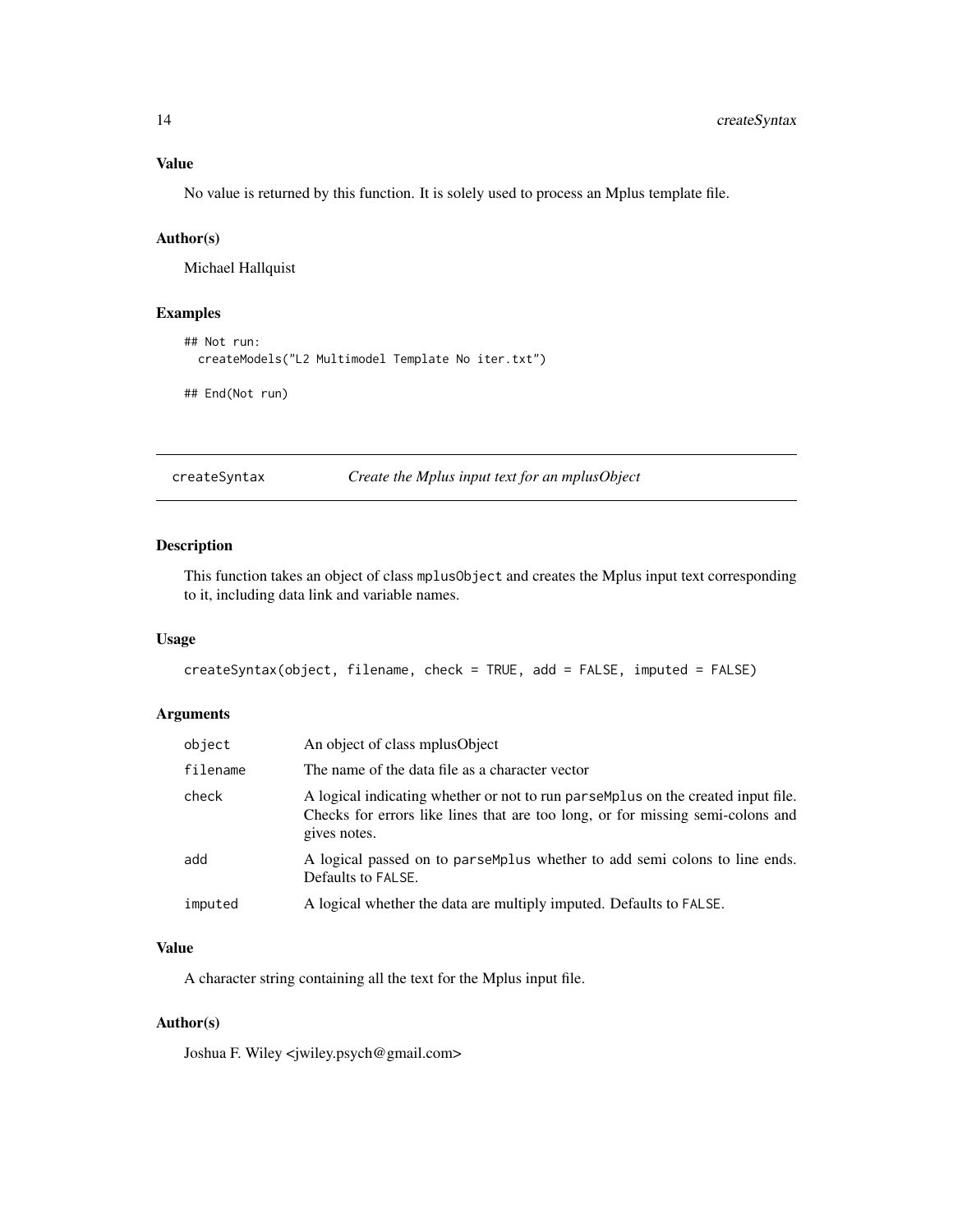# <span id="page-14-0"></span>detectMplus 15

# See Also

[prepareMplusData](#page-65-1), [mplusModeler](#page-44-1)

# **Examples**

```
# example mplusObject
example1 <- mplusObject(MODEL = "mpg ON wt;",
 usevariables = c("mpg", "hp"), rdata = mtcars)
# create the Mplus input text
cat(createSyntax(example1, "example1.dat"), file=stdout(), fill=TRUE)
# update the object, then create input text
cat(createSyntax(update(example1,
  TITLE = \sim "This is my title;",
  MODEL = \sim . + "\nmpg ON hp;",
 usevariables = c("mpg", "hp", "wt")), "example1.dat"),
 file=stdout(),
 fill=TRUE)
rm(example1)
```
detectMplus *Detect the location/name of the Mplus command*

#### Description

This is an utility function to help detect the correct name/path to Mplus. It tries hard across operating systems to find Mplus and if it cannot find the full version of Mplus to find a demo version of Mplus.

### Usage

detectMplus()

# Details

It does not require any arguments.

# Value

A character string that is the Mplus command possibly the path to the mplus command or an error if it cannot be found.

# Author(s)

Joshua F. Wiley <jwiley.psych@gmail.com>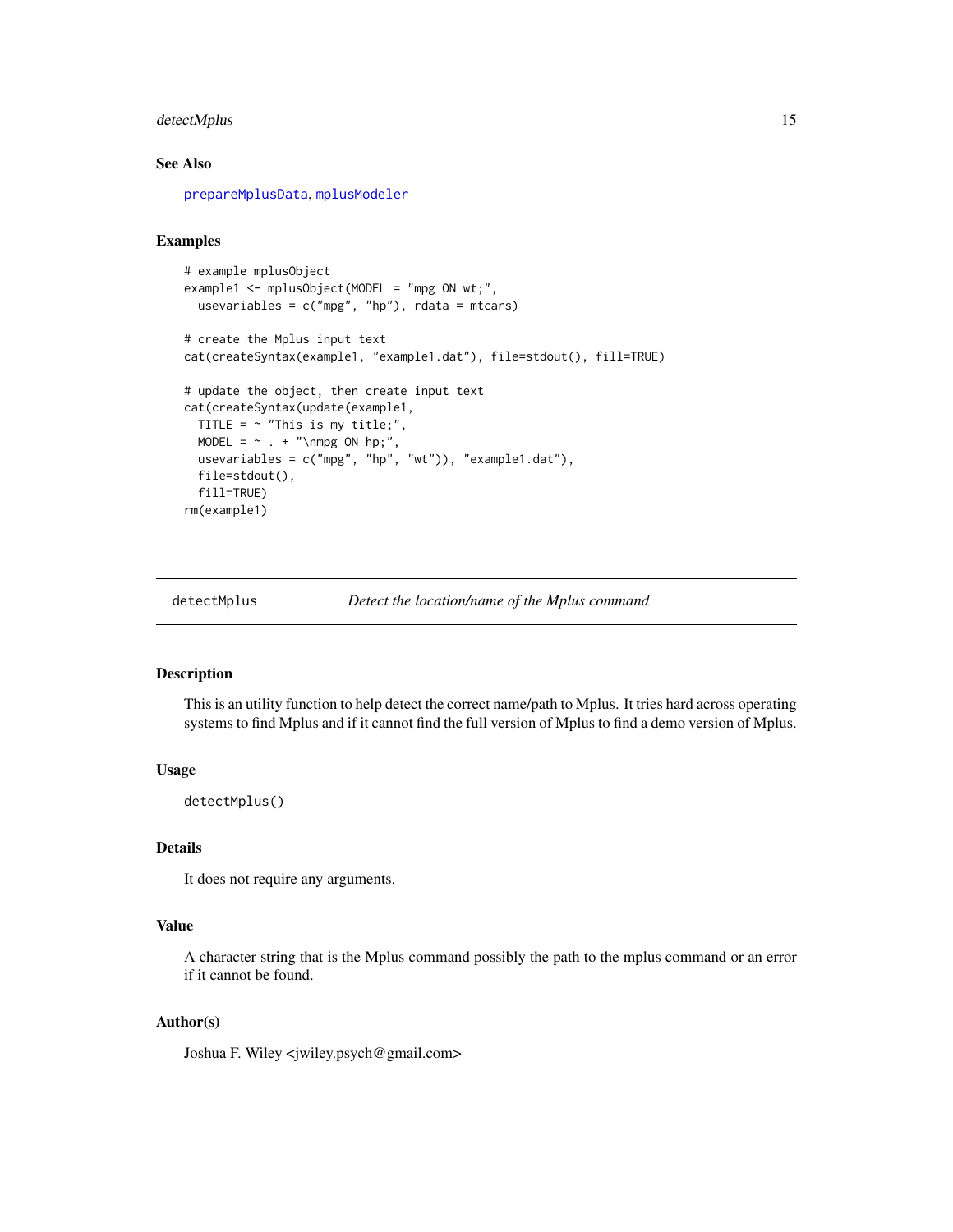# Examples

```
## if you have Mplus installed, uncomment and run
## this will give an error if it cannot find Mplus.
## detectMplus()
```
detectVariables *Automatically detect variables from an Mplus model object*

#### Description

This is a function to automatically detect the variables used in an Mplus model object.

#### Usage

```
detectVariables(object, quiet = TRUE)
```
#### Arguments

| object | An Mplus model object from mplus0bject.#'               |
|--------|---------------------------------------------------------|
| quiet  | optional. If TRUE, show status messages in the console. |

# Value

A vector of variables from the R dataset to use.

#### Author(s)

Joshua F. Wiley <jwiley.psych@gmail.com>

#### See Also

[mplusModeler](#page-44-1), [mplusObject](#page-50-1)

# Examples

```
example1 <- mplusObject(MODEL = "mpg ON wt;",
  rdata = mtcars, autov = FALSE)
example1$usevariables
MplusAutomation:::detectVariables(example1)
```

```
example2 <- mplusObject(MODEL = "mpg ON wt;",
 rdata = mtcars, autov = TRUE)example2$usevariables
example3 <- update(example2,
 MODEL = \sim . + "mpg ON qsec; wt WITH qsec;",
 autov = TRUE)
example3$usevariables
rm(example1, example2, example3)
```
<span id="page-15-0"></span>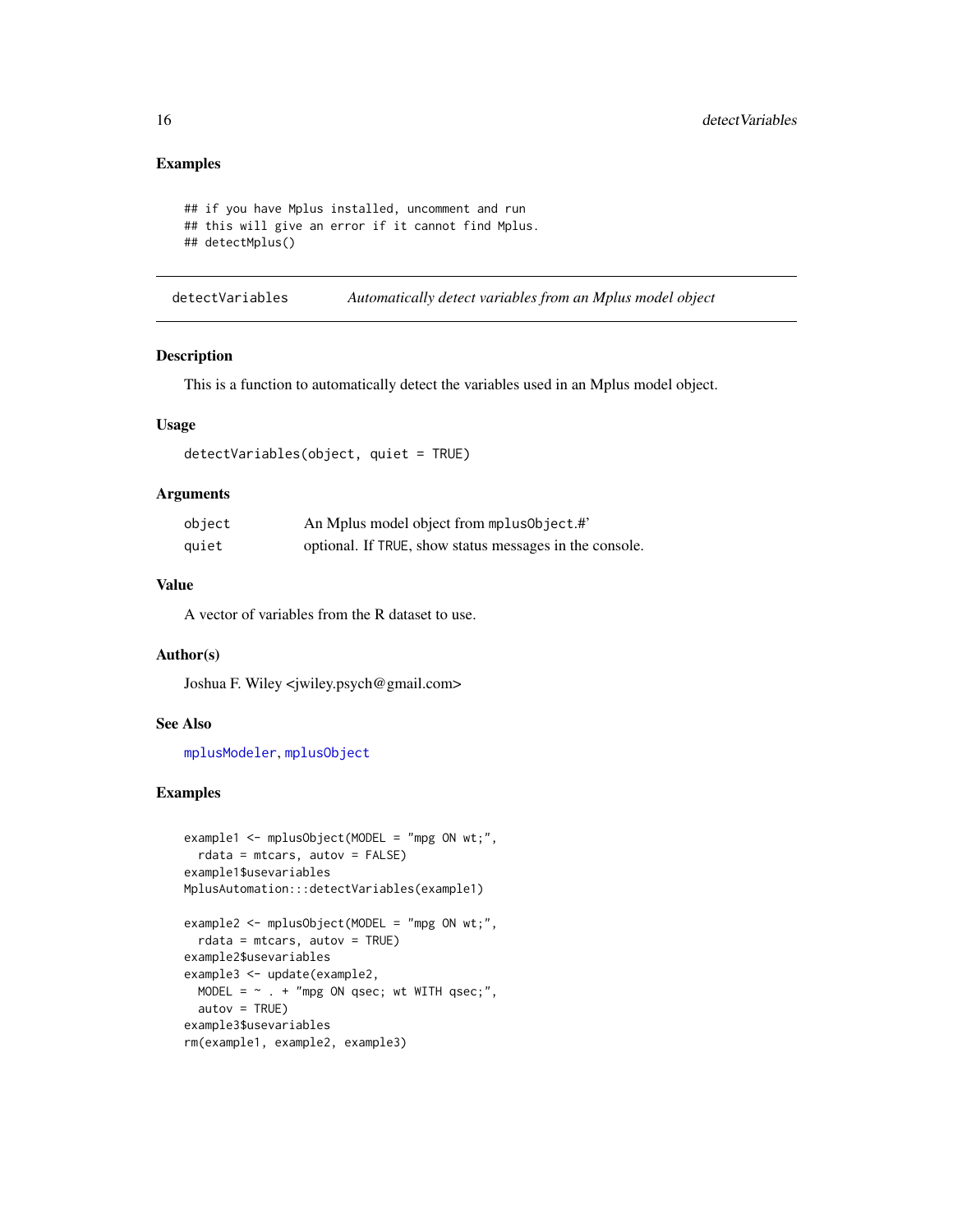<span id="page-16-1"></span><span id="page-16-0"></span>

# Description

This is a method for extracting output in a format suitable for the texreg package. Uses coef for most the work.

#### Usage

```
extract.mplus.model(
 model,
  summaries = "none",
  cis = FALSE,escape.latex = FALSE,
  ...
\mathcal{L}extract.mplusObject(model, summaries = "none", cis = FALSE, ...)
## S4 method for signature 'mplus.model'
extract(model, summaries = "none", cis = FALSE, escape.latex = FALSE, ...)
## S4 method for signature 'mplusObject'
extract(model, summaries = "none", cis = FALSE, ...)
```
# Arguments

| model        | An Mplus model object. This typically comes either from readModels directly,<br>or indirectly via mplus Modeler. The results will have different classes, but<br>extract methods are defined for both. |
|--------------|--------------------------------------------------------------------------------------------------------------------------------------------------------------------------------------------------------|
| summaries    | A character vector which summaries to include. Defaults to "none".                                                                                                                                     |
| cis          | A logical whether to extract confidence intervals.                                                                                                                                                     |
| escape.latex | A logical value whether to escape dollar signs in coefficient names for LaTeX.<br>Defaults to FALSE.                                                                                                   |
| $\cdot$      | Additional arguments passed to coef . mplus . model.                                                                                                                                                   |

# Value

A texreg object, or for multiple group models, a list of texreg objects.

#### Author(s)

Joshua F. Wiley <jwiley.psych@gmail.com>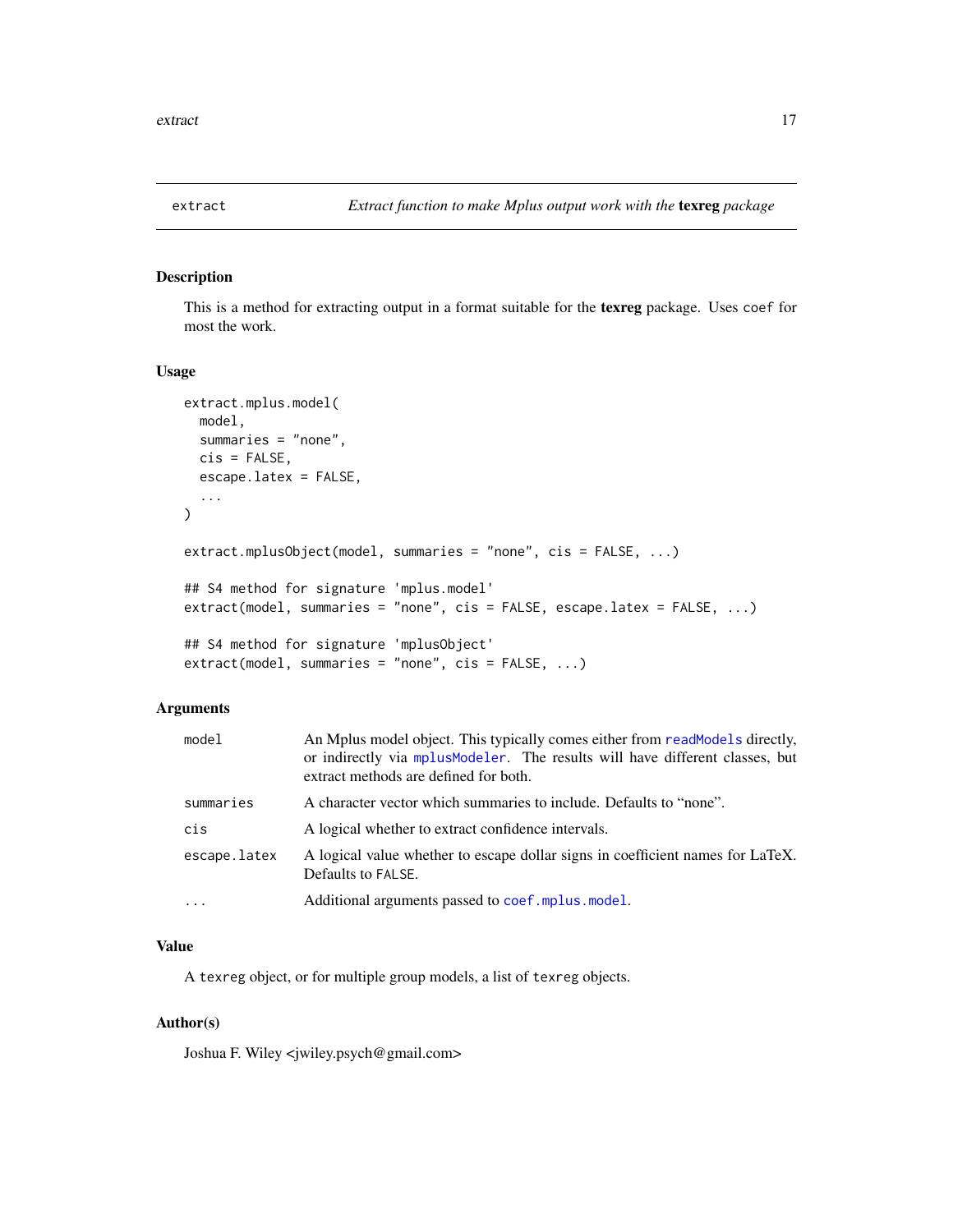#### See Also

#### [readModels](#page-70-1)

Other Mplus-Formatting: [coef.mplus.model\(](#page-5-1)), [confint.mplus.model\(](#page-8-1)), [print.MplusRstructure\(](#page-69-1)), [summary.mplusObject\(](#page-78-1))

#### Examples

```
## Not run:
# simple example of a model using builtin data
# demonstrates use
test <- mplusObject(
 TITLE = "test the MplusAutomation Package;",
  MODEL = "mpg ON wt hp;
   wt WITH hp;",
  OUTPUT = "STANDARDIZED;",
  usevariables = c("mpg", "wt", "hp"),
  rdata = mtcars)
res <- mplusModeler(test, "mtcars.dat", modelout = "model1.inp", run = 1L)
extract(res$results)
# there is also a method for mplusObject class
extract(res)
# load the texreg package
# to use pretty printing via screenreg
# uncomment to run these examples
# library(texreg)
# screenreg(res)
# screenreg(res, type = 'stdyx')
# screenreg(res, type = 'un', params = 'regression',
# single.row=TRUE)
# screenreg(res, type = 'un', params = 'regression', summaries = 'CFI',
# single.row=TRUE)
# remove files
unlink("mtcars.dat")
unlink("model1.inp")
unlink("model1.out")
unlink("Mplus Run Models.log")
## End(Not run)
```
extractEFAparameters *Extract the model parameters from an EFA Mplus model output*

<span id="page-17-0"></span>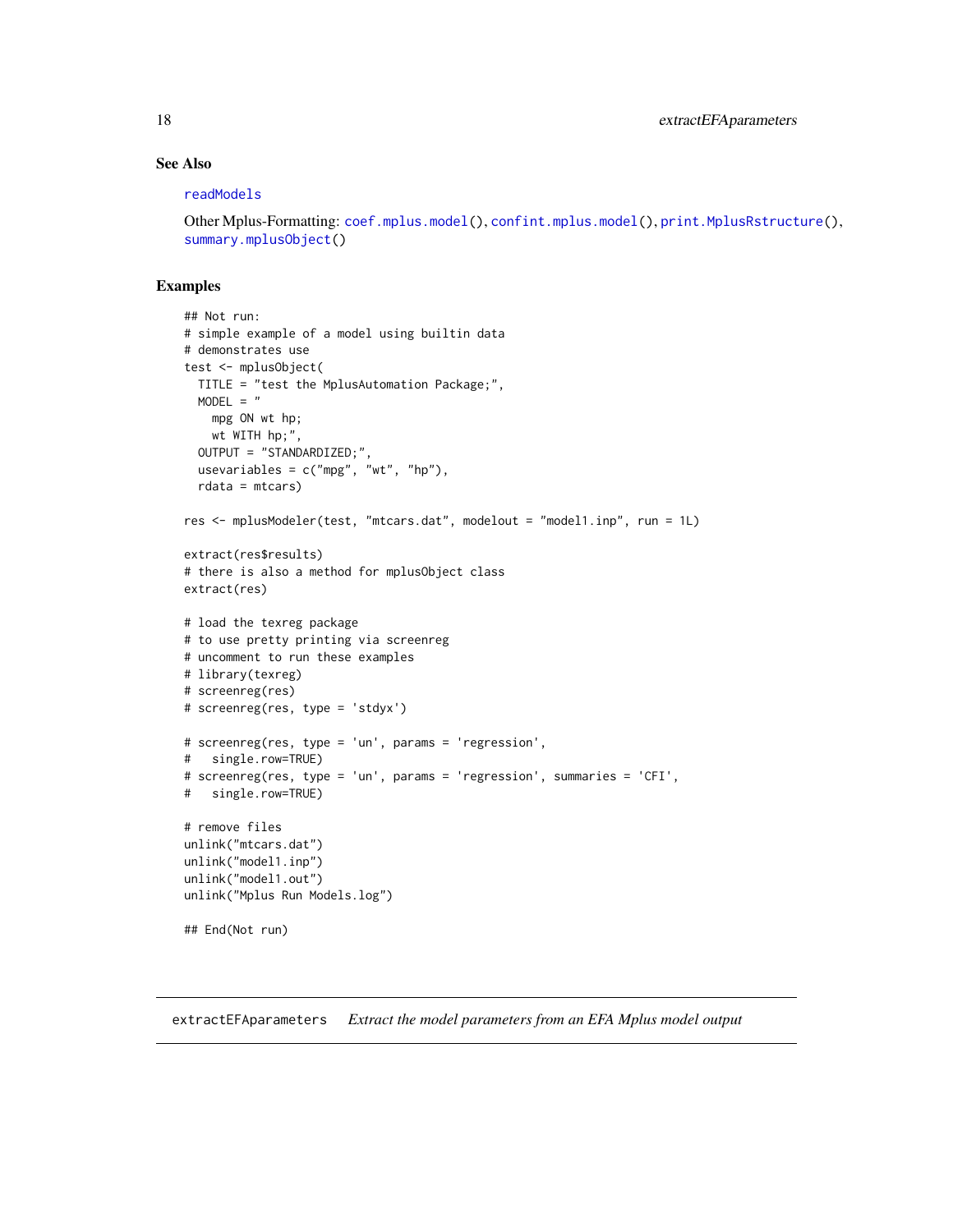# <span id="page-18-0"></span>Description

Extract the model parameters from an EFA Mplus model output

#### Usage

```
extractEFAparameters(outfiletext, filename)
```
# Arguments

| outfiletext | character vector of Mplus output file being processed |
|-------------|-------------------------------------------------------|
| filename    | name of the output file.                              |

# Value

list of parsed EFA parameters

<span id="page-18-1"></span>extractModelParameters

*Extract model parameters from MODEL RESULTS section.*

#### Description

Extracts the model parameters from the MODEL RESULTS section of one or more Mplus output files. If a particular output file has more than one results section (unstandardized, stdyx, stdy, and/or std), a list will be returned. If the target is a directory, all .out files therein will be parsed and a single list will be returned, where the list elements are named by the output file name. Returned parameters often include the parameter estimate, std. err, param/s.e., and two-tailed p-value.

#### Usage

```
extractModelParameters(
  target = getwd(),
  recursive = FALSE,
  filefilter,
  dropDimensions = FALSE,
  resultType
)
```
# Arguments

| target    | the directory containing Mplus output files (.out) to parse OR the single out-<br>put file to be parsed. May be a full path, relative path, or a filename within<br>the working directory. Defaults to the current working directory. Example:<br>"C:/Users/Michael/Mplus Runs" |
|-----------|---------------------------------------------------------------------------------------------------------------------------------------------------------------------------------------------------------------------------------------------------------------------------------|
| recursive | optional. If TRUE, parse all models nested in subdirectories within target. De-<br>faults to FALSE.                                                                                                                                                                             |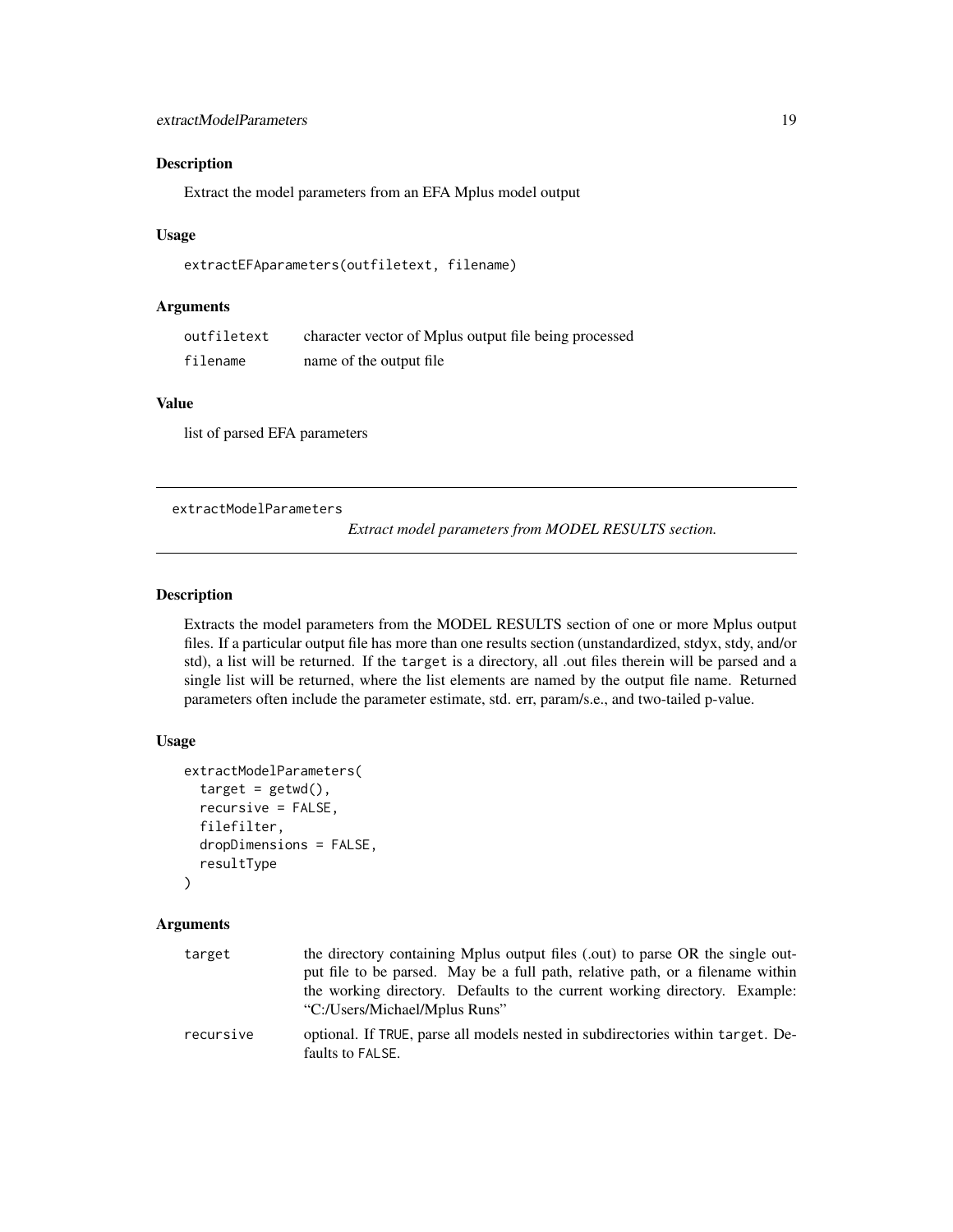filefilter a Perl regular expression (PCRE-compatible) specifying particular output files to be parsed within directory. See regex or <http://www.pcre.org/pcre.txt> for details about regular expression syntax. dropDimensions Relevant only for multi-file parsing. If TRUE, then if only one output section (usually unstandardized) is present for all files in the parsed list, then eliminate the second-level list (which contains elements for each output section). The result is that the elements of the returned list are data. frame objects with the relevant parameters. resultType N.B.: this parameter is deprecated and will be removed in a future version. The new default is to extract all results that are present and return a list (see below for details). resultType specified the results section to extract. If raw, the unstandardized estimates will be returned. "stdyx", "stdy", and "std" are the other options, which extract different standardized solutions. See the Mplus User's Guide for additional details about the differences in these standardizations.

# Value

If target is a single file, a list containing unstandardized and standardized results will be returned. If all standardized solutions are available, the list element will be named: unstandardized, stdyx.standardized, stdy.standardized, and std.standardized. If confidence intervals are output using OUTPUT:CINTERVAL, then a list element named ci.unstandardized will be included. Each of these list elements is a data.frame containing relevant model parameters.

If target is a directory, a list will be returned, where each element contains the results for a single file, and the top-level elements are named after the corresponding output file name. Each element within this list is itself a list, with elements as in the single file case above.

The core data. frame for each MODEL RESULTS section typically has the following structure:

| paramHeader | The header that begins a given parameter set. Example: "FACTOR1 BY"            |
|-------------|--------------------------------------------------------------------------------|
| param       | The particular parameter being measured (within paramHeader). Example: "ITEM1" |
| est         | Parameter estimate value.                                                      |
| se          | Standard error of the estimate                                                 |
| est_se      | Quotient of est/se, representing z-test/t-test in large samples                |
| pval        | Two-tailed p-value for the est_se quotient.                                    |
|             |                                                                                |

In the case of output from Bayesian estimation (ESTIMATOR=BAYES), the data.frame will contain a different set of variables, including some of the above, as well as

| posterior_sd | Posterior standard deviation of the estimate.               |
|--------------|-------------------------------------------------------------|
| lower 2.5ci  | Lower 2.5 percentile of the estimate.                       |
| upper_2.5ci  | Upper 2.5 percentile (aka 97.5 percentile) of the estimate. |

Also note that the pval column for Bayesian output represents a one-tailed estimate.

In the case of output from a Monte Carlo study (MONTECARLO: and MODEL POPULATION:), the data.frame will contain a different set of variables, including some of the above, as well as

population Population parameter value.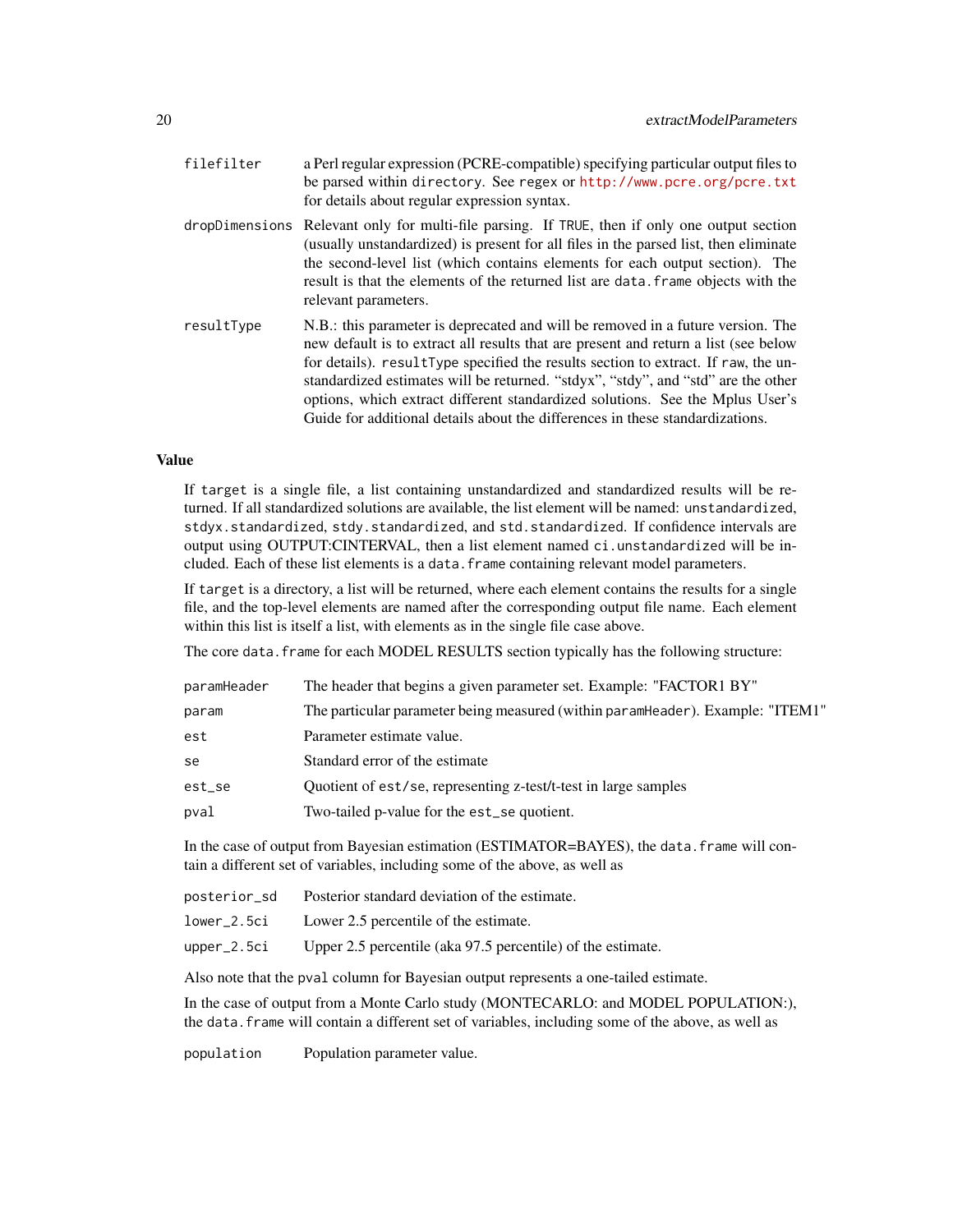# extractModelParameters 21

| average       | Average parameter estimate across replications.                                                                           |
|---------------|---------------------------------------------------------------------------------------------------------------------------|
| population_sd | Standard deviation of parameter value in population across replications.                                                  |
| average_se    | Average standard error of estimated parameter value across replications.                                                  |
| mse           | Mean squared error.                                                                                                       |
| $cover_95$    | Proportion of replications whose 95% confidence interval for the parameter in-<br>cludes the population value.            |
| pct_sig_coef  | Proportion of replications for which the two-tailed significance test of the pa-<br>rameter is significant ( $p < .05$ ). |

In the case of confidence interval output (OUTPUT:CINTERVAL), the list element ci.unstandardized will contain a different set of variables, including some of the above, as well as

| low.5           | Lower $0.5\%$ CI estimate.               |
|-----------------|------------------------------------------|
| low2.5          | Lower 2.5% CI estimate.                  |
| low5            | Lower 5% CI estimate.                    |
| est             | Parameter estimate value.                |
| up <sub>5</sub> | Upper $5\%$ (i.e., $95\%$ ) CI estimate. |
| up2.5           | Upper 2.5% (i.e., 97.5%) CI estimate.    |
| up.5            | Upper 0.5% (i.e., 99.5%) CI estimate.    |

If the model contains multiple latent classes, an additional variable, LatentClass, will be included, specifying the latent class number. Also, the Categorical Latent Variables section will be included as LatentClass "Categorical.Latent.Variables."

If the model contains multiple groups, Group will be included.

If the model contains two-level output (between/within), BetweenWithin will be included.

# Author(s)

Michael Hallquist

# See Also

[extractModelSummaries](#page-21-1)

# Examples

```
## Not run:
ex3.14 <- extractModelParameters(
"C:/Program Files/Mplus/Mplus Examples/User's Guide Examples/ex3.14.out")
```
## End(Not run)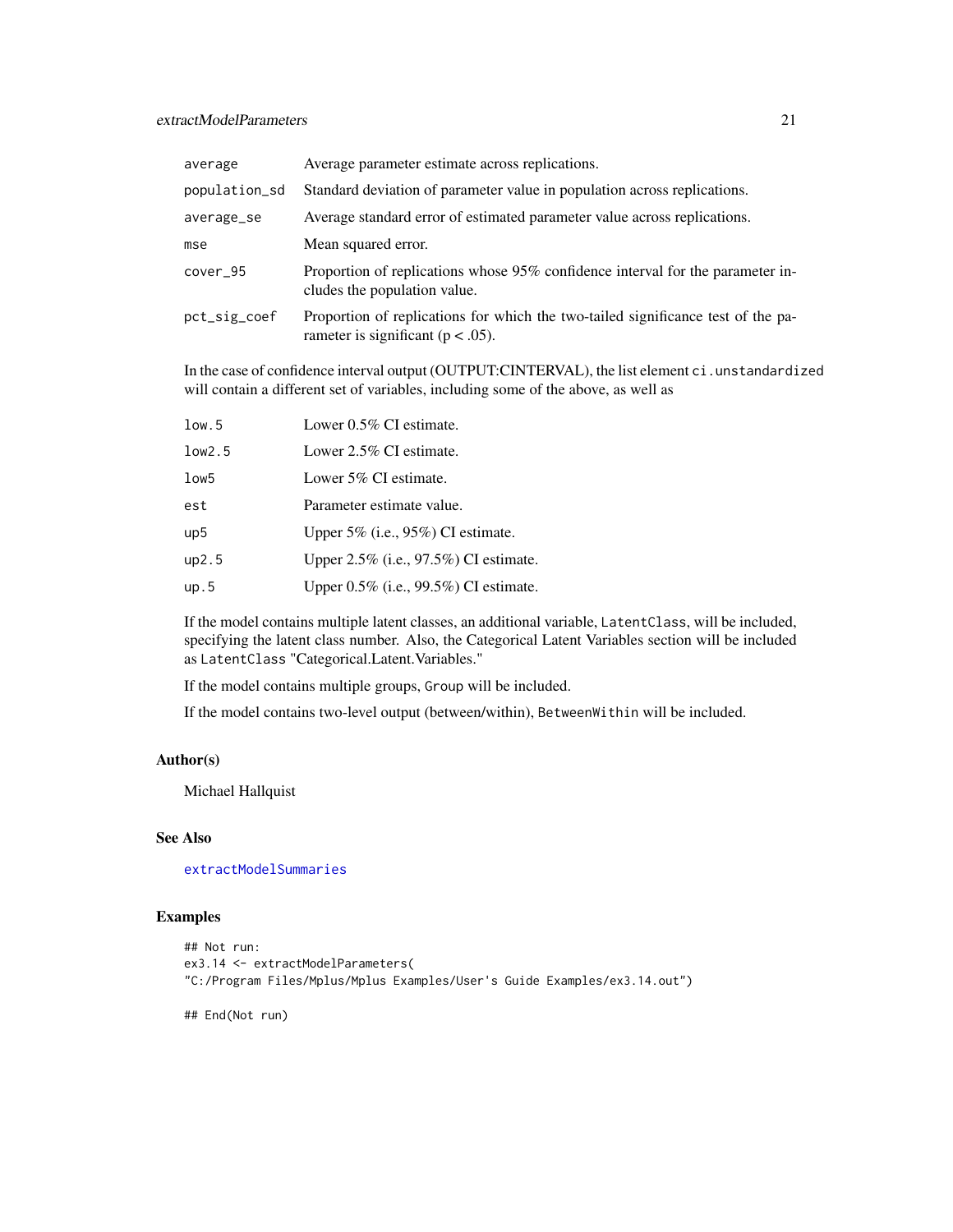<span id="page-21-1"></span><span id="page-21-0"></span>extractModelSummaries *Extract summary statistics from a single output file or from a group of Mplus models within a directory*

# Description

Parses a group of Mplus model output files (.out extension) for model fit statistics. At this time, the details extracted are fixed and include: Filename, InputInstructions, Title, Estimator, LL, BIC, aBIC, AIC, AICC, Para The infrastructure is in place to allow for user-specified selection of summary statistics in future versions.

# Usage

```
extractModelSummaries(target = getwd(), recursive = FALSE, filefilter)
```
# Arguments

| target     | the directory containing Mplus output files (.out) to parse OR the single out-<br>put file to be parsed. Defaults to the current working directory. Example:<br>"C:/Users/Michael/Mplus Runs"              |
|------------|------------------------------------------------------------------------------------------------------------------------------------------------------------------------------------------------------------|
| recursive  | optional. If TRUE, parse all models nested in subdirectories within directory.<br>Defaults to FALSE.                                                                                                       |
| filefilter | a Perl regular expression (PCRE-compatible) specifying particular output files to<br>be parsed within directory. See regex or http://www.pcre.org/pcre.txt<br>for details about regular expression syntax. |

# Value

Returns a data. frame containing model fit statistics for all output files within directory. The data.frame contains some of the following variables (depends on model type):

| Title       | Title for the model, specified by the TITLE: command                                     |
|-------------|------------------------------------------------------------------------------------------|
| Filename    | Filename of the output file.                                                             |
| Estimator   | Estimator used for the model (e.g., ML, MLR, WLSMV, etc.)                                |
| LL          | Log-likelihood of the model                                                              |
| BIC         | Bayesian Information Criterion                                                           |
| aBIC        | Sample-Size-Adjusted BIC (Sclove, 1987)                                                  |
| AIC         | Akaike's Information Criterion                                                           |
| <b>AICC</b> | Corrected AIC, based on Sugiura (1978) and recommended by Burnham & An-<br>derson (2002) |
| DIC.        | Deviance Information Criterion. Available in ESTIMATOR=BAYES output.                     |
| Parameters  | Number of parameters estimated by the model                                              |
| pD          | Estimated number of parameters in Bayesian output                                        |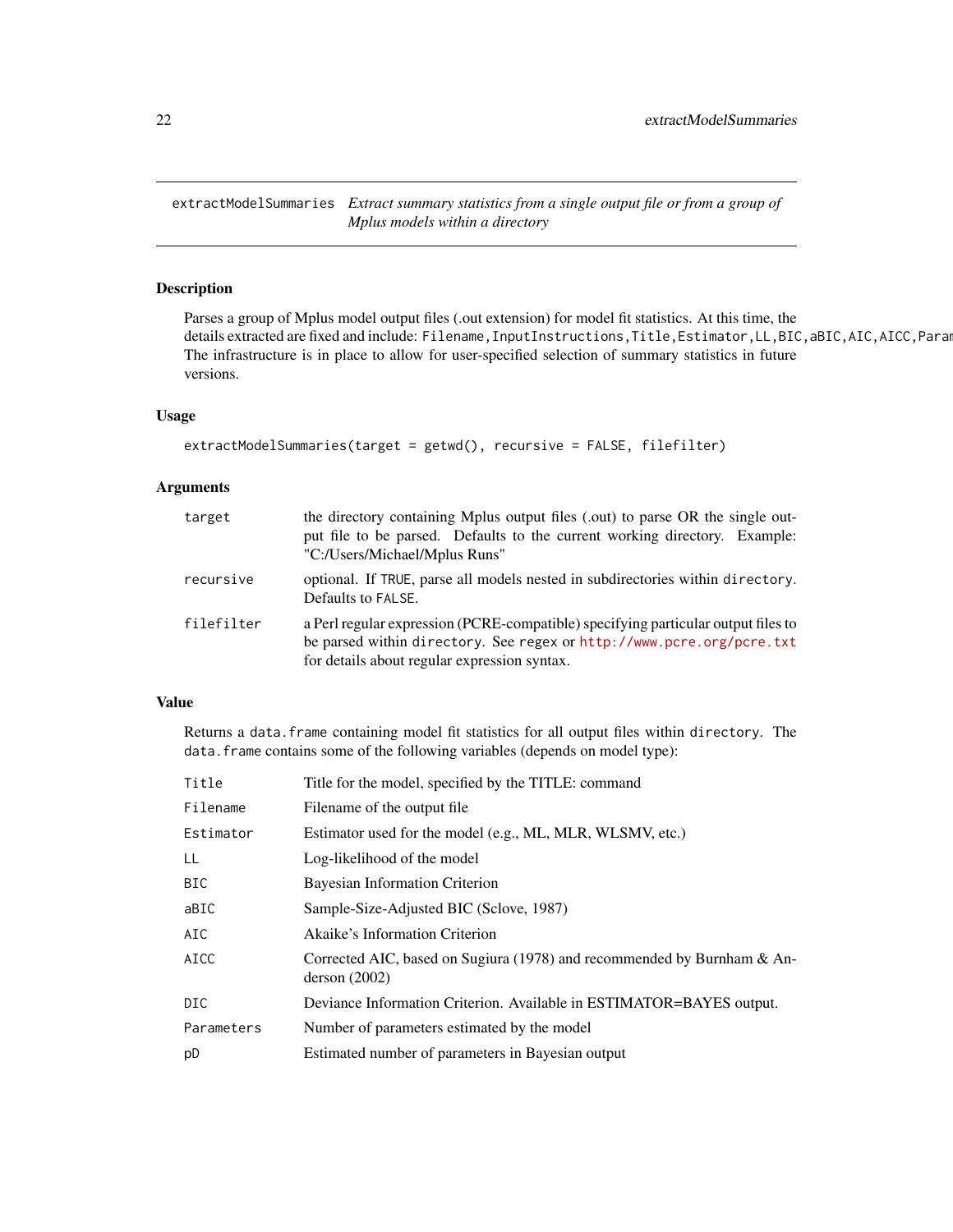| Observations             | The number of observations for the model (does not suppport multiple-groups<br>analysis at this time)                            |
|--------------------------|----------------------------------------------------------------------------------------------------------------------------------|
| <b>CFI</b>               | Confirmatory Fit Index                                                                                                           |
| TLI                      | Tucker-Lewis Index                                                                                                               |
|                          | RMSEA_Estimate Point estimate of root mean squared error of approximation                                                        |
| RMSEA_90CI_LB            | Lower bound of the 90% Confidence Interval around the RMSEA estimate.                                                            |
| RMSEA_90CI_UB            | Upper bound of the 90% Confidence Interval around the RMSEA estimate.                                                            |
| RMSEA_pLT05              | Probability that the RMSEA estimate falls below .05, indicating good fit.                                                        |
| ChiSqM_Value             | Model chi-squared value                                                                                                          |
| ChiSqM_DF                | Model chi-squared degrees of freedom                                                                                             |
| ChiSqM_PValue            | Model chi-squared p value                                                                                                        |
| ChiSqM_ScalingCorrection |                                                                                                                                  |
|                          | H0 Scaling Correction Factor                                                                                                     |
| ObsRepChiSqDiff_95CI_LB  |                                                                                                                                  |
|                          | Lower bound of 95% confidence interval for the difference between observed<br>and replicated chi-square values                   |
| ObsRepChiSqDiff_95CI_UB  |                                                                                                                                  |
|                          | Upper bound of 95% confidence interval for the difference between observed<br>and replicated chi-square values                   |
| PostPred_PValue          |                                                                                                                                  |
|                          | Posterior predictive p-value                                                                                                     |
| PriorPostPred_PValue     |                                                                                                                                  |
| BLRT_RequestedDraws      | Prior Posterior Predictive P-Value                                                                                               |
|                          | Number of requested bootstrap draws for TECH14.                                                                                  |
| BLRT_KM1LL               | Log-likelihood of the K-1 model (one less class) for the Bootstrapped Likeli-<br>hood Ratio Test (TECH14).                       |
| BLRT_2xLLDiff            | Two times the log-likelihood difference of the models with K and K-1 classes<br>(TECH14).                                        |
|                          | BLRT_ParamDiff Difference in the number of parameters for models with K and K-1 classes<br>(TECH14).                             |
| BLRT_PValue              | P-value of the Bootstrapped Likelihood Ratio Test (TECH14) testing whether<br>the K class model is significantly better than K-1 |
| BLRT_SuccessfulDraws     |                                                                                                                                  |
|                          | The number of successful bootstrapped samples used in the Bootstrapped Like-<br>lihood Ratio Test                                |
| <b>SRMR</b>              | Standardized root mean square residual                                                                                           |
| SRMR.Between             | For TYPE=TWOLEVEL output, standardized root mean square residual for be-<br>tween level                                          |
| SRMR.Within              | For TYPE=TWOLEVEL output, standardized root mean square residual for<br>within level                                             |
| <b>WRMR</b>              | Weighted root mean square residual                                                                                               |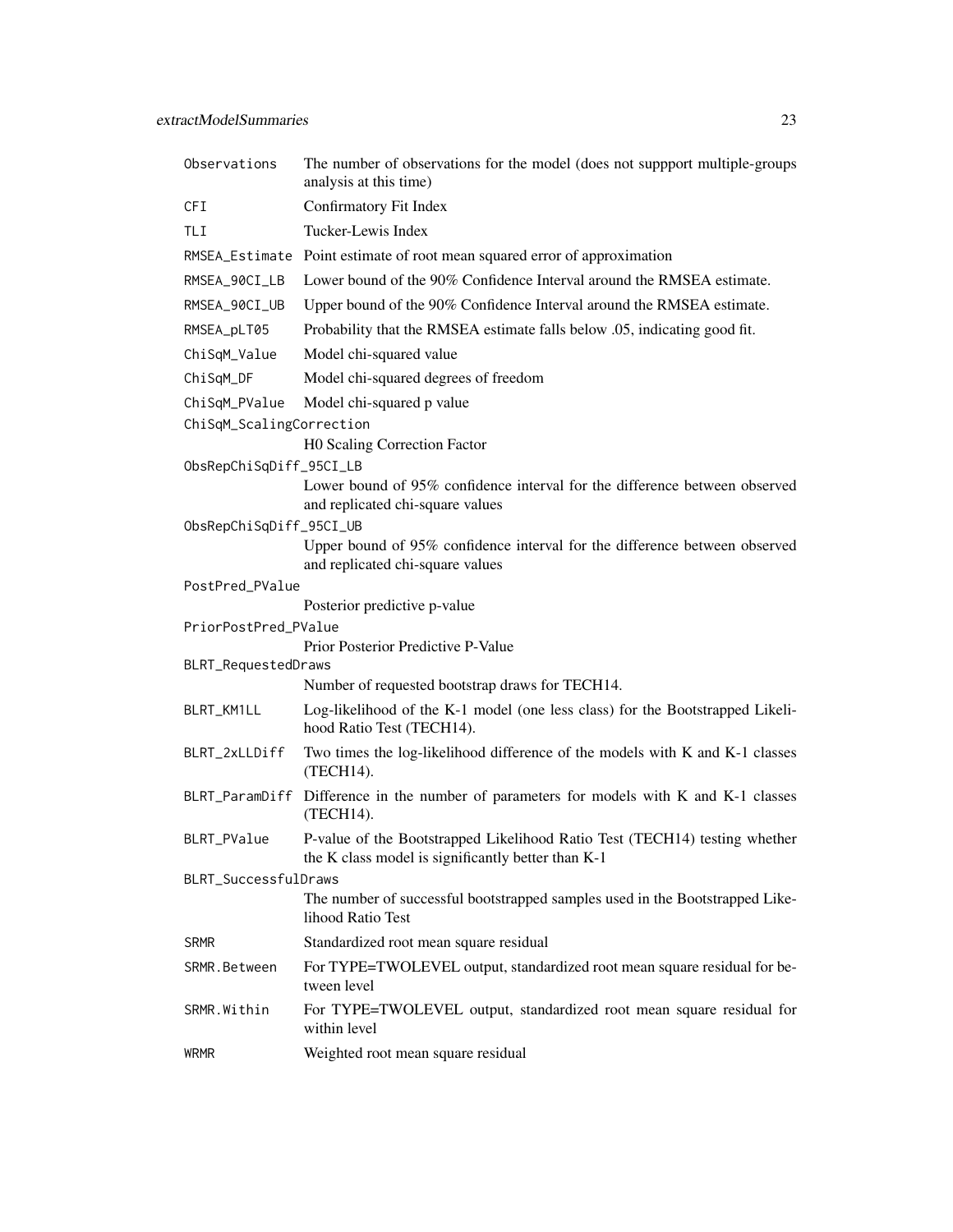| ChiSqBaseline_Value  |                                                                                                                      |  |
|----------------------|----------------------------------------------------------------------------------------------------------------------|--|
|                      | Baseline (unstructured) chi-squared value                                                                            |  |
| ChiSqBaseline_DF     |                                                                                                                      |  |
|                      | Baseline (unstructured) chi-squared degrees of freedom                                                               |  |
| ChiSqBaseline_PValue |                                                                                                                      |  |
|                      | Baseline (unstructured) chi-squared p value                                                                          |  |
| NumFactors           | For TYPE=EFA output, the number of factors                                                                           |  |
| T11_KM1Starts        | TECH11: Number of initial stage random starts for k-1 model                                                          |  |
| T11_KM1Final         | TECH11: Number of final stage optimizations for k-1 model                                                            |  |
| T11_KM1LL            | TECH11: Log-likelihood of the K-1 model used for the Vuong-Lo-Mendell-<br><b>Rubin LRT</b>                           |  |
| T11_VLMR_2xLLDiff    |                                                                                                                      |  |
|                      | TECH11: 2 * Log-likelihood Difference of K-class vs. K-1-class model for the<br>Vuong-Lo-Mendell-Rubin LRT           |  |
| T11_VLMR_ParamDiff   |                                                                                                                      |  |
|                      | TECH11: Difference in number of parameters between K-class and K-1-class<br>model for the Vuong-Lo-Mendell-Rubin LRT |  |
| T11_VLMR_Mean        | TECH11: Vuong-Lo-Mendell-Rubin LRT mean                                                                              |  |
| T11_VLMR_SD          | TECH11: Vuong-Lo-Mendell-Rubin LRT standard deviation                                                                |  |
| T11_VLMR_PValue      |                                                                                                                      |  |
|                      | TECH11: Vuong-Lo-Mendell-Rubin LRT p-value                                                                           |  |
| T11_LMR_Value        | TECH11: Lo-Mendell-Rubin Adjusted LRT value                                                                          |  |
|                      | T11_LMR_PValue TECH11: Lo-Mendell-Rubin Adjusted LRT p-value                                                         |  |

# Author(s)

Michael Hallquist

# See Also

[regex](#page-0-0), [runModels](#page-73-1), [readModels](#page-70-1)

# Examples

```
## Not run:
 allExamples <- extractModelSummaries(
   "C:/Program Files/Mplus/Mplus Examples/User's Guide Examples")
```
## End(Not run)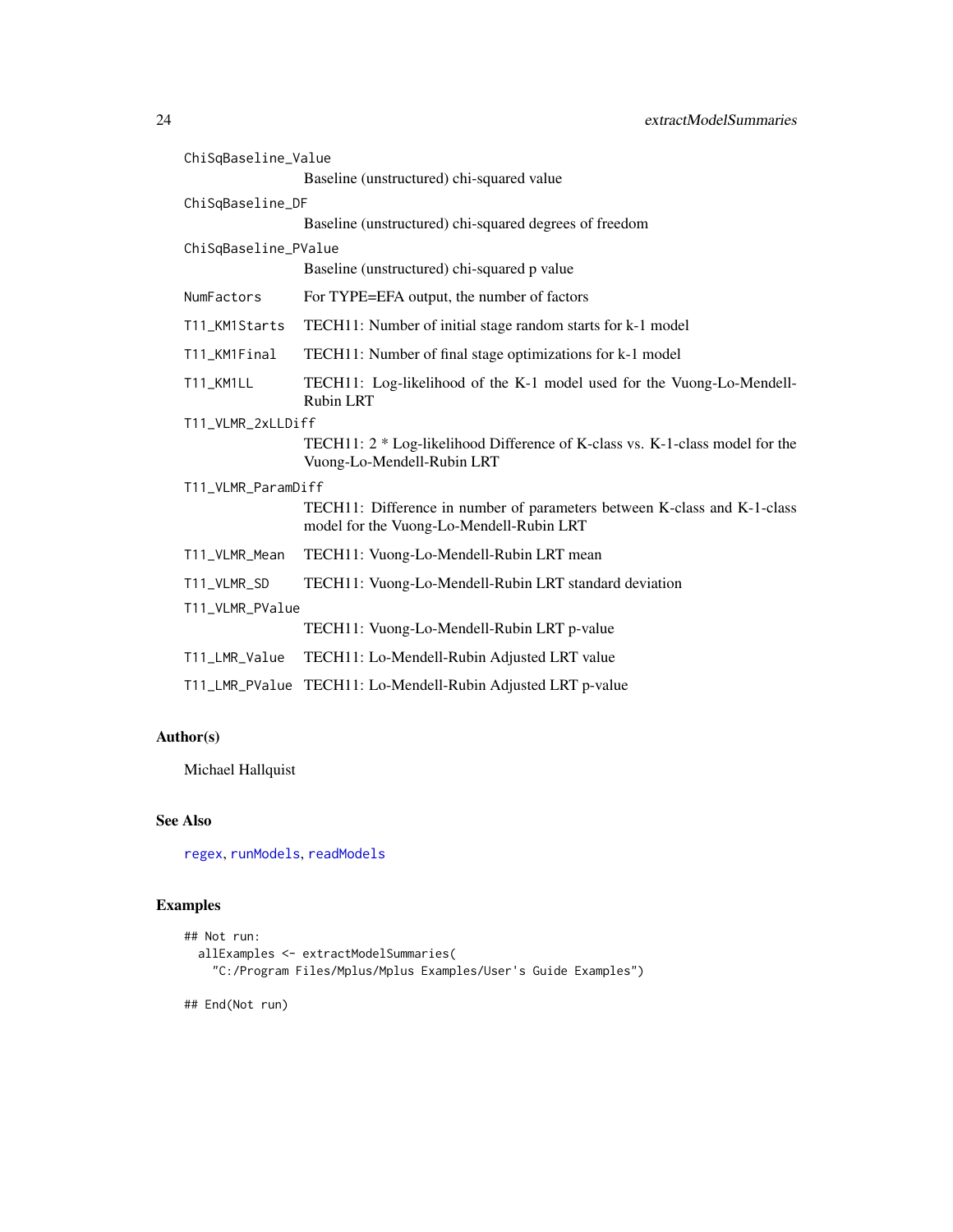<span id="page-24-0"></span>extractModIndices *Extract model modification indices.*

# Description

Extracts the model modification indices from the MODEL MODIFICATION INDICES section of one or more Mplus output files. If the target is a directory, all .out files therein will be parsed and a single list will be returned, where the list elements are named by the output file name. Returned parameters typically include the pairwise relationships between variables to be freed, the change in model chi-square (M.I.), and the expected parameter change (E.P.C.).

# Usage

```
extractModIndices(target = getwd(), recursive = FALSE, filefilter)
```
#### Arguments

| target     | the directory containing Mplus output files (.out) to parse OR the single out-<br>put file to be parsed. May be a full path, relative path, or a filename within<br>the working directory. Defaults to the current working directory. Example:<br>"C:/Users/Michael/Mplus Runs" |
|------------|---------------------------------------------------------------------------------------------------------------------------------------------------------------------------------------------------------------------------------------------------------------------------------|
| recursive  | optional. If TRUE, parse all models nested in subdirectories within target. De-<br>faults to FALSE.                                                                                                                                                                             |
| filefilter | a Perl regular expression (PCRE-compatible) specifying particular output files to<br>be parsed within directory. See regex or http://www.pcre.org/pcre.txt<br>for details about regular expression syntax.                                                                      |

#### Value

If target is a single file, a data.frame containing modification results for the target output file will be returned. If target is a directory, a list will be returned, where each element contains a data.frame of the modification indices for a single file, and the top-level elements are named after the corresponding output file name. The basic data. frame containing the MODEL MODIFICATION INDICES section of outfile. Variables include

| mod <sub>V1</sub> | The first variable in the pair to be freed according to the M.I.                                                                                            |
|-------------------|-------------------------------------------------------------------------------------------------------------------------------------------------------------|
| operator          | The suggested relationship between mod $V1$ and mod $V2$ (e.g., WITH for freeing<br>the covariance between mod V1 and mod V2)                               |
| mod <sub>V2</sub> | The first variable in the pair to be freed according to the M.I.                                                                                            |
| ΜI                | The decrease in model chi-square if the specified relationship is freely estimated                                                                          |
| <b>EPC</b>        | The expected parameter estimate between mod V1 and mod V2 if freed.                                                                                         |
| Std_EPC           | The EPC value standardized using the variances of the continuous latent vari-<br>ables.                                                                     |
| StdYX_EPC         | The EPC value standardized using the variances of the continuous latent vari-<br>ables as well as the variances of the background and/or outcome variables. |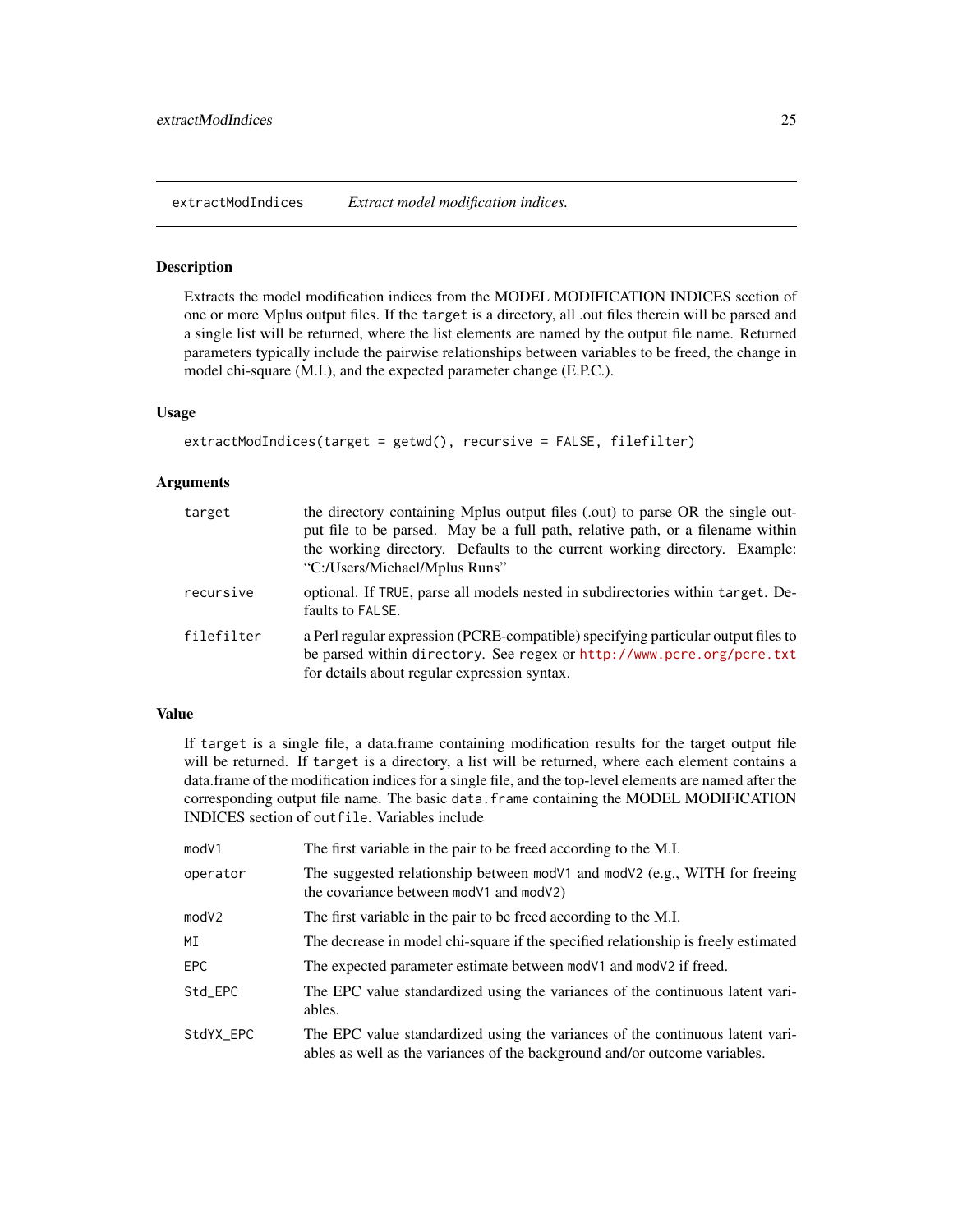#### Author(s)

Michael Hallquist

# See Also

[readModels](#page-70-1), [extractModelSummaries](#page-21-1), [extractModelParameters](#page-18-1)

# Examples

```
## Not run:
ex3.14 <- extractModIndices(
"C:/Program Files/Mplus/Mplus Examples/User's Guide Examples/ex3.14.out")
```
## End(Not run)

| getSavedata_Bparams | Load the draws from the Bayesian model posterior distribution (SAVE- |
|---------------------|----------------------------------------------------------------------|
|                     | DATA BPARAMETERS) command into an R data.frame                       |

# Description

This function reads a the BPARAMETERS output file from the Mplus SAVEDATA BPARAME-TERS command and returns an R data.frame object.

### Usage

```
getSavedata_Bparams(outfile, discardBurnin = TRUE)
```
# Arguments

| outfile       | Required. The name of the Mplus output file to read. Can be an absolute or                   |
|---------------|----------------------------------------------------------------------------------------------|
|               | relative path. If outfile is a relative path or just the filename, then it is assumed        |
|               | that the file resides in the working directory getwd().                                      |
| discardBurnin | Optional. Whether to discard the burn-in phase of each MCMC chain (i.e., the<br>first half). |

# Value

A list containing the draws from the MCMC chains for a Bayesian model that uses the SAVE-DATA BPARAMETERS command. Each list element corresponds to a single MCMC chain, as specified by the ANALYSIS: CHAINS syntax in Mplus. If discardBurnin is FALSE, then a superordinate list is provided that divides output in terms of burn-in versus valid draw halves of the MCMC chains. For documentation of how Mplus implements chain convergence checks and MCMC draws, see here: <http://www.statmodel.com/download/Bayes3.pdf>.

<span id="page-25-0"></span>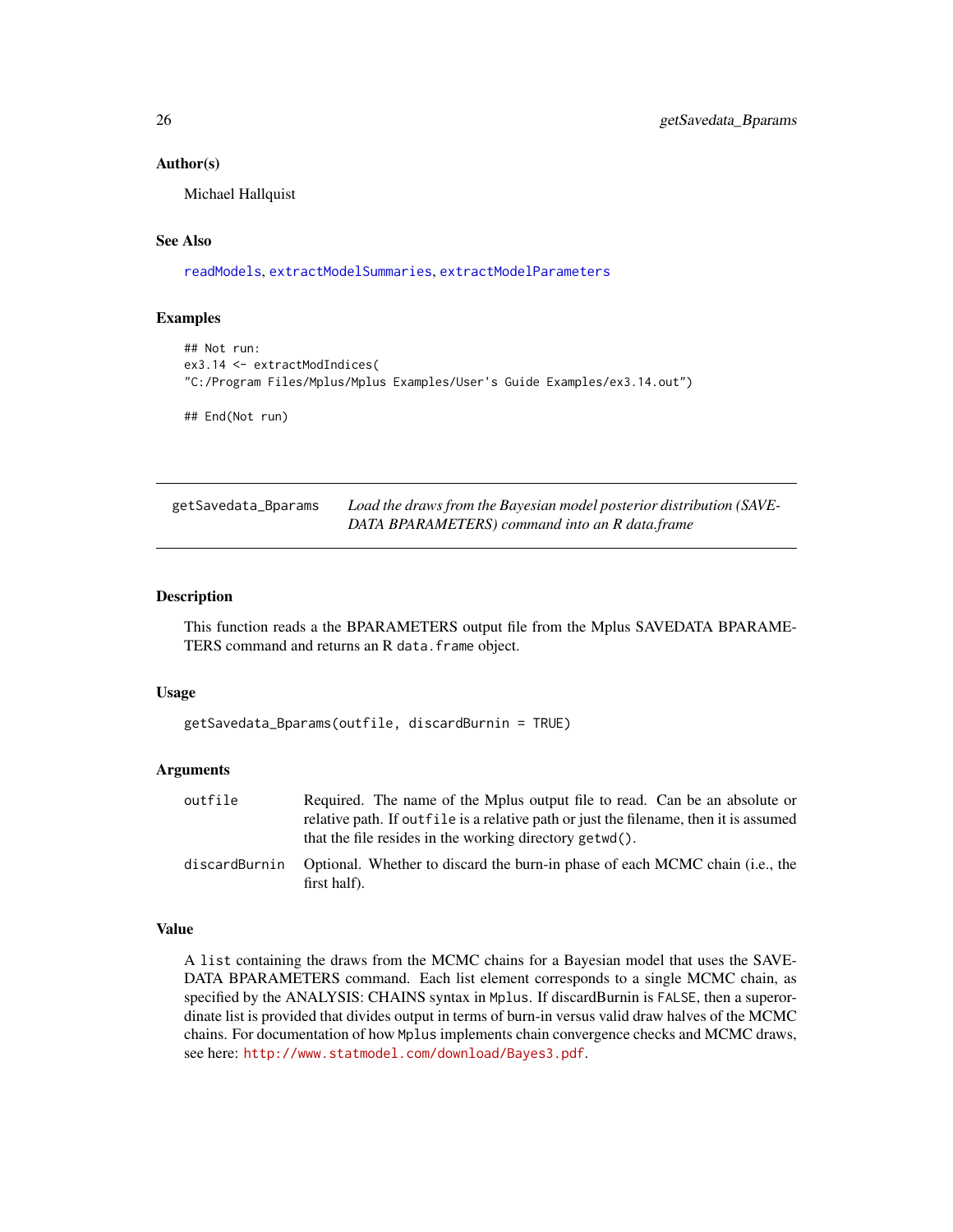# <span id="page-26-0"></span>Note

Note that the outfile parameter should refer to the Mplus output file (.out extension), not the actual dataset generated by SAVEDATA. This function reads information about the dataset from the .out file and loads the dataset accordingly.

#### Author(s)

Michael Hallquist, Florian Boeing-Messing

#### References

<http://www.statmodel.com/download/Bayes3.pdf>

# See Also

[getSavedata\\_Fileinfo](#page-27-1), [getSavedata\\_Data](#page-26-1)

# Examples

```
## Not run:
 fileInfo <- getSavedata_Data("C:/Program Files/Mplus/Test Output.out")
```
## End(Not run)

<span id="page-26-1"></span>

| getSavedata_Data | Load an analysis dataset from the SAVEDATA command into an R |
|------------------|--------------------------------------------------------------|
|                  | data.frame                                                   |

# Description

This function reads an analysis dataset generated by the Mplus SAVEDATA command and returns an R data.frame object.

#### Usage

```
getSavedata_Data(outfile)
```
# Arguments

outfile Required. The name of the Mplus output file to read. Can be an absolute or relative path. If outfile is a relative path or just the filename, then it is assumed that the file resides in the working directory getwd().

#### Value

A data.frame containing the analysis dataset generated by the SAVEDATA command.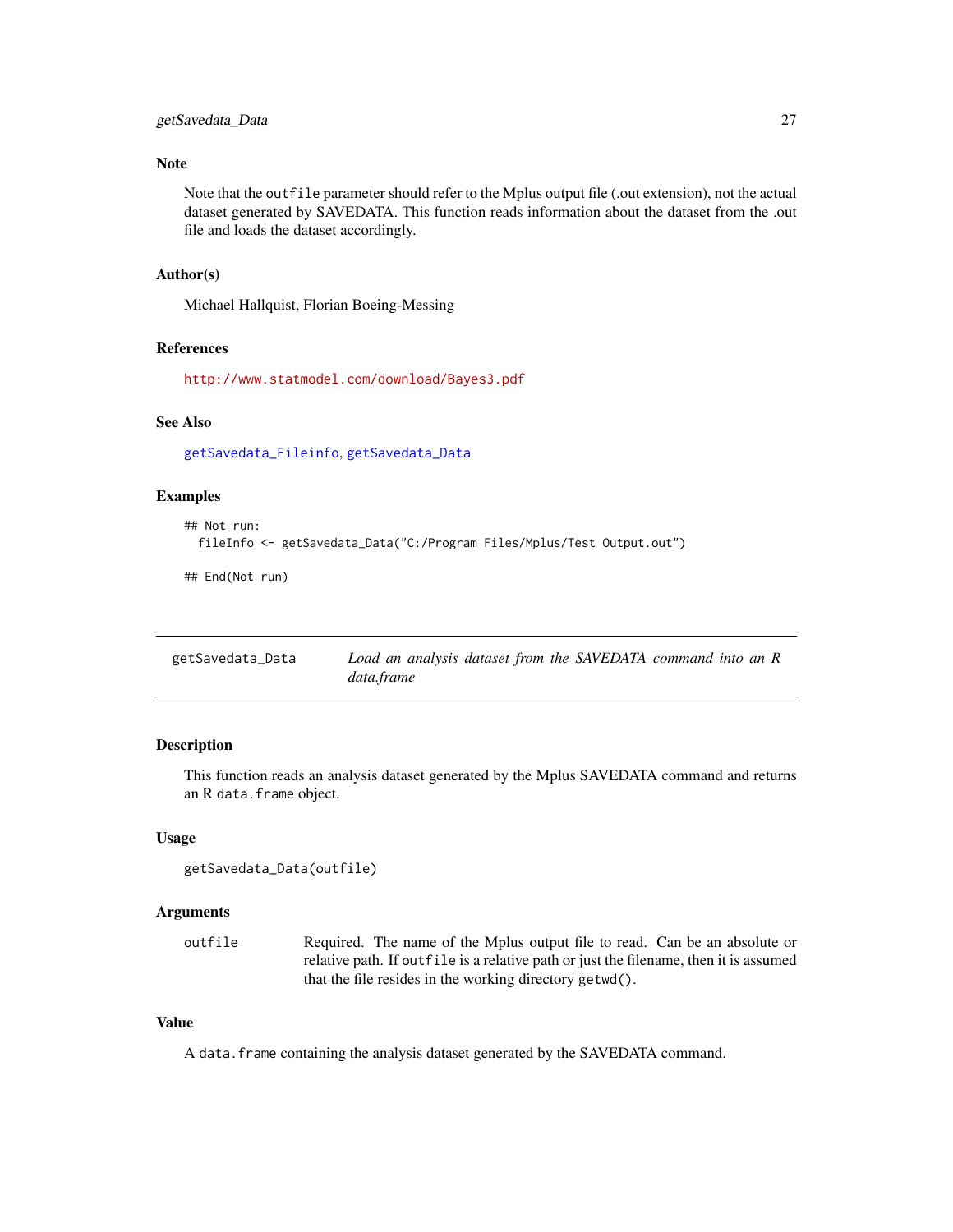Note that the outfile parameter should refer to the Mplus output file (.out extension), not the actual dataset generated by SAVEDATA. This function reads information about the dataset from the .out file and loads the dataset accordingly.

#### Author(s)

Michael Hallquist

# See Also

[getSavedata\\_Fileinfo](#page-27-1)

#### Examples

```
## Not run:
 savedat <- getSavedata_Data("C:/Program Files/Mplus/Test Output.out")
```
## End(Not run)

<span id="page-27-1"></span>getSavedata\_Fileinfo *Read Variable Names, Formats, and Widths from data generated by the SAVEDATA Command*

#### Description

This function reads the SAVEDATA INFORMATION section from an Mplus output file that used the SAVEDATA command, and it returns a list with the filename, variable names, variable formats, and variable widths of the SAVEDATA file. If present, the function also parses information about the Bayesian Parameters (BPARAMETERS) file.

#### Usage

```
getSavedata_Fileinfo(outfile)
```
#### Arguments

outfile required. The name of the Mplus output file to read. Can be an absolute or relative path. If outfile is a relative path or just the filename, then it is assumed that the file resides in the working directory getwd().

# Value

Returns a list of SAVEDATA file information that includes:

| fileName     | The name of the file containing the analysis dataset created by the Mplus SAVE-<br>DATA command. |
|--------------|--------------------------------------------------------------------------------------------------|
| fileVarNames | A character vector containing the names of variables in the dataset.                             |

<span id="page-27-0"></span>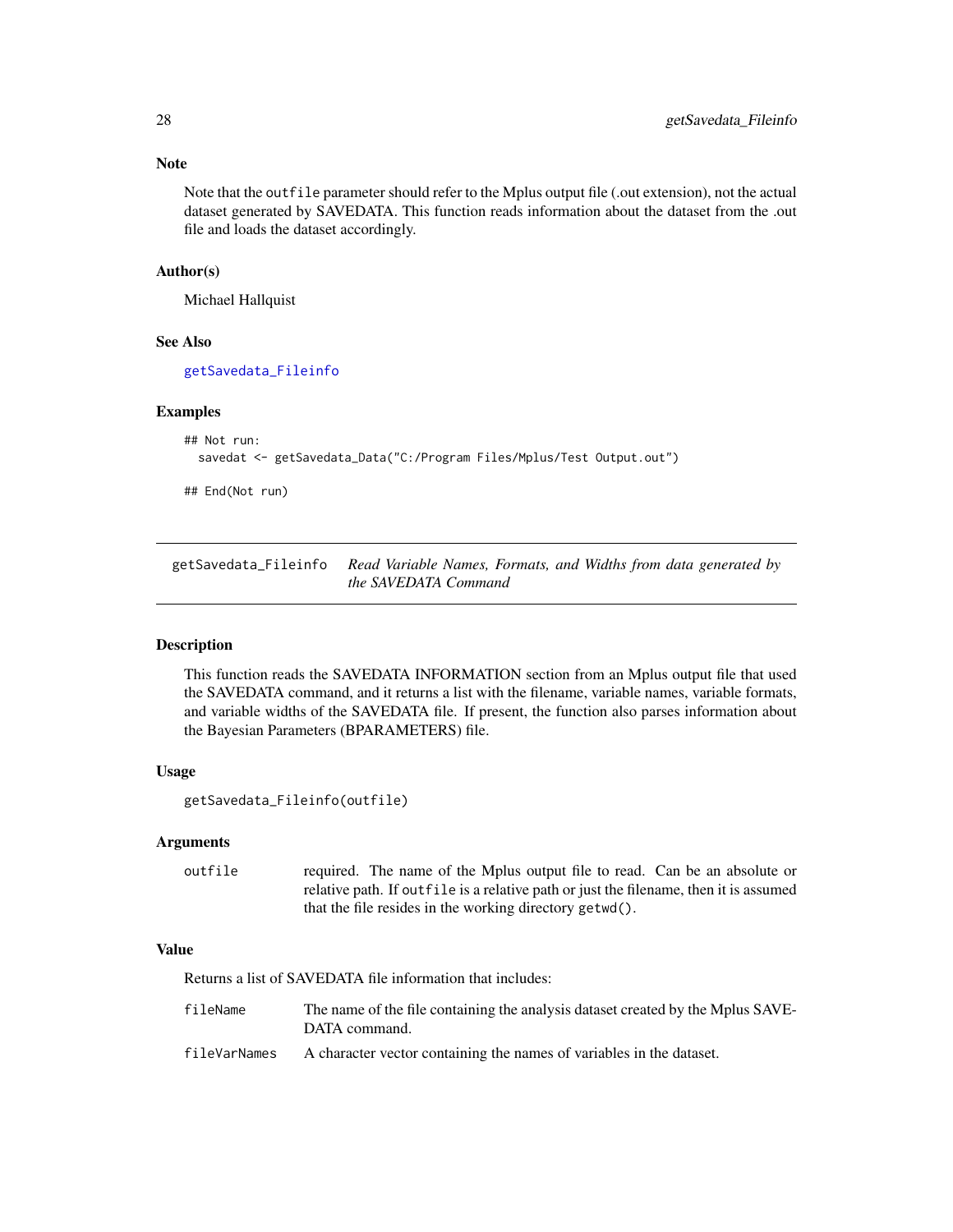# <span id="page-28-0"></span>get\_results 29

|               | fileVarFormats A character vector containing the Fortran-style formats of variables in the dataset.                                       |
|---------------|-------------------------------------------------------------------------------------------------------------------------------------------|
| fileVarWidths | A numeric vector containing the widths of variables in the dataset (which is<br>stored in fixed-width format).                            |
| bayesFile     | The name of the BPARAMETERS file containing draws from the posterior dis-<br>tribution created by the Mplus SAVEDATA BPARAMETERS command. |
| bayesVarNames | A character vector containing the names of variables in the BPARAMETERS<br>dataset.                                                       |
| tech3File     | A character vector of the tech 3 output.                                                                                                  |
| tech4File     | A character vector of the tech 4 output.                                                                                                  |

# Author(s)

Michael Hallquist

# See Also

[getSavedata\\_Data](#page-26-1)

# Examples

```
## Not run:
 fileInfo <- getSavedata_Fileinfo("C:/Program Files/Mplus/Test Output.out")
## End(Not run)
```
get\_results *Extract Mplus results*

# Description

This function allows users to extract elements of Mplus output by name from different types of objects returned by MplusAutomation.

# Usage

```
get_results(x, element, simplify = FALSE, ...)
get\_input(x, simplify = FALSE, ...)get\_warm\_err(x, simplify = FALSE, ...)get\_data\_summary(x, simplify = FALSE, ...)get\_samplest(x, simplify = FALSE, ...)
get\_covariance\_coverage(x, simplify = FALSE, ...)
```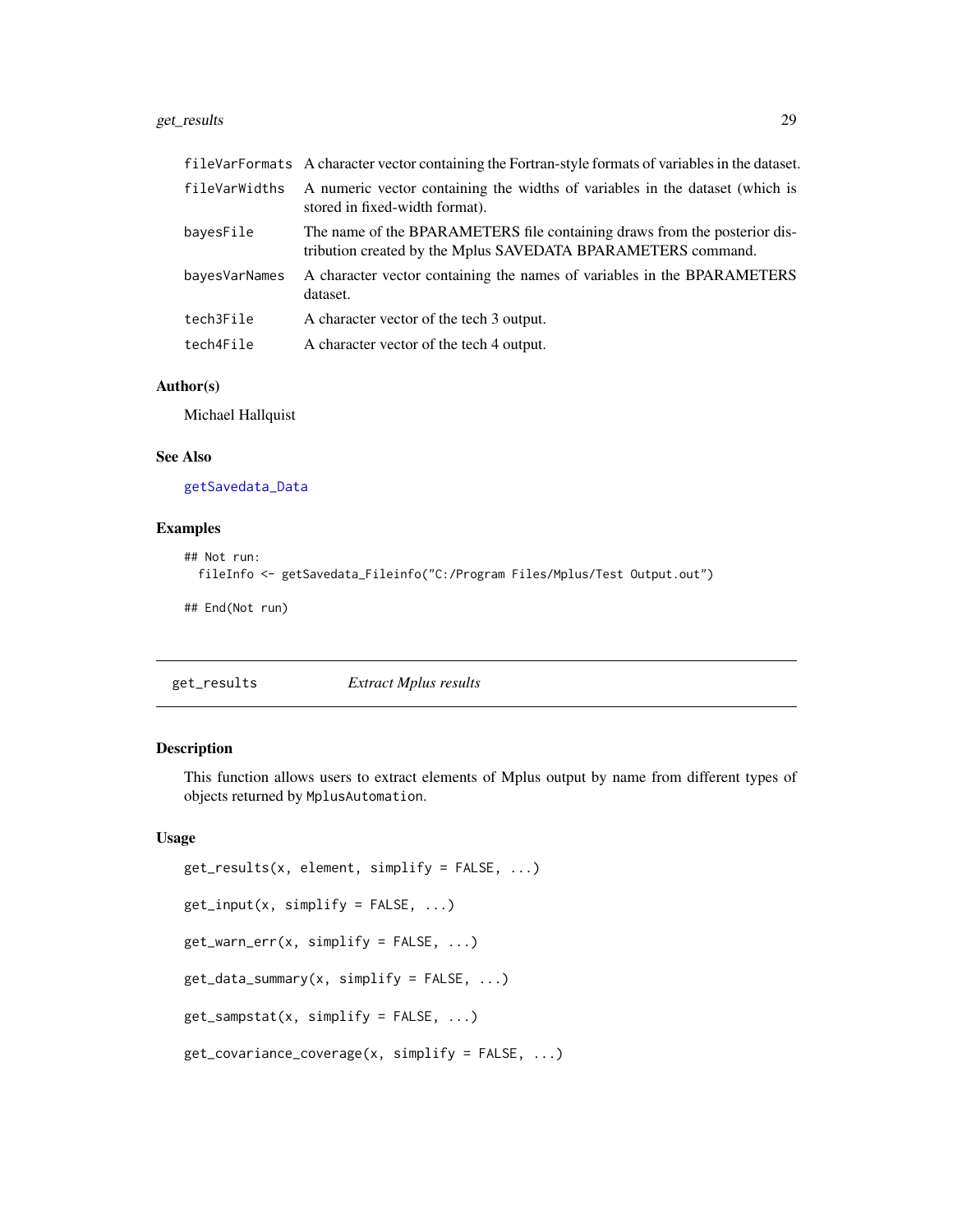```
get\_summaries(x, simplify = FALSE, ...)get_invariance_testing(x, simplify = FALSE, ...)
get\_parameters(x, simplify = FALSE, ...)get\_class\_counts(x, simplify = FALSE, ...)get\_indirect(x, simplify = FALSE, ...)get\_mod\_indices(x, simplify = FALSE, ...)get\_residuals(x, simplify = FALSE, ...)get_savedata(x, simplify = FALSE, \ldots)
get\_bparameters(x, simplify = FALSE, ...)get\_tech1(x, simplify = FALSE, ...)get\_tech3(x, simplify = FALSE, ...)get\_tech4(x, simplify = FALSE, ...)get\_tech7(x, simplify = FALSE, ...)get\_tech8(x, simplify = FALSE, ...)get\_tech9(x, simplify = FALSE, ...)get\_tech10(x, simplify = FALSE, ...)get\_tech12(x, simplify = FALSE, ...)get\_tech15(x, simplify = FALSE, ...)get_fac_score_stats(x, simplify = FALSE, ...)
get_lcCondMeans(x, simplify = FALSE, ...)
get_gh5(x, simplify = FALSE, ...)
```
#### Arguments

|          | Object from which to extract results.                                              |
|----------|------------------------------------------------------------------------------------|
| element  | Which element of the results to extract.                                           |
| simplify | Logical; should the result be simplified to a vector, matrix or higher dimensional |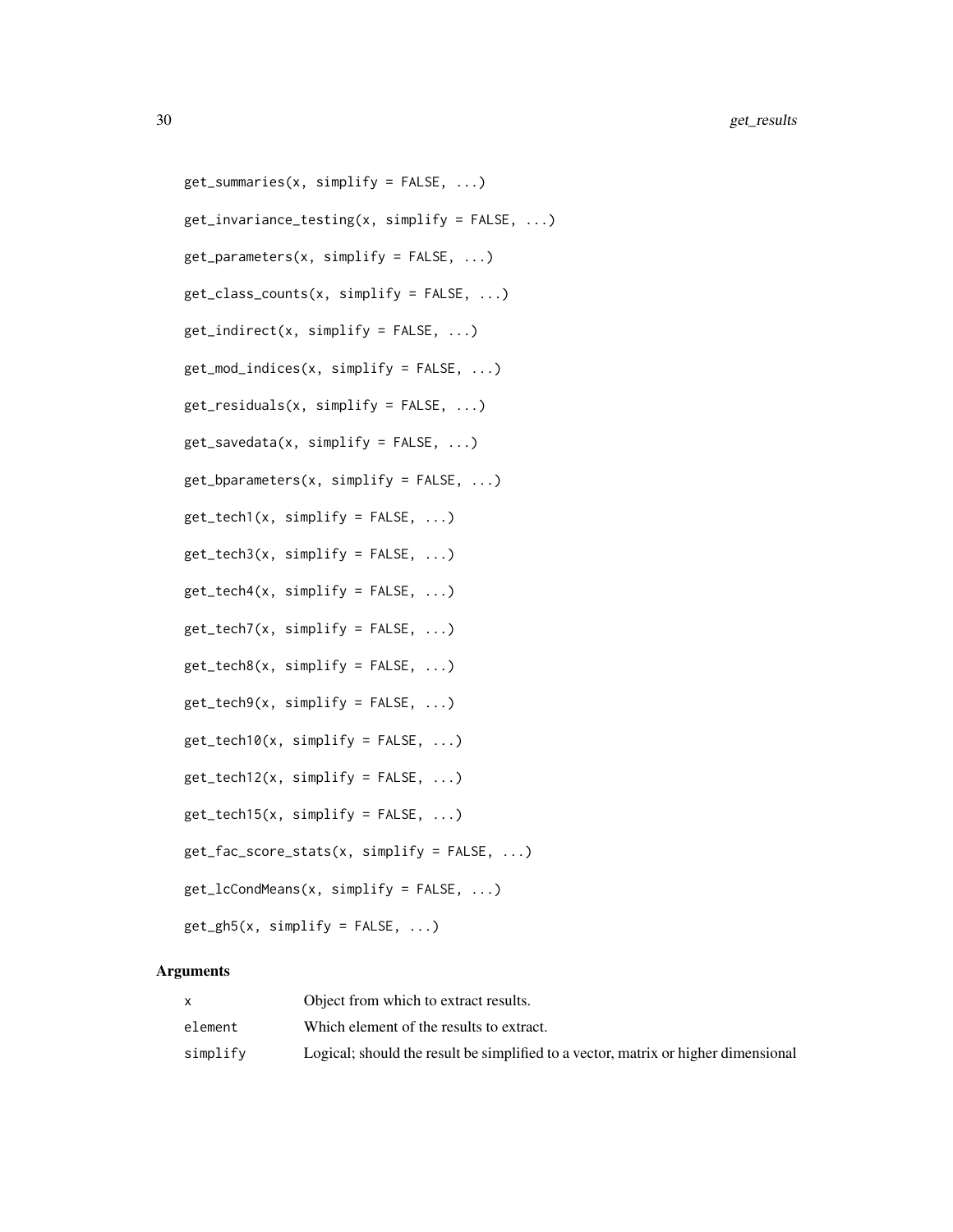array if possible? See [sapply](#page-0-0). Defaults to FALSE.

... Additional arguments passed to and from functions.

#### Value

An atomic vector or matrix or list of the same length as X (of length n for replicate). If simplification occurs, the output type is determined from the highest type of the return values in the hierarchy  $NULL < raw <$  logical  $\lt$  integer  $\lt$  double  $\lt$  complex  $\lt$  character  $\lt$  list  $\lt$  expression, after coercion of pairlists to lists.

#### Examples

```
## Not run:
 test <- mplusObject(MODEL = "mpg ON wt hp;
 wt WITH hp;", rdata = mtcars)
 res <- mplusModeler(test, modelout = "model1.inp", run = 1L)
 get_results(res, "summaries")
 unlink(res$results$input$data$file)
 unlink("model1.inp")
 unlink("model1.out")
## End(Not run)
out <- get_input(res)
out <- get_warn_err(res)
out <- get_data_summary(res)
out <- get_sampstat(res)
out <- get_covariance_coverage(res)
out <- get_summaries(res)
out <- get_invariance_testing(res)
out <- get_parameters(res)
out <- get_class_counts(res)
out <- get_indirect(res)
out <- get_mod_indices(res)
out <- get_residuals(res)
out <- get_savedata(res)
out <- get_bparameters(res)
out <- get_tech1(res)
out <- get_tech3(res)
out <- get_tech4(res)
out <- get_tech7(res)
out <- get_tech8(res)
out <- get_tech9(res)
out <- get_tech10(res)
out <- get_tech12(res)
out <- get_tech15(res)
out <- get_fac_score_stats(res)
out <- get_lcCondMeans(res)
out <- get_gh5(res)
```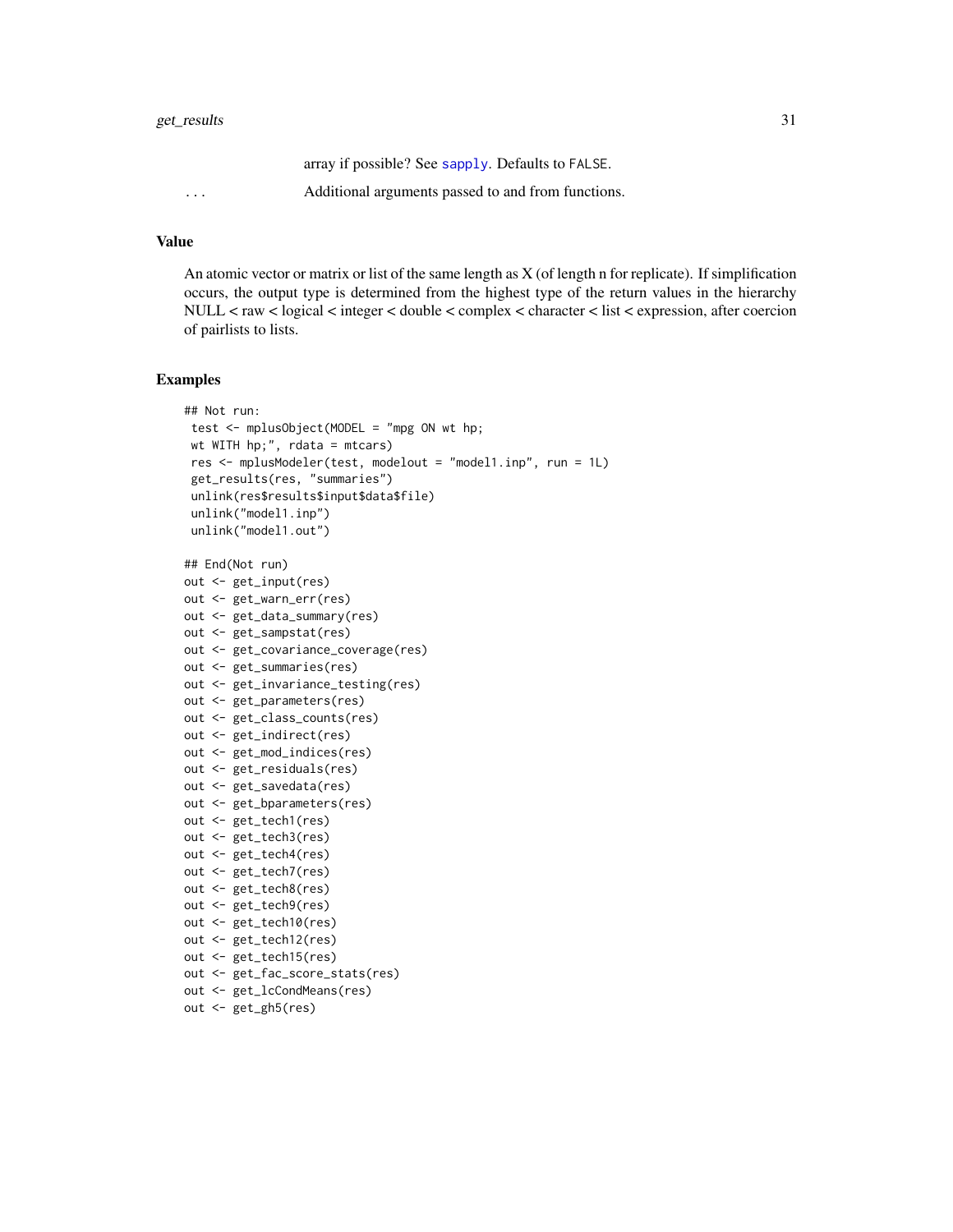<span id="page-31-1"></span><span id="page-31-0"></span>

# Description

Creates an HTML file containing a summary table of model fit statistics extracted using the extractModelSummaries function. By default, the following summary statistics are included: Title,LL,Parameters,AIC,AICC,BIC,RMSEA\_Estimate but these are customizable using the keepCols and dropCols parameters.

#### Usage

```
HTMLSummaryTable(
  modelList,
  filename = file.path(getwd(), "Model Comparison.html"),
  keepCols,
  dropCols,
  sortBy = NULL,display = FALSE
)
```
# Arguments

| modelList | A list of models (as a data. frame) returned from the extractModelSummaries<br>function.                                                                                                                                                                                                                            |
|-----------|---------------------------------------------------------------------------------------------------------------------------------------------------------------------------------------------------------------------------------------------------------------------------------------------------------------------|
| filename  | The name of the HTML file to be created. Can be an absolute or relative path.<br>If filename is a relative path or just the filename, then it is assumed that the file<br>resides in the working directory getwd(). Example: "Mplus Summary.html"                                                                   |
| keepCols  | A vector of character strings indicating which columns/variables to display in<br>the summary. Only columns included in this list will be displayed (all others ex-<br>cluded). By default, keepCols is: c("Title", "LL", "Parameters", "AIC", "AICC", "BIC", "RMSEA_Est<br>Example: c("Title", "LL", "AIC", "CFI") |
| dropCols  | A vector of character strings indicating which columns/variables to omit from<br>the summary. Any column not included in this list will be displayed. By default,<br>dropCols is NULL. Example: c("InputInstructions", "TLI")                                                                                       |
| sortBy    | optional. Field name (as character string) by which to sort the table. Typically<br>an information criterion (e.g., "AIC" or "BIC") is used to sort the table. Defaults<br>to NULL, which does not sort the table.                                                                                                  |
| display   | optional. This parameter specifies whether to display the table in a web browser<br>upon creation (TRUE or FALSE).                                                                                                                                                                                                  |

# Value

No value is returned by this function. It is solely used to create an HTML file containing summary statistics.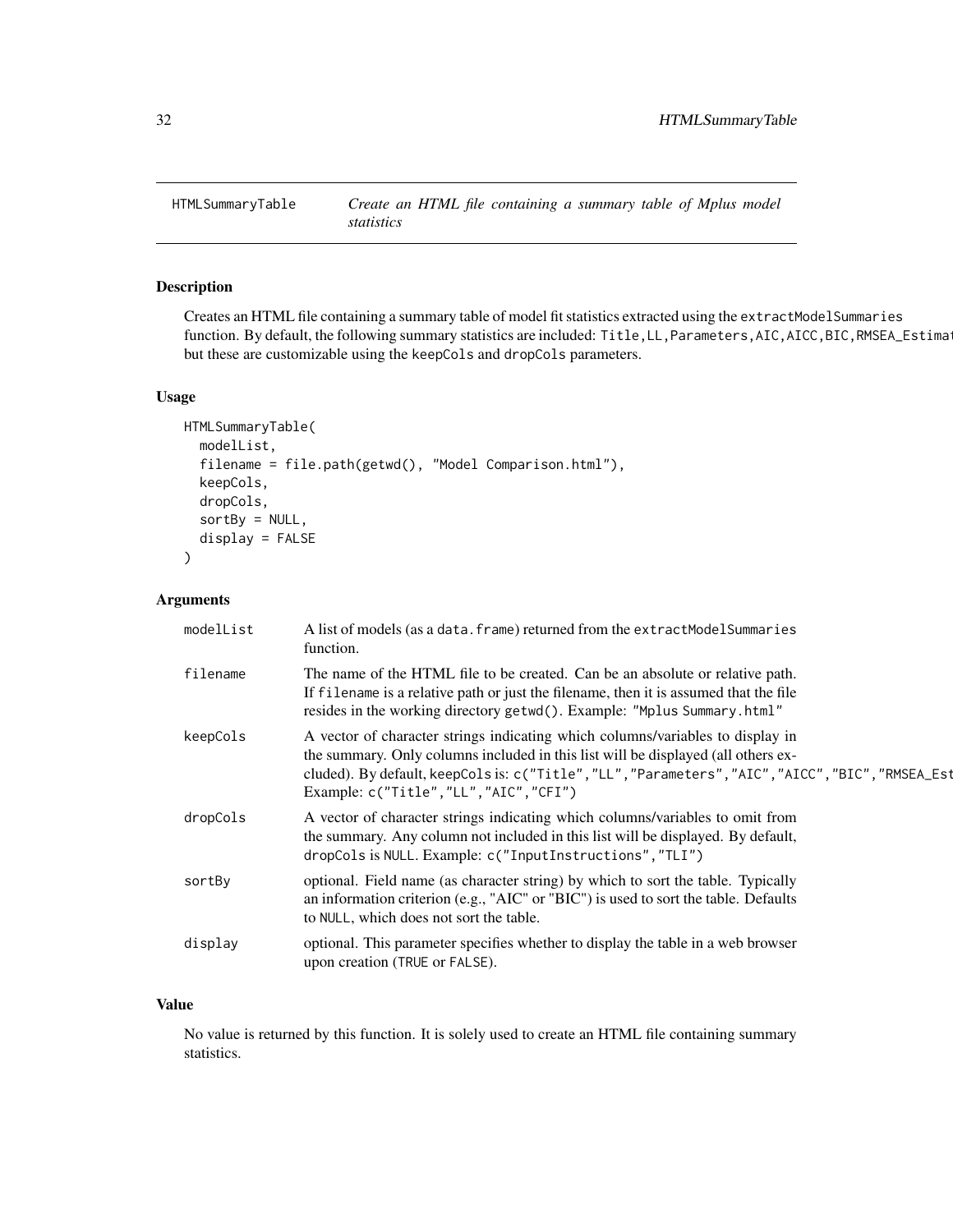# <span id="page-32-0"></span>LatexSummaryTable 33

# Note

You must choose between keepCols and dropCols because it is not sensible to use these together to include and exclude columns. The function will error if you include both parameters.

# Author(s)

Michael Hallquist

#### See Also

[extractModelSummaries](#page-21-1), [showSummaryTable](#page-76-1), [LatexSummaryTable](#page-32-1)

#### Examples

# make me!!!

<span id="page-32-1"></span>LatexSummaryTable *Display summary table of Mplus model statistics in separate window*

#### Description

Creates a LaTex-formatted summary table of model fit statistics extracted using the extractModelSummaries function. The table syntax is returned by the function, which is useful for embedding LaTex tables using Sweave. By default, the following summary statistics are included: Title,LL,Parameters,AIC,AICC,BIC,RMSEA\_Es but these are customizable using the keepCols and dropCols parameters.

# Usage

```
LatexSummaryTable(
  modelList,
  keepCols,
  dropCols,
  sortBy = NULL,
  label = NULL,caption = NULL
)
```
# Arguments

| modelList | A list of models (as a data. frame) returned from the extractModelSummaries<br>function.                                                                                                                                                                                 |
|-----------|--------------------------------------------------------------------------------------------------------------------------------------------------------------------------------------------------------------------------------------------------------------------------|
| keepCols  | A vector of character strings indicating which columns/variables to display in<br>the summary. Only columns included in this list will be displayed (all others ex-<br>cluded). By default, keepCols is: c("Title", "LL", "Parameters", "AIC", "AICC", "BIC", "RMSEA_Est |
|           | Example: $c("Title", "LL", "AIC", "CFI")$                                                                                                                                                                                                                                |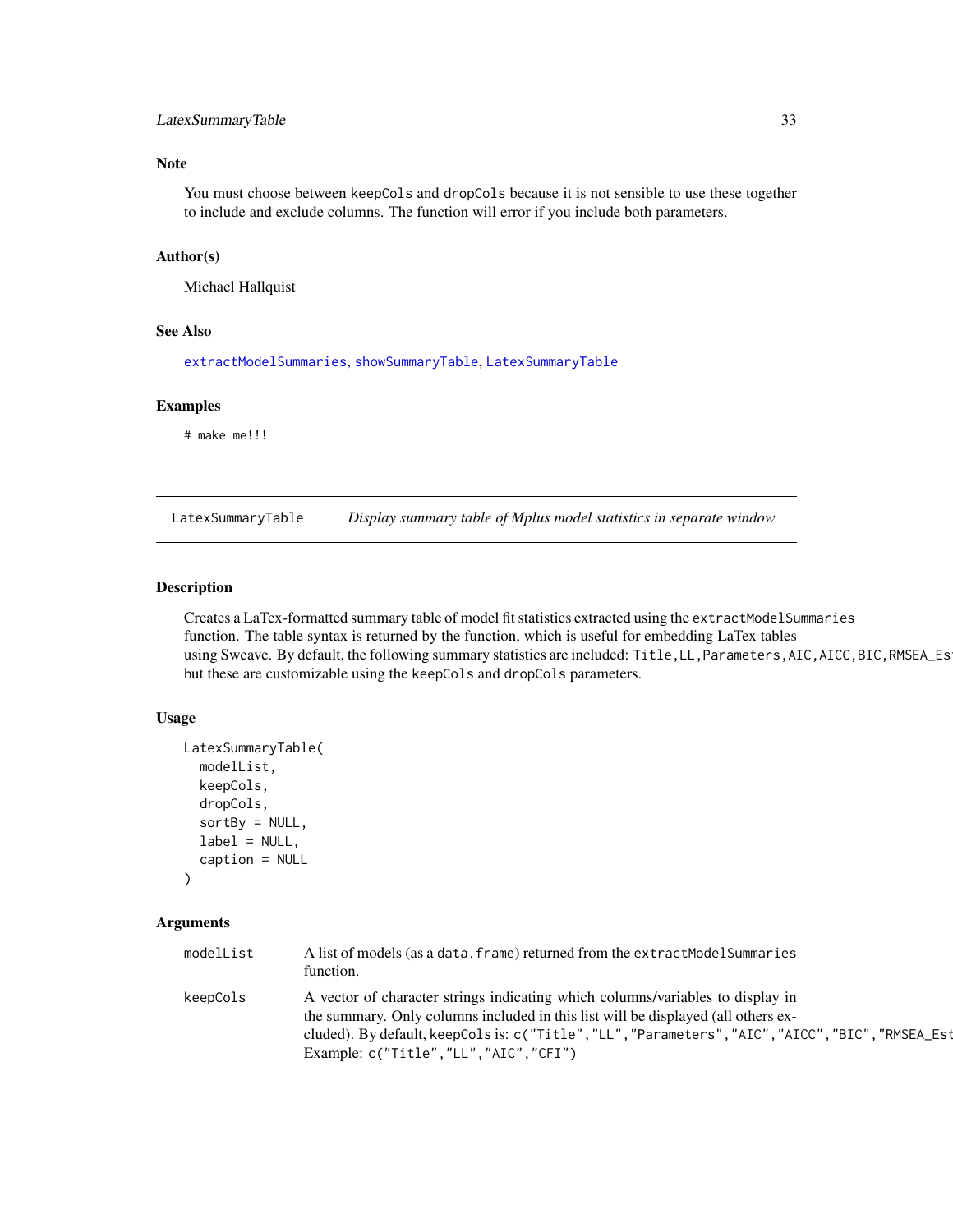<span id="page-33-0"></span>

| dropCols | A vector of character strings indicating which columns/variables to omit from<br>the summary. Any column not included in this list will be displayed. By default,<br>dropCols is NULL. Example: c("InputInstructions", "TLI") |
|----------|-------------------------------------------------------------------------------------------------------------------------------------------------------------------------------------------------------------------------------|
| sortBy   | optional. Field name (as character string) by which to sort the table. Typically<br>an information criterion (e.g., "AIC" or "BIC") is used to sort the table. Defaults<br>to NULL, which does not sort the table.            |
| label    | optional. A character string specifying the label for the LaTex table, which can<br>be used for referencing the table.                                                                                                        |
| caption  | optional. A character string specifying the caption for the LaTex table.                                                                                                                                                      |

# Value

A LaTex-formatted table summarizing the modelList is returned (created by xtable).

# Note

You must choose between keepCols and dropCols because it is not sensible to use these together to include and exclude columns. The function will error if you include both parameters.

# Author(s)

Michael Hallquist

#### See Also

[extractModelSummaries](#page-21-1), [HTMLSummaryTable](#page-31-1), [showSummaryTable](#page-76-1), [Sweave](#page-0-0)

# Examples

# make me!!!

lcademo *Latent Class Analysis Demonstration*

# Description

A list containing the Mplus Data, Output Files, and GH5 Files for a demonstration of using MplusAutomation for latent class analysis. Generated by the vignette on latent class analysis.

#### Usage

lcademo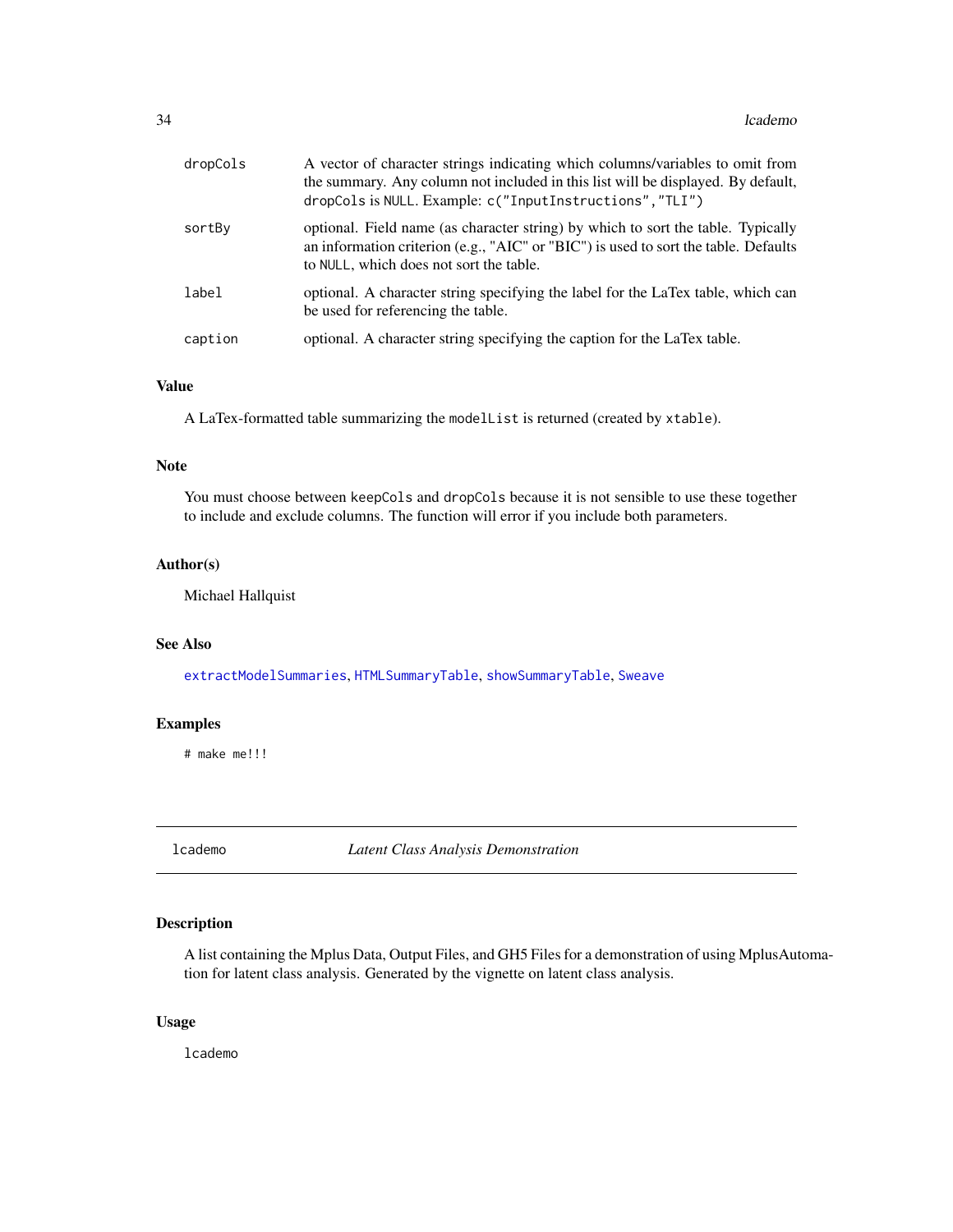# <span id="page-34-0"></span>long2LGMM 35

# Format

A list containing 11 elements.

Data 2 Class LCA data simulated using Mplus CFA Mplus output file for CFA LCA2 Mplus output file for 2 class LCA LCA3 Mplus output file for 3 class LCA LCA4 Mplus output file for 4 class LCA LCA5 Mplus output file for 5 class LCA CFAGH5 GH5 file for CFA LCA2GH5 GH5 file for 2 class LCA LCA3GH5 GH5 file for 3 class LCA LCA4GH5 GH5 file for 4 class LCA LCA5GH5 GH5 file for 5 class LCA

long2LGMM *Long data to wide latent growth mixture model*

#### Description

This function streamlines the process of converting long data into a format that Mplus can use for latent growth mixture models in wide form. It makes use of continuous time scores, and these time scores must be supplied as variables in the R dataset. For the conversion to wide form, it is assumed that although assessments may have happened in continuous time, a discrete number of assessments (likely ismilar for all participants) were collected.

#### Usage

```
long2LGMM(
  data,
  idvar,
  assessmentvar,
  dv,
  timevars,
 misstrick = TRUE,
 k = 1L,
  title = "Trajectory Model",
 base = "trajmodel_",
  run = FALSE,
  processors = 1L,
  starts = "500 100",
  newdata,
  cov = c("un", "independent", "intercept", "zero"),
  model
)
```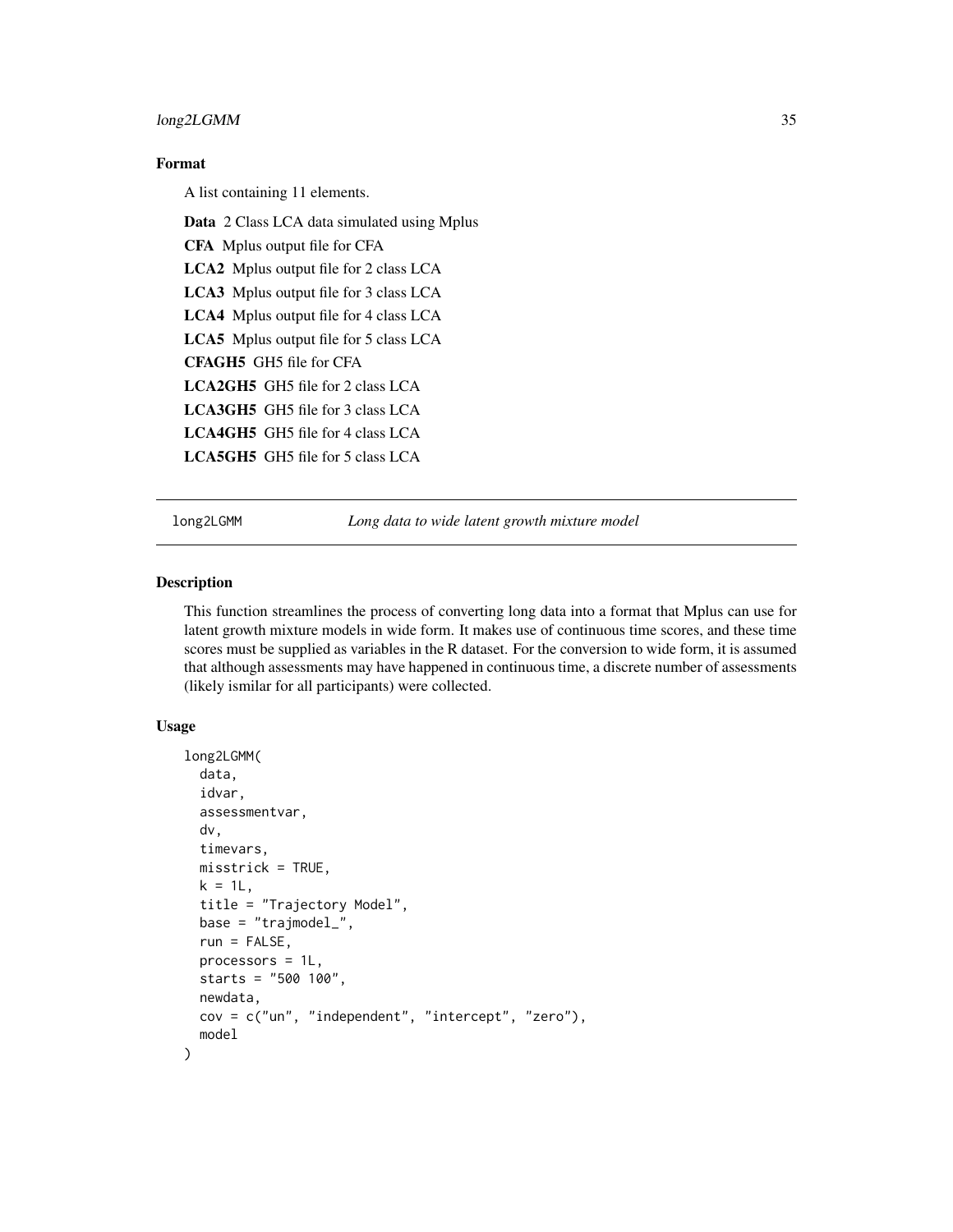# Arguments

| data          | A data frame in long format (i.e., multiple rows per ID).                                                                                                                                                                                                                                                     |
|---------------|---------------------------------------------------------------------------------------------------------------------------------------------------------------------------------------------------------------------------------------------------------------------------------------------------------------|
| idvar         | A character string of the variable name in the dataset that is the ID variable.                                                                                                                                                                                                                               |
| assessmentvar | A character string of the variable name in the dataset that indicates the particular<br>assessment point for each timepoint.                                                                                                                                                                                  |
| dv            | A character string of the dependent variable name.                                                                                                                                                                                                                                                            |
| timevars      | A character vector of the time variables. Can be a single variable or more than<br>one. By allowing more than one variable, it is easy to include linear; linear<br>and quadratic; it is also possible to calculate splines in R and pass these. The<br>variable names should be 7 characters or fewer, each. |
| misstrick     | A logical value whether to set values of the DV where a time variable is missing<br>to missing as well. Defaults to TRUE.                                                                                                                                                                                     |
| k             | An integer indicating the number of distinct classes to test. Currently must be<br>greater than 0 and less than 10.                                                                                                                                                                                           |
| title         | A character string giving a title for the model                                                                                                                                                                                                                                                               |
| base          | A character string providing a base name for model outputs, that is combined<br>with the number of classes.                                                                                                                                                                                                   |
| run           | A logical value whether or not to run the models or only create the data and<br>input files, but not run them.                                                                                                                                                                                                |
| processors    | An integer value indicating the number of processors to use.                                                                                                                                                                                                                                                  |
| starts        | A character string passed to Mplus providing the number of random starts and<br>iterations                                                                                                                                                                                                                    |
| newdata       | A data frame of new values to use for generating predicted trajectories by class.                                                                                                                                                                                                                             |
| COV           | A character string indicating the random covariance structure to use                                                                                                                                                                                                                                          |
| model         | An optional argument, can pass an existing model, the output from mplusMod-<br>$eler()$ .                                                                                                                                                                                                                     |

#### Details

One valuable feature of this function is that it makes it possible to feed any continuous time scores to Mplus for mixture modelling. For example, continuous linear time is straightforward, but so to are quadratic time models or piecewise models. Using facilities in R, spline models are also comparatively easy to specify.

# Examples

```
## Not run:
## Simulate Some Data from 3 classes
library(MASS)
set.seed(1234)
allcoef <- rbind(
  cbind(1, mvrnorm(n = 200,mu = c(0, 2, 0),Sigma = diag(c(.2, .1, .01)),empirical = TRUE)),
```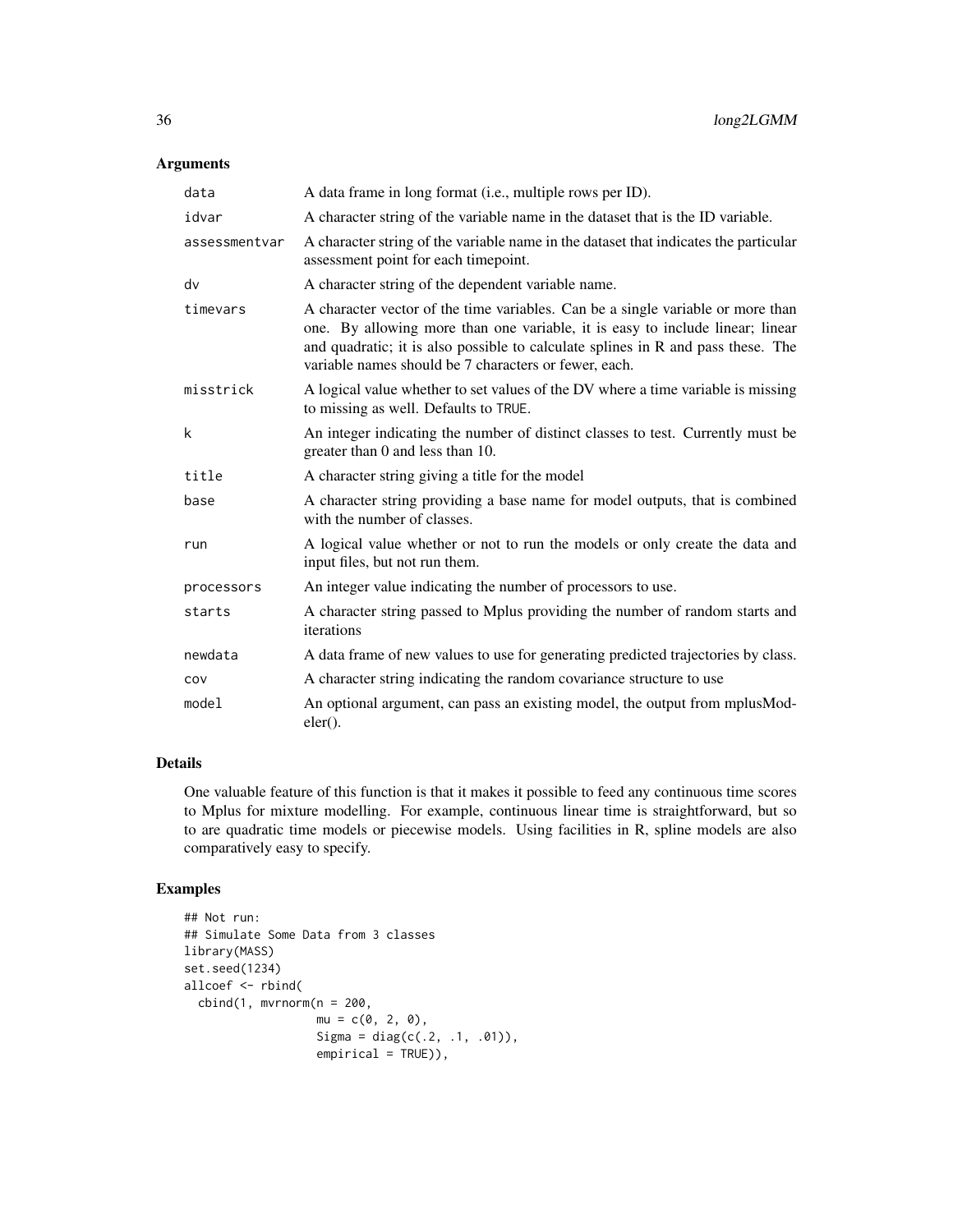```
cbind(2, mvrnorm(n = 200,mu = c(-3.35, 2, 2),
                   Sigma = diag(c(.2, .1, .1)),empirical = TRUE)),
  cbind(3, mvrnorm(n = 200,mu = c(3.35, 2, -2),
                   Sigma = diag(c(.2, .1, .1)),empirical = TRUE)))
allcoef <- as.data.frame(allcoef)
names(allcoef) <- c("Class", "I", "L", "Q")
allcoef$ID <- 1:nrow(allcoef)
d <- do.call(rbind, lapply(1:nrow(allcoef), function(i) {
  out <- data.frame(
    ID = allcoef$ID[i],
   Class = allcoef$Class[i],
   Assess = 1:11,
   x = sort(runif(n = 11, min = -2, max = 2)))out y \le -r norm (11,mean = allcoef$I[i] + allcoef$L[i] * out$x + allcoef$Q[i] * out$x^2,
   sd = .1return(out)
}))
## create splines
library(splines)
time_splines \leq ns(d$x, df = 3, Boundary.knots = quantile(d$x, probs = c(.02, .98)))
d$t1 <- time_splines[, 1]
d$t2 <- time_splines[, 2]
d$t3 <- time_splines[, 3]
d$xq <- d$x^2
## create new data to be used for predictions
nd \leq data.frame(ID = 1,
                 x = seq(from = -2, to = 2, by = .1)nd.splines <- with(attributes(time_splines),
                   ns(nd$x, df = degree, knots = knots,
                      Boundary.knots = Boundary.knots))
nd$t1 <- nd.splines[, 1]
nd$t2 <- nd.splines[, 2]
nd$t3 <- nd.splines[, 3]
nd$xq <- nd$x^2
## create a tuning grid of models to try
## all possible combinations are created of different time trends
## different covariance structures of the random effects
## and different number of classes
tuneGrid <- expand.grid(
  dv = "y",timevars = list(c("t1", "t2", "t3"), "x", c("x", "xq")),
  starts = "2 1".cov = c("independent", "zero"),
  k = c(1L, 3L),processors = 1L, run = TRUE,
```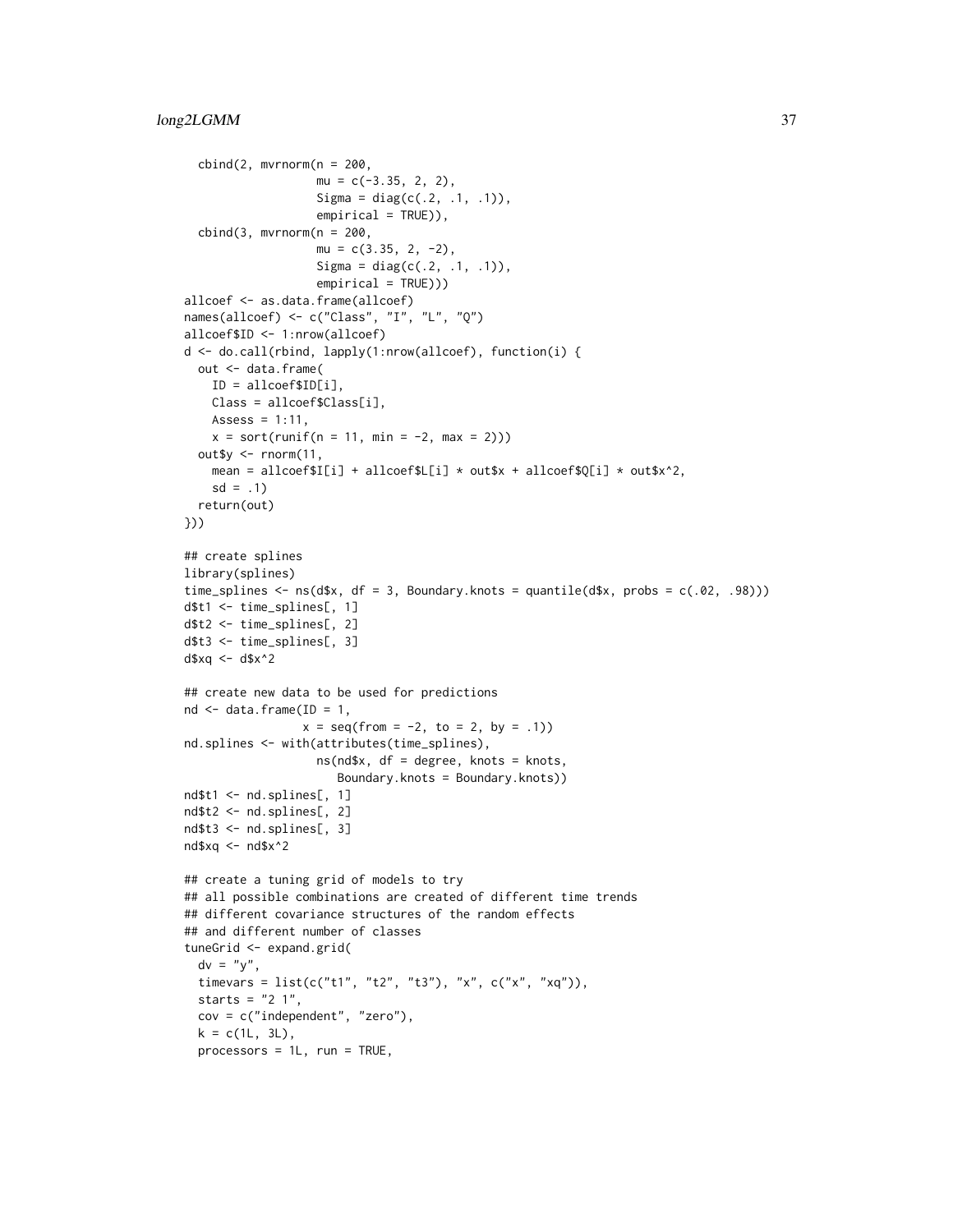```
misstrick = TRUE, stringsAsFactors = FALSE)
tuneGrid$title <- paste0(
 c("linear", "quad", "spline")[sapply(tuneGrid$timevars, length)],
  \binom{n}{r}sapply(tuneGrid$cov, function(x) if(nchar(x)==4) substr(x, 1, 4) else substr(x, 1, 3)),
  \binom{n}{-n}tuneGrid$k)
tuneGrid$base <- paste0(
 c("linear", "quad", "spline")[sapply(tuneGrid$timevars, length)],
 \frac{n}{2},
 sapply(tuneGrid$cov, function(x) if(nchar(x)==4) substr(x, 1, 4) else substr(x, 1, 3)))
## example using long2LGMM to fit one model at a time
mres <- long2LGMM(
        data = d,
        idvar = "ID",
        assessmentvar = "Assess",
        dv = tuneGrid$dv[1],
        timevars = tuneGrid$timevars[[1]],
        misstrick = tuneGrid$misstrick[1],
        k = tuneGrid$k[1],
        title = paste0(tuneGrid$title[1], tuneGrid$k[1]),
        base = tuneGrid$base[1],
        run = tuneGrid$run[1],
        processors = tuneGrid$processors[1],
        starts = tuneGrid$starts[1],
        newdata = nd,
        cov = tuneGrid$cov[1])
rm(mres)
## End(Not run)
```
lookupTech1Parameter *Lookup the matrix element for a give parameter number*

# Description

The lookupTech1Parameter function identifies the position in the Mplus model matrices corresponding to a given parameter defined in the TECHNICAL 1 PARAMETER SPECIFICATION OUTPUT. The goal of this function is to aid in identifying problematic parameters often printed in the warnings and errors section of Mplus output.

# Usage

lookupTech1Parameter(tech1Output, paramNumber)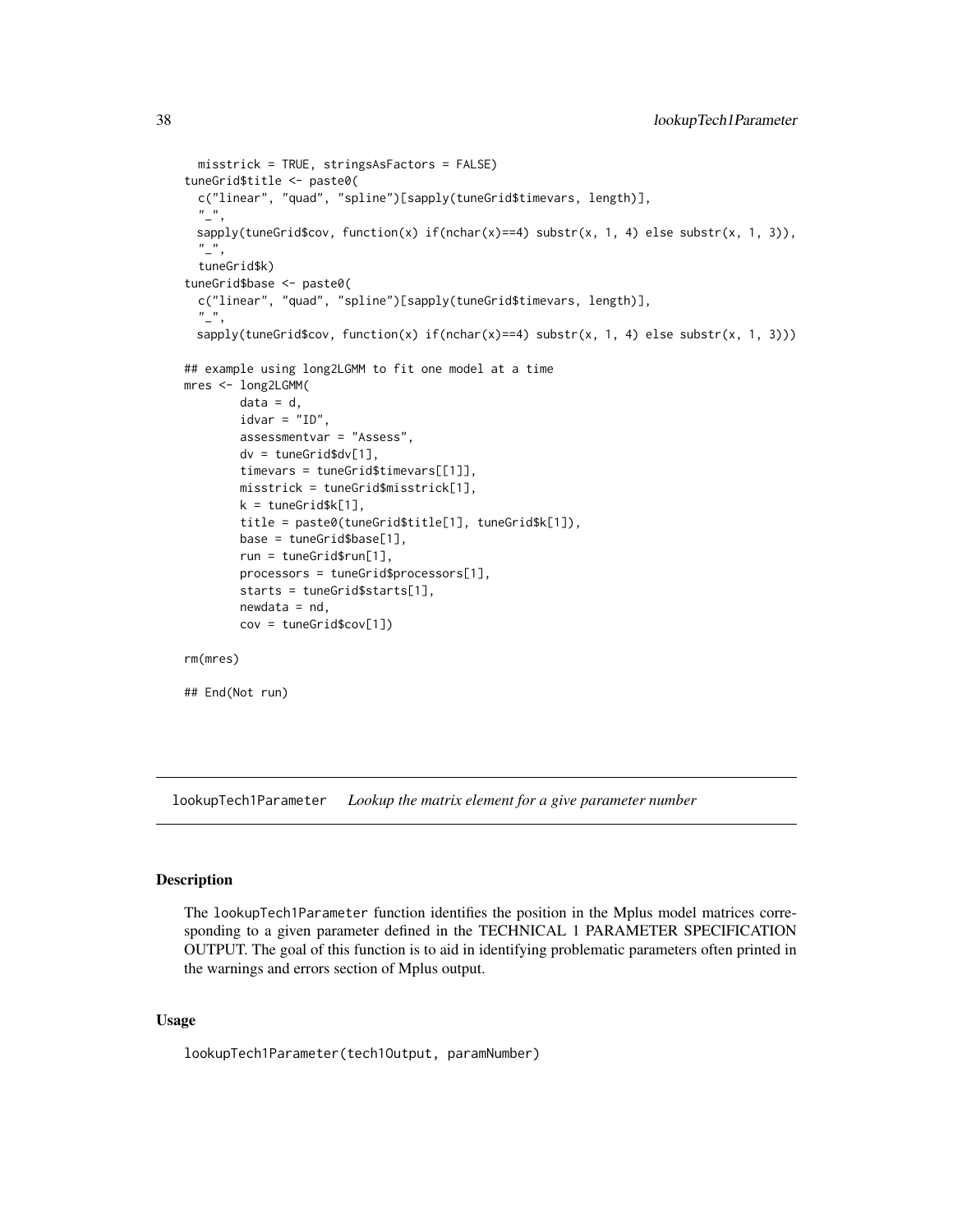#### **Arguments**

| tech10utput | The object corresponding to the TECH1 parameter specification from readMod-<br>els. |
|-------------|-------------------------------------------------------------------------------------|
| paramNumber | The parameter number to lookup                                                      |

#### Value

A data.frame containing the row(s) and column(s) of TECH1 parameter specification matching the requested paramNumber.

# Author(s)

Michael Hallquist

#### See Also

[readModels](#page-70-0)

# Examples

```
## Not run:
 models <- readModels("test1.out")
 param <- lookupTech1Parameter(models$tech1, 16)
```
## End(Not run)

mixtureSummaryTable *Create a summary table of Mplus mixture models*

#### Description

Creates a summary table of model fit statistics and relevant diagnostic information for a list of mixture models. Default statistics reported are in line with published guidelines (see Jung & Wickrama, 2008; Nylund et al., 2007): c("Title", "Classes", "Warnings", "AIC", "BIC", "aBIC", "Entropy", "T11\_VLMR\_PValue" The table is customizable using the keepCols parameter, which is passed through to [Summary-](#page-79-0)[Table.](#page-79-0)

# Usage

```
mixtureSummaryTable(
  modelList,
  keepCols = c("Title", "Classes", "Warnings", "AIC", "BIC", "aBIC", "Entropy",
  "T11_VLMR_PValue", "T11_LMR_PValue", "BLRT_PValue", "min_N", "max_N", "min_prob",
    "max_prob"),
  sortBy = NULL,...
)
```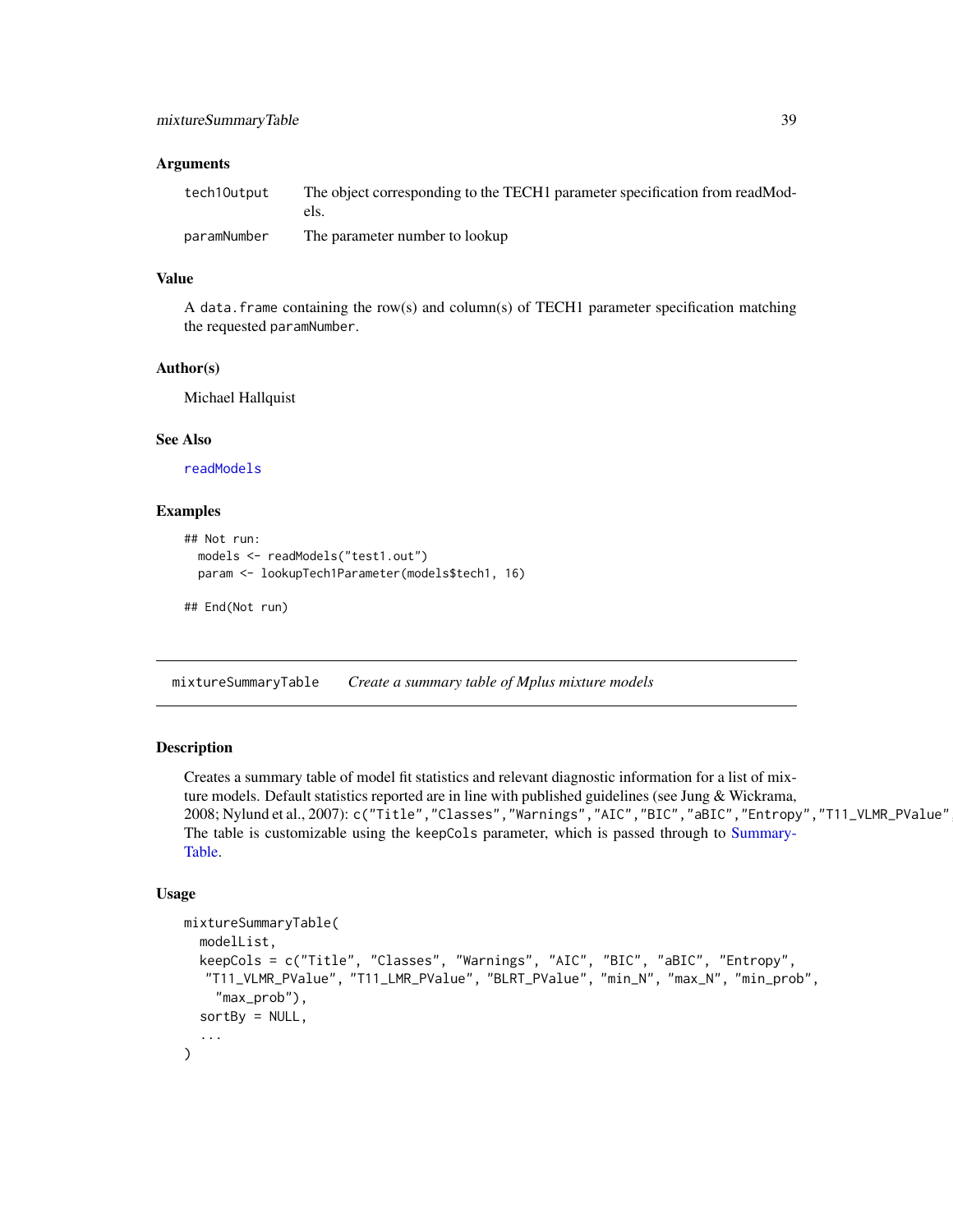# **Arguments**

| modelList | A list of models returned from the extractModelSummaries function.                                                                                                                                                                                                       |
|-----------|--------------------------------------------------------------------------------------------------------------------------------------------------------------------------------------------------------------------------------------------------------------------------|
| keepCols  | A vector of character strings indicating which columns/variables to display in<br>the summary. Only columns included in this list will be displayed (all others ex-<br>cluded). By default, keepCols is: c("Title", "Classes", "Warnings", "AIC", "BIC", "aBIC", "Entrop |
| sortBy    | Field name (as character string) by which to sort the table. Typically an infor-<br>mation criterion (e.g., "AIC" or "BIC") is used to sort the table. Defaults to<br>"AICC". Set to NULL by default, so the table is ordered by increasing number<br>of classes.        |
| $\cdots$  | Arguments passed to SummaryTable.                                                                                                                                                                                                                                        |

# Value

An object of class data.frame.

#### Note

This function is partially a wrapper around SummaryTable, with enhancements for summarizing mixture models.

# Author(s)

Caspar J. van Lissa

#### See Also

[SummaryTable](#page-79-0)

#### Examples

```
## Not run:
res <- createMixtures(classes = 1:2, filename_stem = "iris", rdata = iris,
               OUTPUT = "tech11 tech14;",
               run = 1L)
mixtureSummaryTable(res)
## End(Not run)
```
mplus.traceplot *Plot the samples for each MCMC chain as a function of iterations*

# Description

Displays a traceplot of the MCMC draws from the poster distribution of each parameter estimate for a Bayesian Mplus model. This function requires that 1) PLOT: TYPE=PLOT2; be included in the Mplus input file, 2) a gh5 file be present corresponding to the Mplus output file (and containing a bayesian\_data section), and 3) that the rhdf5 package be installed to allow the gh5 file to be imported.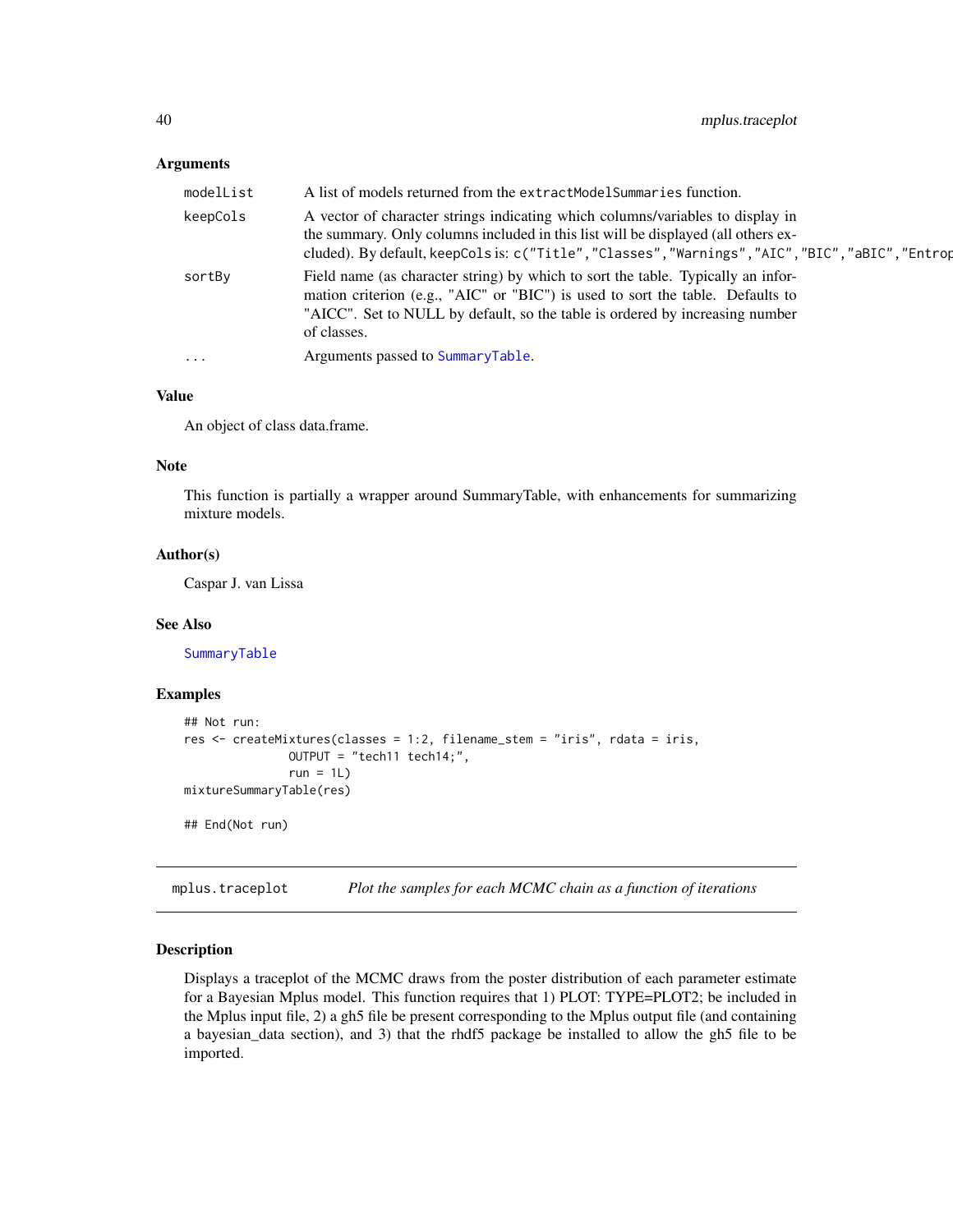# mplus.traceplot 41

#### Usage

```
mplus.traceplot(mplus.model, rows = 4, cols = 4, parameters_only = TRUE)
```
#### **Arguments**

| mplus.model     | An Mplus model extracted by the read Models function.                                                                                                                                                                                                              |  |  |
|-----------------|--------------------------------------------------------------------------------------------------------------------------------------------------------------------------------------------------------------------------------------------------------------------|--|--|
| rows            | Number of rows to display per plot.                                                                                                                                                                                                                                |  |  |
| cols            | Optional. Number of columns to display per plot.                                                                                                                                                                                                                   |  |  |
| parameters_only |                                                                                                                                                                                                                                                                    |  |  |
|                 | Optional. If TRUE, only the unstandardized parameter estimates from the MCMC<br>draws will be displayed (as opposed to standardized estimates, r-square esti-<br>mates, etc.). The unstandardized estimates all begin with "Parameter" in the<br>Mplus gh5 output. |  |  |

# Details

A multi-panel plot is drawn to the screen and the user is prompted to display the next plot if more than rows x columns estimates are in the model.

# Value

No value is returned by this function. Called for the side effect of displaying an MCMC chains traceplot.

# Note

Trace and density plots can also be obtained using the coda package and the bparameters element of the mplus.model object. This requires that the posterior draws be saved using SAVEDATA: BPARAMETERS syntax. See example below.

#### Author(s)

Joseph Glass, Michael Hallquist

# See Also

[plot.mcmc](#page-0-0)

# Examples

```
## Not run:
 myModel <- readModels("BayesModel_WithGH5MCMC.out")
 mplus.traceplot(myModel, rows=2, cols=3)
 #alternative using the coda package
 library(coda)
 plot(myModel$bparameters$valid_draw)
```
## End(Not run)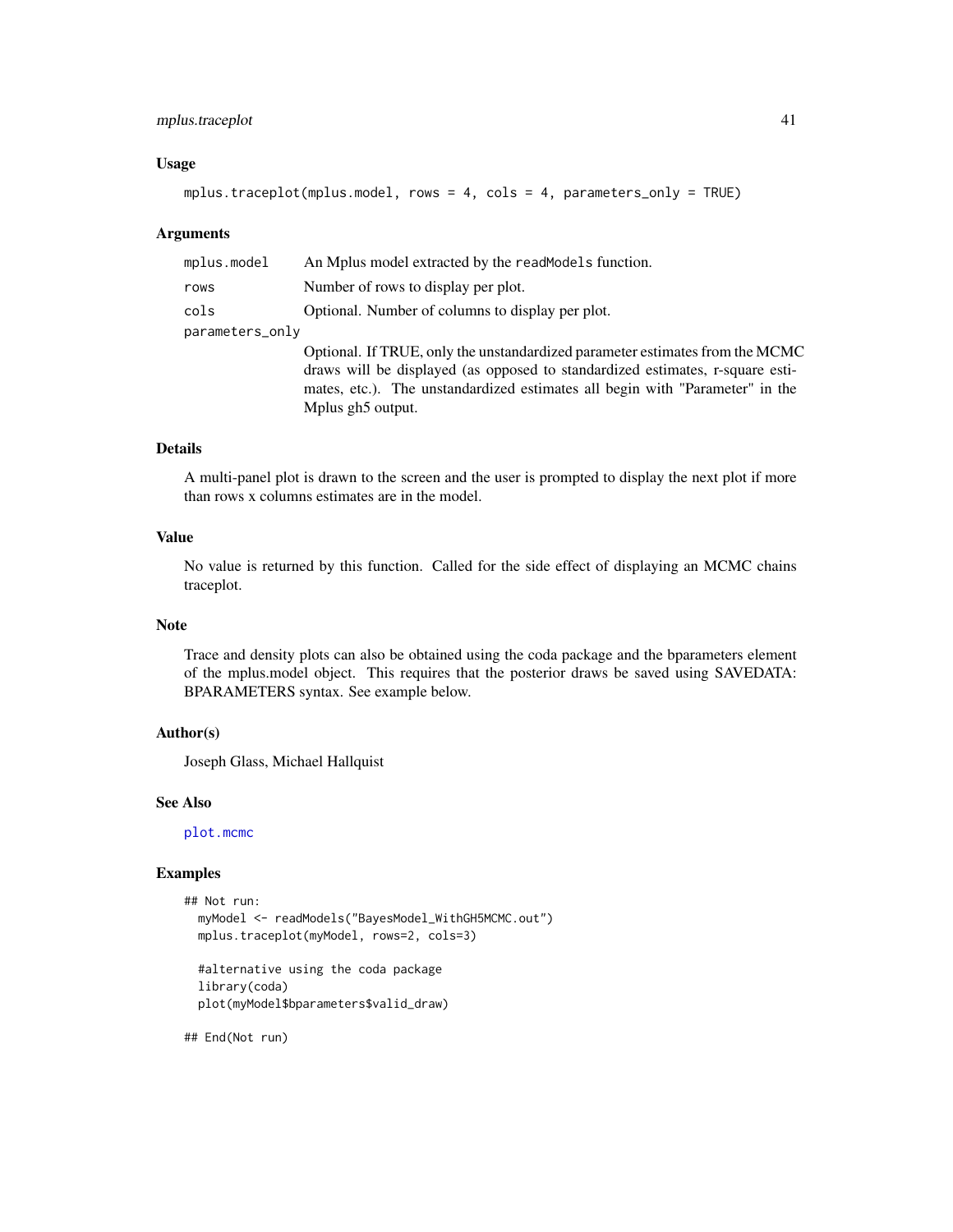#### Description

The MplusAutomation package leverages the flexibility of the R language to automate latent variable model estimation and interpretation using 'Mplus', a powerful latent variable modeling program developed by Muthen and Muthen (<http://www.statmodel.com>). Specifically, MplusAutomation provides routines for creating related groups of models, running batches of models, and extracting and tabulating model parameters and fit statistics.

#### Details

The MplusAutomation package has four primary purposes:

- 1. To automatically run groups/batches of models.
- 2. To provide routines to extract model fit statistics, parameter estimates, and raw data from 'Mplus' output files.
- 3. To facilitate comparisons among models
- 4. To provide a template language that allows for the creation of related input files.

The core routine for running batches of models is [runModels](#page-73-0), with an easy-to-use GUI wrapper, [runModels\\_Interactive](#page-74-0).

The core routine for extracting information from 'Mplus' outputs is [readModels](#page-70-0), which returns a list containing all output sections that the package can extract.

To extract summaries, parameters, modification indices, SAVEDATA output, and all other sections that the package can understand, use the [readModels](#page-70-0) function. This is the recommended way to extract 'Mplus' output with this package. If the target argument to [readModels](#page-70-0) is a single .out file, an mplus.model (that is also a list) will be returned containing all output sections that the package can extract. If target is a directory, a list of mplus.model objects will be returned, named according to the output filenames.

Note: [extractModelSummaries](#page-21-0) is deprecated and [readModels](#page-70-0) should be preferred. To extract model summary statistics from one or more output files, see [extractModelSummaries](#page-21-0), which returns a data.frame of fit statistics for models located within a directory. Model fit results can be summarized in tabular form (for comparing among models) using [showSummaryTable](#page-76-0) (displays table in separate window), [HTMLSummaryTable](#page-31-0) (creates HTML file containing summary table), or [LatexSummaryTable](#page-32-0) (returns a LaTex-formatted table of summary statistics).

Deprecated: To extract raw data created by the SAVEDATA command (e.g., class membership probabilities or factor scores), see [getSavedata\\_Data](#page-26-0).

Deprecated: To extract unstandardized or standardized parameter estimates from a single output file, see [extractModelParameters](#page-18-0).

Detailed model fit and parameter comparisons between two models can be obtained using [compareModels](#page-6-0).

To create a group of related models from a single template, see [createModels](#page-12-0). Please read the MplusAutomation vignette provided along with the package (and on the CRAN website) in order to understand the template language: vignette("Vignette", package="MplusAutomation").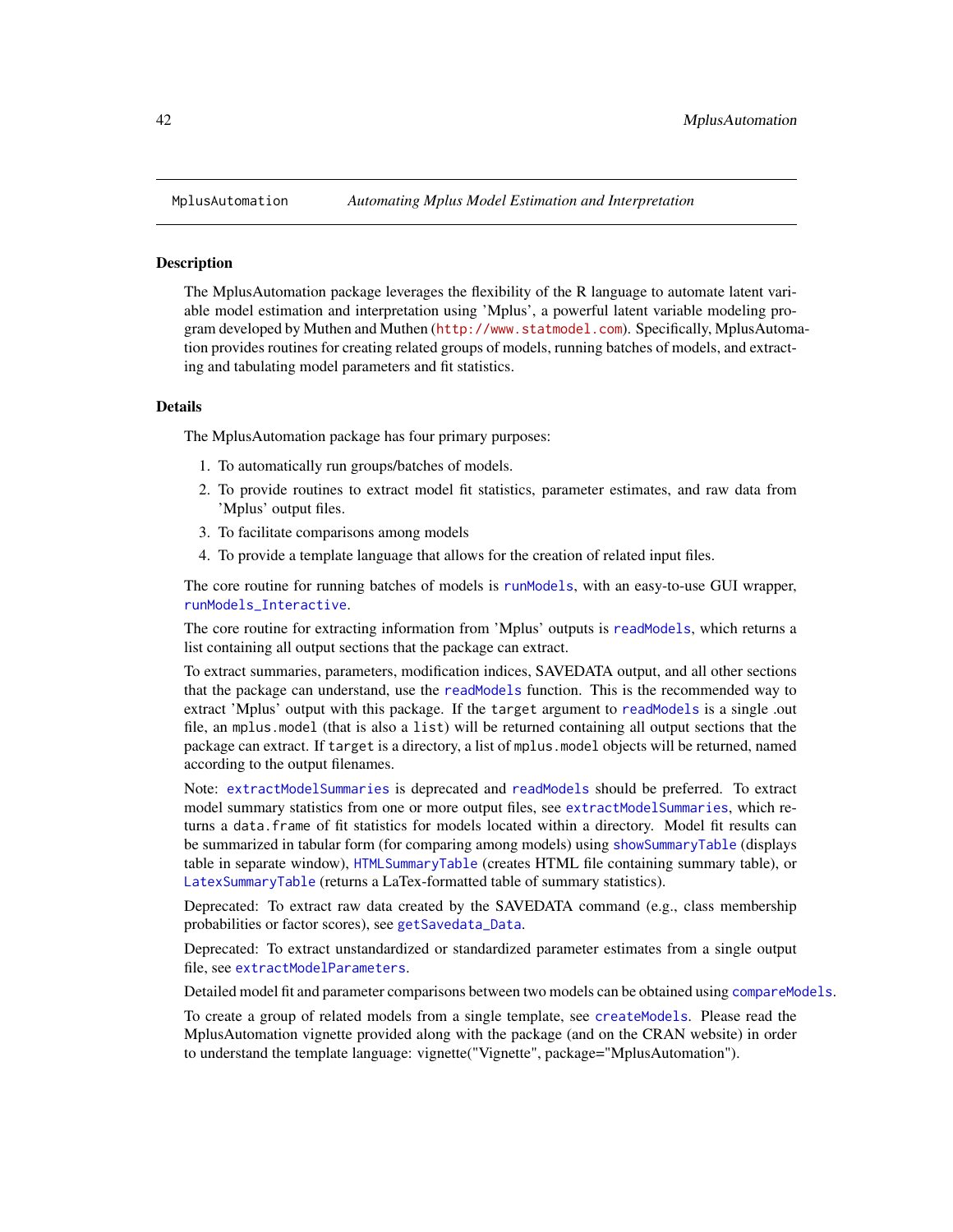# mplusAvailable 43

In addition to the major functions above, a function for converting an R data.frame for use with 'Mplus' is provided: [prepareMplusData](#page-65-0). This converts the data.frame to a tab-delimited file and provides an 'Mplus' syntax stub for variable names.

| Package:  | MplusAutomation |
|-----------|-----------------|
| Type:     | Package         |
| Version:  | 1.1.0           |
| Date:     | 2022-04-04      |
| License:  | LGPL-3          |
| LazyLoad: | yes             |

# Author(s)

Michael Hallquist <michael.hallquist@gmail.com>, Joshua F. Wiley <jwiley.psych@gmail.com> Maintainer: Michael Hallquist <michael.hallquist@gmail.com>

#### References

Mplus software. Muthen and Muthen. <http://www.statmodel.com>

# See Also

See [runModels](#page-73-0) for an example running a model.

mplusAvailable *Check whether Mplus can be found*

#### Description

This is a simple utility to check whether Mplus can be found. Returns 0 if Mplus command can be found by the system. If silent = FALSE, prints a message to the user to help suggest what to do.

#### Usage

```
mplusAvailable(silent = TRUE)
```
#### Arguments

silent A logical whether to print a message or not. Defaults to TRUE for silent operation.

#### Value

The status of finding Mplus. Per unix conventions, status 0 indicates Mplus was found (0 problems) and status 1 indicates that Mplus was not found.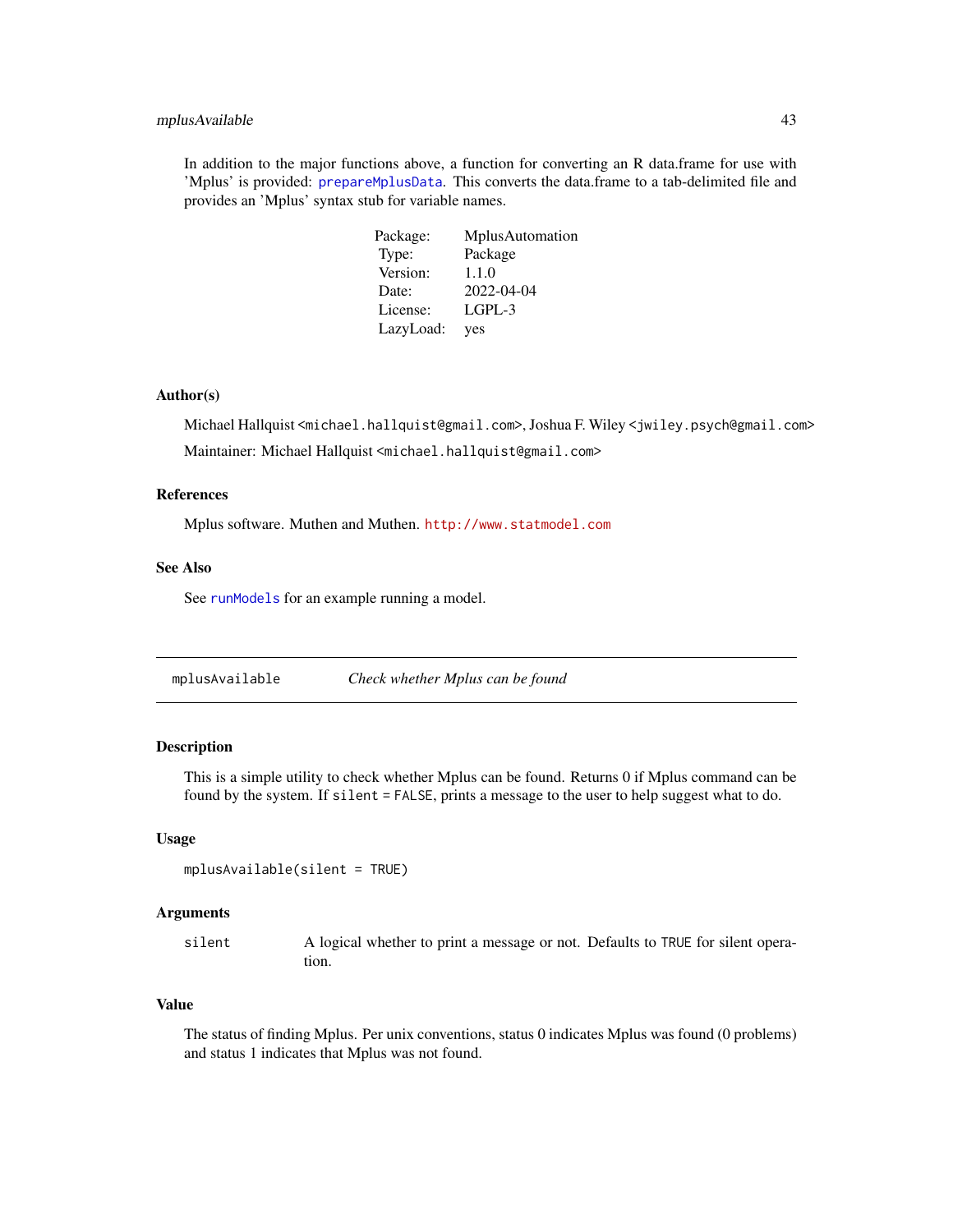#### Author(s)

Joshua Wiley

# Examples

```
mplusAvailable(silent = TRUE)
mplusAvailable(silent = FALSE)
```
mplusGLM *Function to fit GLMs in Mplus*

# Description

The purpose of this function is to make it (relatively) easy to fit (most) generalized linear models in Mplus. Fitting GLMs in Mplus offers advantages such as using full information maximum likelihood for missing data, robust estimators (default used is MLR), and standard errors adjusted for clustering (planned; not currently available via mplusGLM(). The overarching aim of this function is to make most GLMs as easy to fit in Mplus as they are in R.

# Usage

```
mplusGLM(formula, data, idvar = "", ...)
```
#### Arguments

| formula   | An R formula class object as used in glm(). Note that currently, only basic<br>formula are accepted. On the fly recoding, arthimetic, and on the fly interactions<br>do not currently work. |
|-----------|---------------------------------------------------------------------------------------------------------------------------------------------------------------------------------------------|
| data      | A dataset.                                                                                                                                                                                  |
| idvar     | Optional. A character string indicating the name of the ID variable. Not cur-<br>rently used but may be used in future.                                                                     |
| $\ddotsc$ | Additional arguments passed to helper functions. For example . mplus Multinomial ().                                                                                                        |

#### Details

Note that although there are benefits to fitting GLMs in Mplus. Caution also is warranted. Using full information maximum likelihood for missing data requires a number of assumptions. These may be (badly) violated. mplusGLM() requires the analyst to check these as appropriate.

Currently, mplusGLM() only supports multinomial outcomes. More outcomes are planned in the future including binary, continuous/normal, and count outcomes.

#### Value

A list of results and Mplus model object.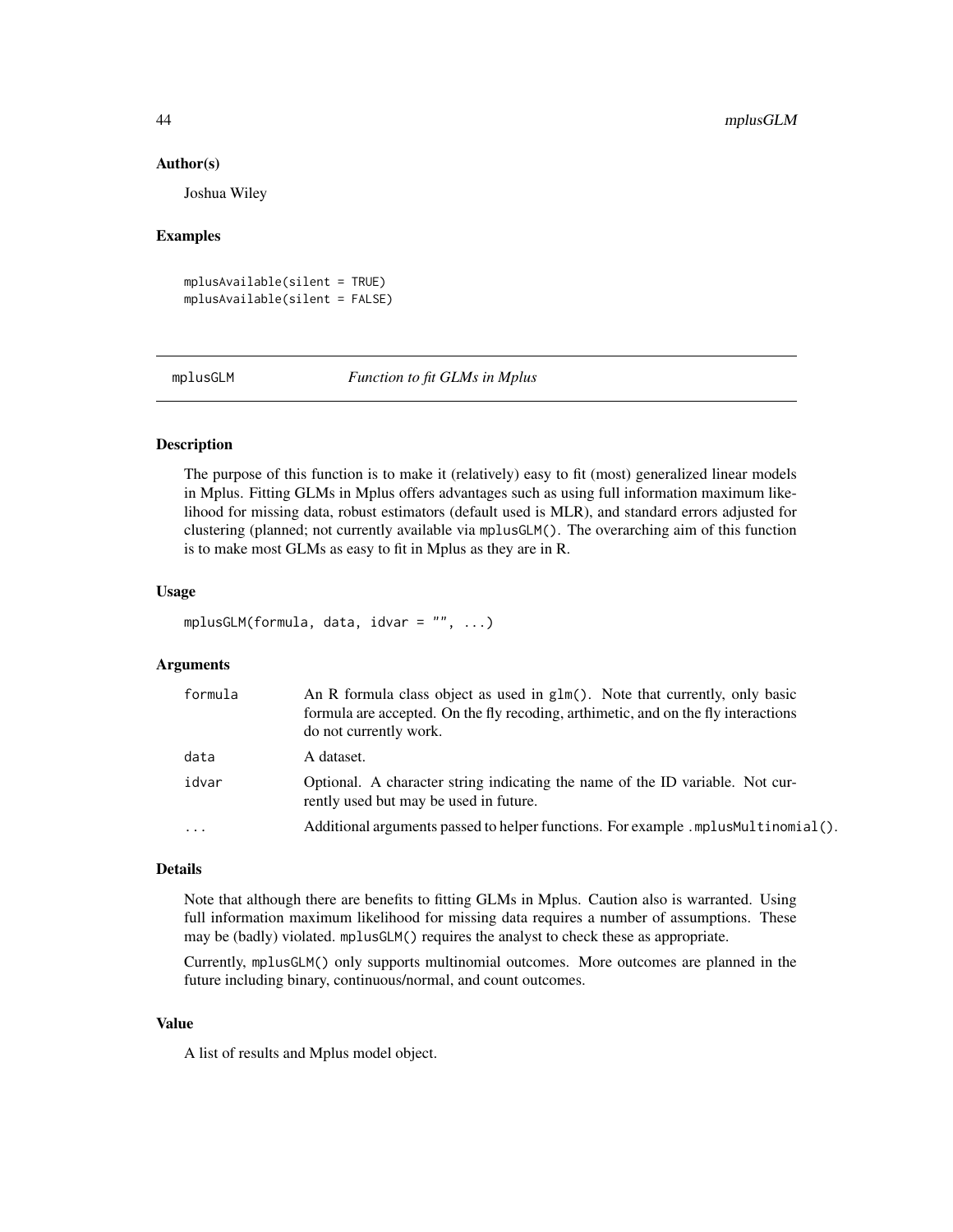# mplusModeler 45

#### Author(s)

Joshua F. Wiley <jwiley.psych@gmail.com>

#### Examples

```
## Not run:
set.seed(1234)
tmpd <- data.frame(
 x1 = rnorm(200),
 x2 = rnorm(200),
 x3 = cut(rnorm(200),breaks = c(-Inf, -.7, .7, Inf),
          labels = c("a", "b", "c"))tmpd$y <- cut(rnorm(200, sd = 2) + tmpd$x1 + tmpd$x2 + I(tmpd$x3 == "b"),
             breaks = c(-Inf, -.5, 1, Inf),
             labels = c("L", "M", "H")test <- mplusGLM(y \sim x1 + x2 + x3, data = tmpd)
## End(Not run)
```
<span id="page-44-0"></span>

# mplusModeler *Create, run, and read Mplus models.*

### Description

This is a convenience wrapper to automate many of the usual steps required to run an Mplus model. It relies in part on functions from the MplusAutomation package.

#### Usage

```
mplusModeler(
  object,
  dataout,
 modelout,
  run = \thetaL,
  check = FALSE,varwarnings = TRUE,
 Mplus_command = detectMplus(),
  writeData = c("ifmissing", "always", "never"),
  hashfilename = TRUE,
 killOnFail = TRUE,
  quiet = TRUE,
  ...
)
```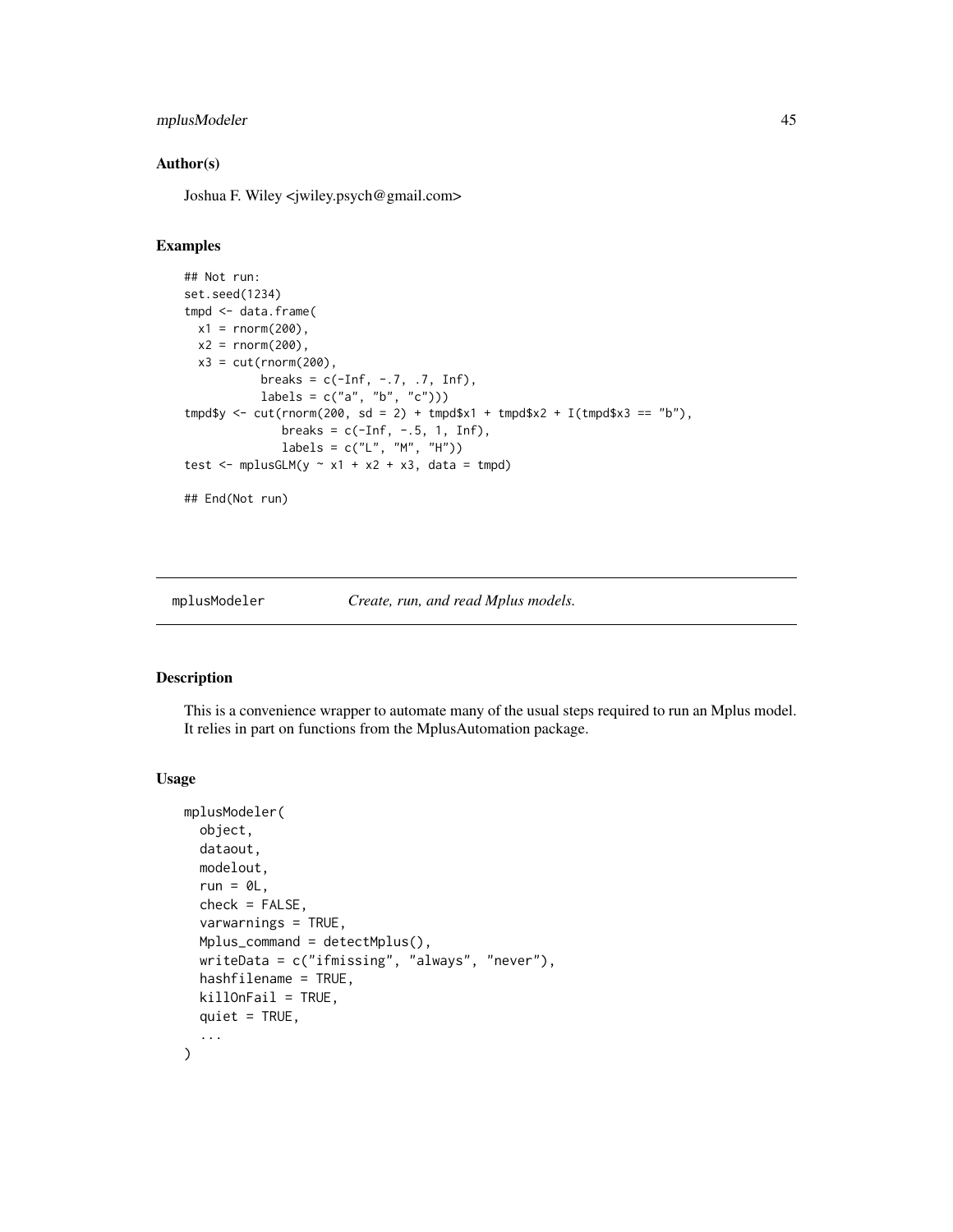# Arguments

| object        | An object of class mplusObject                                                                                                                                                                                                                                                                                                                                                                |  |  |
|---------------|-----------------------------------------------------------------------------------------------------------------------------------------------------------------------------------------------------------------------------------------------------------------------------------------------------------------------------------------------------------------------------------------------|--|--|
| dataout       | the name of the file to output the data to for Mplus. If missing, defaults to<br>modelout changing .inp to .dat.                                                                                                                                                                                                                                                                              |  |  |
| modelout      | the name of the output file for the model. This is the file all the syntax is written<br>to, which becomes the Mplus input file. It should end in .inp. If missing, defaults<br>to dataout changing the extension to .inp.                                                                                                                                                                    |  |  |
| run           | an integer indicating how many models should be run. Defaults to zero. If zero,<br>the data and model input files are all created, but the model is not run. This<br>can be useful for seeing how the function works and what setup is done. If one,<br>a basic model is run. If greater than one, the model is bootstrapped with run<br>replications as well as the basic model.             |  |  |
| check         | logical whether the body of the Mplus syntax should be checked for missing<br>semicolons using the parseMplus function. Defaults to FALSE.                                                                                                                                                                                                                                                    |  |  |
| varwarnings   | A logical whether warnings about variable length should be left, the default, or<br>removed from the output file.                                                                                                                                                                                                                                                                             |  |  |
| Mplus_command | optional. N.B.: No need to pass this parameter for most users (has intelligent<br>defaults). Allows the user to specify the name/path of the Mplus executable<br>to be used for running models. This covers situations where Mplus is not in<br>the system's path, or where one wants to test different versions of the Mplus<br>program.                                                     |  |  |
| writeData     | A character vector, one of 'ifmissing', 'always', 'never' indicating whether the<br>data files (*.dat) should be written to disk. This is passed on to prepareMplusData.<br>Note that previously, mplusModeler always (re)wrote the data to disk. However,<br>now the default is to write the data to disk only if it is missing (i.e., 'ifmissing').<br>See details for further information. |  |  |
| hashfilename  | A logical whether or not to add a hash of the raw data to the data file name.<br>Defaults to TRUE in mplusModeler. Note that this behavior is a change from<br>previous versions and differs from prepareMplusData which maintains the old<br>behavior by default of FALSE.                                                                                                                   |  |  |
| killOnFail    | A logical whether or not to kill any mplus processes on failure. Passed on to<br>control behavior of runModels. Defaults to TRUE.                                                                                                                                                                                                                                                             |  |  |
| quiet         | optional. If TRUE, show status messages in the console.                                                                                                                                                                                                                                                                                                                                       |  |  |
| $\cdots$      | additional arguments passed to the prepareMplusData function.                                                                                                                                                                                                                                                                                                                                 |  |  |

#### Details

Combined with functions from the MplusAutomation package, this function is designed to make it easy to fit Mplus models from R and to ease many of the usual frustrations with Mplus. For example, Mplus has very specific formats it accepts data in, but also very little data management facilities. Using R data management is easy. This function is designed to make using data from R in Mplus models easy. It is also common to want to fit many different models that are slight variants. This can be tedius in Mplus, but using R you can create one basic set of input, store it in a vector, and then just modify that (e.g., using regular expressions) and pass it to Mplus. You can even use loops or the \*apply constructs to fit the same sort of model with little variants.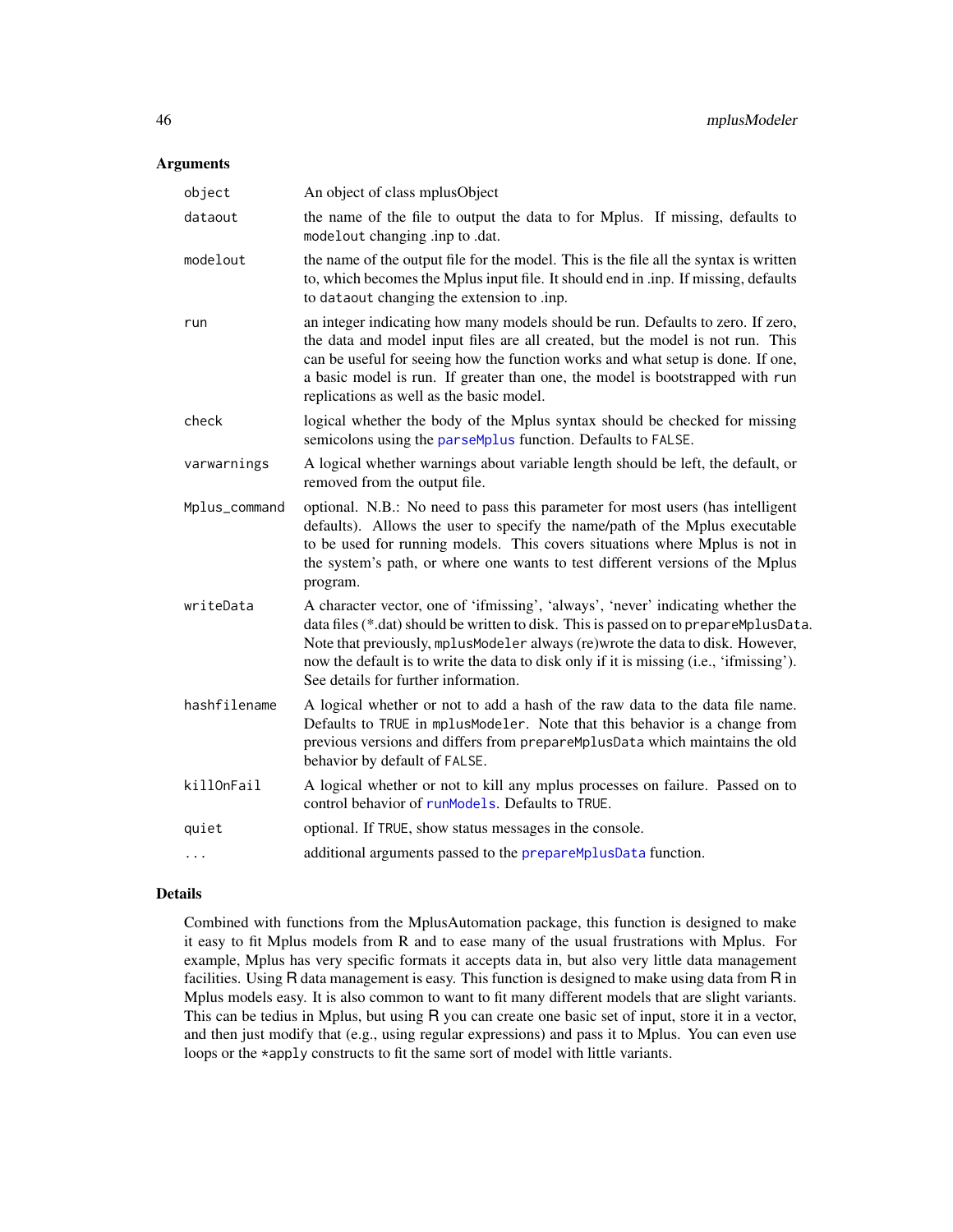#### mplusModeler 47

The writeData argument is new and can be used to reduce overhead from repeatedly writing the same data from R to the disk. When using the 'always' option, mplusModeler behaves as before, always writing data from R to the disk. This remains the default for the prepareMplusData function to avoid confusion or breaking old code. However, for mplusModeler, the default has been set to 'ifmissing'. In this case, R generates an md5 hash of the data prior to writing it out to the disk. The md5 hash is based on: (1) the dimensions of the dataset, (2) the variable names, (3) the class of every variable, and (4) the raw data from the first and last rows. This combination ensures that under most all circumstances, if the data changes, the hash will change. The hash is appended to the specified data file name (which is controlled by the logical hashfilename argument). Next R checks in the directory where the data would normally be written. If a data file exists in that directory that matches the hash generated from the data, R will use that existing data file instead of writing out the data again. A final option is 'never'. If this option is used, R will not write the data out even if no file matching the hash is found.

# Value

An Mplus model object, with results. If run = 1, returns an invisible list of results from the run of the Mplus model (see [readModels](#page-70-0) from the MplusAutomation package). If run =  $\theta$ , the function returns a list with two elements, 'model' and 'boot' that are both NULL. if run >= 1,returns a list with two elements, 'model' and 'boot' containing the regular Mplus model output and the boot object, respectively. In all cases, the Mplus data file and input files are created.

# Author(s)

Joshua F. Wiley <jwiley.psych@gmail.com>

#### See Also

[runModels](#page-73-0) and [readModels](#page-70-0)

```
## Not run:
# minimal example of a model using builtin data, allowing R
# to automatically guess the correct variables to use
test <- mplusObject(MODEL = "mpg ON wt hp;
 wt WITH hp;", rdata = mtcars)
 # estimate the model in Mplus and read results back into R
 res <- mplusModeler(test, modelout = "model1.inp", run = 1L)
 # when forcing writeData = "always" data gets overwritten (with a warning)
 resb <- mplusModeler(test, modelout = "model1.inp", run = 1L,
                      writeData = "always")
 # using writeData = "ifmissing", the default, no data re-written
 resc <- mplusModeler(test, modelout = "model1.inp", run = 1L)
 # using writeData = "ifmissing", the default, data ARE written
 # if data changes
 test <- mplusObject(MODEL = "mpg ON wt hp;
```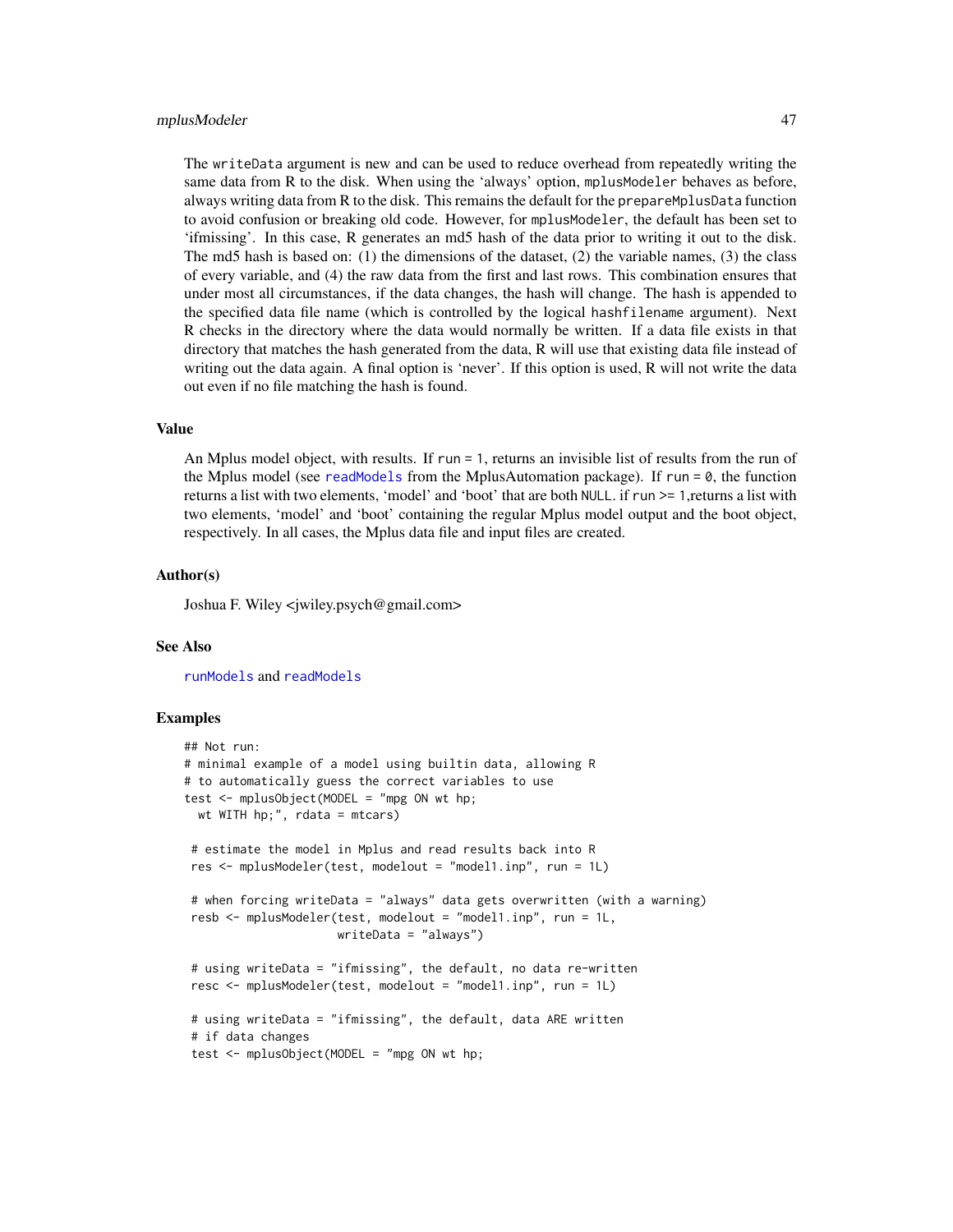48 mplusModeler

```
wt WITH hp;", rdata = mtcars[-10, ])
resd <- mplusModeler(test, modelout = "model1.inp", run = 1L)
 # show summary
 summary(resd)
 # show coefficients
coef(resd)
# what if you wanted confidence intervals
# and standardized values?
# first update to tell Mplus you want them, re-run and print
test <- update(test, OUTPUT = \sim "CINTERVAL; STDYX;")
resd <- mplusModeler(test, modelout = "model1.inp", run = 1L)
coef(resd)
confint(resd)
# now standardized
coef(resd, type = "stdyx")
confint(resd, type = "stdyx")
# put together in one data frame if desired
merge(
 coef(resd, type = "stdyx"),
 confint(resd, type = "stdyx"),
 by = "Label")
 # remove files
 unlink(resc$results$input$data$file)
unlink(resd$results$input$data$file)
unlink("model1.inp")
unlink("model1.out")
# simple example of a model using builtin data
# demonstrates use with a few more sections
test2 <- mplusObject(
 TITLE = "test the MplusAutomation Package and mplusModeler wrapper;",
 MODEL = "mpg ON wt hp;
   wt WITH hp;",
 usevariables = c("mpg", "wt", "hp"),
 rdata = mtcars)
res2 <- mplusModeler(test2, modelout = "model2.inp", run = 1L)
 # remove files
unlink(res2$results$input$data$file)
unlink("model2.inp")
unlink("model2.out")
```
# similar example using a robust estimator for standard errors # and showing how an existing model can be easily updated and reused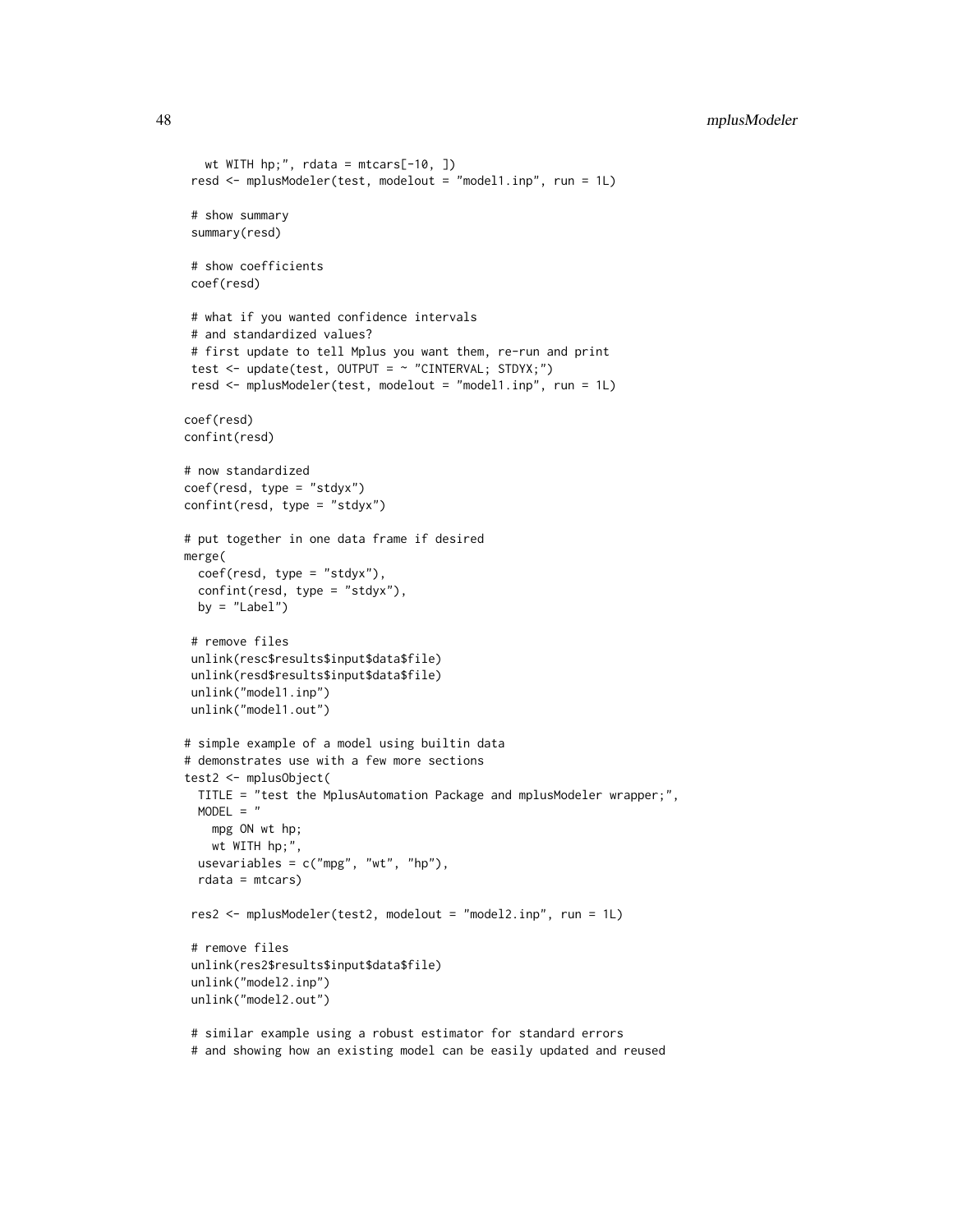```
test3 <- update(test2, ANALYSIS = \sim "ESTIMATOR = MLR;")
res3 <- mplusModeler(test3, modelout = "model3.inp", run = 1L)
unlink(res3$results$input$data$file)
unlink("model3.inp")
unlink("model3.out")
# now use the built in bootstrapping methods
# note that these work, even when Mplus will not bootstrap
# also note how categorical variables and weights are declared
# in particular, the usevariables for Mplus must be specified
# because mroe variables are included in the data than are in the
# model. Note the R usevariables includes all variables for both
# model and weights. The same is true for clustering.
test4 <- mplusObject(
  TITLE = "test bootstrapping;",
  VARIABLE = "
    CATEGORICAL = cyl;
    WEIGHT = wt;USEVARIABLES = cyl mpg;",
  ANALYSIS = "ESTIMATOR = MLR;",
  MODEL = "cyl ON mpg;",
  usevariables = c("mpg", "wt", "cyl"),
  rdata = mtcars)
res4 <- mplusModeler(test4, "mtcars.dat", modelout = "model4.inp", run = 10L,
  hashfilename = FALSE)
# see the results
res4$results$boot
# remove files
unlink("mtcars.dat")
unlink("model4.inp")
unlink("model4.out")
# Monte Carlo Simulation Example
montecarlo <- mplusObject(
TITLE = "Monte Carlo Example;",
MONTECARLO = "
 NAMES ARE i1-i5;
 NOBSERVATIONS = 100;
 NREPS = 100;
 SEED = 1234;''MODELPOPULATION = "
 f BY i1-i5*1;
 f@1;
 i1-i5*1;",
ANALYSIS = "
 ESTIMATOR = BAYES;
 PROC = 2;fbiter = 100;",
MODEL = "
```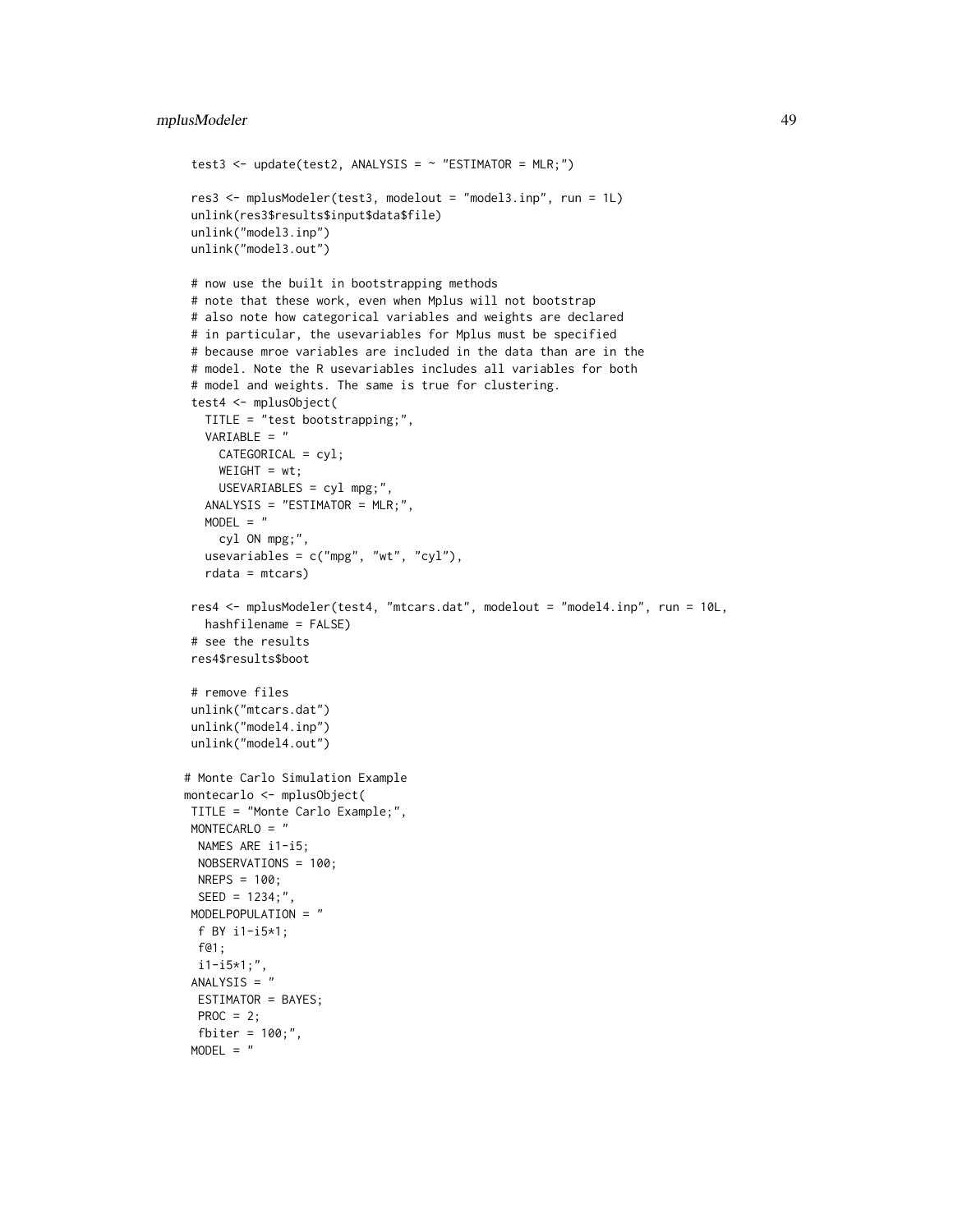```
f BY i1-i5*.8 (l1-l5);
  f@1;
 i1-i5*1;",
 MODELPRIORS = "
  11-15 ~ N(.5 .1);",
 OUTPUT = "TECH9;")
fitMonteCarlo <- mplusModeler(montecarlo,
  modelout = "montecarlo.inp",
  run = 1L,
  writeData = "always",
  hashfilename = FALSE)
unlink("montecarlo.inp")
unlink("montecarlo.out")
# Example including ID variable and extracting factor scores
dat <- mtcars
dat$UID <- 1:nrow(mtcars)
testIDs <- mplusObject(
  TITLE = "test the mplusModeler wrapper with IDs;",
  VARIABLE = "IDVARIABLE = UID;",
 MODEL = "F BY mpg wt hp;",
  SAVEDATA = "
   FILE IS testid_fscores.dat;
   SAVE IS fscores;
   FORMAT IS free;",
  usevariables = c("UID", "mpg", "wt", "hp"),
  rdata = dat)
 resIDs <- mplusModeler(testIDs, modelout = "testid.inp", run = 1L)
# view the saved data from Mplus, including factor scores
# the indicator variables, and the ID variable we specified
head(resIDs$results$savedata)
# merge the factor scores with the rest of the original data
# merge together by the ID column
dat <- merge(dat, resIDs$results$savedata[, c("F", "UID")],
 by = "UID")
# correlate merged factor scores against some other new variable
with(dat, cor(F, qsec))
```
# can write multiply imputed data too # here are three "imputed" datasets idat <- list(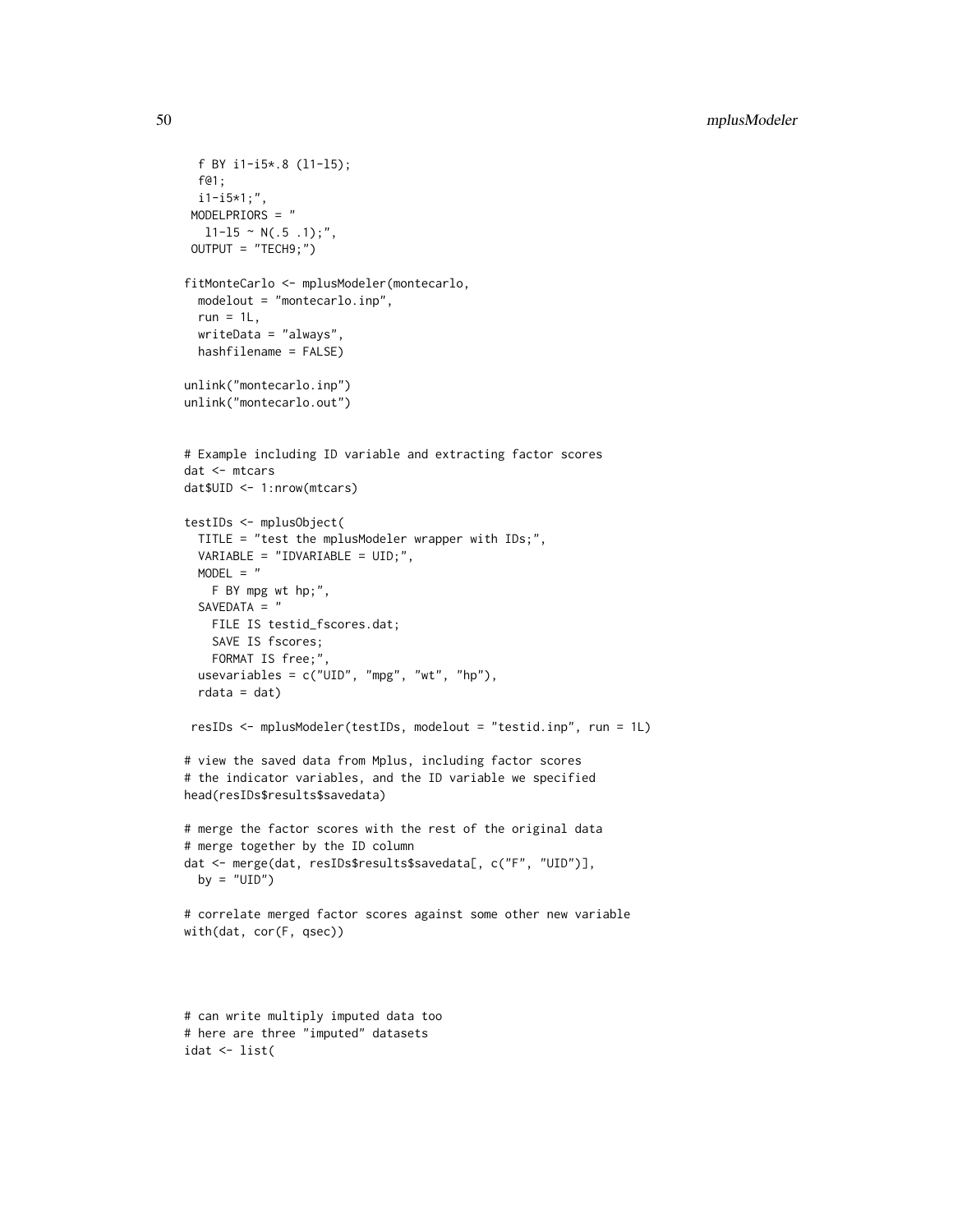# mplusObject 51

```
data.frame(mpg = mtcars$mpg, hp = c(100, \text{mtcars}$hp[-1])),
 data.frame(mpg = mtcars$mpg, hp = c(110, mtcars$hp[-1])),
 data.frame(mpg = mtcars$mpg, hp = c(120, mtcars$hp[-1])))
# if we turn on hashing in the filename the first time,
# we can avoid overwriting notes the second time
testobjimp <- mplusObject(MODEL = "[mpg];", rdata = idat, imputed = TRUE)
testimp <- mplusModeler(
 testobjimp,
 modelout = "testimp.inp",
 writeData = "ifmissing", hashfilename=FALSE)
testimp <- mplusModeler(
 testobjimp,
 modelout = "testimp.inp",
 writeData = "ifmissing", hashfilename=TRUE)
testimp <- mplusModeler(
 testobjimp,
 modelout = "testimp.inp",
 writeData = "ifmissing", hashfilename=TRUE,
 run = TRUE)
testobjimp2 <- mplusObject(MODEL = "[hp];", rdata = idat, imputed = TRUE)
testimp2 <- mplusModeler(
 testobjimp2,
 modelout = "testimp2.inp",
 writeData = "ifmissing", hashfilename=TRUE,
 run = TRUE)
 # remove files
unlink(resIDs$results$input$data$file)
unlink("testid.inp")
unlink("testid.out")
unlink("testid_fscores.dat")
unlink("Mplus Run Models.log")
## End(Not run)
```
mplusObject *Create an Mplus model object*

#### Description

This is a function to create an Mplus model object in R. The object holds all the sections of an Mplus input file, plus some extra R ones. Once created, the model can be run using other functions such as mplusModeler or updated using methods defined for the update function.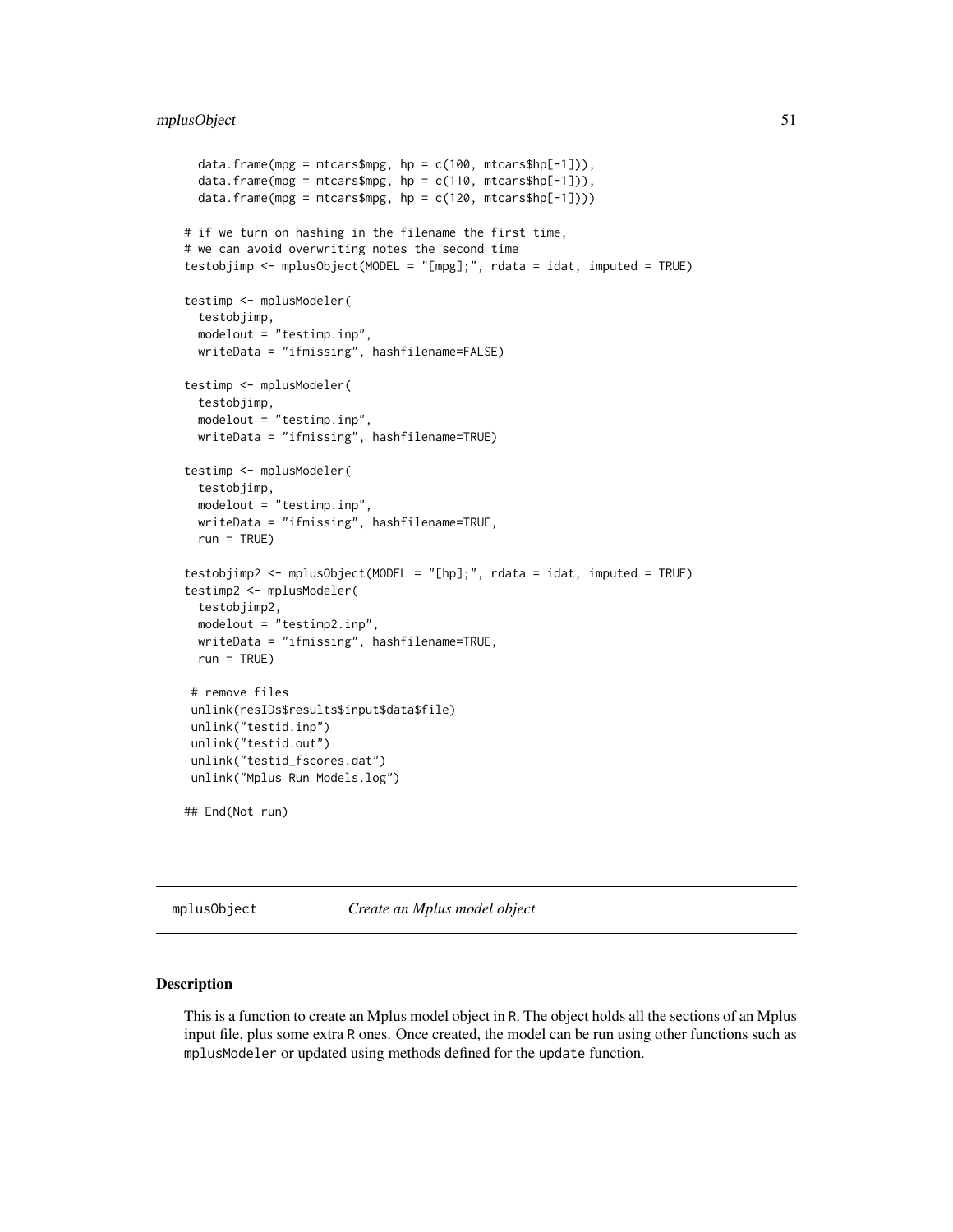# Usage

```
mplusObject(
 TITLE = NULL,
 DATA = NULL,
 VARIABLE = NULL,
 DEFINE = NULL,
 MONTECARLO = NULL,
 MODELPOPULATION = NULL,
 MODELMISSING = NULL,
 ANALYSIS = NULL,
 MODEL = NULL,MODELINDIRECT = NULL,
 MODELCONSTRAINT = NULL,
 MODELTEST = NULL,
 MODELPRIORS = NULL,
 OUTPUT = NULL,
  SAVEDATA = NULL,
 PLOT = NULL,
 usevariables = NULL,
 rdata = NULL,
  autov = TRUE,imputed = FALSE,
 quiet = TRUE,
  ...
\mathcal{L}
```
# Arguments

| <b>TITLE</b>      | A character string of the title for Mplus.                                                                                                                                                   |
|-------------------|----------------------------------------------------------------------------------------------------------------------------------------------------------------------------------------------|
| <b>DATA</b>       | A charater string of the data section for Mplus (note, do not define the filename<br>as this is generated automatically)                                                                     |
| VARIABLE          | A character string of the variable section for Mplus (note, do not define the<br>variable names from the dataset as this is generated automatically)                                         |
| DEFINE            | A character string of the define section for Mplus (optional)                                                                                                                                |
| <b>MONTECARLO</b> | A character string of the montecarlo section for Mplus (optional). If used, autov<br>is defaults to FALSE instead of the usual default, TRUE, but may still be overwrit-<br>ten, if desired. |
| MODELPOPULATION   |                                                                                                                                                                                              |
|                   | A character string of the MODEL POPULATION section for Mplus (optional).                                                                                                                     |
| MODELMISSING      | A character string of the MODEL MISSING section for Mplus (optional).                                                                                                                        |
| ANALYSIS          | A character string of the analysis section for Mplus (optional)                                                                                                                              |
| <b>MODEL</b>      | A character string of the model section for Mplus (optional, although typically<br>you want to define a model)                                                                               |
| MODELINDIRECT     | A character string of the MODEL INDIRECT section for Mplus (optional).                                                                                                                       |
| MODELCONSTRAINT   |                                                                                                                                                                                              |
|                   | A character string of the MODEL CONSTRAINT section for Mplus (optional).                                                                                                                     |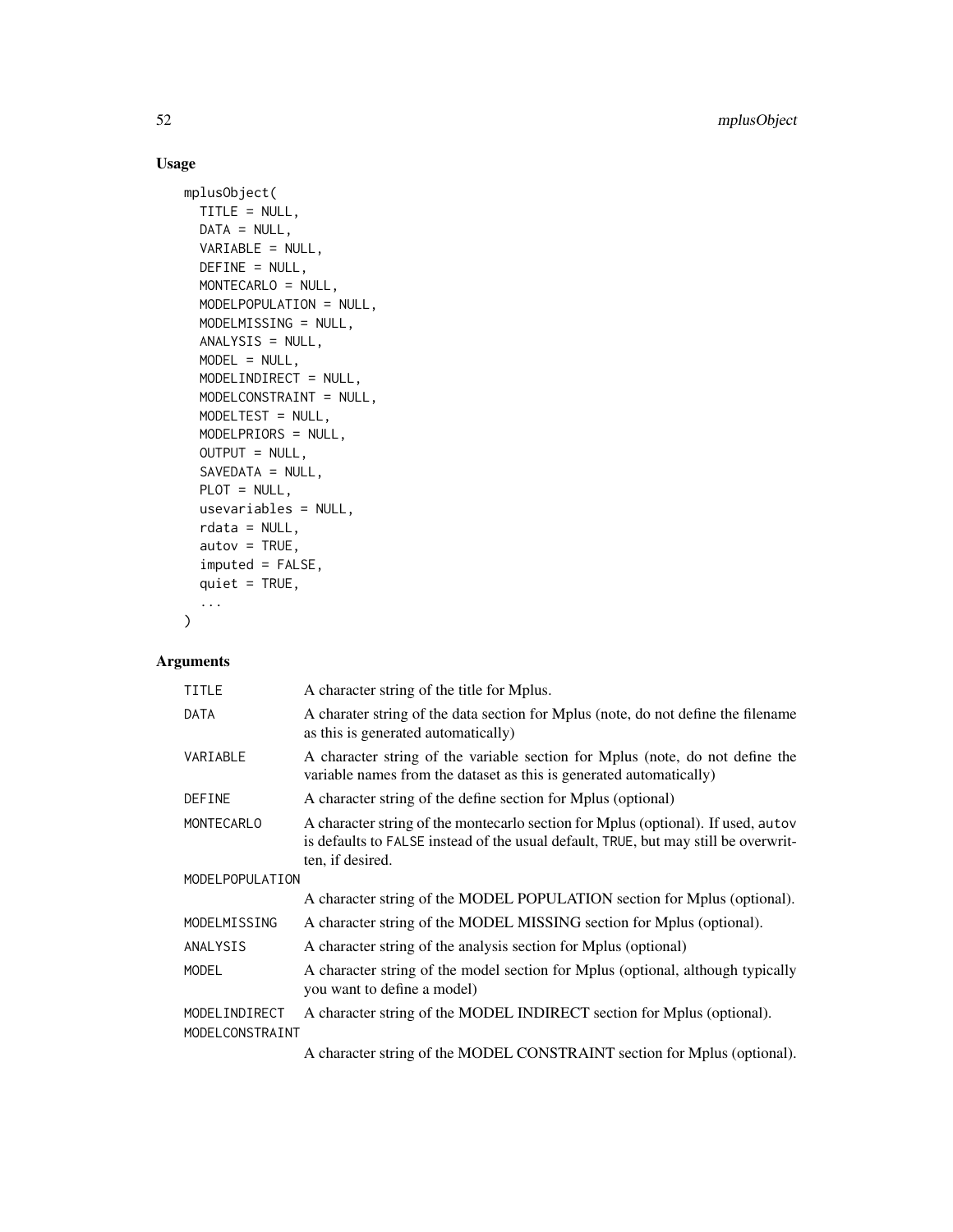# mplusObject 53

| MODELTEST     | A character string of the MODEL TEST section for Mplus (optional).                                                                                                      |
|---------------|-------------------------------------------------------------------------------------------------------------------------------------------------------------------------|
| MODELPRIORS   | A character string of the MODEL PRIORS section for Mplus (optional).                                                                                                    |
| <b>OUTPUT</b> | A character string of the output section for Mplus (optional)                                                                                                           |
| SAVEDATA      | A character string of the savedata section for Mplus (optional)                                                                                                         |
| <b>PLOT</b>   | A character string of the plot section for Mplus (optional)                                                                                                             |
| usevariables  | A character vector of the variables from the R dataset to use in the model.                                                                                             |
| rdata         | An R dataset to be used for the model.                                                                                                                                  |
| autov         | A logical (defaults to TRUE) argument indicating whether R should attempt to<br>guess the correct variables to use from the R dataset, if usevariables is left<br>NULL. |
| imputed       | A logical whether the data are multiply imputed (a list). Defaults to FALSE.                                                                                            |
| quiet         | optional. If TRUE, show status messages in the console.                                                                                                                 |
| $\cdots$      | Arguments passed on to $mplusModeler$ if run $> 0$ .                                                                                                                    |

# Details

Mplus model objects allow a base model to be defined, and then flexibly update the data, change the precise model, etc. If a section does not vary between models, you can leave it the same. For example, suppose you are fitting a number of models, but in all cases, wish to use maximum likelihood estimator, "ANALYSIS: ESTIMATOR = ML;" and would like standardized output, "OUTPUT: STDYX;". Rather than retype those in every model, they can be defined in one Mplus model object, and then that can simply be updated with different models, leaving the analysis and output sections untouched. This also means that if a reviewer comes back and asks for all analyses to be re-run say using the robust maximum likelihood estimator, all you have to do is change it in the model object once, and re run all your code.

# Value

A list of class mplusObject with elements

| <b>TITLE</b>      | The title in Mplus (if defined)                    |  |  |
|-------------------|----------------------------------------------------|--|--|
| DATA              | The data section in Mplus (if defined)             |  |  |
| VARIABLE          | The variable section in Mplus (if defined)         |  |  |
| <b>DEFINE</b>     | The define section in Mplus (if defined)           |  |  |
| <b>MONTECARLO</b> | The montecarlo section in Mplus (if defined)       |  |  |
| MODELPOPULATION   |                                                    |  |  |
|                   | The model population section in Mplus (if defined) |  |  |
| MODELMISSING      | The modelmissing section in Mplus (if defined)     |  |  |
| ANALYSIS          | The analysis section in Mplus (if defined)         |  |  |
| MODEL             | The model section in Mplus (if defined)            |  |  |
| MODELINDIRECT     | The model indirect section in Mplus (if defined)   |  |  |
| MODELCONSTRAINT   |                                                    |  |  |
|                   | The model constraint section in Mplus (if defined) |  |  |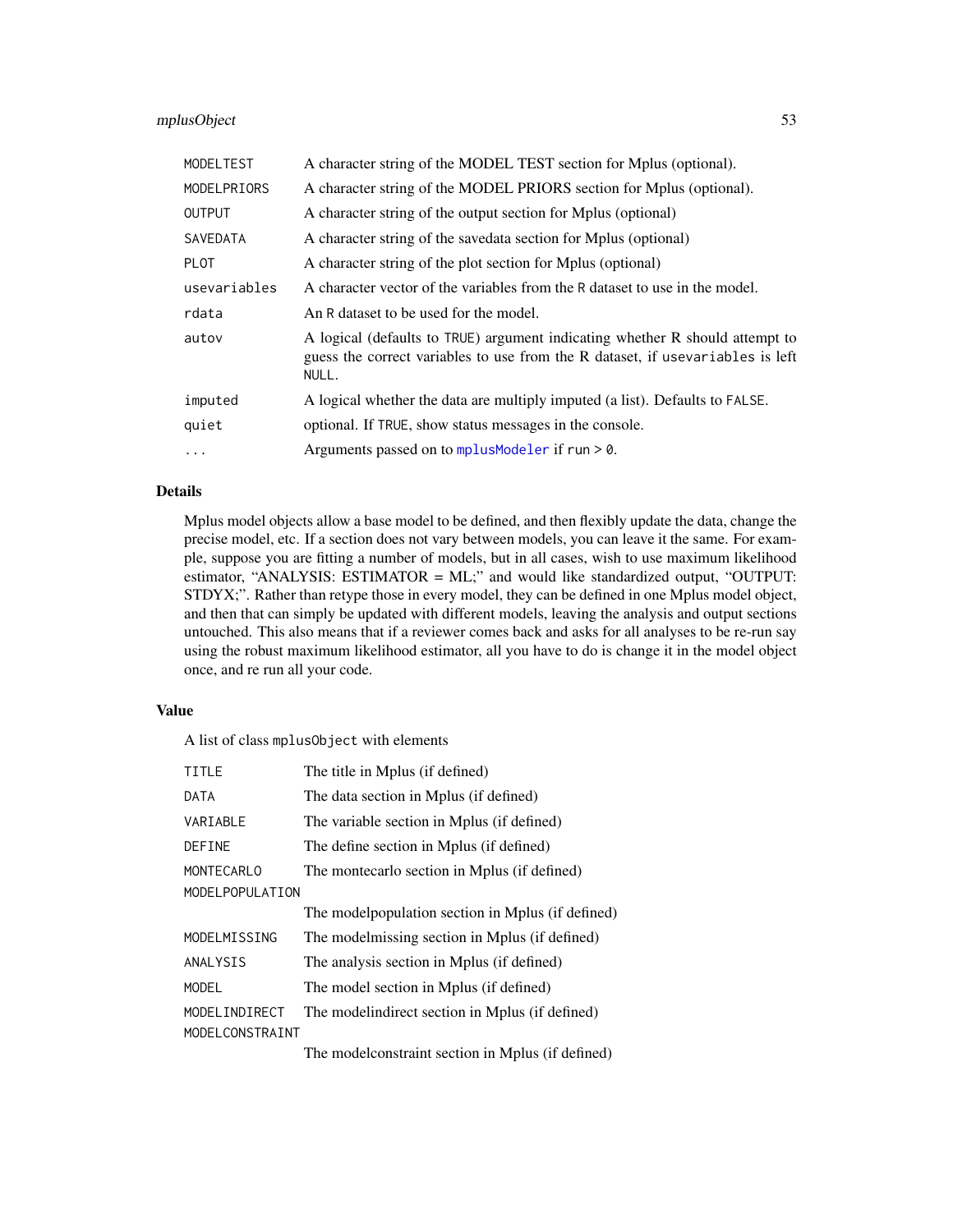| MODELTEST    | The modeltest section in Mplus (if defined)                                     |
|--------------|---------------------------------------------------------------------------------|
| MODELPRIORS  | The modelpriors section in Mplus (if defined)                                   |
| OUTPUT       | The output section in Mplus (if defined)                                        |
| SAVEDATA     | The savedata section in Mplus (if defined)                                      |
| PLOT         | The plot section in Mplus (if defined)                                          |
| results      | NULL by default, but can be later updated to include the results from the model |
|              | run.                                                                            |
| usevariables | A character vector of the variables from the R data set to be used.             |
| rdata        | The R data set to use for the model.                                            |
| imputed      | A logical whether the data are multiply imputed.                                |
| autov        | A logical whether the data should have the usevariables detected automatically  |
|              | or not                                                                          |

#### Author(s)

Joshua F. Wiley <jwiley.psych@gmail.com>

#### See Also

[mplusModeler](#page-44-0)

```
example1 <- mplusObject(MODEL = "mpg ON wt;",
  usevariables = c("mpg", "hp"), rdata = mtcars)
str(example1)
rm(example1)
# R figures out the variables automagically, with a message
example2 <- mplusObject(MODEL = "mpg ON wt;",
  rdata = mtcars, autov = TRUE)str(example2)
rm(example2)
# R can also try to figure out a list of variables when
# variable names are hyphenated first-last variable, all variables
# between the first and last one will be included
example3 <- mplusObject(MODEL = "mpg ON wt-vs;",
  rdata = mtcars, autov = TRUE)str(example3)
rm(example3)
# R warns if the first 8 characters of a (used) variable name are not unique
# as they will be indistinguishable in the Mplus output
example4 <- mplusObject(MODEL = "basename_01 ON basename_02;",
  rdata = data.frame(basename_01 = 1:5, basename_02 = 5:1),
  autov = TRUE)rm(example4)
```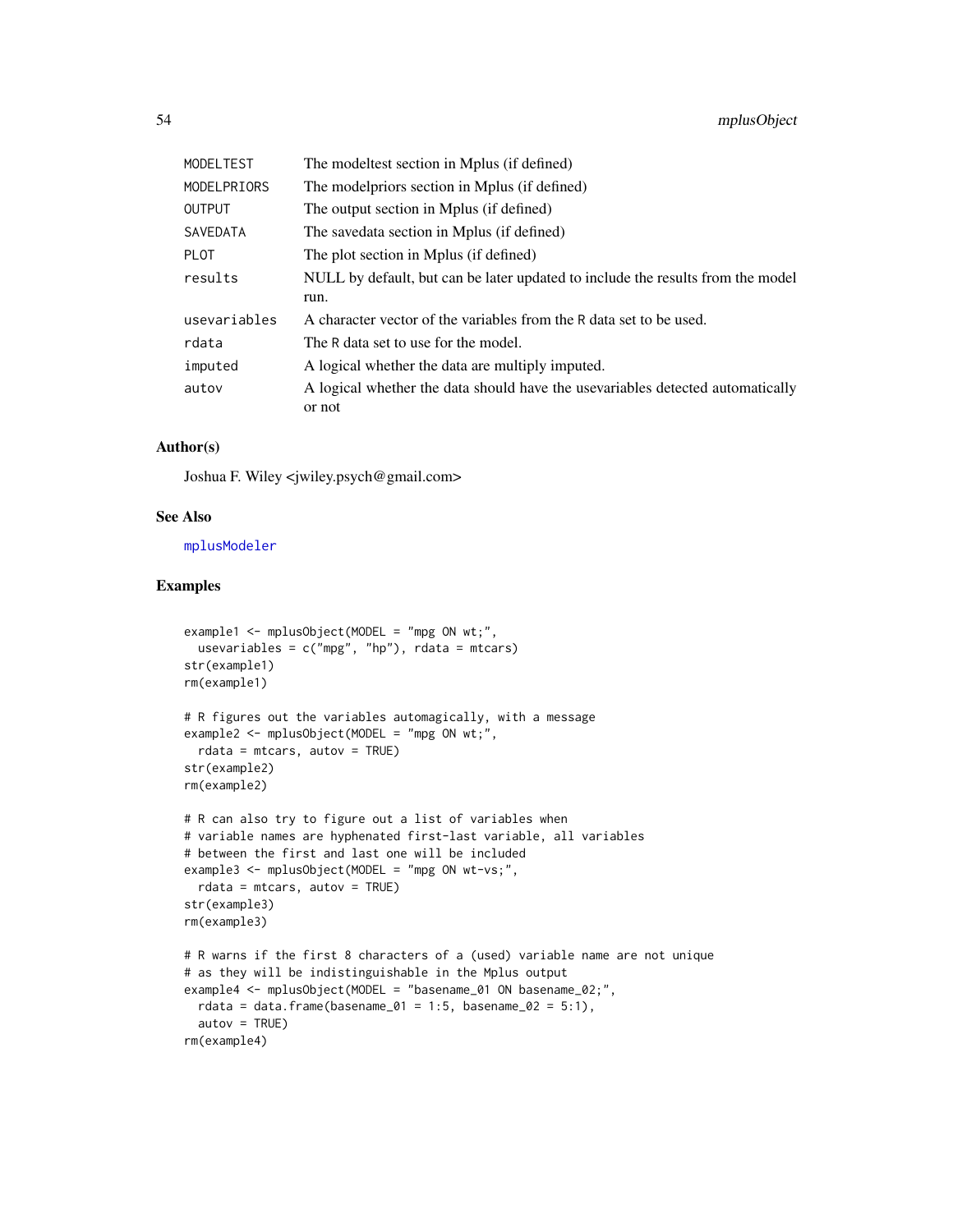# Description

This function makes it easy to write the Mplus syntax for various residual covariance structure.

### Usage

```
mplusRcov(
  x,
  type = c("homogenous", "heterogenous", "cs", "toeplitz", "ar", "un"),
  r = "rho",e = "e",collapse = FALSE
\mathcal{L}
```
#### Arguments

| $\mathsf{x}$ | input character vector of variable names, ordered by time                                                                                                                                                                                                                                         |
|--------------|---------------------------------------------------------------------------------------------------------------------------------------------------------------------------------------------------------------------------------------------------------------------------------------------------|
| type         | A character string indicating the type of residual covariance structure to be used.<br>Defaults to 'homogenous'. Current options include 'homogenous', 'heteroge-<br>nous', 'cs' for compound symmetric, 'toeplitz' for banded toeplitz, 'ar' for au-<br>toregressive, and 'un' for unstructured. |
| r            | a character vector of the base label to name covariance parameters. Defaults to<br>$'$ rho'.                                                                                                                                                                                                      |
| e            | a character vector of the error variance of the variable. Used to create constraints<br>on the covariance parameters. Defaults to 'e'.                                                                                                                                                            |
| collapse     | whether to collapse the covariance code using 'PWITH'. Note that at the time<br>of writing, Mplus does not allow more than 80 characters per row. Defaults to<br>FALSE.                                                                                                                           |

### Details

The **homogenous** residual covariance structure estimates one parameter: the residual variance,  $\sigma_e^2$ . The residual variance is assumed to be identical for all variables and all covariances are assumed to be zero. The structure is represented in this table.

|    | t1 -           | t2             |              | $t3 \ldots$ | tn           |
|----|----------------|----------------|--------------|-------------|--------------|
| t1 | $\sigma_e^2$   |                |              |             |              |
| t2 | $\mathbf{0}$   | $\sigma_e^2$   |              |             |              |
| t3 | $\overline{0}$ | $\overline{0}$ | $\sigma_e^2$ |             |              |
|    |                |                |              |             |              |
| tn | $\overline{0}$ | $\overline{0}$ | 0            |             | $\sigma_e^2$ |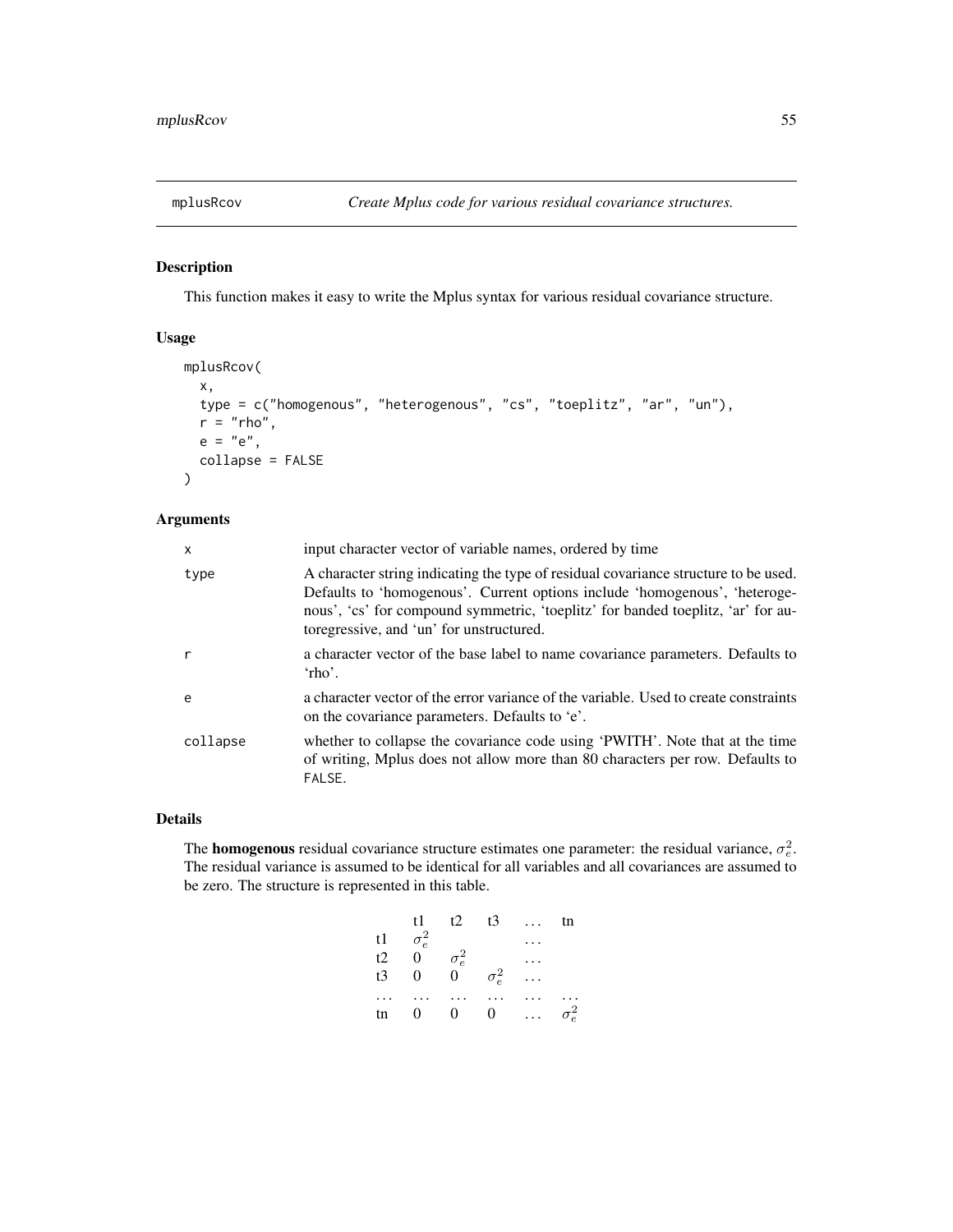The **heterogenous** residual covariance structure estimates  $\bf{n}$  parameters, where  $\bf{n}$  is the number of variables. A unique residual variance is estimated for every variable. All covariances are assumed to be zero. The structure is represented in this table.

|                      | t1              | t2              | t3              | tn              |
|----------------------|-----------------|-----------------|-----------------|-----------------|
| t1                   | $\sigma_{e1}^2$ |                 |                 |                 |
| t2                   | $\overline{0}$  | $\sigma_{e2}^2$ |                 |                 |
| t3                   | 0               | 0               | $\sigma_{e3}^2$ |                 |
| $\ddot{\phantom{0}}$ |                 |                 |                 |                 |
| tn                   | $\Omega$        | $\Omega$        | $_{0}$          | $\sigma_{en}^2$ |

The compound symmetric residual covariance structure estimates two parameters: one for the residual variance,  $\sigma_e^2$ , and one for the covariance. The residual variance is assumed to be identical for all variables and all covariances are assumed to be identical. The structure is represented in this table.

|    | t1           | t2           | t3           | $\cdots$ | tn           |
|----|--------------|--------------|--------------|----------|--------------|
| t1 | $\sigma_e^2$ |              |              |          |              |
| t2 | $\rho$       | $\sigma_e^2$ |              |          |              |
| t3 | $\rho$       | $\rho$       | $\sigma_e^2$ |          |              |
|    |              |              |              |          |              |
| tn | $\rho$       | $\rho$       | $\rho$       | .        | $\sigma_e^2$ |

The toeplitz residual covariance structure estimates n parameters, one for every band of the matrix. The residual variance,  $\sigma_e^2$ , is assumed to be identical for all variables. The covariances one step removed are all assumed identical. Likewise for all further bands. The structure is represented in this table.

|          | t1.          | t2                                 | ť3           | $\cdots$ | tn           |
|----------|--------------|------------------------------------|--------------|----------|--------------|
| t1       | $\sigma_e^2$ |                                    |              |          |              |
| t2       | $\rho$       | $\sigma_e^2$                       |              |          |              |
| t3       | $\rho_2$     | ρ                                  | $\sigma_e^2$ |          |              |
| $\cdots$ | $\cdot$      |                                    |              |          |              |
| tn       |              | $\rho_n$ $\rho_{n-1}$ $\rho_{n-2}$ |              | $\cdots$ | $\sigma_e^2$ |

The **autoregressive** residual covariance structure has two parameters: the residual variance,  $\sigma_e^2$  and the correlation between adjacent time points,  $\rho$ . The variances are constrained to be equal for all time points. A single correlation parameter is estimated. The  $\rho$  is the correlation between adjacent time points such as 1 and 2 or 2 and 3. More distant relationships are assumed to have smaller correlations, decreasing exponentially. Thus between 1 and 3, the estimate is  $\rho^2$ . The structure is represented in this table.

|                   | t1           | $+2$ | t <sub>3</sub> | $\cdots$  | tn |
|-------------------|--------------|------|----------------|-----------|----|
| t1                | $\sigma_e^2$ |      |                | $\cdots$  |    |
| t2 $\overline{c}$ | $\rho$       |      |                | $\ddotsc$ |    |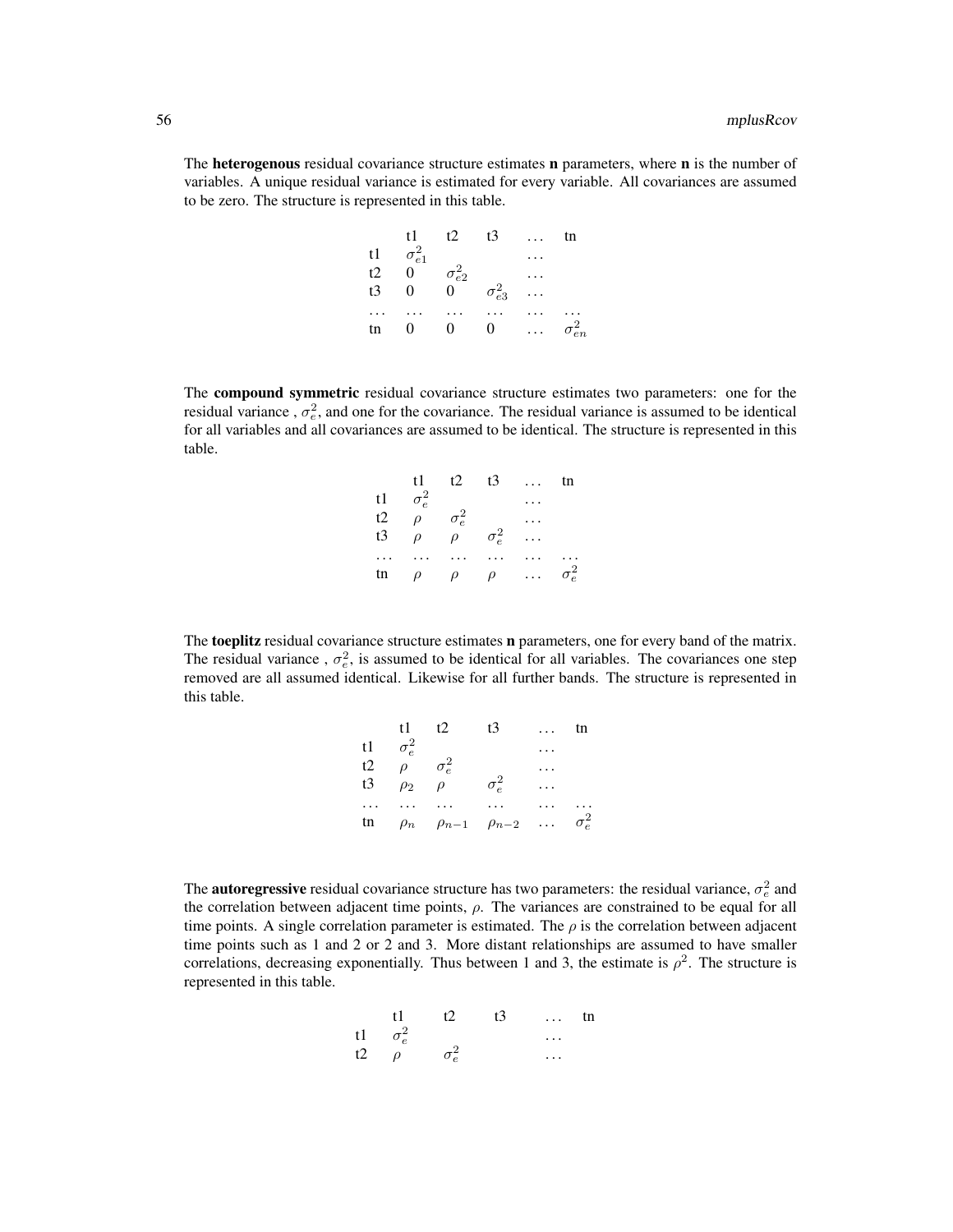t3 
$$
\rho^2
$$
  $\rho$   $\sigma_e^2$  ...  
\n... ... ... ...  
\ntn  $\rho^{n-1}$   $\rho^{n-2}$   $\rho^{n-3}$  ...  $\sigma_e^2$ 

Because structural equation models generally model covariance structures, the autoregressive residual structure must be parameterized in terms of covariances. This is done in two parts. First, the function returns syntax to estimate all the pairwise covariances, labelling the parameters  $\rho$ ,  $\rho^2$ , etc. so that they are constrained to be equal. Next, it returns the syntax for the necessary model constraints to constrain the different covariances, to decrease exponentially in their correlations. This is done via:

$$
\rho^2=(\frac{\rho}{\sigma_e^2})^2\sigma_e^2
$$

and likewise for all later time points.

The **unstructured** residual covariance structure estimates  $\frac{n(n+1)}{2}$  parameters. It is unstructured in that every variance and covariance is freely estimated with no constraints. However, in most cases, this results in an overparameterized model and is unestimable. The structure is represented in this table.

|    | t1              | t2              | t3              | tn              |
|----|-----------------|-----------------|-----------------|-----------------|
| t1 | $\sigma_{e1}^2$ |                 |                 |                 |
| t2 | $\rho_1$        | $\sigma_{e2}^2$ |                 |                 |
| t3 | $\rho_2$        | $\rho_3$        | $\sigma_{e3}^2$ |                 |
|    |                 |                 |                 |                 |
| tn | $\rho_5$        | $\rho_6$        | $\rho_7$        | $\sigma_{en}^2$ |

#### Value

A named character vector of class 'MplusRstructure' with four elements:

| all         | A character string collapsing all other sections.                                                                                                     |
|-------------|-------------------------------------------------------------------------------------------------------------------------------------------------------|
| Variances   | A character string containing all of the variances.                                                                                                   |
| Covariances | A character string containing all of the covariances, properly labelled to allow<br>constraints and the autoregressive residual covariance structure. |
| Constraints | A character string containing the 'MODEL CONSTRAINT' section and code<br>needed to parameterize the residual covariance structure as autoregressive.  |

# Author(s)

Joshua F. Wiley <jwiley.psych@gmail.com>

```
# all five structures collapsing
mplusRcov(letters[1:4], "homogenous", "rho", "e", TRUE)
mplusRcov(letters[1:4], "heterogenous", "rho", "e", TRUE)
mplusRcov(letters[1:4], "cs", "rho", "e", TRUE)
```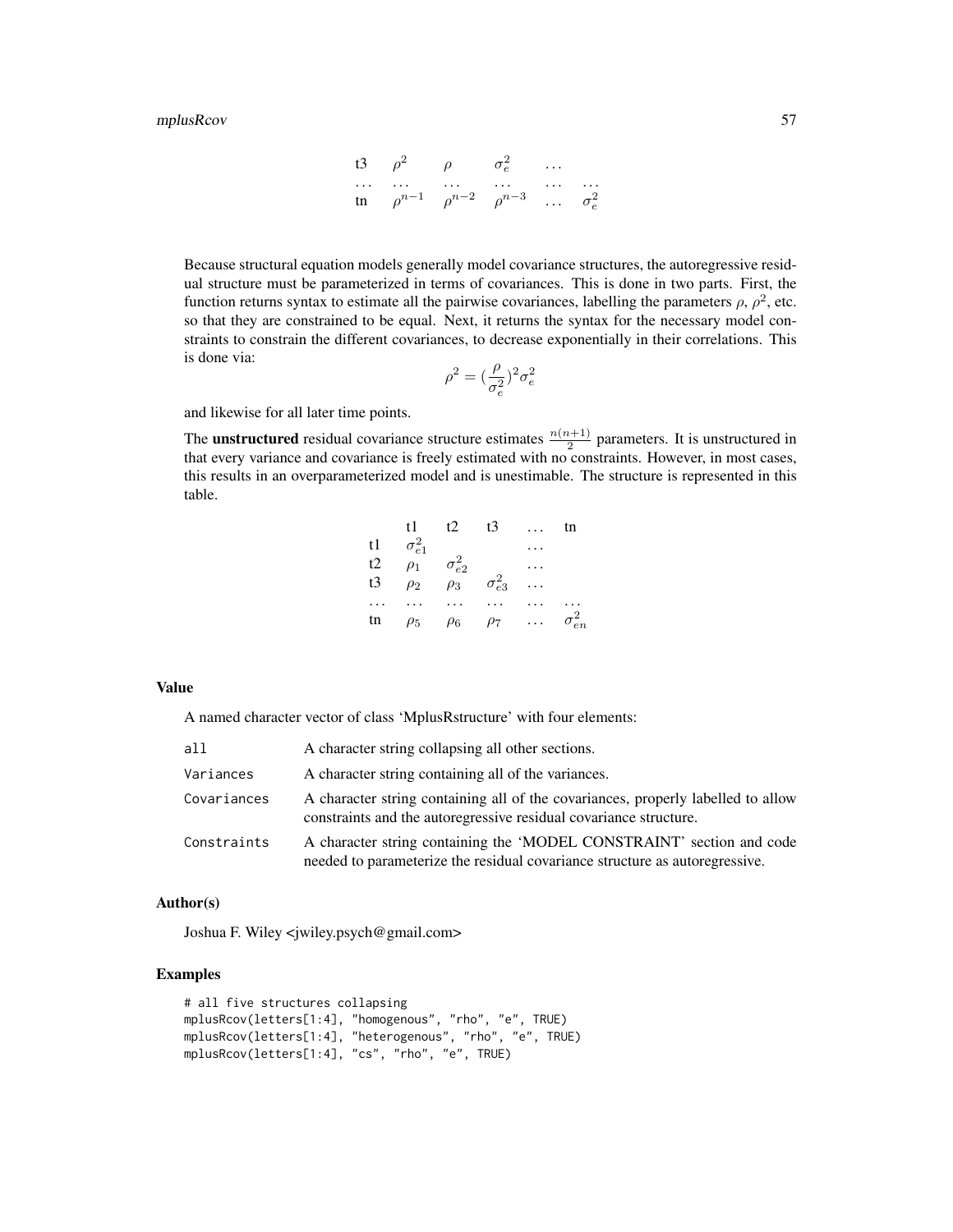```
mplusRcov(letters[1:4], "toeplitz", "rho", "e", TRUE)
mplusRcov(letters[1:4], "ar", "rho", "e", TRUE)
mplusRcov(letters[1:4], "un", "rho", "e", TRUE)
# all five structures without collapsing
# useful for long names or many variables
# where a line may cross 80 characters
mplusRcov(letters[1:4], "homogenous", "rho", "e", FALSE)
mplusRcov(letters[1:4], "heterogenous", "rho", "e", FALSE)
mplusRcov(letters[1:4], "cs", "rho", "e", FALSE)
mplusRcov(letters[1:4], "toeplitz", "rho", "e", FALSE)
mplusRcov(letters[1:4], "ar", "rho", "e", FALSE)
mplusRcov(letters[1:4], "un", "rho", "e", FALSE)
```
paramExtract *Extract parameters from a data frame of Mplus estimates*

# Description

This is a simple convenience function designed to facilitate looking at specific parameter types by easily return a subset of a data frame with those types only. It is designed to follow up the results returned from the [readModels](#page-70-0) function.

#### Usage

```
paramExtract(
  x,
 params = c("regression", "loading", "undirected", "expectation", "variability",
    "new")
```
#### Arguments

 $\mathcal{L}$ 

A data frame (specifically the type returned by readModels) containing parameters. Should be specific such as unstandardized and the data frame must have a column called 'paramHeader'.

```
params A character string indicating the types of parameters to be returned. Options cur-
                  rently include 'regression', 'loading', 'undirected', 'expectation', 'variability',
                   and 'new' for new/additional parameters. Regressions include regression of one
                   variable ON another. 'loading' include indicator variables (which are assumed
                   caused by the underlying latent variable) and variables in latent growth models
                   (BY or |). Undirected paths currently only include covariances, indicated by the
                   WITH syntax in Mplus. Expectation paths are the unconditional or conditional
                   expectations of variables. In other words those parameters related to the first
                   moments. For independent variables, these are the means, E(X) and the condi-
                   tional means or intercepts, E(X|f(\theta)) where f(\theta) is the model, some function
                   of the parameters, \theta. Finally 'variability' refers to both variances and resid-
                   ual variances, corresponding to the second moments. As with the expectations,
```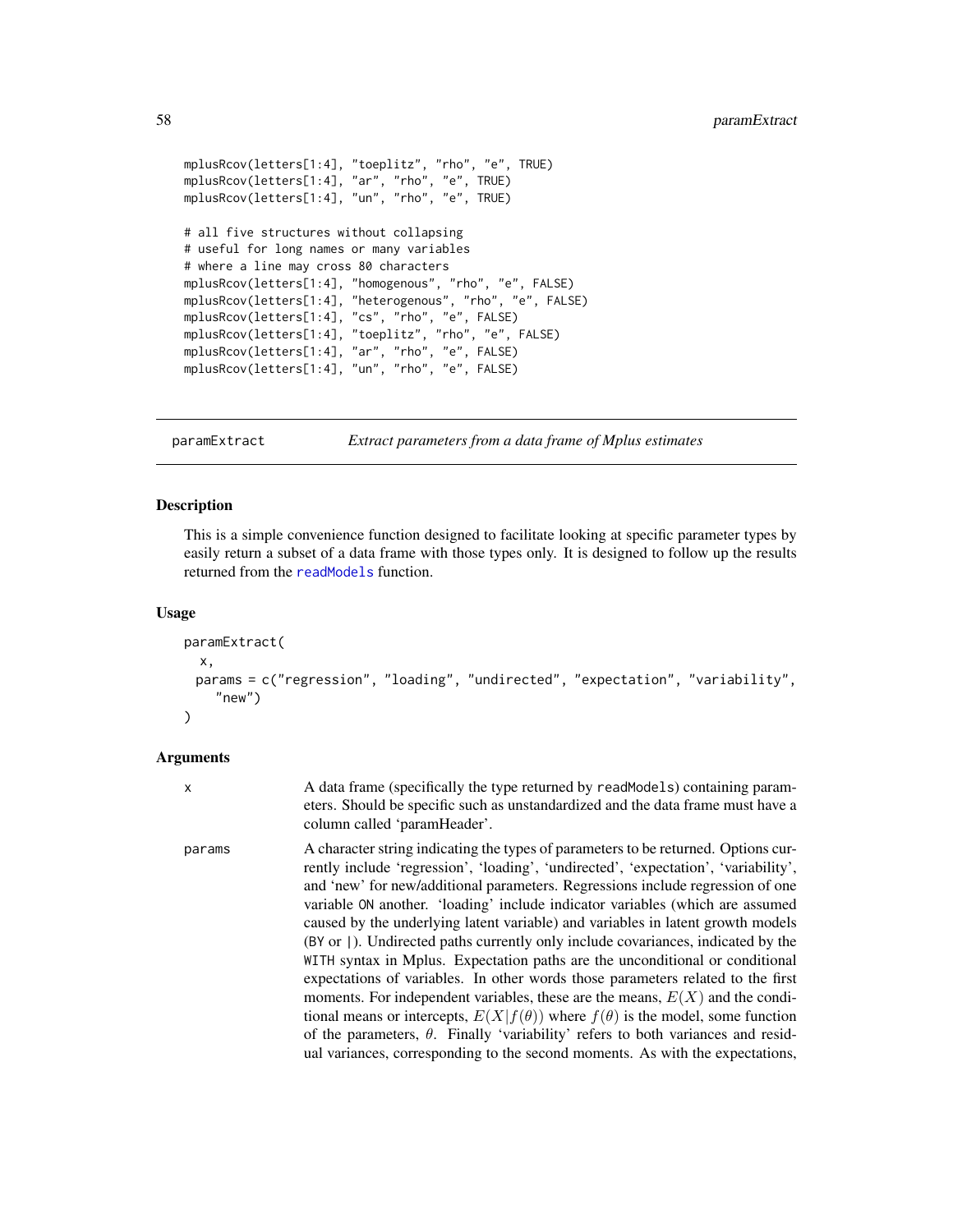variances are unconditional for variables that are not predicted or conditioned on any other variable in the model whereas residual variances are conditional on the model. Note that R uses fuzzy matching so that each of these can be called via shorthand, 'r', 'l', 'u', 'e', and 'v'.

# Value

A subset data frame with the parameters of interest.

# Author(s)

Joshua F. Wiley <jwiley.psych@gmail.com>

#### See Also

[readModels](#page-70-0)

#### Examples

```
## Not run:
 test <- mplusObject(
   TITLE = "test the MplusAutomation Package and my Wrapper;",
   MODEL = "mpg ON wt hp;
     wt WITH hp;",
   usevariables = c("mpg", "wt", "hp"),rdata = mtcars)
 res <- mplusModeler(test, "mtcars.dat", modelout = "model1.inp", run = 1L)
 # store just the unstandardized parameters in 'd'
 d <- res$results$parameters$unstandardized
 # extract just regression parameters
 paramExtract(d, "regression")
 # extract other types of parameters using shorthand
 paramExtract(d, "u")
 paramExtract(d, "e")
 paramExtract(d, "v")
## End(Not run)
```
parseCatOutput *Parse Categorical Output*

#### Description

Helper function for parsing output with variables and categories.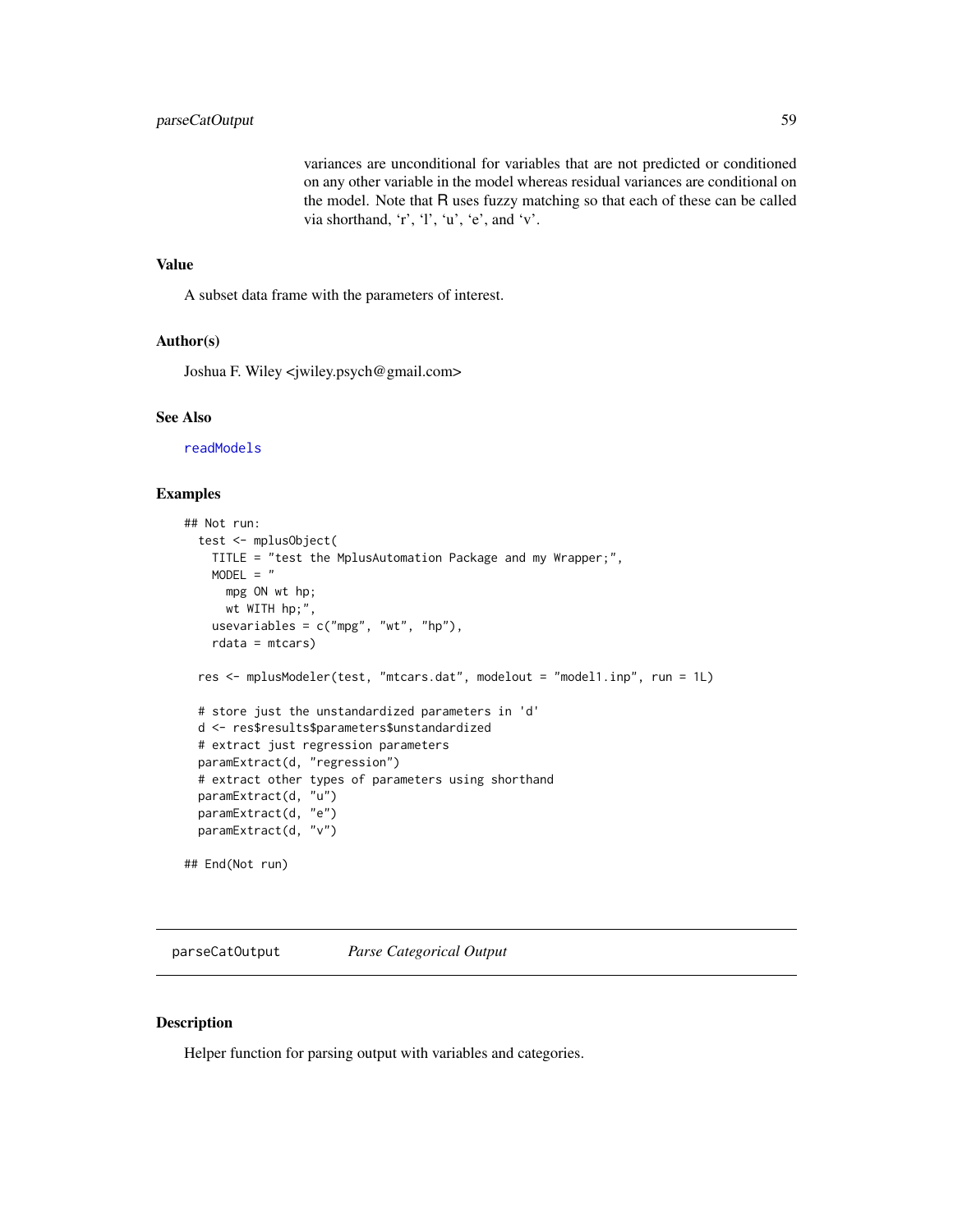#### Usage

parseCatOutput(text)

#### Arguments

text The output to parse.

# Value

The parsed output

# Author(s)

Michael Hallquist

# Examples "

Example: UNIVARIATE PROPORTIONS AND COUNTS FOR CATEGORICAL VARIABLES

#### SOP2A

| Category 1 | 0.254 | 631.000  |
|------------|-------|----------|
| Category 2 | 0.425 | 1056.000 |
| Category 3 | 0.174 | 432.000  |
| Category 4 | 0.147 | 365.000  |

Or Item Categories in IRT Parameterization

```
Item Categories
U1
  Category 1 0.000 0.000 0.000 1.000
  Category 2 -0.247 0.045 -5.534 0.000<br>Category 3 0.699 0.052 13.325 0.000
  Category 3 0.699 0.052 13.325 0.000
  Category 4 -0.743 0.057 -12.938 0.000
  Category 5 0.291 0.052 5.551 0.000
"
```
<span id="page-59-0"></span>parseMplus *Check Mplus code for missing semicolons or too long lines.*

# Description

The function parses a character string containing Mplus code and checks that every non blank line ends in either a colon or a semicolon. In addition, it checks that every line is less than 90 characters, because Mplus ignores everything after 90 characters on a line which can be a source of enigmatic errors.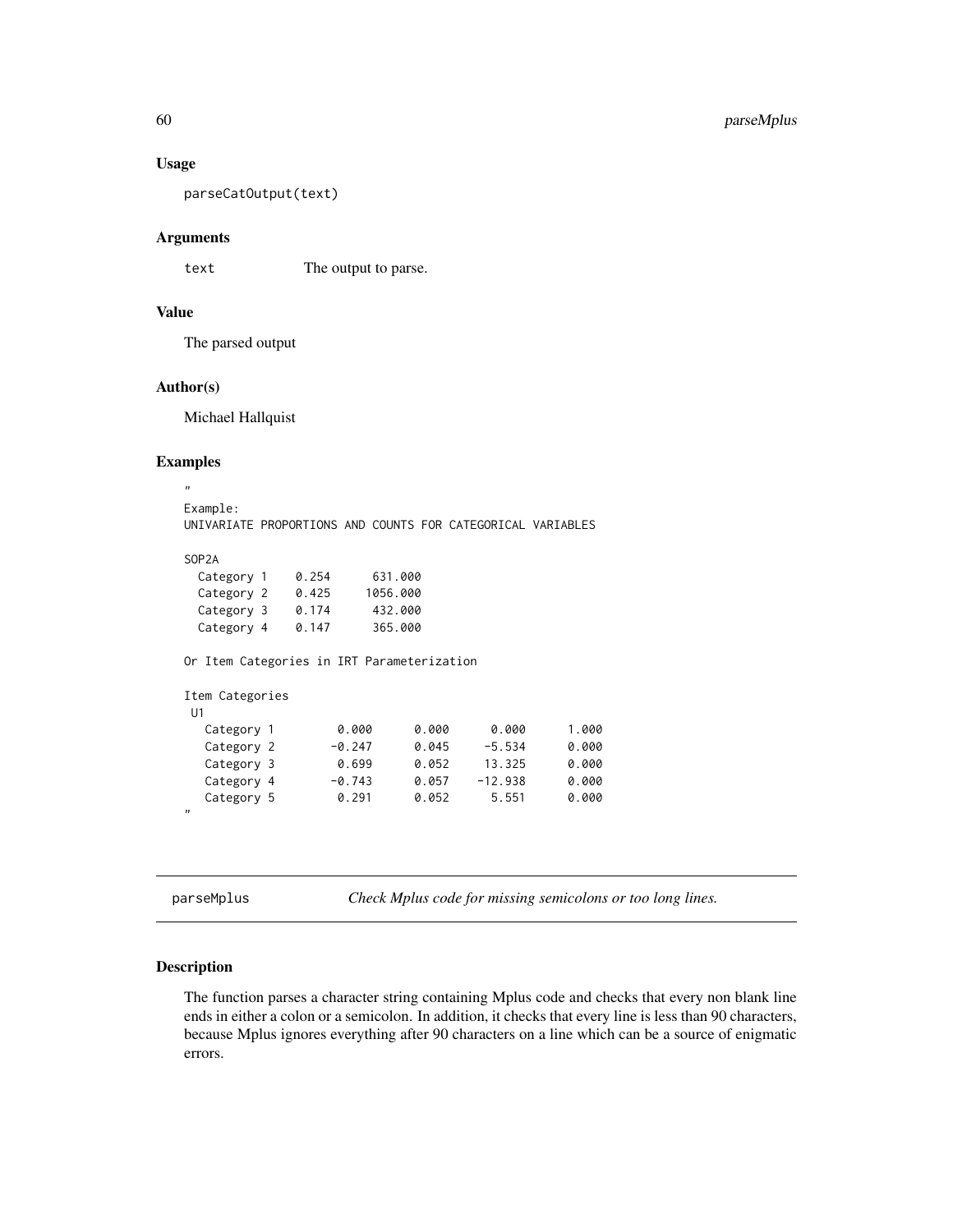# parseMplus 61

#### Usage

parseMplus(x, add = FALSE)

#### Arguments

|     | a character string containing Mplus code.                                                                 |
|-----|-----------------------------------------------------------------------------------------------------------|
| add | logical indicating whether or not to add semicolons to lines that do not have<br>them. Defaults to FALSE. |

# Details

The function is fairly basic at the moment. It works by simply removing blank space (spaces, tabs, etc.) and then if a line does not terminate in a colon or semicolon, it returns a note and the line number. Optionally, it can add semicolons to any lines missing them and return the input with added semicolons. To check for lines that are too long, all trailing (but not before) white space is removed, and then the number of characters is checked.

# Value

a character vector containing the input text and optionally added semicolons.

#### Author(s)

Joshua F. Wiley <jwiley.psych@gmail.com>

# See Also

[mplusModeler](#page-44-0)

```
# sample input
test \leftarrow "
MODEL:
  mpg ON wt hp;
  wt WITH hp
"
# check and return
cat(parseMplus(test), file=stdout(), fill=TRUE)
# add missing semicolons and return
cat(parseMplus(test, TRUE), file=stdout(), fill=TRUE)
# line that is too long for Mplus
test \leftarrow "
MODEL:
 mpg cyl disp hp drat wt qsec vs am gear PWITH cyl disp hp drat wt qsec vs am gear carb;
,,
cat(parseMplus(test), file=stdout())
```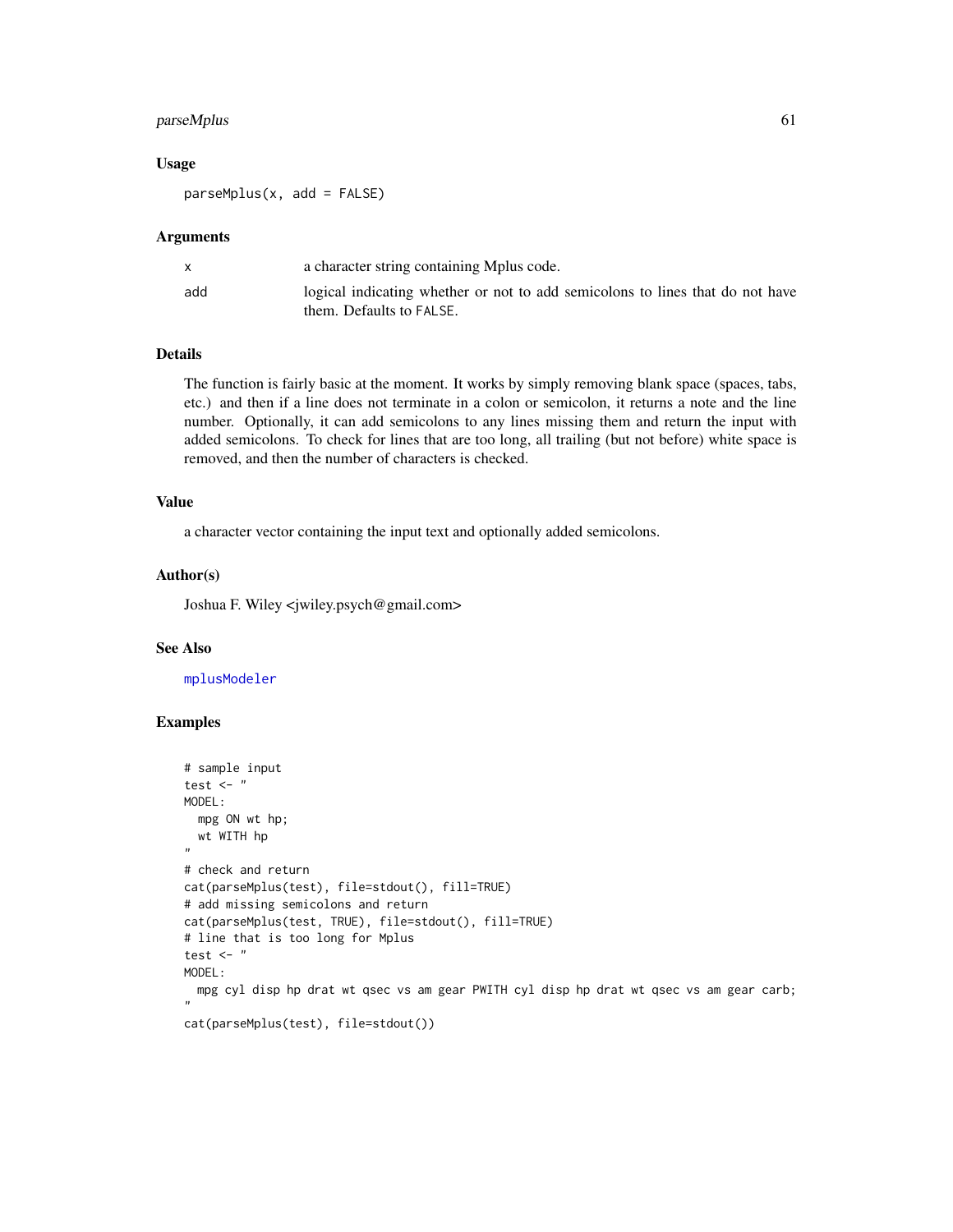plot.mplusObject *Plot coefficients for an mplusObject*

#### Description

This is a method for plotting the coefficients of an mplusObject.

# Usage

```
## S3 method for class 'mplusObject'
plot(x, y, type = c("stdyx", "un", "std", "stdy"), ...)
```
# Arguments

|           | An object of class mplus Object                                                                                                   |
|-----------|-----------------------------------------------------------------------------------------------------------------------------------|
| v         | Not currently used                                                                                                                |
| type      | A character vector indicating the type of coefficients to return. One of "un",<br>"std", "stdy", or "stdyx". Defaults to "stdyx". |
| $\ddotsc$ | Additional arguments to pass on (not currently used)                                                                              |
|           |                                                                                                                                   |

# Value

Nothing. Called for its side effect of plotting the coefficients.

### Author(s)

Joshua F. Wiley <jwiley.psych@gmail.com>

```
## Not run:
# simple example of a model using builtin data
# demonstrates use
test <- mplusObject(
 TITLE = "test the MplusAutomation Package;",
 MODEL = "mpg ON wt hp;
   wt WITH hp;",
  OUTPUT = "STANDARDIZED;",
  usevariables = c("mpg", "wt", "hp"),
  rdata = mtcars)
res <- mplusModeler(test, "mtcars.dat", modelout = "model1.inp", run = 1L)
# example of the coef method
plot(res)
# remove files
```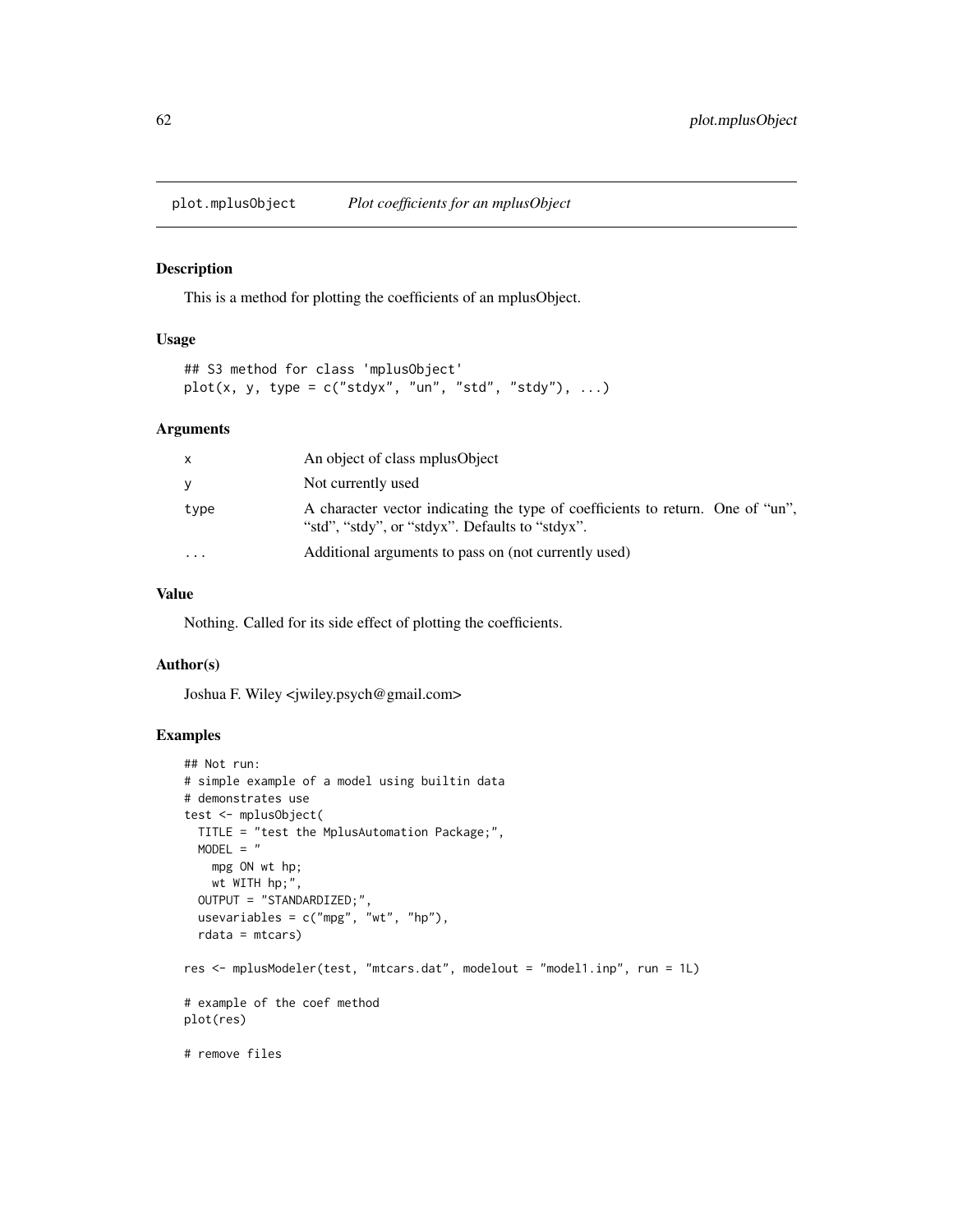# plotMixtureDensities 63

```
unlink("mtcars.dat")
unlink("model1.inp")
unlink("model1.out")
unlink("Mplus Run Models.log")
```
## End(Not run)

plotMixtureDensities *Create density plots for mixture models*

# Description

Creates a density plot for a single object of class 'mplus.model', or a faceted plot of density plots for an object of class 'mplus.model.list'. For each variable, a Total density plot will be shown, along with separate density plots for each latent class, where cases are weighted by the posterior probability of being assigned to that class.

# Usage

```
plotMixtureDensities(
 modelList,
 variables = NULL,
 bw = FALSE,conditional = FALSE,
 alpha = 0.2,
  facet_labels = NULL
)
```
# Arguments

| modelList    | A list object of Mplus models, or a single Mplus model                                                                                                                                                                                                                                                                             |
|--------------|------------------------------------------------------------------------------------------------------------------------------------------------------------------------------------------------------------------------------------------------------------------------------------------------------------------------------------|
| variables    | Which variables to plot. If NULL, plots all variables that are present in all Mplus<br>models.                                                                                                                                                                                                                                     |
| bw           | Logical. Whether to make a black and white plot (for print) or a color plot.<br>Defaults to FALSE, because these density plots are hard to read in black and<br>white.                                                                                                                                                             |
| conditional  | Logical. Whether to show a conditional density plot (surface area is divided<br>amongst the latent classes), or a classic density plot (surface area of the total<br>density plot is equal to one, and is subdivided amongst the classes).                                                                                         |
| alpha        | Numeric (0-1). Only used when bw and conditional are FALSE. Sets the trans-<br>parency of geom_density, so that classes with a small number of cases remain<br>visible.                                                                                                                                                            |
| facet_labels | Named character vector, the names of which should correspond to the facet la-<br>bels one wishes to rename, and the values of which provide new names for these<br>facets. For example, to rename variables, in the example with the 'iris' data be-<br>low, one could specify: $facet_labels = c("Pet_length" = "Petal length").$ |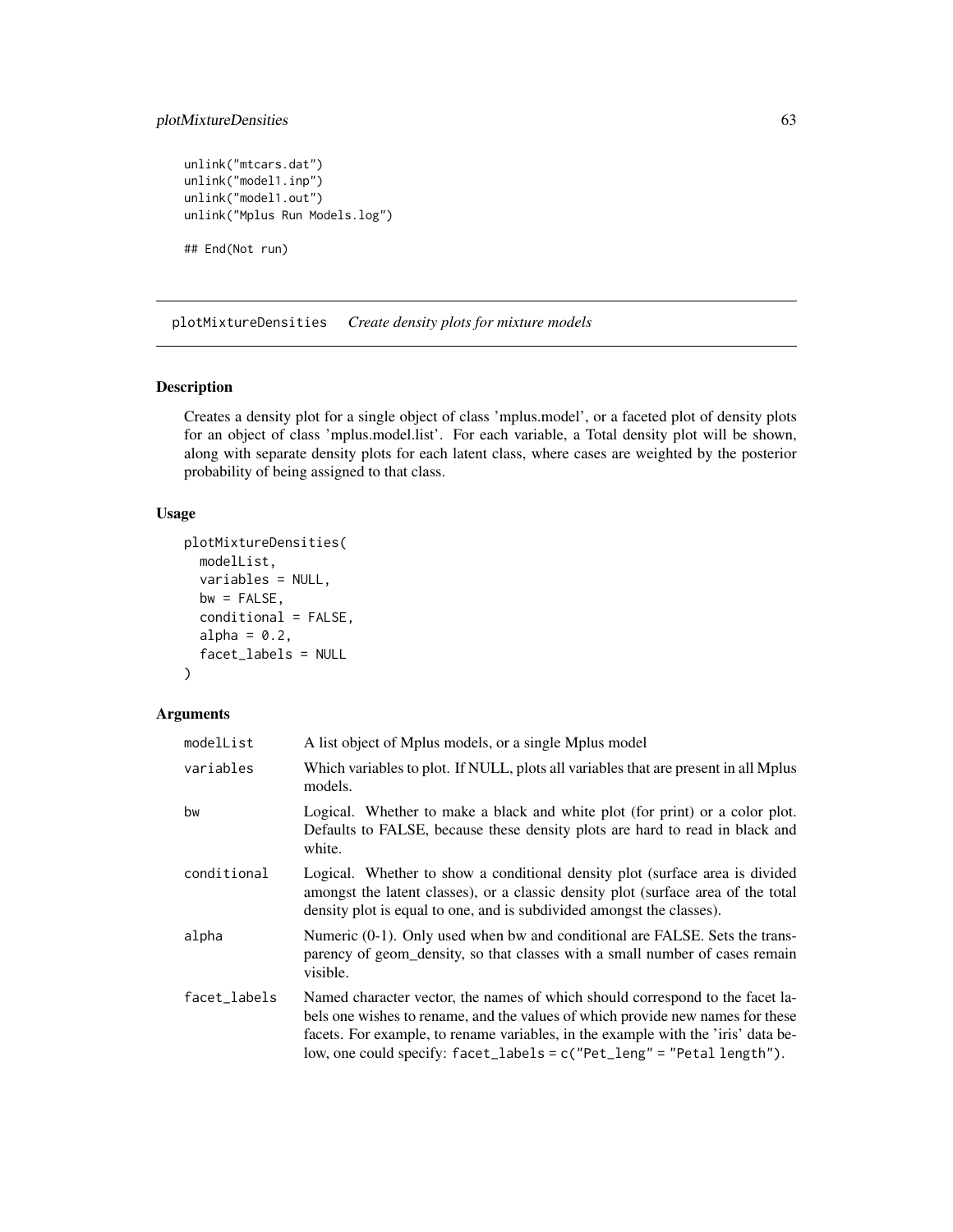# Value

An object of class 'ggplot'.

# Note

This function returns warnings, indicating that sum(weights) != 1. These can be ignored. The sum of the "Total" density per variable per model is equal to 1, and the sum of all of the posterior probabilities is equal to 1. This results in a normal density plot for the "Total", which is subdivided by the latent classes, in proportion to the posterior probabilities of participants being assigned to those clases.

# Author(s)

Caspar J. van Lissa

#### Examples

```
## Not run:
results <- createMixtures(classes = 1:3, filename_stem = "iris",
                          rdata = iris, run = 1L)
plotMixtureDensities(results)
## End(Not run)
## Not run:
plotMixtureDensities(results, variables = "PETAL_LE")
## End(Not run)
## Not run:
plotMixtureDensities(results, bw = TRUE)
## End(Not run)
## Not run:
plotMixtureDensities(results, bw = FALSE, conditional = TRUE)
## End(Not run)
## Not run:
plotMixtureDensities(results[[2]], variables = "PETAL_LE")
## End(Not run)
```
plotMixtures *Create latent profile plots*

#### Description

Creates a profile plot for a single object of class 'mplus.model', or a faceted plot of profile plots for an object of class 'mplus.model.list'.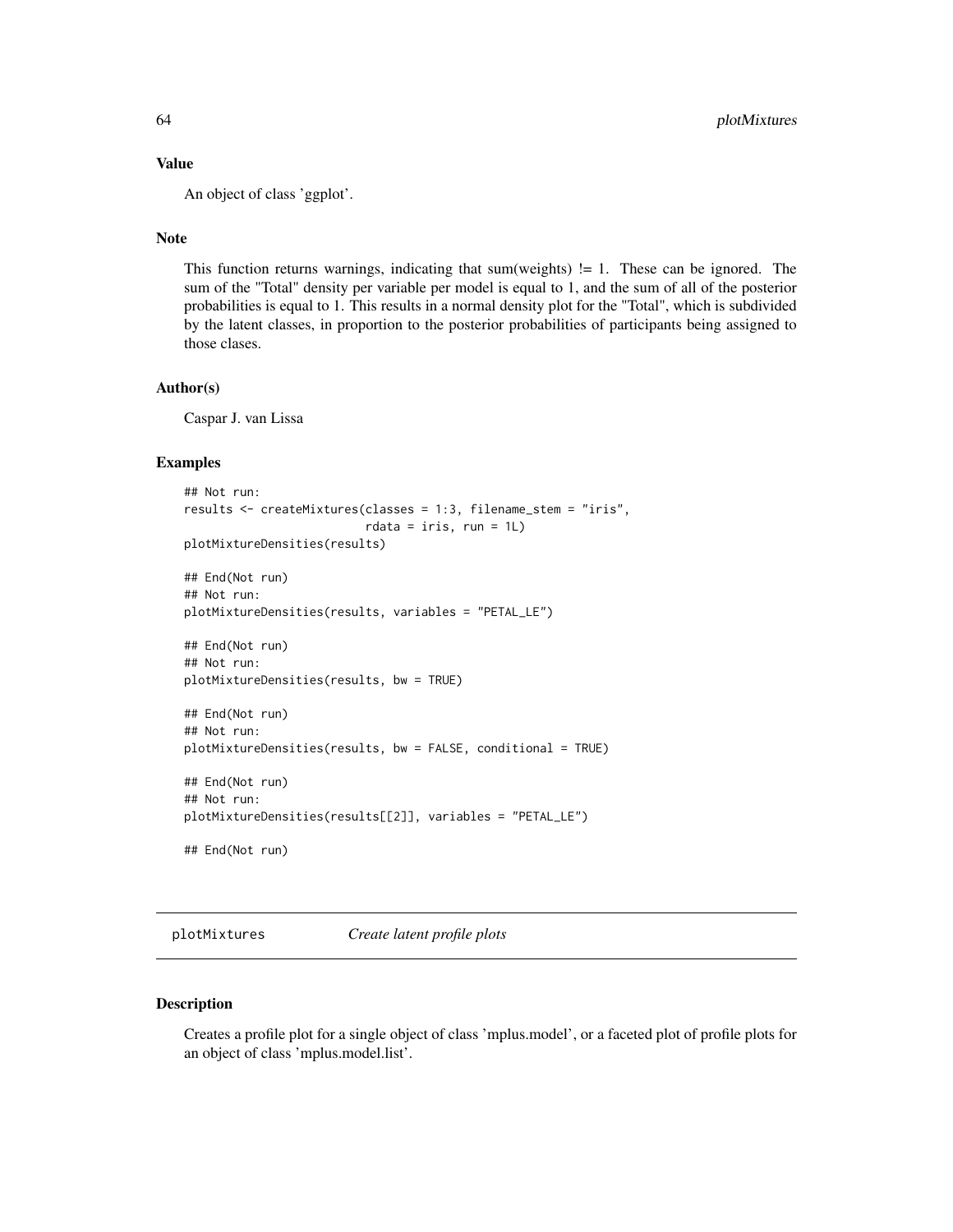# plotMixtures 65

# Usage

```
plotMixtures(
 modelList,
 variables = NULL,
 coefficients = c("unstandardized", "stdyx.standardized", "stdy.standardized",
    "stdy.standardized"),
 parameter = c("Means", "Intercepts"),
  ci = 0.95,bw = FALSE,rawdata = FALSE,
 alpha_range = c(\theta, \theta.1)\mathcal{L}
```
# Arguments

| modelList    | A list of Mplus mixture models, or a single mixture model                                                                                                                                                                     |
|--------------|-------------------------------------------------------------------------------------------------------------------------------------------------------------------------------------------------------------------------------|
| variables    | A character vectors with the names of the variables (included in the Mplus out-<br>put) to be plotted.                                                                                                                        |
| coefficients | Which type of coefficients to plot on the y-axis; default is 'unstandardized'.<br>Options include: c('stdyx.standardized', 'stdy.standardized', 'std.standardized')                                                           |
| parameter    | Which parameter to plot (from Mplus parameter estimate headings included in<br>the output). Defaults to c('Means', 'Intercepts').                                                                                             |
| сi           | What confidence interval should the errorbars span? Defaults to a 95% confi-<br>dence interval. Set to NULL to remove errorbars.                                                                                              |
| bw           | Logical. Should the plot be black and white (for print), or color?                                                                                                                                                            |
| rawdata      | Should raw data be plotted in the background? Setting this to TRUE might result<br>in long plotting times. Requires including the Mplus syntax 'SAVEDATA: FILE<br>IS "filename"; $SAVE =$ cprobabilities' in the Mplus input. |
| alpha_range  | The minimum and maximum values of alpha (transparancy) for the raw data.<br>Minimum should be 0; lower maximum values of alpha can help reduce over-<br>plotting.                                                             |

# Value

An object of class 'ggplot'.

#### Author(s)

Caspar J. van Lissa

```
## Not run:
res <- createMixtures(classes = 1:2, filename_stem = "cars",
                     model_overall = "wt ON drat;",
                     model_class_specific = "wt; qsec;",
                     rdata = mtcars,
```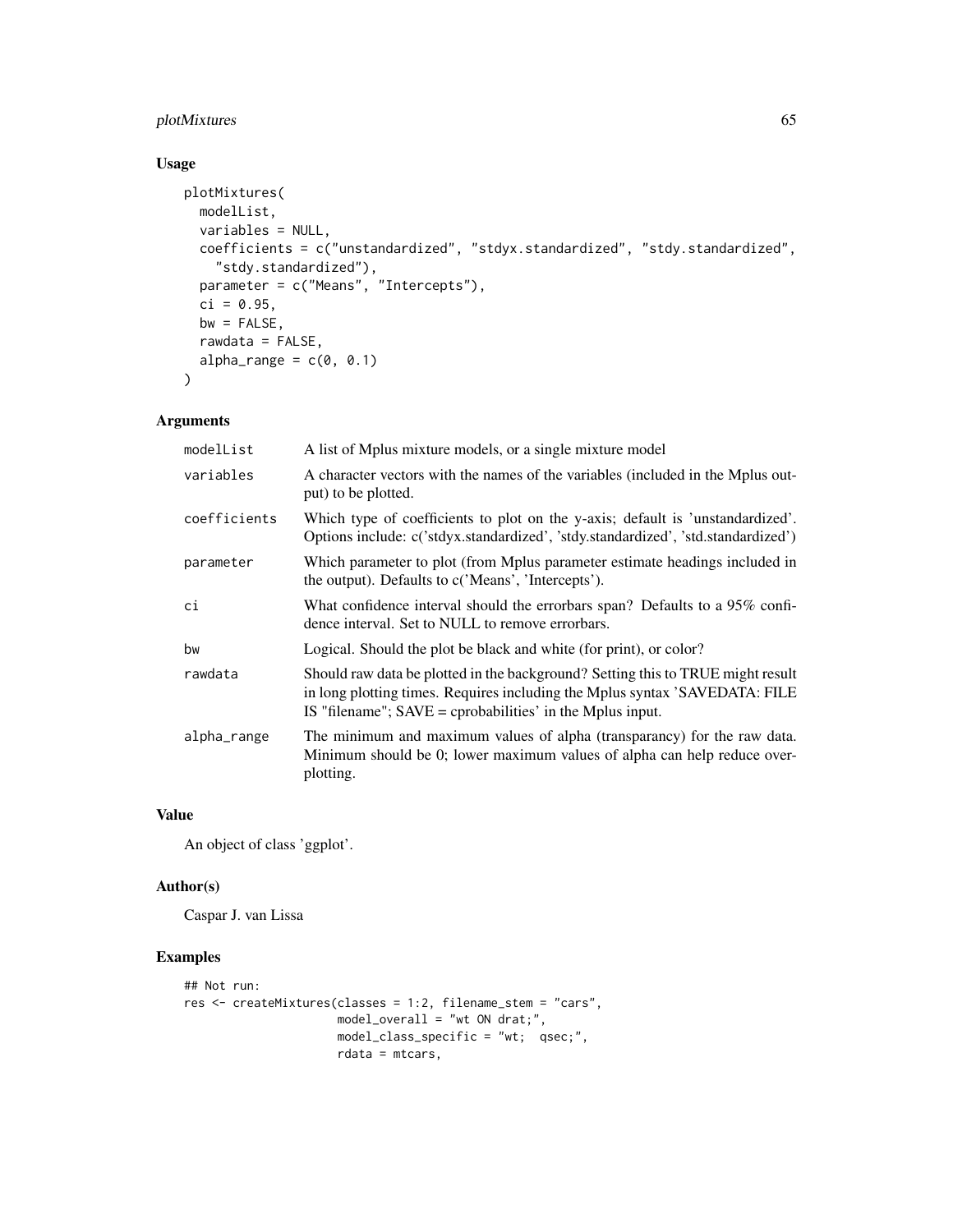```
usevariables = c("wt", "qsec", "drat"),OUTPUT = "standardized",
                      run = 1L)
plotMixtures(res, rawdata = TRUE)
## End(Not run)
## Not run:
plotMixtures(res, variables = "wt")
## End(Not run)
## Not run:
plotMixtures(res, coefficients = "stdyx.standardized")
## End(Not run)
```
<span id="page-65-0"></span>prepareMplusData *Create tab-delimited file and Mplus input syntax from R data.frame*

#### Description

The prepareMplusData function converts an R data.frame (or a list of data frames), into a tabdelimited file (without header) to be used in an Mplus input file. The corresponding Mplus syntax, including the data file definition and variable names, is printed to the console or optionally to an input file.

#### Usage

```
prepareMplusData(
  df,
  filename = NULL,
  inpfile = FALSE,
  keepCols = NULL,
  dropCols = NULL,
  dummyCode = NULL,
  interactive = TRUE,
  overwrite = TRUE,
  imputed = FALSE,
 writeData = c("always", "ifmissing", "never"),
 hashfilename = FALSE,
  quiet = TRUE
)
```
# Arguments

| df       | The R data frame to be prepared for Mplus                                                                        |
|----------|------------------------------------------------------------------------------------------------------------------|
| filename | The path and filename for the tab-delimited data file for use with Mplus. Exam-<br>ple: "C:/Mplusdata/data1.dat" |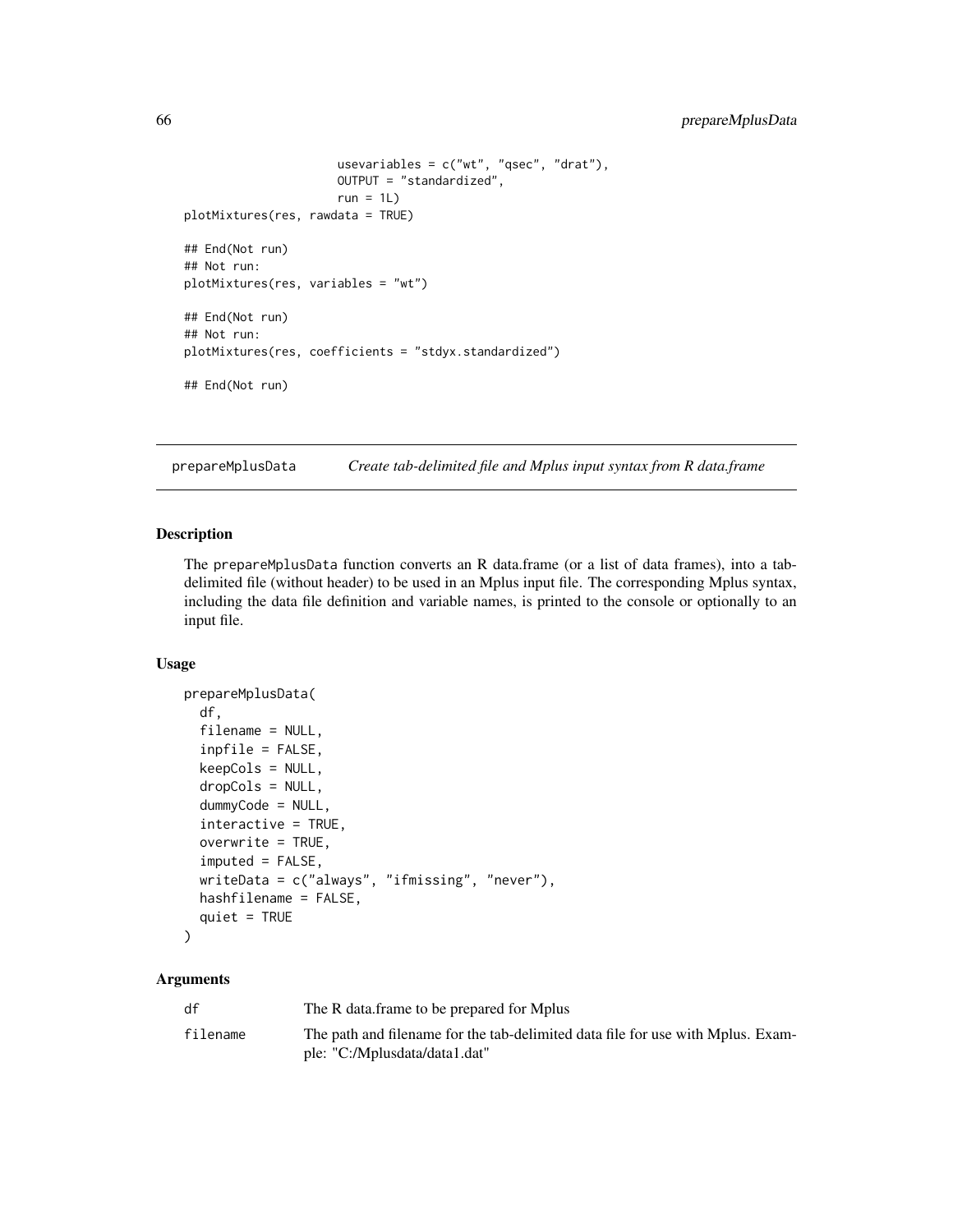| inpfile      | Logical value whether the Mplus syntax should be written to the console or<br>to an input file. Defaults to FALSE. If TRUE, the file name will be the same as<br>filename with the extension changed to .inp. Alternately, this can be a character<br>string giving the file name to write the Mplus syntax to.                                                                                                          |
|--------------|--------------------------------------------------------------------------------------------------------------------------------------------------------------------------------------------------------------------------------------------------------------------------------------------------------------------------------------------------------------------------------------------------------------------------|
| keepCols     | A character vector specifying the variable names within df to be output to<br>filename or a numeric vector of the column indices to be output or a logical<br>vector corresponding to the same.                                                                                                                                                                                                                          |
| dropCols     | A character vector specifying the variable names within df to be omitted from<br>the data output to filename or a numeric vector of the column indices not to be<br>output or a logical vector corresponding to the same.                                                                                                                                                                                                |
| dummyCode    | An optional character vector of column names indicating categorical variables in<br>the dataset that should be converted into dummy codes (using the fastDummies<br>package). Note that one dummy code is returned for *each level*, so no refer-<br>ence category is implied. Thus, it is up to you to drop one of the dummy codes<br>in the Mplus syntax to denote the reference category and avoid multicollinearity. |
| interactive  | Logical value indicating whether file names should be selected interactively. If<br>filename is missing and interative=TRUE, then a dialogue box will pop up to<br>select a file or a console prompt if in a non interactive context. Defaults to TRUE.                                                                                                                                                                  |
| overwrite    | Logical value indicating whether data and input (if present) files should be over-<br>written. Defaults to TRUE to be consistent with prior behavior. If FALSE and the<br>file to write the data to already exists, it will throw an error.                                                                                                                                                                              |
| imputed      | A logical whether data are multiply imputed. Defaults to FALSE. If TRUE, the data<br>should be a list, where each element of the list is a multiply imputed dataset.                                                                                                                                                                                                                                                     |
| writeData    | A character vector, one of 'always', 'ifmissing', 'never' indicating whether the<br>data files (*.dat) should be written to disk. Defaults to 'always' for consistency<br>with previous behavior. See details for further information.                                                                                                                                                                                   |
| hashfilename | A logical whether or not to add a hash of the raw data to the data file name.<br>Defaults to FALSE for consistency with previous behavior where this feature was<br>not available.                                                                                                                                                                                                                                       |
| quiet        | optional. If TRUE, show status messages in the console.                                                                                                                                                                                                                                                                                                                                                                  |

# Details

The writeData argument is new and can be used to reduce overhead from repeatedly writing the same data from R to the disk. When using the 'always' option, prepareMplusData behaves as before, always writing data from R to the disk. When 'ifmissing', R generates an md5 hash of the data prior to writing it out to the disk. The md5 hash is based on: (1) the dimensions of the dataset, (2) the variable names, (3) the class of every variable, and (4) the raw data from the first and last rows. This combination ensures that under most all circumstances, if the data changes, the hash will change. The hash is appended to the specified data file name (which is controlled by the logical hashfilename argument). Next R checks in the directory where the data would normally be written. If a data file exists in that directory that matches the hash generated from the data, R will use that existing data file instead of writing out the data again. A final option is 'never'. If this option is used, R will not write the data out even if no file matching the hash is found.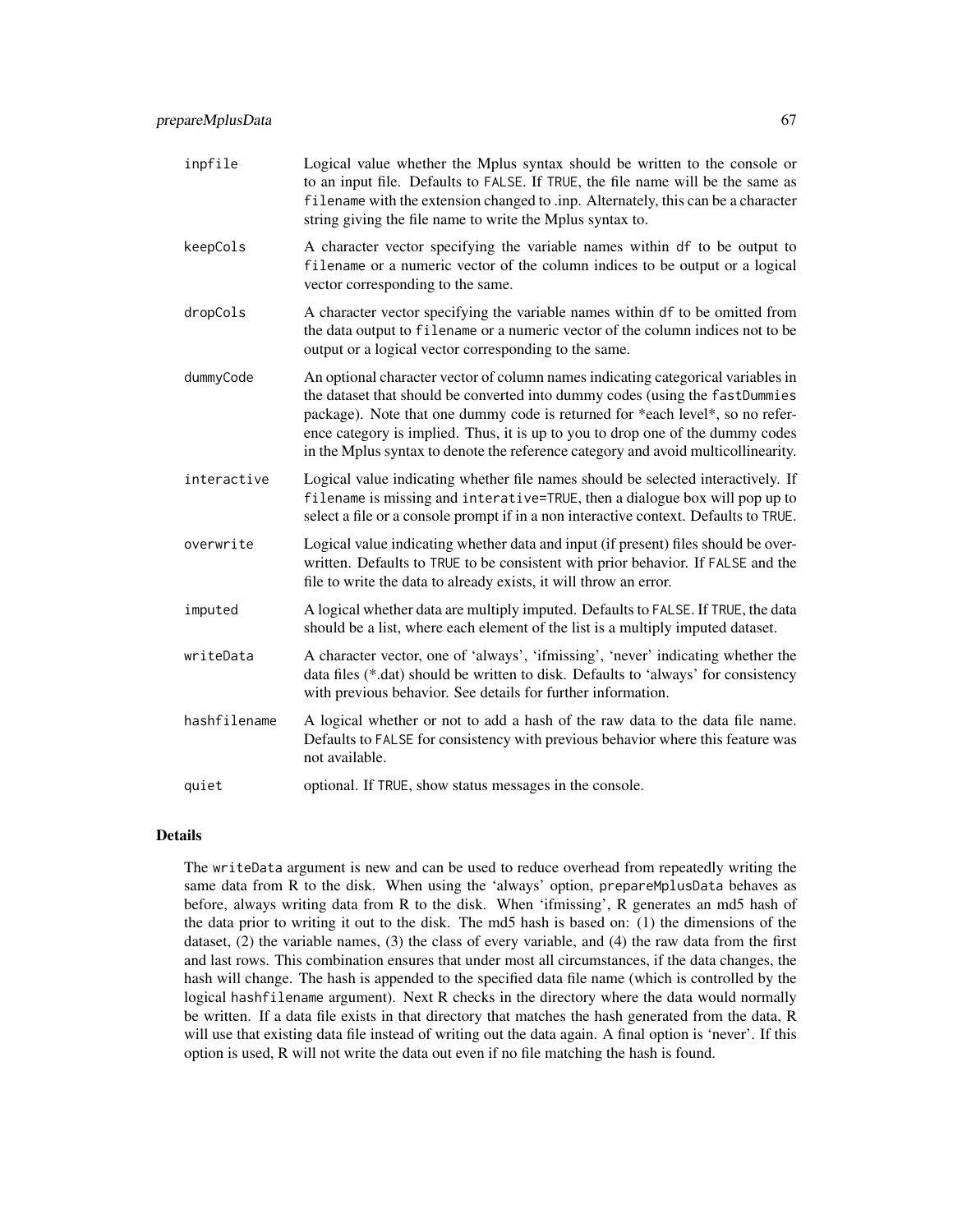Invisibly returns a character vector of the Mplus input syntax. Primarily called for its side effect of creating Mplus data files and optionally input files.

#### Author(s)

Michael Hallquist

```
## Not run:
library(foreign)
study5 <- read.spss("reanalysis-study-5-mt-fall-08.sav", to.data.frame=TRUE)
ASData5 <- subset(study5, select=c("ppnum", paste("as", 1:33, sep="")))
prepareMplusData(ASData5, "study5.dat")
# basic example
test01 <- prepareMplusData(mtcars, "test01.dat")
# see that syntax was stored
test01
# example when there is a factor and logical
tmpd <- mtcars
tmpd$cyl <- factor(tmpd$cyl)
tmpd$am <- as.logical(tmpd$am)
prepareMplusData(tmpd, "test_type.dat")
rm(tmpd)
# by default, if re-run, data is re-written, with a note
test01b <- prepareMplusData(mtcars, "test01.dat")
# if we turn on hashing in the filename the first time,
# we can avoid overwriting notes the second time
test01c <- prepareMplusData(mtcars, "test01c.dat", hashfilename=TRUE)
# now that the filename was hashed in test01c, future calls do not re-write data
# as long as the hash matches
test01d <- prepareMplusData(mtcars, "test01c.dat",
 writeData = "ifmissing", hashfilename=TRUE)
# now that the filename was hashed in test01c, future calls do not re-write data
# as long as the hash matches
test01db <- prepareMplusData(mtcars, "test01d.dat",
 writeData = "ifmissing", hashfilename=TRUE)
# however, if the data change, then the file is re-written
```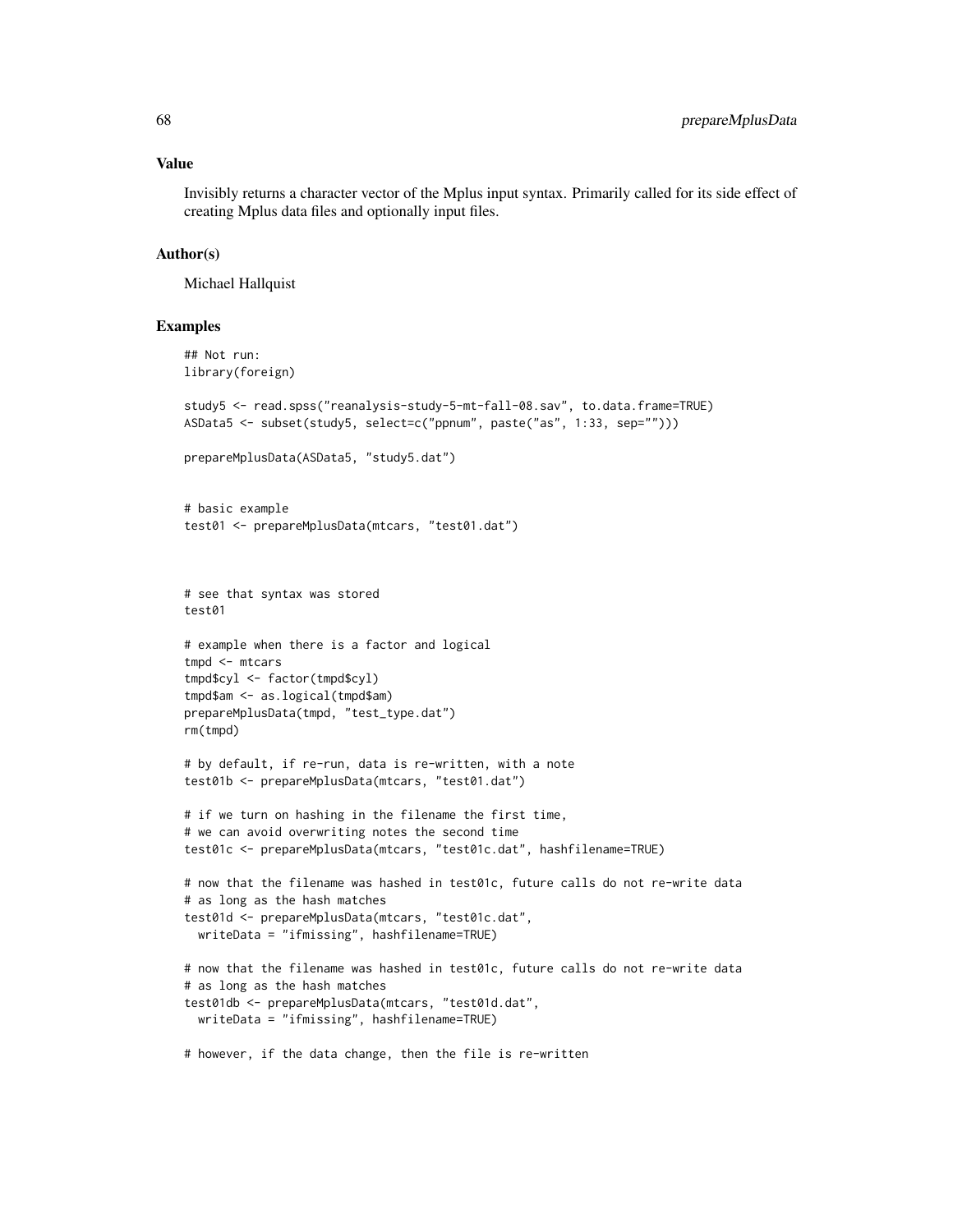```
test01e <- prepareMplusData(iris, "test01c.dat",
 writeData = "ifmissing", hashfilename=TRUE)
# tests for keeping and dropping variables
prepareMplusData(mtcars, "test02.dat", keepCols = c("mpg", "hp"))
prepareMplusData(mtcars, "test03.dat", keepCols = c(1, 2))
prepareMplusData(mtcars, "test04.dat",
 keepCols = c(TRUE, FALSE, FALSE, TRUE, FALSE,
 FALSE, FALSE, FALSE, FALSE, FALSE, FALSE))
prepareMplusData(mtcars, "test05.dat", dropCols = c("mpg", "hp"))
prepareMplusData(mtcars, "test06.dat", dropCols = c(1, 2))
prepareMplusData(mtcars, "test07.dat",
 dropCols = c(TRUE, FALSE, FALSE, TRUE, FALSE,
 FALSE, FALSE, FALSE, FALSE, FALSE, FALSE))
# interactive (test08.dat)
prepareMplusData(mtcars, interactive=TRUE)
# write syntax to input file, not stdout
prepareMplusData(mtcars, "test09.dat", inpfile=TRUE)
# write syntax to alternate input file, not stdout
prepareMplusData(mtcars, "test10.dat", inpfile="test10alt.inp")
# should be error, no file
prepareMplusData(mtcars, interactive=FALSE)
# new warnings if it is going to overwrite files
# (the default to be consistent with prior behavior)
prepareMplusData(mtcars, "test10.dat")
# new warnings if it is going to overwrite files
# (the default to be consistent with prior behavior)
prepareMplusData(mtcars, "test11.dat", inpfile="test10alt.inp")
# new errors if files exist and overwrite=FALSE
prepareMplusData(mtcars, "test10.dat",
 inpfile="test10alt.inp", overwrite=FALSE)
# can write multiply imputed data too
# here are three "imputed" datasets
idat <- list(
 data.frame(mpg = mtcars$mpg, hp = c(100, \text{mtcars}$hp[-1])),
 data.frame(mpg = mtcars$mpg, hp = c(110, \text{mtcars}$hp[-1])),
 data.frame(mpg = mtcars$mpg, hp = c(120, mtcars$hp[-1])))
# if we turn on hashing in the filename the first time,
# we can avoid overwriting notes the second time
testimp1 <- prepareMplusData(idat, "testi1.dat",
 writeData = "ifmissing", hashfilename=TRUE,
```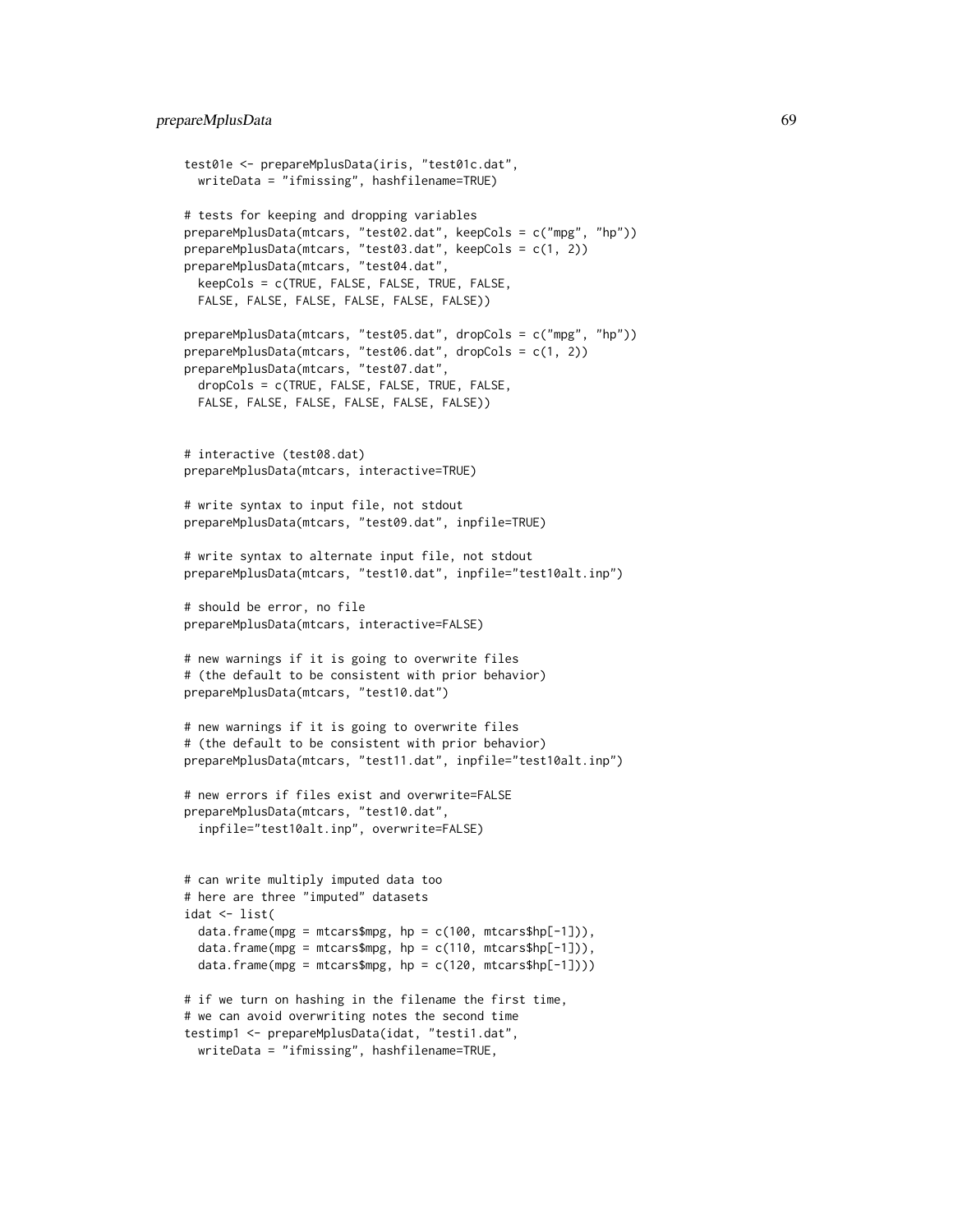```
imputed = TRUE)
# now that the filename was hashed, future calls do not re-write data
# as long as all the hashes match
testimp2 <- prepareMplusData(idat, "testi2.dat",
 writeData = "ifmissing", hashfilename=TRUE,
 imputed = TRUE)
# in fact, the number of imputations can decrease
# and they still will not be re-written
testimp3 <- prepareMplusData(idat[-3], "testi3.dat",
 writeData = "ifmissing", hashfilename=TRUE,
 imputed = TRUE)
# however, if the data changes, then all are re-written
# note that it warns for the two files that already exist
# as these two are overwritten
idat2 <- list(
 data.frame(mpg = mtcars$mpg, hp = c(100, \text{mtcars}$hp[-1])),
 data.frame(mpg = mtcars$mpg, hp = c(109, mtcars$hp[-1])),
 data.frame(mpg = mtcars$mpg, hp = c(120, mtcars$hp[-1])))
testimp4 <- prepareMplusData(idat2, "testi4.dat",
 writeData = "ifmissing", hashfilename=TRUE,
 imputed = TRUE)
```
## End(Not run)

print.MplusRstructure *Print an Mplus Residual Structure object*

# Description

This is a method for printing an Mplus Residual Structure object.

# Usage

```
## S3 method for class 'MplusRstructure'
print(x, \ldots)
```
#### Arguments

|          | An object of class MplusRstructure                   |
|----------|------------------------------------------------------|
| $\cdots$ | Additional arguments to pass on (not currently used) |

#### Value

NULL Called for its side effect of printing the object to the console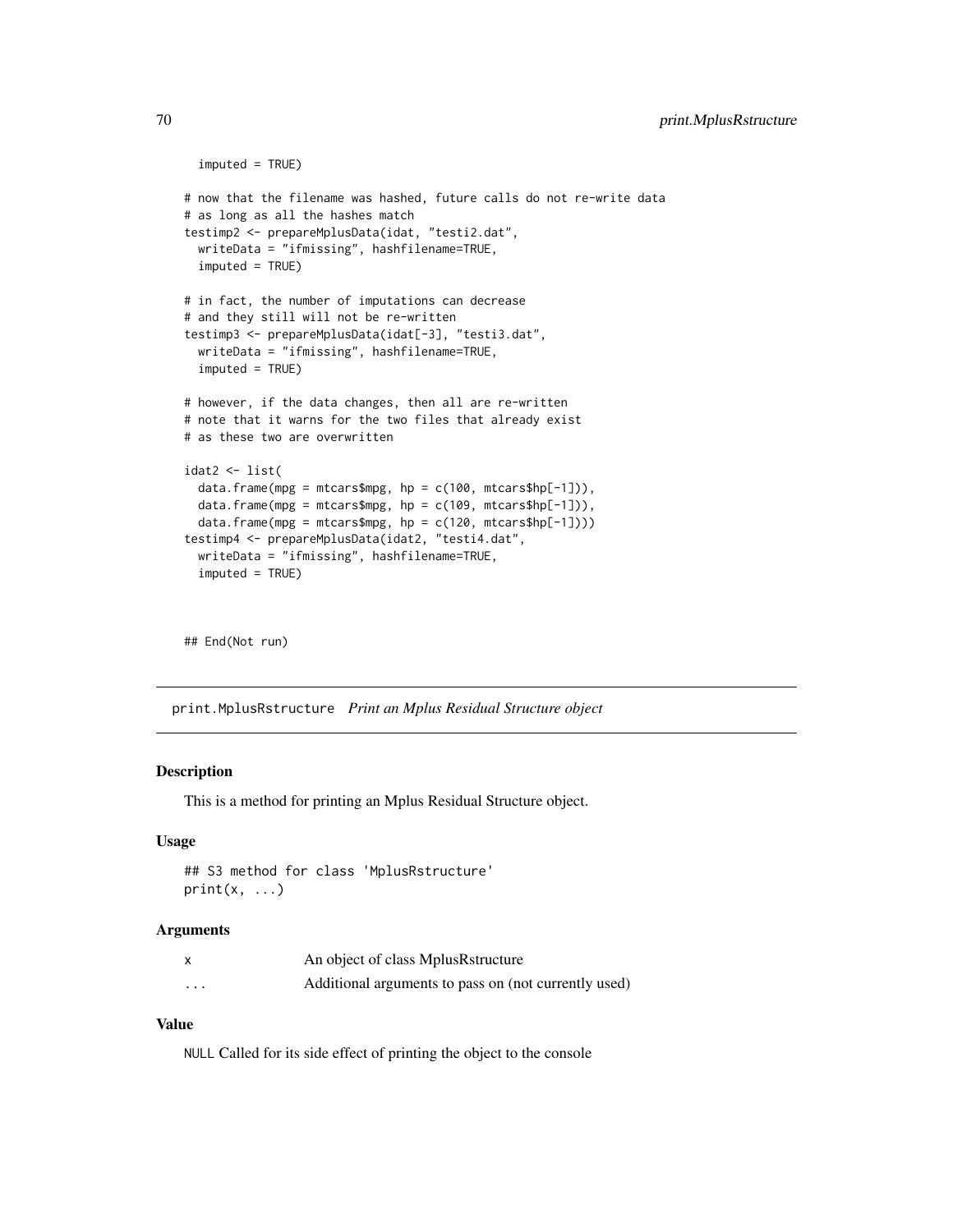#### readModels **71**

# Author(s)

Joshua F. Wiley <jwiley.psych@gmail.com>

#### See Also

Other Mplus-Formatting: [coef.mplus.model\(](#page-5-0)), [confint.mplus.model\(](#page-8-0)), [extract\(](#page-16-0)), [summary.mplusObject\(](#page-78-0))

# Examples

```
# default 'show' uses printing
mplusRcov(c("a", "b", "c"), type = "ar")
# also if calling print explicitly
print(mplusRcov(c("a", "b", "c"), type = "ar"))
# to see all aspects of the raw/original object
str(mplusRcov(c("a", "b", "c"), type = "ar"))
```
<span id="page-70-0"></span>

| readModels | Read Parameters, Summary Statistics, and Savedata from Mplus Out- |
|------------|-------------------------------------------------------------------|
|            | put                                                               |

## Description

Extracts information from one or more Mplus output files, including fit statistics and parameters. Its is to parse all (supported) aspects of Mplus output and to combine these into a list object, with one element per output file identified.

# Usage

```
readModels(
  target = getwd(),
  recursive = FALSE,
 filefilter,
 what = "all",quiet = TRUE
)
```
# Arguments

| target    | the directory containing Mplus output files (.out) to parse OR the single out-<br>put file to be parsed. May be a full path, relative path, or a filename within<br>the working directory. Defaults to the current working directory. Example:<br>"C:/Users/Michael/Mplus Runs" |
|-----------|---------------------------------------------------------------------------------------------------------------------------------------------------------------------------------------------------------------------------------------------------------------------------------|
| recursive | optional. If TRUE, parse all models nested in subdirectories within target. De-<br>faults to FALSE.                                                                                                                                                                             |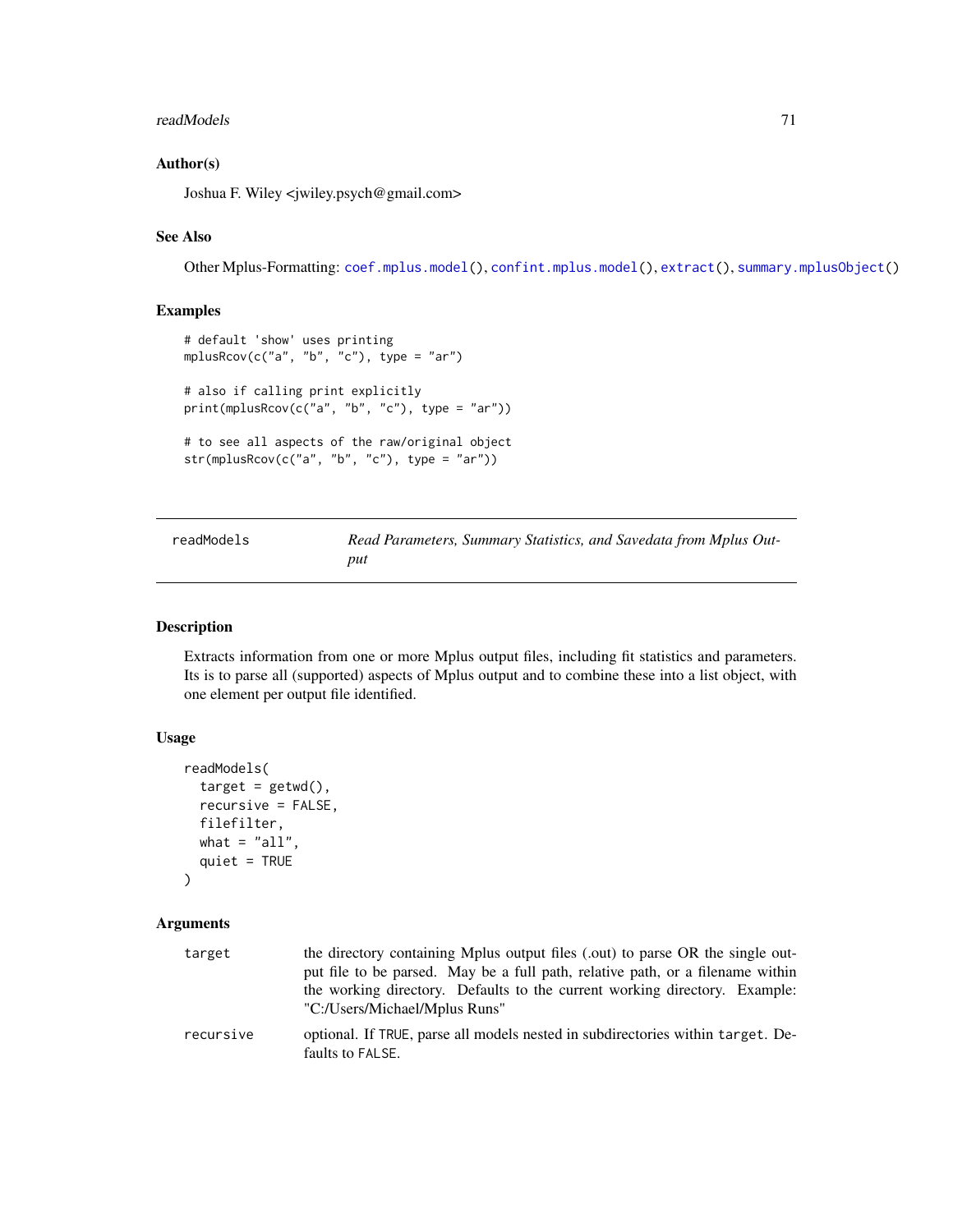| filefilter | a Perl regular expression (PCRE-compatible) specifying particular output files to<br>be parsed within directory. See regex or http://www.pcre.org/pcre.txt                                |
|------------|-------------------------------------------------------------------------------------------------------------------------------------------------------------------------------------------|
|            | for details about regular expression syntax.                                                                                                                                              |
| what       | a character vector denoting what aspects of Mplus output to extract. Defaults<br>to "all", which will extract all supported output sections. See details for addi-<br>tional information. |
| quiet      | whether to suppress printing to the screen the file currently being processed.<br>Defaults to TRUE.                                                                                       |

# Details

The what parameter defaults to "all", which extracts all supported output. If you would like to extract a reduced set of output sections (especially to speed up the function when reading many files), specify the sections as a character vector from the following options:

c("input", "warn\_err", "data\_summary", "sampstat", "covariance\_coverage", "summaries", "parameters", "class\_counts", "indirect", "mod\_indices", "residuals", "savedata", "bparameters", "tech1", "tech3", "tech4", "tech7", "tech8", "tech9", "tech10", "tech12", "fac\_score\_stats", "lcCondMeans", "gh5", "output")

# Value

A list with one mplus.model per file. Each mplus.model object is composed of elements containing major output sections, as detailed below. If target is a single file, then the top-level elements will be a single mplus.model object, not a list of files. Specific elements are:

| input               | Mplus input syntax parsed into a list by major section                                                                             |
|---------------------|------------------------------------------------------------------------------------------------------------------------------------|
| warnings            | Syntax and estimation warnings as a list                                                                                           |
| errors              | Syntax and estimation errors as a list                                                                                             |
| data_summary        | Output of SUMMARY OF DATA section, including cluster sizes and ICCs                                                                |
| sampstat            | Sample statistics provided by OUTPUT: SAMPSTAT, if specified                                                                       |
| covariance_coverage |                                                                                                                                    |
|                     | Covariance coverage matrix for checking missingness patterns                                                                       |
| summaries           | Summary statistics from extractModelSummaries, having structure as speci-<br>fied by that function                                 |
| parameters          | Model parameters from extractModelParameters, having structure as speci-<br>fied by that function                                  |
| class_counts        | Latent class counts and proportions for models that include a categorical latent<br>variable                                       |
| indirect            | Output of MODEL INDIRECT if available in output. Contains \$overall and<br>\$specific data.frames for each indirect effect section |
| mod_indices         | Model modification indices from extractModIndices, having structure as spec-<br>ified by that function                             |
| residuals           | a list containing relevant information from OUTPUT: RESIDUALS                                                                      |
| savedata_info       | File information about SAVEDATA files related to this output                                                                       |
| savedata            | SAVEDATA file as an R data. frame, as described in getSavedata_Data                                                                |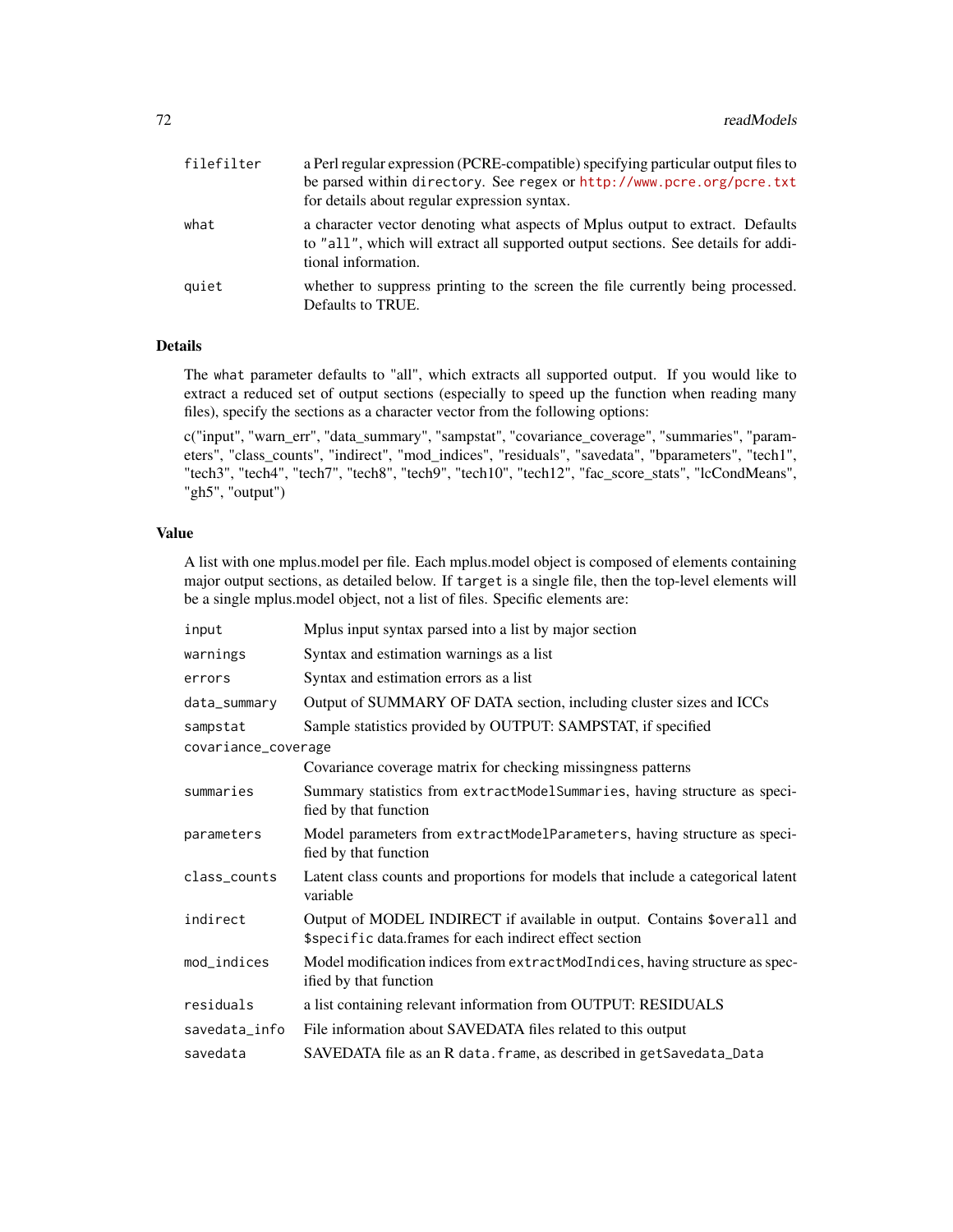#### readModels 23 and 23 and 23 and 23 and 23 and 23 and 23 and 23 and 23 and 23 and 23 and 23 and 23 and 23 and 2

| an mcmc. list object containing the draws from the MCMC chains for a Bayesian<br>model that uses the SAVEDATA: BPARAMETERS command |
|------------------------------------------------------------------------------------------------------------------------------------|
| a list containing parameter specification and starting values from OUTPUT:<br>TECH <sub>1</sub>                                    |
| a list containing parameter covariance and correlation matrices from OUTPUT:<br>TECH <sub>3</sub>                                  |
| a list containing means, covariances, and correlations for latent variables from<br><b>OUTPUT: TECH4</b>                           |
| a list containing sample statistics for each latent class from OUTPUT: TECH7                                                       |
| a list containing optimization history of the model. Currently only supports<br>potential scale reduction in BAYES. OUTPUT: TECH8  |
| a list containing warnings/errors from replication runs for MONTECARLO anal-<br>yses from OUTPUT: TECH9                            |
| a list containing model fit information from OUTPUT: TECH10                                                                        |
|                                                                                                                                    |
| a list containing observed versus estimated sample statistics for TYPE=MIXTURE<br>analyses from OUTPUT: TECH12                     |
| fac_score_stats                                                                                                                    |
| factor score mean, correlation, and covariance structure from SAMPLE STATIS-<br>TICS FOR ESTIMATED FACTOR SCORES section           |
| conditional latent class means and pairwise comparisons, obtained using auxil-<br>iary(e) syntax in latent class models            |
| a list containing data from the gh5 (graphics) file corresponding to this output.<br>(Requires rhdf5 package)                      |
| The entire, raw output file.                                                                                                       |
|                                                                                                                                    |

# Author(s)

Michael Hallquist

# Examples

```
## Not run:
 allOutput <- readModels(
   "C:/Program Files/Mplus/Mplus Examples/User's Guide Examples", recursive=TRUE)
```
## End(Not run)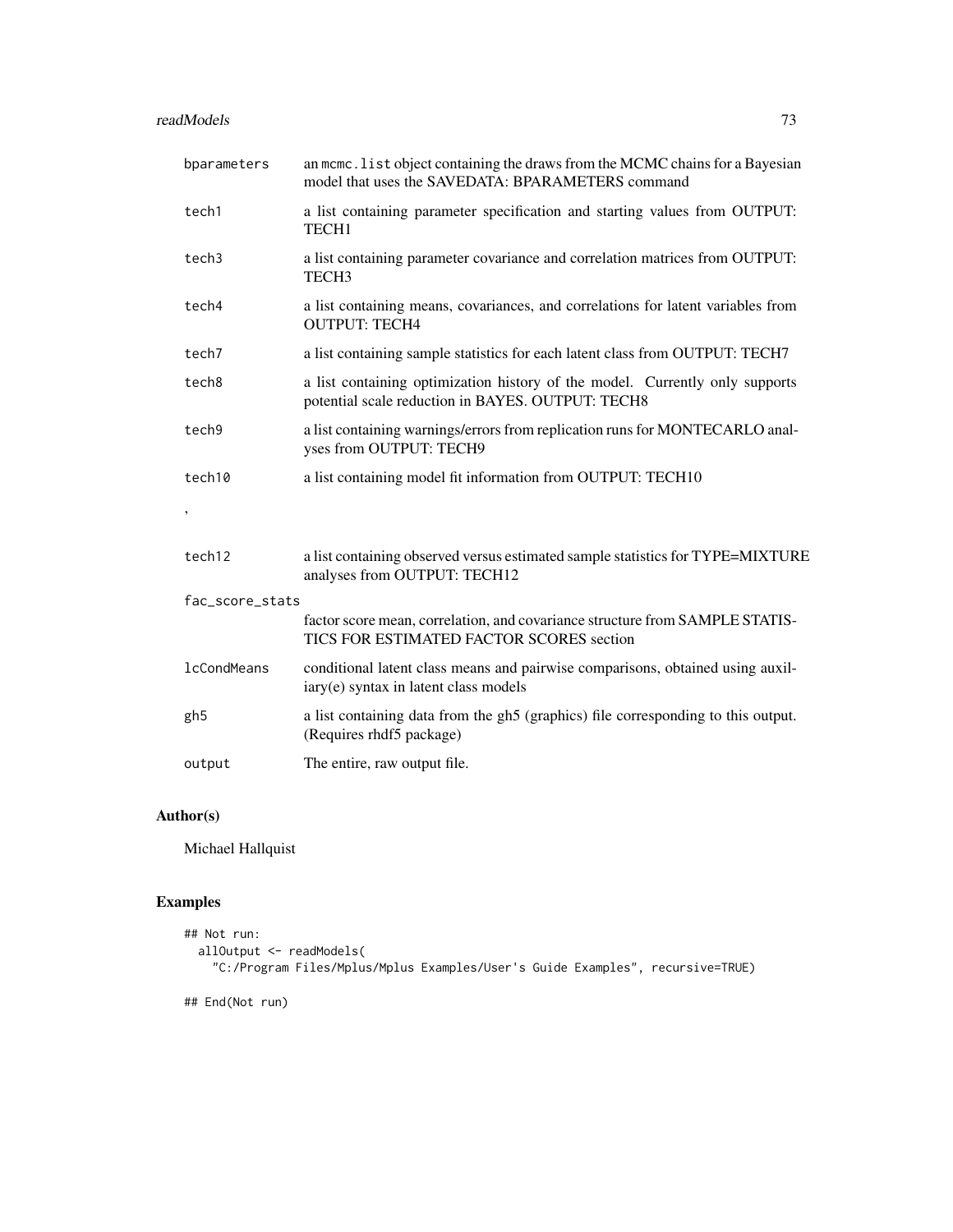<span id="page-73-1"></span><span id="page-73-0"></span>

# Description

This function runs a group of Mplus models (.inp files) located within a single directory or nested within subdirectories.

# Usage

```
runModels(
  target = getwd(),
 recursive = FALSE,
 filefilter = NULL,
  showOutput = FALSE,
  replaceOutfile = "always",
  logFile = "Mplus Run Models.log",
 Mplus_command = detectMplus(),
 killOnFail = TRUE,
 local_tmpdir = FALSE,
  quiet = TRUE)
```
# Arguments

| target     | a character vector where each element is a directory containing Mplus input files<br>(.inp) to run OR a single .inp file to be run. Elements may be a full path, relative<br>path, or a filename within the working directory. Defaults to the current working<br>directory. Example: "C:/Users/Michael/Mplus Runs"                                                                                                                |
|------------|------------------------------------------------------------------------------------------------------------------------------------------------------------------------------------------------------------------------------------------------------------------------------------------------------------------------------------------------------------------------------------------------------------------------------------|
| recursive  | optional. If TRUE, run all models nested in subdirectories within directory.<br>Defaults to FALSE. Not relevant if target is a single file.                                                                                                                                                                                                                                                                                        |
| filefilter | a Perl regular expression (PCRE-compatible) specifying particular input files to<br>be run among those found in target. See regex or http://www.pcre.org/<br>pcre. txt for details about regular expression syntax.                                                                                                                                                                                                                |
| showOutput | optional. If TRUE, show estimation output (TECH8) in the R console. Note that<br>if run within Rgui, output will display within R, but if run via Rterm, a separate<br>window will appear during estimation.                                                                                                                                                                                                                       |
|            | replaceOutfile optional. Currently supports three settings: "always", which runs all models,<br>regardless of whether an output file for the model exists; "never", which does<br>not run any model that has an existing output file; and "modifiedDate", which<br>only runs a model if the modified date for the input file is more recent than the<br>output file modified date (implying there have been updates to the model). |
| logFile    | optional. If non-null, specifies a file (and optionally, directory) that records the<br>settings passed into the function and the models run (or skipped) during the run.                                                                                                                                                                                                                                                          |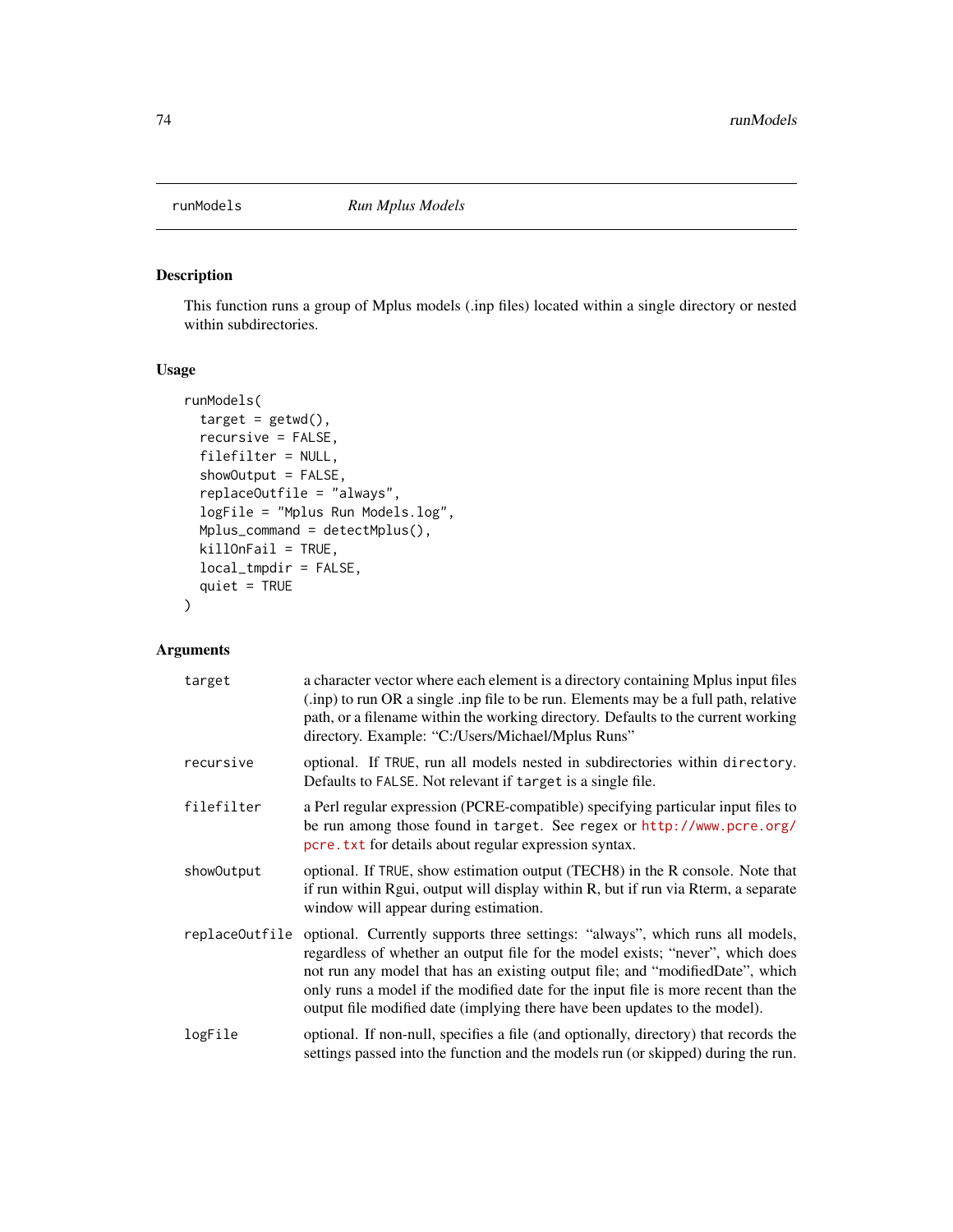<span id="page-74-1"></span>

| Mplus_command | optional. N.B.: No need to pass this parameter for most users (has intelligent<br>defaults). Allows the user to specify the name/path of the Mplus executable<br>to be used for running models. This covers situations where Mplus is not in<br>the system's path, or where one wants to test different versions of the Mplus<br>program. |
|---------------|-------------------------------------------------------------------------------------------------------------------------------------------------------------------------------------------------------------------------------------------------------------------------------------------------------------------------------------------|
| killOnFail    | optional. Windows only for now. If TRUE, kill all processes named mplus.exe<br>when runModels does not terminate normally. Defaults to TRUE.                                                                                                                                                                                              |
| local_tmpdir  | optional. Linux/Mac for now. If TRUE, set the TMPDIR environment variable<br>to the location of the .inp file prior to execution. This is useful in Monte Carlo<br>studies where many instances of Mplus may run in parallel and we wish to avoid<br>collisions in temporary files among processes.                                       |
| quiet         | optional. If FALSE, show status messages in the console.                                                                                                                                                                                                                                                                                  |

#### Value

None. Function is used for its side effects (running models).

#### Author(s)

Michael Hallquist

# See Also

[runModels\\_Interactive](#page-74-0)

#### Examples

```
## Not run:
 runModels("C:/Users/Michael/Mplus Runs", recursive=TRUE, showOutput=TRUE,
   replaceOutfile="modifiedDate", logFile="MH_RunLog.txt",
   Mplus_command="C:\\Users\\Michael\\Mplus Install\\Mplus51.exe")
## End(Not run)
## Not run:
 runModels(getwd(), filefilter = "ex8.*", logFile=NULL)
## End(Not run)
```
<span id="page-74-0"></span>runModels\_Interactive *Run Mplus Models Using Graphical Interface*

#### Description

This function is provides a graphical user interface to the runModels function. It uses Tcl/Tk to display a window in which the user can specify parameters for runModels, including the directory for runs, recursing through subdirectories, displaying output on the console, and replacing existing outfiles.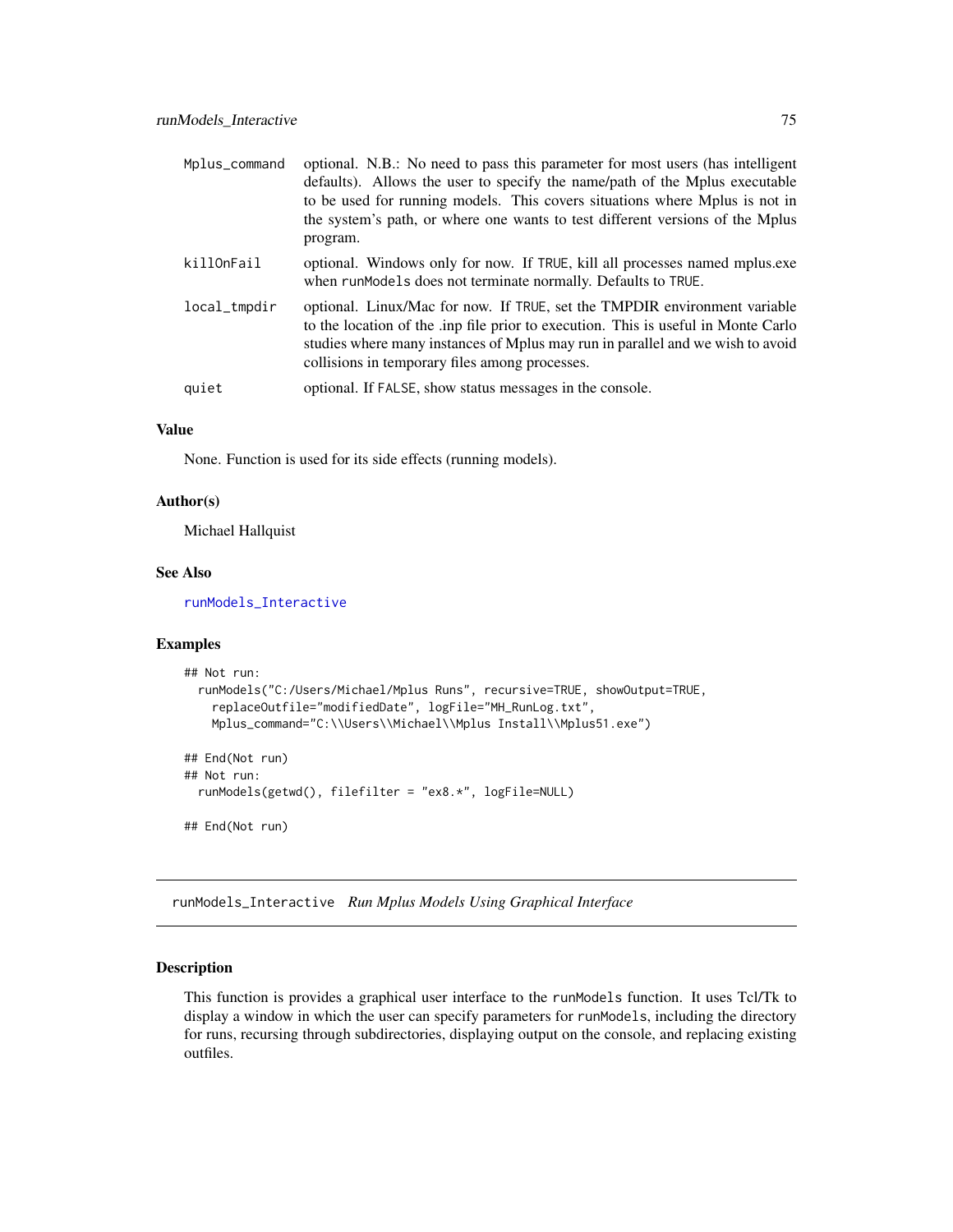# Usage

```
runModels_Interactive(
 directory = getwd(),
 recursive = "0",showOutput = "1",replaceOutfile = "1",
 checkDate = "0",logFile = "1"\mathcal{L}
```
# Arguments

| directory  | optional. The starting directory that will display in the dialog window. Defaults<br>to the current working directory.                           |
|------------|--------------------------------------------------------------------------------------------------------------------------------------------------|
| recursive  | optional. Whether the recursive checkbox should be checked when the window<br>opens. "0" for FALSE, "1" for TRUE.                                |
| show0utput | optional. Whether the show output checkbox should be checked when the win-<br>dow opens. "0" for FALSE, "1" for TRUE.                            |
|            | replace out file optional. Whether the replace outfile checkbox should be checked when the<br>window opens. " $0$ " for FALSE, " $1$ " for TRUE. |
| checkDate  | optional. Whether the check modified date checkbox should be checked when<br>the window opens. "0" for FALSE, "1" for TRUE.                      |
| logFile    | optional. Whether the log file checkbox should be checked when the window<br>opens. "O" for FALSE, "1" for TRUE.                                 |

# Details

This function exists as a GUI wrapper for runModels and does not provide any distinct functionality.

## Value

None. Function is used to display user interface for running models.

# Author(s)

Michael Hallquist

# See Also

[runModels](#page-73-0)

# Examples

# interactive, none

<span id="page-75-0"></span>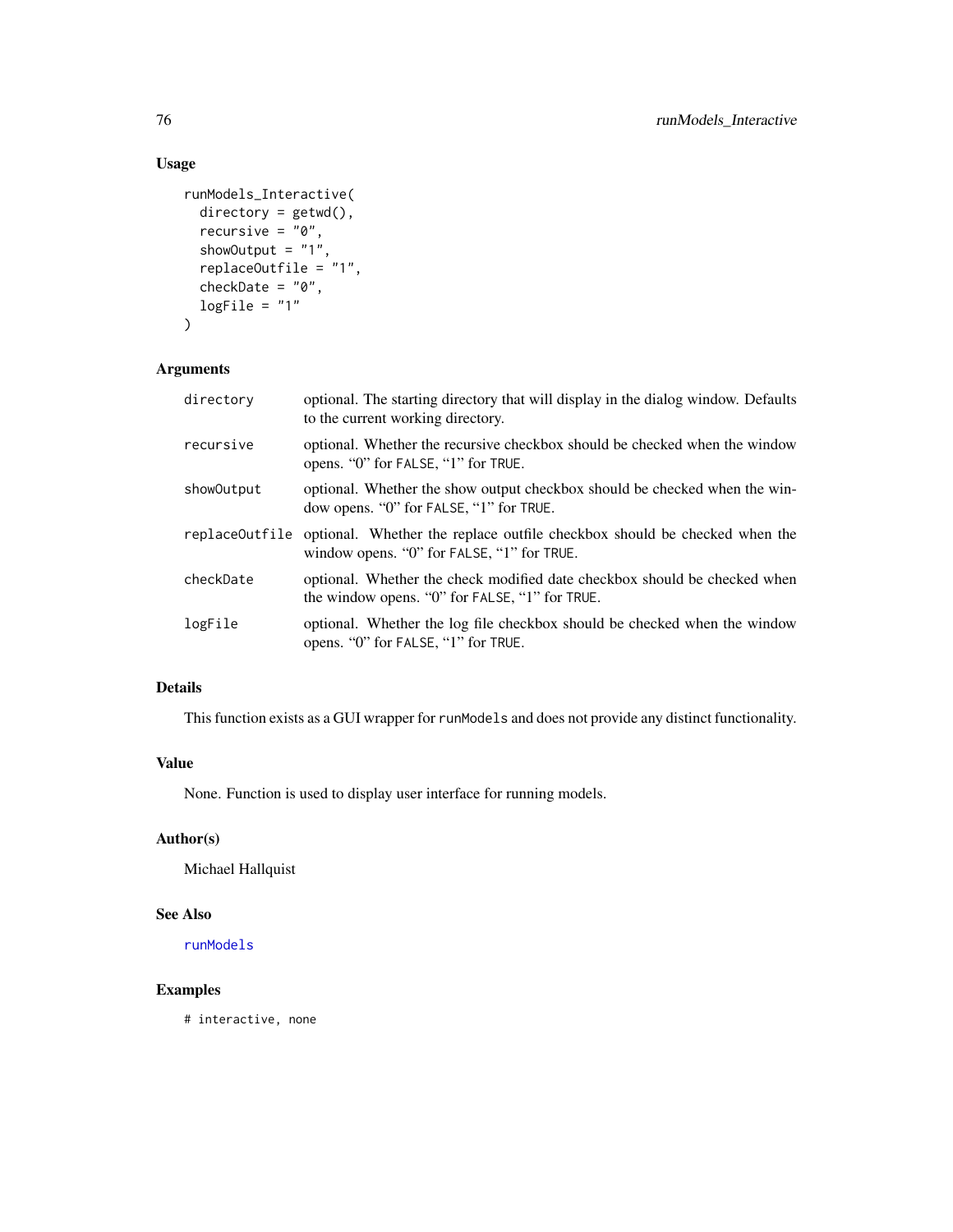<span id="page-76-0"></span>separateHyphens *Separate Hyphenated Variable Strings*

#### Description

This code is a simplified form of expandCmd from the lavaan package. It separates hyphenated variable strings into a list of vectors, while ignoring hyphens that may be used in numbers.

#### Usage

```
separateHyphens(cmd)
```
#### Arguments

cmd A character string

# Details

Note that this is an internal function only.

#### Value

The character string if no hyphens, or a list of vectors if there are hyphens.

#### Author(s)

Michael Hallquist revised by Joshua Wiley

## Examples

```
MplusAutomation:::separateHyphens("x1x4")
MplusAutomation:::separateHyphens("x1-x4")
MplusAutomation:::separateHyphens("x1-x4; x1*-1; v1-v3;")
```
showSummaryTable *Display summary table of Mplus model statistics in separate window*

# Description

Displays a summary table of model fit statistics extracted using the extractModelSummaries function. This function relies on the showData function from the relimp package, which displays data in a Tk-based window. By default, the following summary statistics are included: Title,LL,Parameters,AIC,AICC,BIC,RMSEA\_Estimate, but these are customizable using the keepCols and dropCols parameters.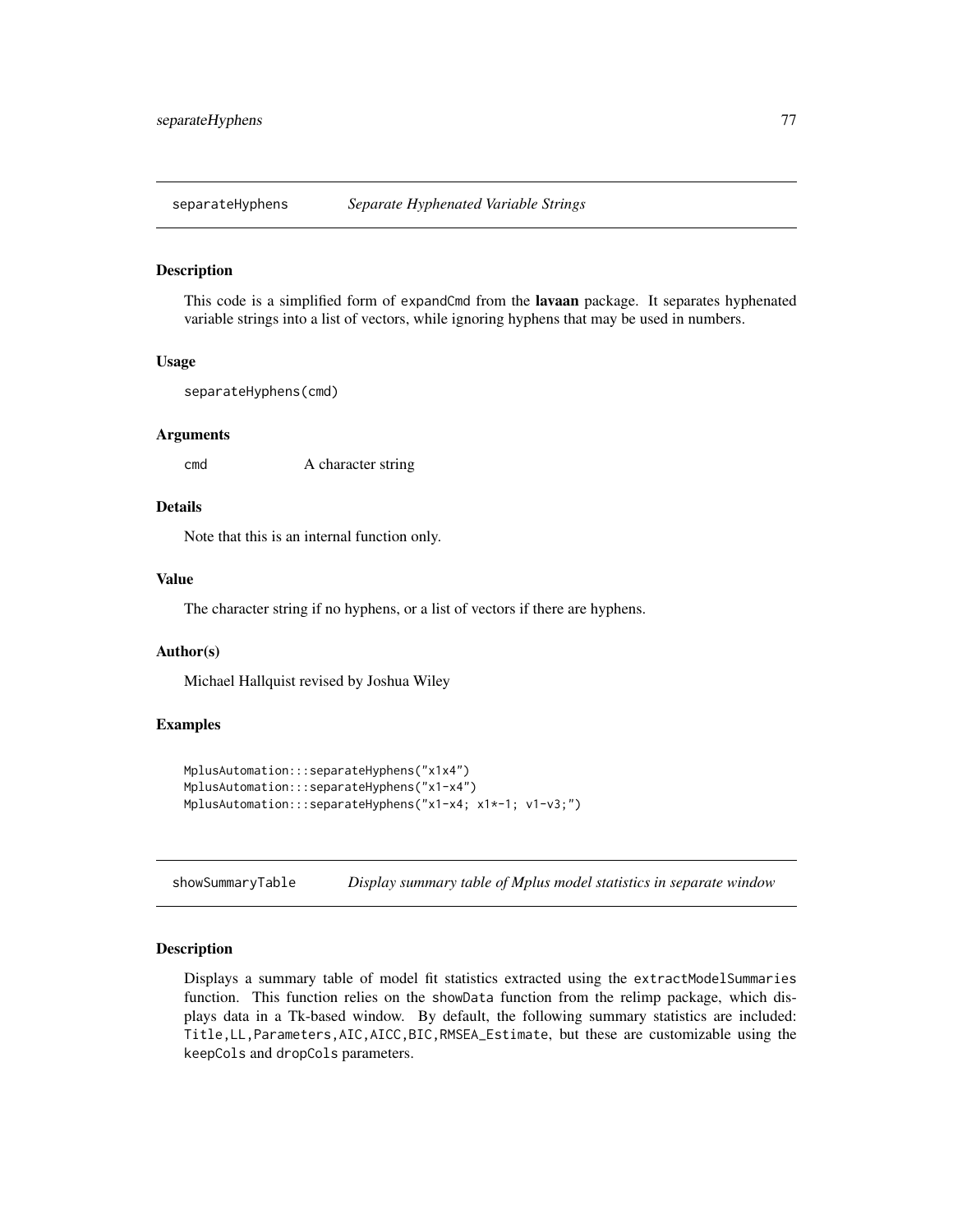# Usage

```
showSummaryTable(
 modelList,
 keepCols,
 dropCols,
 sortBy = NULL,
  font = "Courier 9"
)
```
# Arguments

| modelList | A list of models (as a data. frame) returned from the extractModelSummaries<br>function.                                                                                                                                                                                                                            |
|-----------|---------------------------------------------------------------------------------------------------------------------------------------------------------------------------------------------------------------------------------------------------------------------------------------------------------------------|
| keepCols  | A vector of character strings indicating which columns/variables to display in<br>the summary. Only columns included in this list will be displayed (all others ex-<br>cluded). By default, keepCols is: c("Title", "LL", "Parameters", "AIC", "AICC", "BIC", "RMSEA_Est<br>Example: c("Title", "LL", "AIC", "CFI") |
| dropCols  | A vector of character strings indicating which columns/variables to omit from<br>the summary. Any column not included in this list will be displayed. By default,<br>dropCols is NULL. Example: c("InputInstructions","TLI")                                                                                        |
| sortBy    | Optional. Field name (as character string) by which to sort the table. Typically<br>an information criterion (e.g., "AIC" or "BIC") is used to sort the table. Defaults<br>to NULL, which does not sort the table.                                                                                                  |
| font      | Optional. The font to be used to display the summary table. Defaults to Courier<br>9.                                                                                                                                                                                                                               |

# Value

No value is returned by this function. It is solely used to display the summary table in a separate window.

## Note

You must choose between keepCols and dropCols because it is not sensible to use these together to include and exclude columns. The function will error if you include both parameters.

## Author(s)

Michael Hallquist

# See Also

[extractModelSummaries](#page-21-0) [HTMLSummaryTable](#page-31-0) [LatexSummaryTable](#page-32-0)

## Examples

# make me!!!

<span id="page-77-0"></span>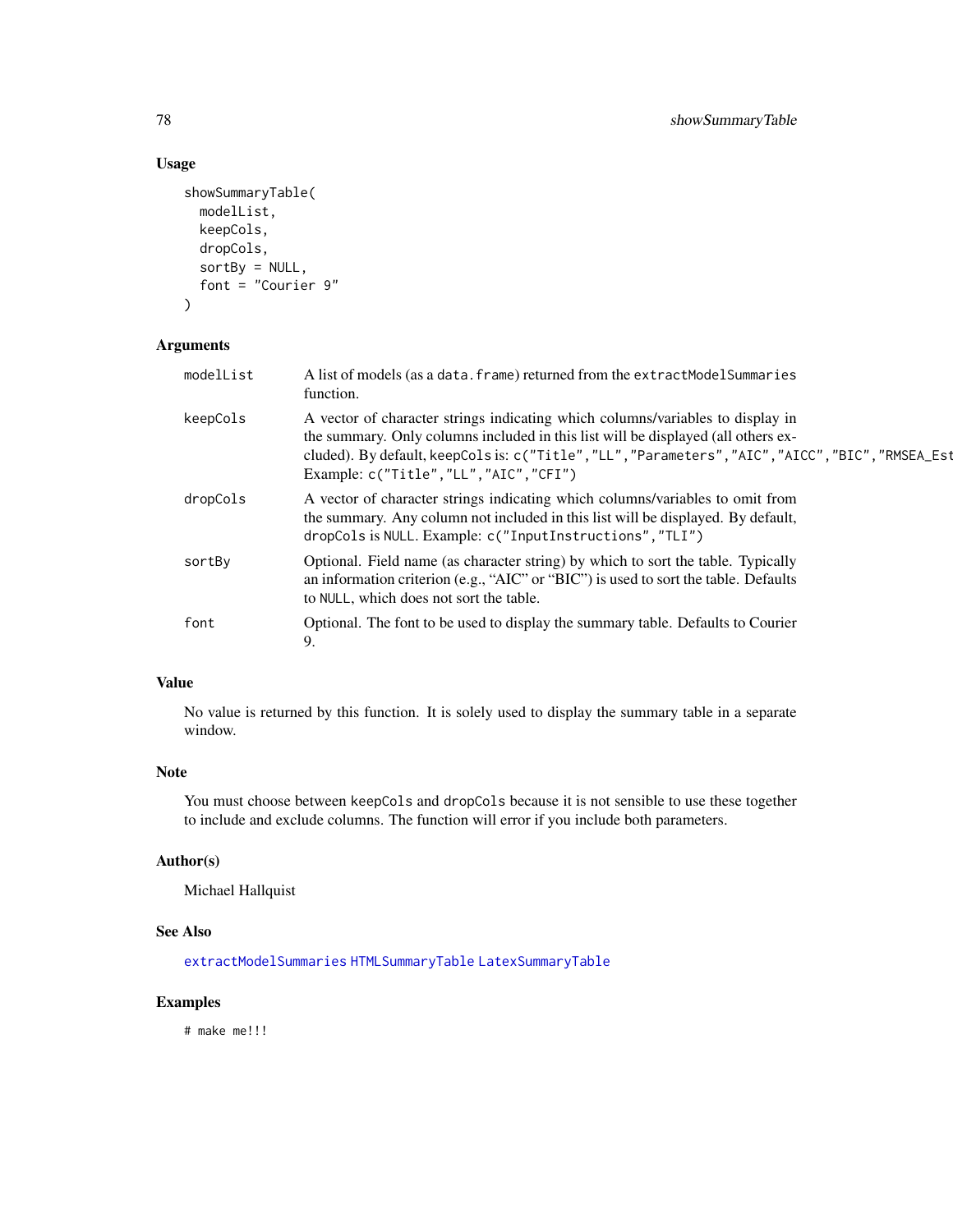<span id="page-78-0"></span>summary.mplusObject *Summarize an mplusObject*

# Description

This is a method for summarizing an mplusObject.

#### Usage

```
## S3 method for class 'mplusObject'
summary(object, verbose = FALSE, ...)
```
## Arguments

| object  | An object of class mplus Object                             |
|---------|-------------------------------------------------------------|
| verbose | Logical whether to print verbose output. Defaults to FALSE. |
| $\cdot$ | Additional arguments to pass on (not currently used)        |

## Value

NULL Called for its side effect of printing a model summary to the console

#### Author(s)

Joshua F. Wiley <jwiley.psych@gmail.com>

# See Also

Other Mplus-Formatting: [coef.mplus.model\(](#page-5-0)), [confint.mplus.model\(](#page-8-0)), [extract\(](#page-16-0)), [print.MplusRstructure\(](#page-69-0))

## Examples

```
## Not run:
# simple example of a model using builtin data
# demonstrates use
test <- mplusObject(
 TITLE = "test the MplusAutomation Package;",
  MODEL = "mpg ON wt hp;
   wt WITH hp;",
  usevariables = c("mpg", "wt", "hp"),
  rdata = mtcars)
 res <- mplusModeler(test, "mtcars.dat", modelout = "model1.inp", run = 1L)
# example of the summary method
summary(res)
# example of verbose output
```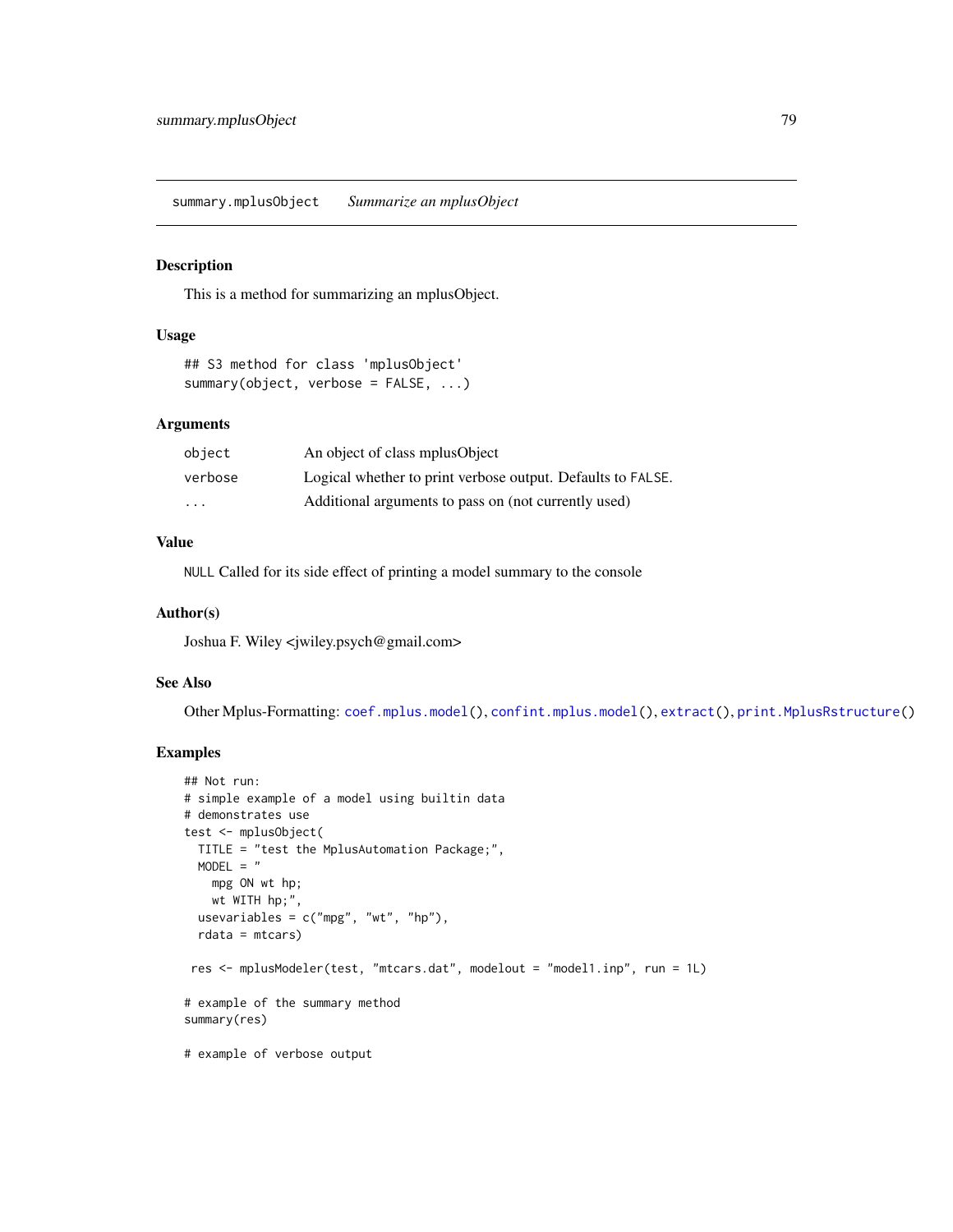```
summary(res, verbose=TRUE)
# remove files
unlink("mtcars.dat")
unlink("model1.inp")
unlink("model1.out")
unlink("Mplus Run Models.log")
## End(Not run)
```
SummaryTable *Create a summary table of Mplus model statistics*

## Description

Creates output (optionally sent to a file) containing a summary table of model fit statistics extracted using the extractModelSummaries function. By default, the following summary statistics are included: Title,LL,Parameters,AIC,AICC,BIC,RMSEA\_Estimate, but these are customizable using the keepCols and dropCols parameters.

## Usage

```
SummaryTable(
 modelList,
  type = c("none", "screen", "popup", "html", "latex", "markdown"),
  filename = ",
 keepCols,
  dropCols,
  sortBy = NULL,
  caption = ",
 display = FALSE,
  ...,
  include.rownames = FALSE
)
```
#### Arguments

| modelList | A list of models returned from the extractModelSummaries function.                                                                                                                                                                                                                                                                                                                                                    |
|-----------|-----------------------------------------------------------------------------------------------------------------------------------------------------------------------------------------------------------------------------------------------------------------------------------------------------------------------------------------------------------------------------------------------------------------------|
| type      | A character vector indicating the type of output format to be generated. One of:<br>"none", "screen", "popup", "html", "latex", or "markdown". Screen results in a<br>simple summary table being sent to the R console.                                                                                                                                                                                               |
| filename  | The name of the file to be created. Can be an absolute or relative path. If<br>filename is a relative path or just the filename, then it is assumed that the file<br>resides in the working directory getwd(). Example: "Mplus Summary.html".<br>By default, no filename is given, which results in the output being sent to the<br>console. Note that currently, filename only has an effect for "html" and "latex". |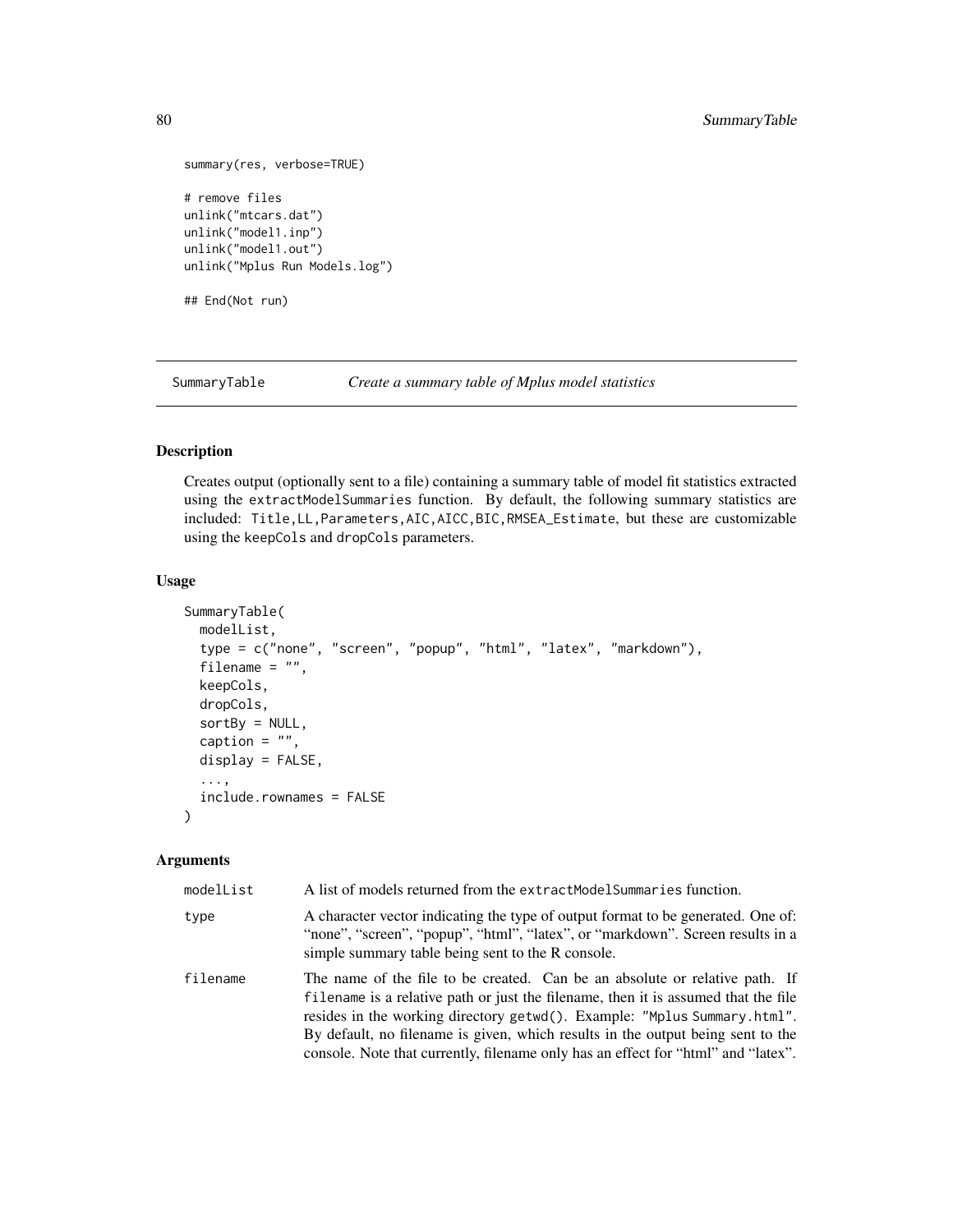<span id="page-80-0"></span>

| keepCols         | A vector of character strings indicating which columns/variables to display in<br>the summary. Only columns included in this list will be displayed (all others ex-<br>cluded). By default, keepCols is: c("Title", "LL", "Parameters", "AIC", "AICC", "BIC", "RMSEA_Est<br>Example: c("Title", "LL", "AIC", "CFI") |
|------------------|---------------------------------------------------------------------------------------------------------------------------------------------------------------------------------------------------------------------------------------------------------------------------------------------------------------------|
| dropCols         | A vector of character strings indicating which columns/variables to omit from<br>the summary. Any column not included in this list will be displayed. By default,<br>dropCols is NULL. Example: c("InputInstructions", "TLI")                                                                                       |
| sortBy           | optional. Field name (as character string) by which to sort the table. Typically<br>an information criterion (e.g., "AIC" or "BIC") is used to sort the table. Defaults<br>to NULL, which does not sort the table.                                                                                                  |
| caption          | A character string, the caption to be given to the table. Currently only applies to<br>types "html", "latex", and "markdown".                                                                                                                                                                                       |
| display          | optional logical (defaults to FALSE). This parameter specifies whether to display<br>the table upon creation (TRUE or FALSE).                                                                                                                                                                                       |
| include.rownames |                                                                                                                                                                                                                                                                                                                     |
|                  | optional logical whether to include rownames or not.                                                                                                                                                                                                                                                                |
| $\cdots$         | additional arguments passed on to specific formatting types.                                                                                                                                                                                                                                                        |

## Value

Invisibly returns the summary table, which can be used if the printing options avaiable are not sufficient.

## Note

You must choose between keepCols and dropCols because it is not sensible to use these together to include and exclude columns. The function will error if you include both parameters.

## Author(s)

Joshua F. Wiley based on code by Michael Hallquist

#### See Also

[extractModelSummaries](#page-21-0)

# Examples

```
## Not run:
m1 <- mplusObject(TITLE = "Reduced",
 MODEL = "mpg ON wt;", rdata = mtcars)
m1.fit <- mplusModeler(m1, "mtcars.dat", run = 1L)
m2 <- mplusObject(TITLE = "Full",
 MODEL = "mpg ON wt hp qsec;", rdata = mtcars)
m2.fit <- mplusModeler(m2, "mtcars.dat", run = 1L)
SummaryTable(list(m1.fit, m2.fit))
SummaryTable(list(m1.fit, m2.fit), type = "popup")
SummaryTable(list(m1.fit, m2.fit), type = "markdown",
```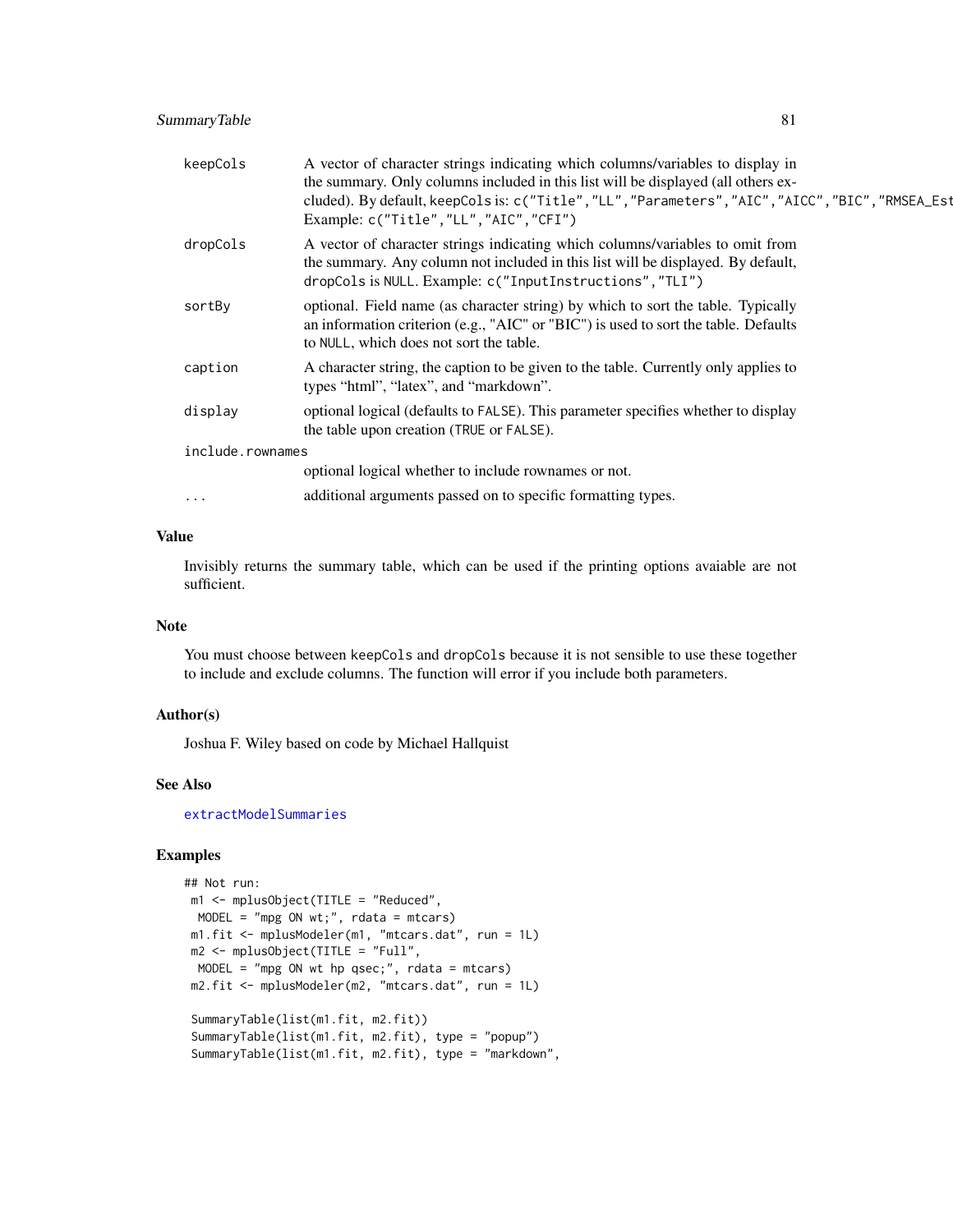```
keepCols = c("Title", "Parameters", "LL", "AIC", "CFI", "SRMR"),
  caption = "Table of Model Fit Statistics",
  split.tables = 200)
# remove files
unlink("mtcars.dat")
unlink("mtcars.inp")
unlink("mtcars.out")
unlink("Mplus Run Models.log")
closeAllConnections()
## End(Not run)
```

```
testBParamCompoundConstraint
```
*Test inequality-constrained hypothesis for two or more parameters based on iterations of MCMC chains*

#### **Description**

Tests an inequality-constrained hypothesis (van de Schoot, Hoijtink, Hallquist, & Boelen, in press) based on draws from the posterior distribution of the model parameters, which provides information about the proportion of the distribution that is in agreement with a given hypothesis. This function is used for more complex hypotheses about three or more parameters, whereas testBParamConstraint tests a simple two-parameter hypothesis.

#### Usage

testBParamCompoundConstraint(bparams, test)

## Arguments

| bparams | An object containing draws from the posterior distribution (class mplus model) |
|---------|--------------------------------------------------------------------------------|
|         | or mplus. bparameters). Obtained by SAVEDATA: BPARAMETERS in Mplus             |
|         | and getSavedata_Bparams or readModels in MplusAutomation.                      |
| test    | The R code defining the parameter test of three or more parameters. Example:   |
|         | "(STAITOT.ON.CG > STAITOT.ON.UCG) & (BDIM.ON.CG > BDIM.ON.UCG)".               |

#### Details

This function accepts a bparameters object containing iterations of the MCMC chains (rows) for each model parameter (columns) and prints out the number and proportion of draws that are consistent with the requested hypothesis test.

The test argument is evaluated directly as R code, with the bparams object attached so that variable names are available directly in the environment. Because the goal is to evaluate the test for each draw from the posterior distribution, remember to use vector-based logic operators, not boolean operators. That is, stick to & or | for joining tests of parameters, rather than && or || since the latter will return a single TRUE/FALSE, which is irrelevant.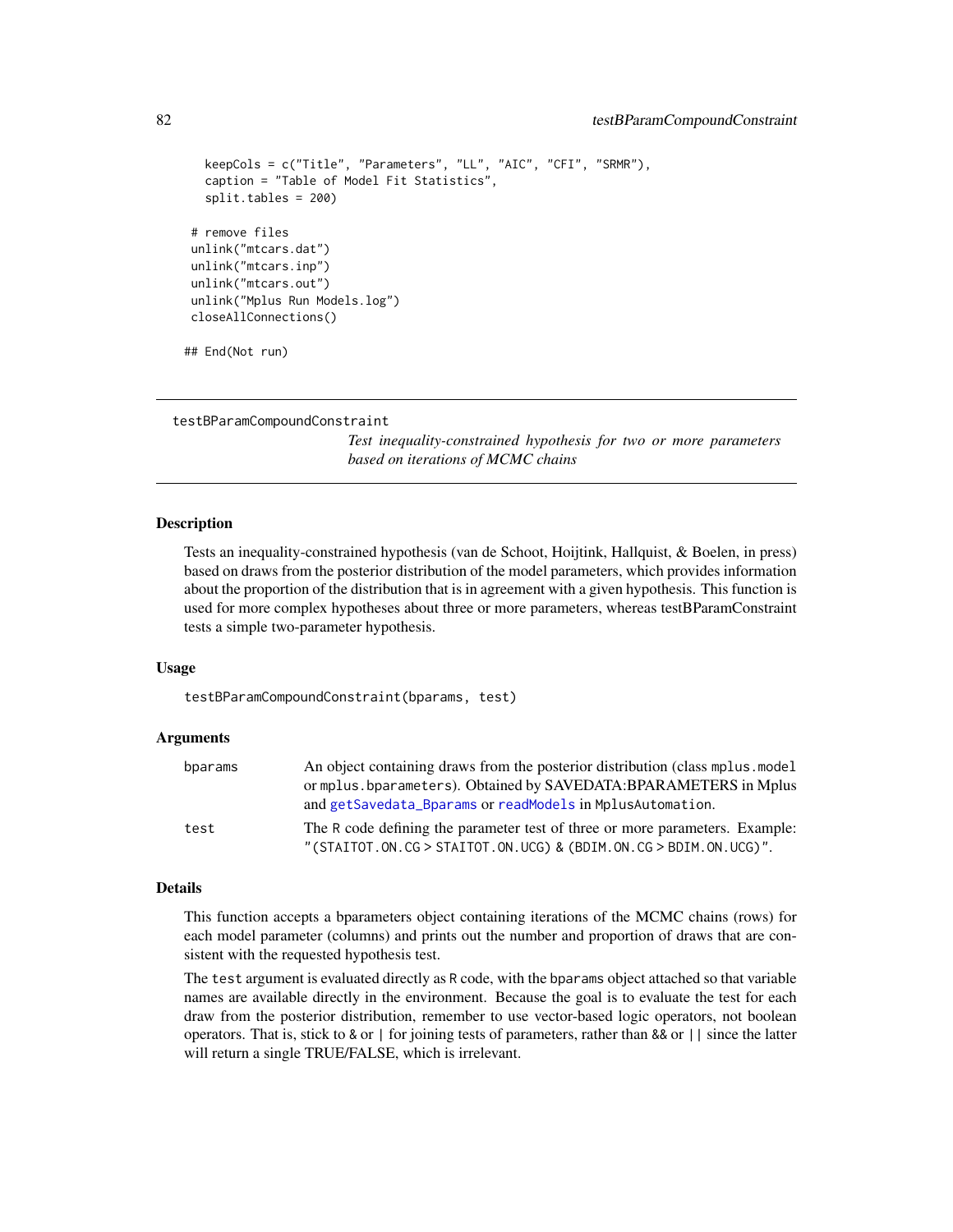### <span id="page-82-1"></span>testBParamConstraint 83

An example test in R logic would be "(STAITOT.ON.CG > STAITOT.ON.UCG) & (BDIM.ON.CG > BDIM.ON.UCG)".

#### Value

No value is returned by this function. Instead, two summary tables are printed to the screen containing the number and proportion of draws consistent with the hypothesis.

#### Author(s)

Michael Hallquist

## See Also

[testBParamConstraint](#page-82-0)

#### Examples

```
## Not run:
 #using bparameters directly
 btest <- getSavedata_Bparams("model vb1_simpel_b.out")
 testBParametersCompoundConstraint(btest,
 "(STDYX_STAITOT.ON.CG > STDYX_STAITOT.ON.UCG) & (STDYX_BDIM.ON.CG > STDYX_BDIM.ON.UCG)")
 #or using readModels
 btest <- readModels("model vb1_simpel_b.out")
 testBParametersCompoundConstraint(btest,
 "(STDYX_STAITOT.ON.CG > STDYX_STAITOT.ON.UCG) & (STDYX_BDIM.ON.CG > STDYX_BDIM.ON.UCG)")
```
## End(Not run)

<span id="page-82-0"></span>testBParamConstraint *Test inequality-constrained hypothesis for two parameters based on iterations of MCMC chains*

#### **Description**

Tests a simple inequality-constrained hypothesis (van de Schoot, Hoijtink, Hallquist, & Boelen, in press) based on draws from the posterior distribution of the model parameters, which provides information about the proportion of the distribution that is in agreement with a given hypothesis. This function is used for simple hypothesis for two parameters, whereas testBParamCompoundConstraint gives full access to multiple parameters and R's logic syntax. This function accepts a bparameters object containing iterations of the MCMC chains (rows) for each model parameter (columns) and prints out the number and proportion of draws that are consistent with the requested hypothesis test. The coef1, operator, and coef2 arguments are appended in sequence, so that the hypothesis test is constructed from left-to-right. e.g., testBParamConstraint(bparamsDF,"MGM.TRT1",">","MGM.EX2").

#### Usage

```
testBParamConstraint(bparams, coef1, operator, coef2)
```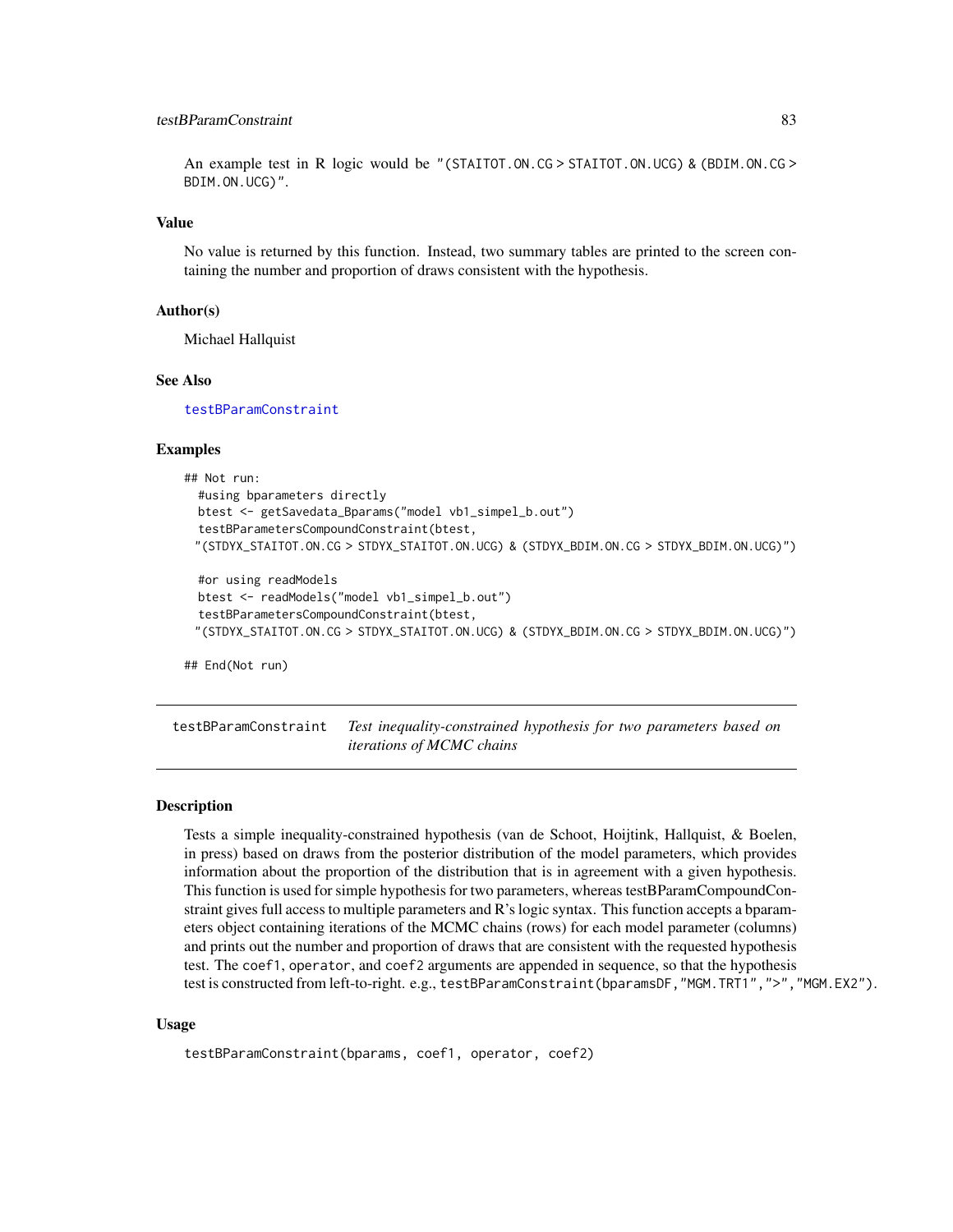## <span id="page-83-0"></span>Arguments

| bparams  | An object containing draws from the posterior distribution (class mplus model)<br>or mplus.bparameters). Obtained by SAVEDATA:BPARAMETERS in Mplus<br>and getSavedata_Bparams or readModels in MplusAutomation. |
|----------|-----------------------------------------------------------------------------------------------------------------------------------------------------------------------------------------------------------------|
| coef1    | The name of the first parameter to be compared. Example: "MGM. TRT1"                                                                                                                                            |
| operator | A logical operator to compare the two parameters. Should be one of $\geq$ , $\geq$ , $\lt$ , or<br>$\leq$ . Example: " $\geq$ ="                                                                                |
| coef2    | The name of the first parameter to be compared. Example: "MGM. EX2"                                                                                                                                             |

## Value

No value is returned by this function. Instead, two summary tables are printed to the screen containing the number and proportion of draws consistent with the hypothesis.

## Author(s)

Michael Hallquist

## See Also

[testBParamCompoundConstraint](#page-81-0)

#### Examples

```
## Not run:
 #using bparameters directly
 btest <- getSavedata_Bparams("model vb1_simpel_b.out"))
 testBParametersConstraint(btest, "STDYX_STAITOT.ON.CG", ">", "STDYX_STAITOT.ON.UCG")
 #or using readModels
 btest <- readModels("model vb1_simpel_b.out"))
 testBParametersConstraint(btest, "STDYX_STAITOT.ON.CG", ">", "STDYX_STAITOT.ON.UCG")
```
## End(Not run)

trainLGMM *Train a variety of latent growth mixture model*

## Description

This function iterates through a grid of values to train LGMMs, optionally using a local or remote cluster.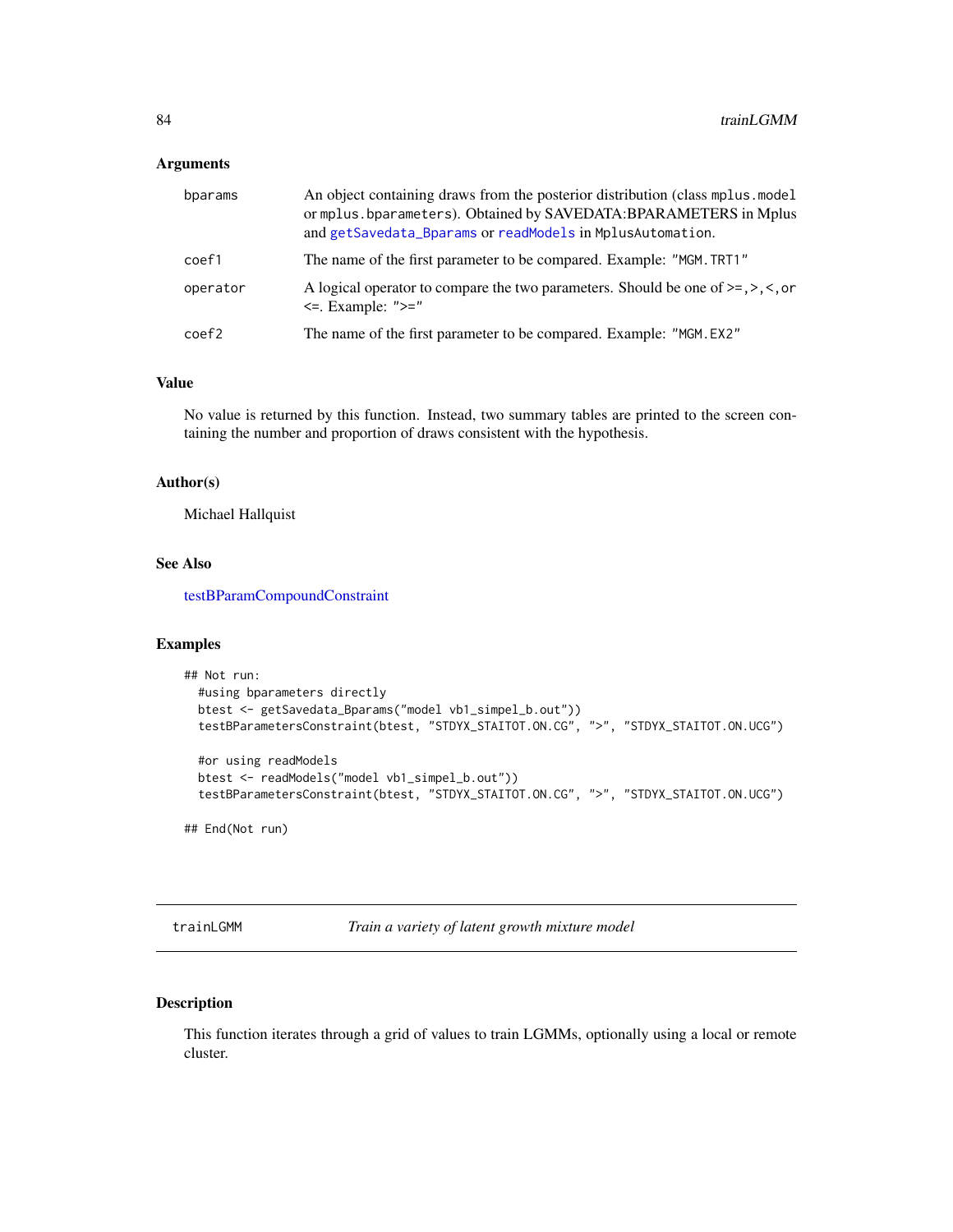# trainLGMM 85

## Usage

```
trainLGMM(
  data,
  idvar,
  assessmentvar,
  newdata = FALSE,tuneGrid,
  cl,
  ncores = 1L
\mathcal{L}
```
# Arguments

| data          | A data frame or data table in long format (i.e., multiple rows per ID).                                                                                           |
|---------------|-------------------------------------------------------------------------------------------------------------------------------------------------------------------|
| idvar         | A character string of the variable name in the dataset that is the ID variable.                                                                                   |
| assessmentvar | A character string of the variable name in the dataset that indicates the particular<br>assessment point for each time point.                                     |
| newdata       | A data frame of new values to use for generating predicted trajectories by class<br>or FALSE if no predictions to be made (the default).                          |
| tuneGrid      | A data frame or list. It should have names for the needed arguments for long2LGMM().                                                                              |
| cl            | Optional. An existing cluster to be used to estimate models. Can be a local or<br>remote cluster. In either case it needs Mplus AU to mation and Mplus available. |
| ncores        | If a cluster is not passed to c1, specify the number of cores to use to create a<br>local cluster. Must be an integer. Defaults to 1L.                            |

# Examples

```
## Not run:
## This example is not run by default because even with very limitted number of
## random starts and iterations, it takes quite a few minutes
setwd(tempdir())
## Simulate Some Data from 3 classes
library(MASS)
set.seed(1234)
allcoef <- rbind(
  cbind(1, mvrnorm(n = 200,mu = c(0, 2, 0),Sigma = diag(c(.2, .1, .01)),empirical = TRUE)),
  cbind(2, mvrnorm(n = 200,mu = c(-3.35, 2, 2),
                  Sigma = diag(c(.2, .1, .1)),empirical = TRUE)),
  cbind(3, mvrnorm(n = 200,mu = c(3.35, 2, -2),Sigma = diag(c(.2, .1, .1)),
```
empirical = TRUE)))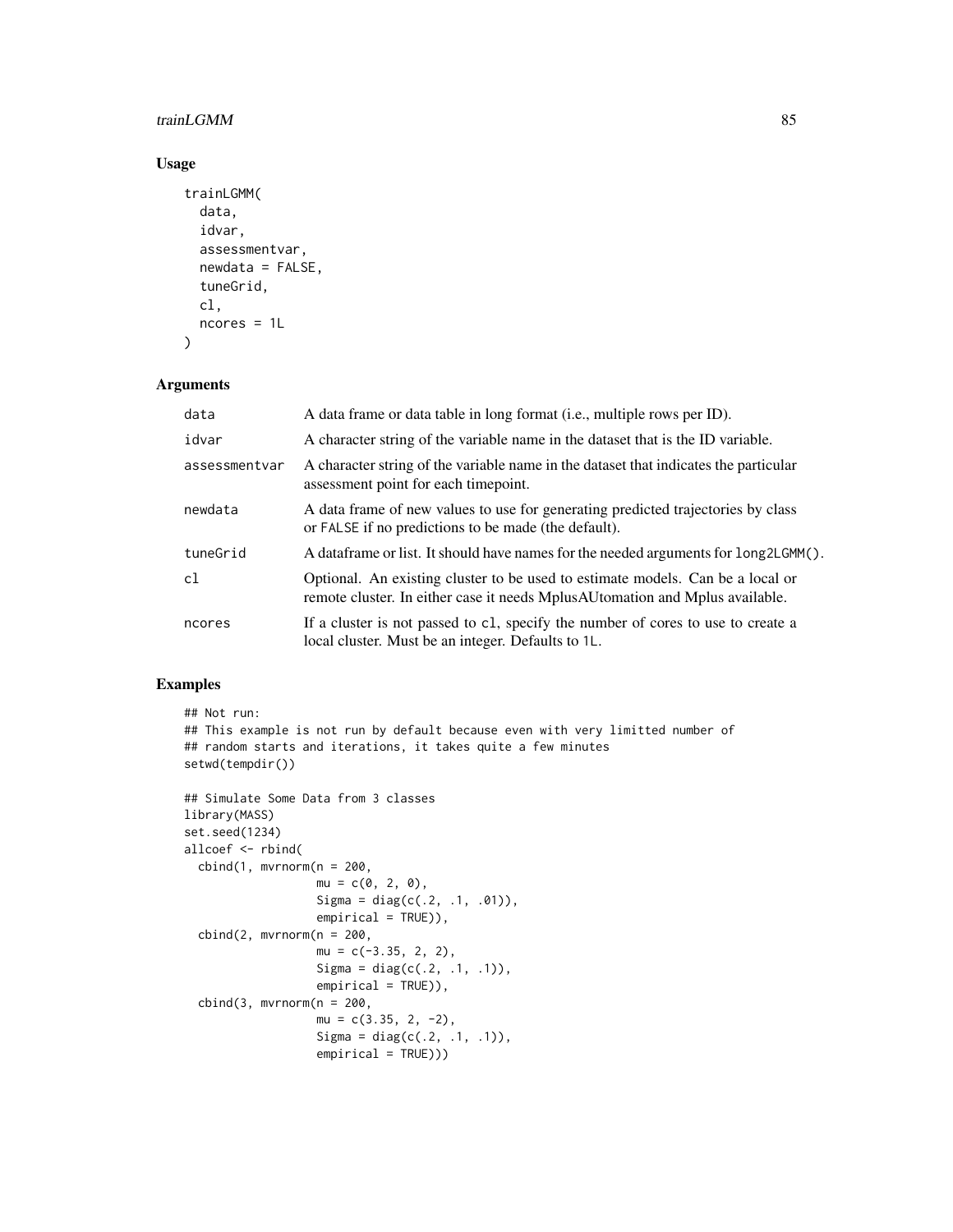```
allcoef <- as.data.frame(allcoef)
names(allcoef) <- c("Class", "I", "L", "Q")
allcoef$ID <- 1:nrow(allcoef)
d <- do.call(rbind, lapply(1:nrow(allcoef), function(i) {
 out <- data.frame(
   ID = allcoef$ID[i],
   Class = allcoef$Class[i],
   Assess = 1:11,
   x = sort(runif(n = 11, min = -2, max = 2)))out y \le -r norm (11,mean = allcoef$I[i] + allcoef$L[i] * out$x + allcoef$Q[i] * out$x^2,
   sd = .1)return(out)
}))
## create splines
library(splines)
time_splines \leq ns(d$x, df = 3, Boundary.knots = quantile(d$x, probs = c(.02, .98)))
d$t1 <- time_splines[, 1]
d$t2 <- time_splines[, 2]
d$t3 <- time_splines[, 3]
d$xq <- d$x^2
## create new data to be used for predictions
nd \leq data.frame(ID = 1,
                 x = seq(from = -2, to = 2, by = .1)nd.splines <- with(attributes(time_splines),
                   ns(nd$x, df = degree, knots = knots,
                      Boundary.knots = Boundary.knots))
nd$t1 <- nd.splines[, 1]
nd$t2 <- nd.splines[, 2]
nd$t3 <- nd.splines[, 3]
nd\ xq < -nd\x^2## create a tuning grid of models to try
## all possible combinations are created of different time trends
## different covariance structures of the random effects
## and different number of classes
tuneGrid <- expand.grid(
  dv = "y",timevars = list(c("t1", "t2", "t3"), "x", c("x", "xq")),
  starts = "2 1",cov = c("independent", "zero"),
  k = c(1L, 3L),processors = 1L, run = TRUE,
  misstrick = TRUE, stringsAsFactors = FALSE)
tuneGrid$title <- paste0(
  c("linear", "quad", "spline")[sapply(tuneGrid$timevars, length)],
  \frac{n}{2},
 sapply(tuneGrid$cov, function(x) if(nchar(x)==4) substr(x, 1, 4) else substr(x, 1, 3)),
  \frac{n}{2},
  tuneGrid$k)
tuneGrid$base <- paste0(
```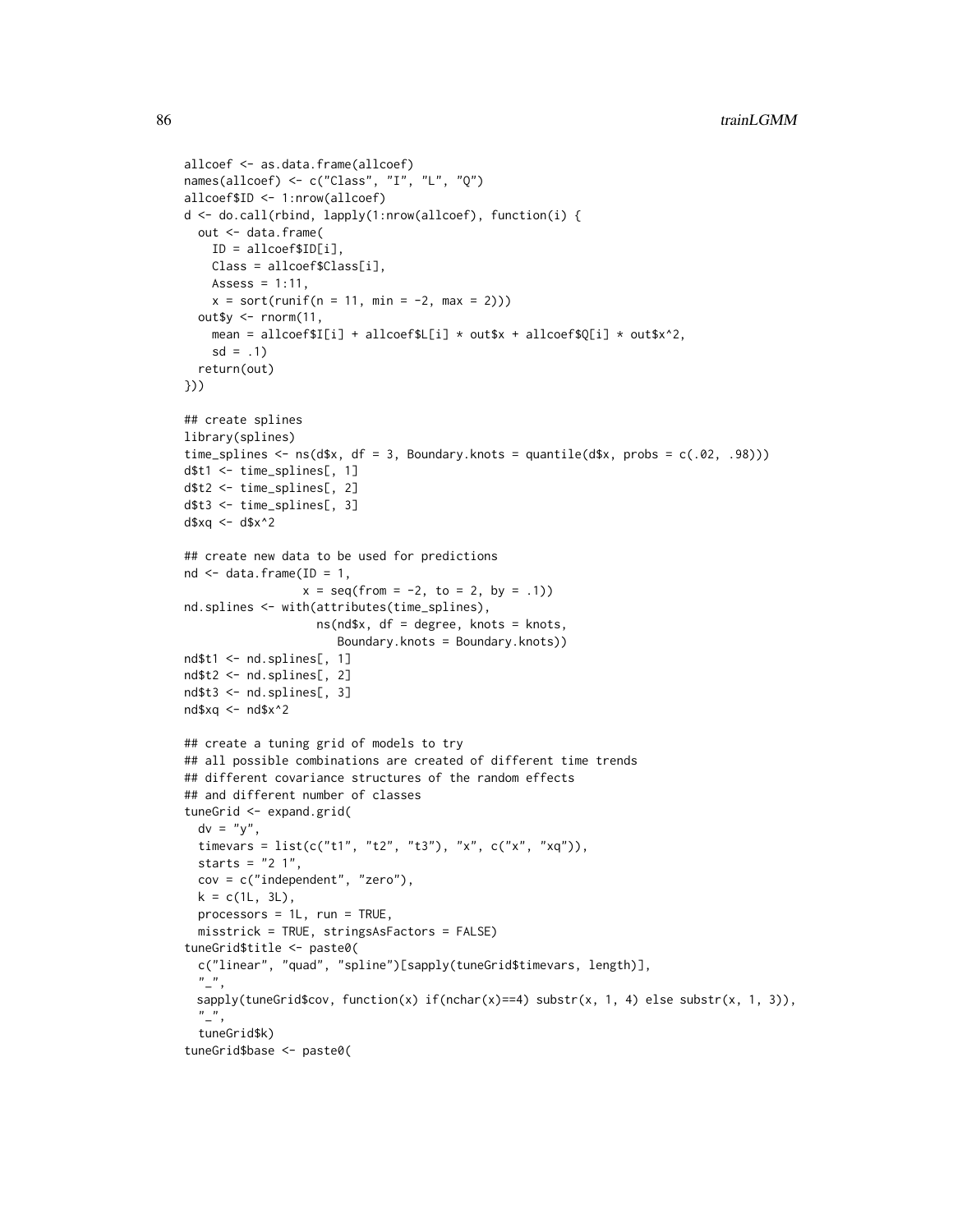```
c("linear", "quad", "spline")[sapply(tuneGrid$timevars, length)],
  \frac{n}{2},
 sapply(tuneGrid$cov, function(x) if(nchar(x)==4) substr(x, 1, 4) else substr(x, 1, 3)))
## example using long2LGMM to fit one model at a time
mres <- long2LGMM(
        data = d,
        idvar = "ID",
        assessmentvar = "Assess",
        dv = tuneGrid$dv[1],
        timevars = tuneGrid$timevars[[1]],
        misstrick = tuneGrid$misstrick[1],
        k = tuneGrid$k[1],
        title = paste0(tuneGrid$title[1], tuneGrid$k[1]),
        base = tuneGrid$base[1],
        run = tuneGrid$run[1],
        processors = tuneGrid$processors[1],
        starts = tuneGrid$starts[1],
        newdata = nd,
        cov = tuneGrid$cov[1])
## Example using trainLGMM to fit a whole set of models
## can be distributed across a local or remote cluster
## Defaults to creating a local cluster, but can also pass an
## existing cluster
AllRes <- trainLGMM(
  data = d,
  idvar = "ID",
  assessmentvar = "Assess",
  newdata = nd,tuneGrid = tuneGrid,
  ncores = 2L)
tuneGridRes <- as.data.frame(
  cbind(tuneGrid,
        do.call(rbind, lapply(AllRes, function(x) {
          if (is.null(x$Model$results$summaries)) {
            NA
          } else {
            out <- x$Model$results$summaries
            ## deal with missing summary information for k = 1if (is.null(out$Entropy)) {
              out$Entropy <- 1
            }
            if (is.null(out$NCategoricalLatentVars)) {
              out$NCategoricalLatentVars <- 0
            }
            out[, sort(names(out)), drop = FALSE]
          }
        }))))
```
tuneGridRes\$Type <- gsub("([a-z]+)\_.\*\$", "\\1", tuneGridRes\$title)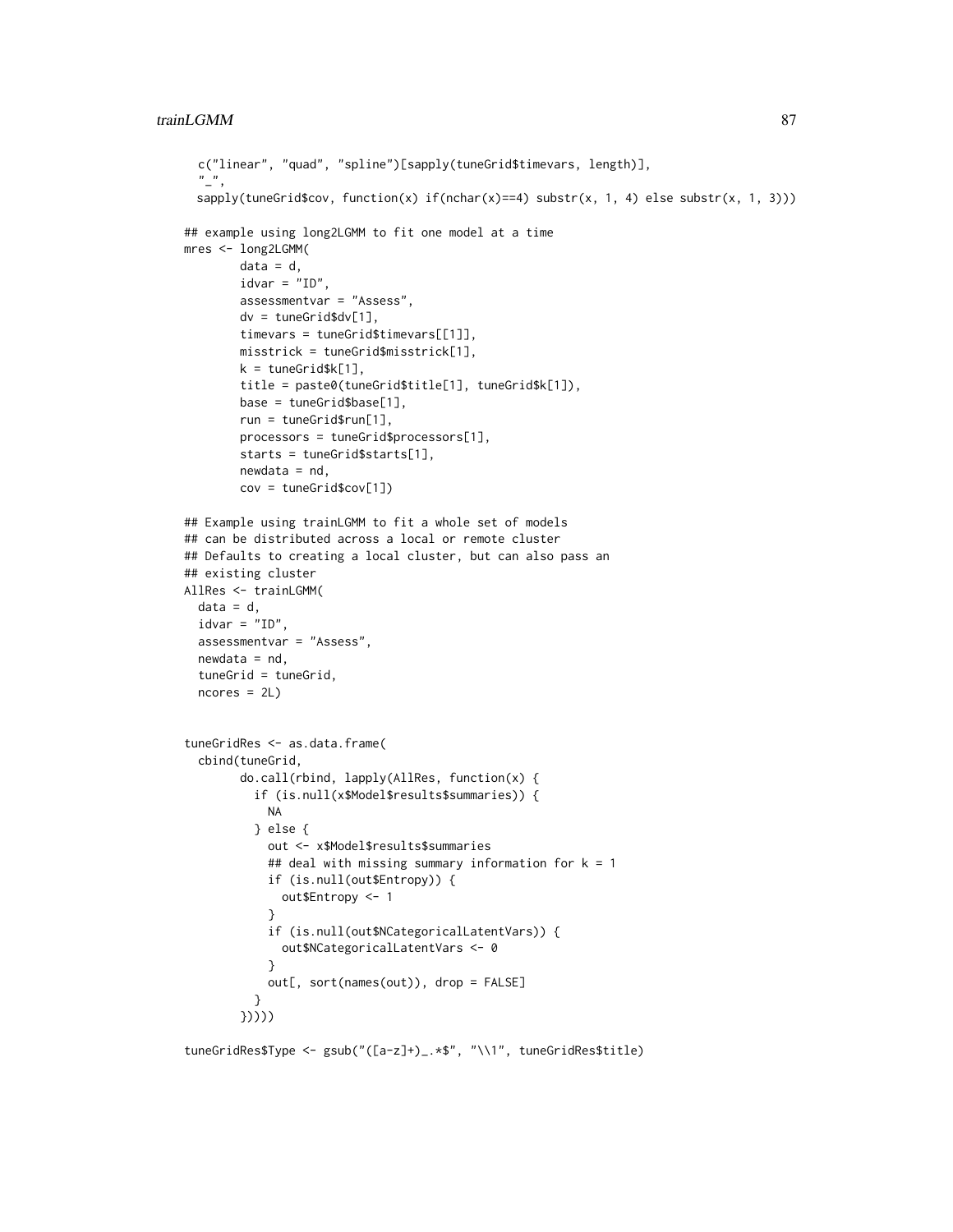```
tuneGridRes$MinClass <- sapply(AllRes, function(x) {
  n <- x$Model$results$class_counts$mostLikely$count
  if(is.null(n)) {
   length(unique(d$ID))
  } else {
   min(n, na.rm = TRUE)}
})
## when trying many models, some may not converge
## subset to omit any missing AICC and look only at those with some
## minimum number of participants per class,
## for demonstration only arbitrarily set at 30
subset(tuneGridRes, !is.na(AICC) & MinClass >= 30,
       select = c(title, aBIC, AICC, Entropy, MinClass, LL))
## reshape data into long form which can make a very nice plot using ggplot2
tuneGridResL <- reshape(
 subset(tuneGridRes, select = c(Type, cov, k, Parameters, aBIC, AICC, AIC, BIC, Entropy)),
  varying = c("Parameters", "aBIC", "AICC", "AIC", "BIC", "Entropy"),
  v.names = "value",
  times = c("Parameters", "aBIC", "AICC", "AIC", "BIC", "Entropy"),
  timevar = "variable",
  idvar = c("Type", "cov", "k"),
  direction = "long")
tuneGridResL$cov <- factor(tuneGridResL$cov, levels = c("zero", "independent"))
## uncomment to run
## library(ggplot2)
## ggplot(tuneGridResL, aes(k, value, colour = Type, shape = Type)) +
## geom_point() +
## facet_grid(variable~cov, scales = "free")
## nice plot of the average trajectories in each class
## these are possible as trainLGMM exports predicted values for the
## new data fed in
## uncomment to run
## ggplot(AllRes[[which(tuneGridRes$title=="quad_ind_3")]]$predictions, aes(x)) +
## geom_line(aes(y = y_1), colour = "black", size = 2) +
## geom_line(aes(y = y_2), colour = "red", size = 2) +
## geom_line(aes(y = y_3), colour = "blue", size = 2)
## End(Not run)
```
update.mplusObject *Update an Mplus model object*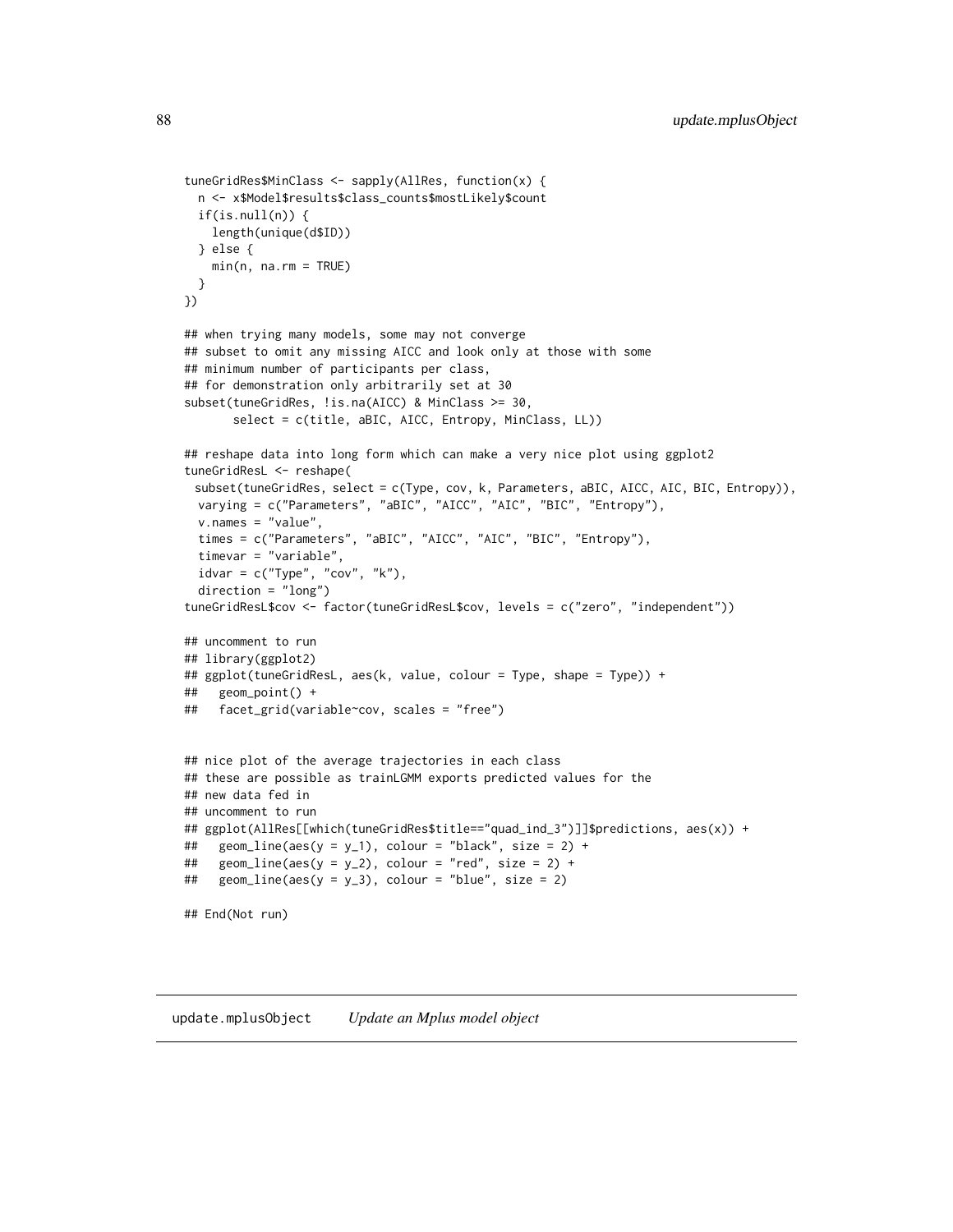# update.mplusObject 89

#### Description

This is a method for updating an Mplus model object. It takes an Mplus model object as the first argument, and then optionally any sections to update. There are two ways to update a section using a formula interface. ~ "new stuff" will replace a given section with the new text. Alternately, you can add additional text using ~ + "additional stuff". Combined these let you replace or add to a section.

## Usage

```
## S3 method for class 'mplusObject'
update(object, quiet = TRUE, ...)
```
#### Arguments

| object                  | An object of class mplus Object                         |
|-------------------------|---------------------------------------------------------|
| quiet                   | optional. If TRUE, show status messages in the console. |
| $\cdot$ $\cdot$ $\cdot$ | Additional arguments to pass on                         |

## Value

An (updated) Mplus model object

## Author(s)

Joshua F. Wiley <jwiley.psych@gmail.com>

## Examples

```
example1 <- mplusObject(MODEL = "mpg ON wt;",
  usevariables = c("mpg", "hp"),rdata = mtcars)
x \le - \sim "ESTIMATOR = ML;"
str(update(example1, rdata = iris))
str(update(example1, ANALYSIS = x))
str(update(example1, MODEL = ~ "wt ON hp;"))str(update(example1, MODEL = ~ . ~ + ~ "wt ON hp;"))str(update(example1, ANALYSIS = x, MODEL = ~ . + "wt ON hp;"))## check that use variables can be updated & overridden
str(update(example1, usevariables = c("mpg", "hp", "cyl")))
# test to make sure . in Mplus code does not cause problems
str(update(example1, ANALYSIS = x, MODEL = \sim . + "wt ON hp*.5;"))
rm(example1, x)
```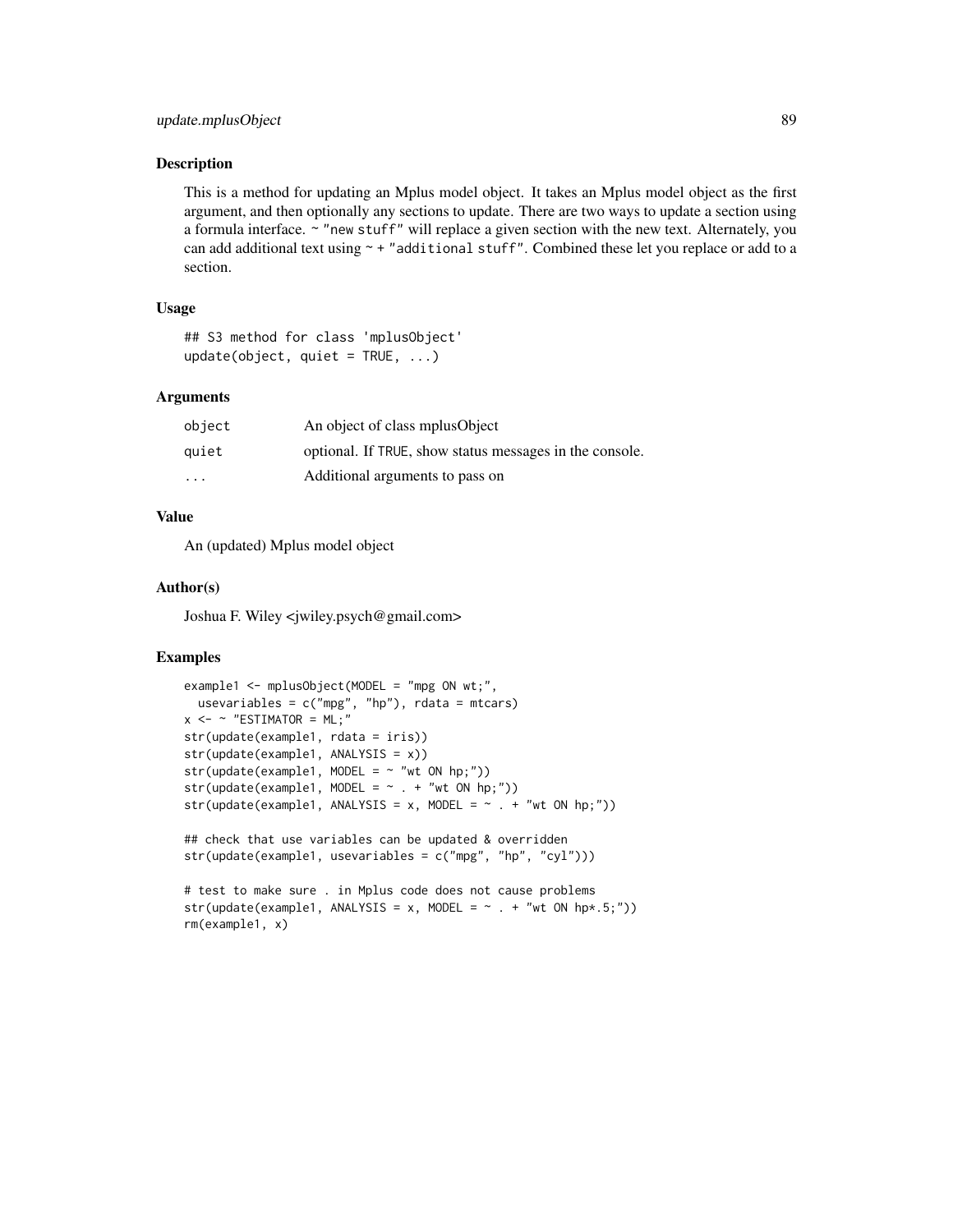# **Index**

∗ Mplus-Formatting coef.mplus.model, [6](#page-5-1) confint.mplus.model, [9](#page-8-1) extract, [17](#page-16-1) print.MplusRstructure, [70](#page-69-1) summary.mplusObject, [79](#page-78-0) ∗ datasets lcademo, [34](#page-33-0) ∗ interface coef.mplus.model, [6](#page-5-1) compareModels, [7](#page-6-0) confint.mplus.model, [9](#page-8-1) createModels, [13](#page-12-0) createSyntax, [14](#page-13-0) detectVariables, [16](#page-15-0) extract, [17](#page-16-1) extractModelParameters, [19](#page-18-0) extractModelSummaries, [22](#page-21-1) extractModIndices, [25](#page-24-0) getSavedata\_Bparams, [26](#page-25-1) getSavedata\_Data, [27](#page-26-0) getSavedata\_Fileinfo, [28](#page-27-0) HTMLSummaryTable, [32](#page-31-1) LatexSummaryTable, [33](#page-32-1) lookupTech1Parameter, [38](#page-37-0) mplus.traceplot, [40](#page-39-0) mplusAvailable, [43](#page-42-0) mplusObject, [51](#page-50-0) mplusRcov, [55](#page-54-0) parseCatOutput, [59](#page-58-0) plot.mplusObject, [62](#page-61-0) prepareMplusData, [66](#page-65-0) print.MplusRstructure, [70](#page-69-1) readModels, [71](#page-70-1) runModels, [74](#page-73-1) runModels\_Interactive, [75](#page-74-1) separateHyphens, [77](#page-76-0) showSummaryTable, [77](#page-76-0) summary.mplusObject, [79](#page-78-0)

SummaryTable, [80](#page-79-0) testBParamCompoundConstraint, [82](#page-81-1) testBParamConstraint, [83](#page-82-1) update.mplusObject, [88](#page-87-0) ∗ mixture createMixtures, [11](#page-10-0) mixtureSummaryTable, [39](#page-38-0) plotMixtureDensities, [63](#page-62-0) plotMixtures, [64](#page-63-0) ∗ models createMixtures, [11](#page-10-0) plotMixtureDensities, [63](#page-62-0) ∗ mplus createMixtures, [11](#page-10-0) mixtureSummaryTable, [39](#page-38-0) plotMixtureDensities, [63](#page-62-0) plotMixtures, [64](#page-63-0) ∗ package MplusAutomation, [42](#page-41-0) ∗ plot plotMixtures, [64](#page-63-0) ∗ utilities cd, [5](#page-4-0) ∗ utils paramExtract, [58](#page-57-0) parseMplus, [60](#page-59-0) .mplusMultinomial, [3](#page-2-0) cd, [5](#page-4-0)

coef.mplus.model, [6,](#page-5-1) *[10](#page-9-0)*, *[17,](#page-16-1) [18](#page-17-0)*, *[71](#page-70-1)*, *[79](#page-78-0)* coef.mplusObject *(*coef.mplus.model*)*, [6](#page-5-1) compareModels, [7,](#page-6-0) *[42](#page-41-0)* confint.mplus.model, *[7](#page-6-0)*, [9,](#page-8-1) *[18](#page-17-0)*, *[71](#page-70-1)*, *[79](#page-78-0)* confint.mplusObject *(*confint.mplus.model*)*, [9](#page-8-1) createMixtures, [11](#page-10-0) createModels, [13,](#page-12-0) *[42](#page-41-0)*

createSyntax, [14](#page-13-0) detectMplus, [15](#page-14-0)